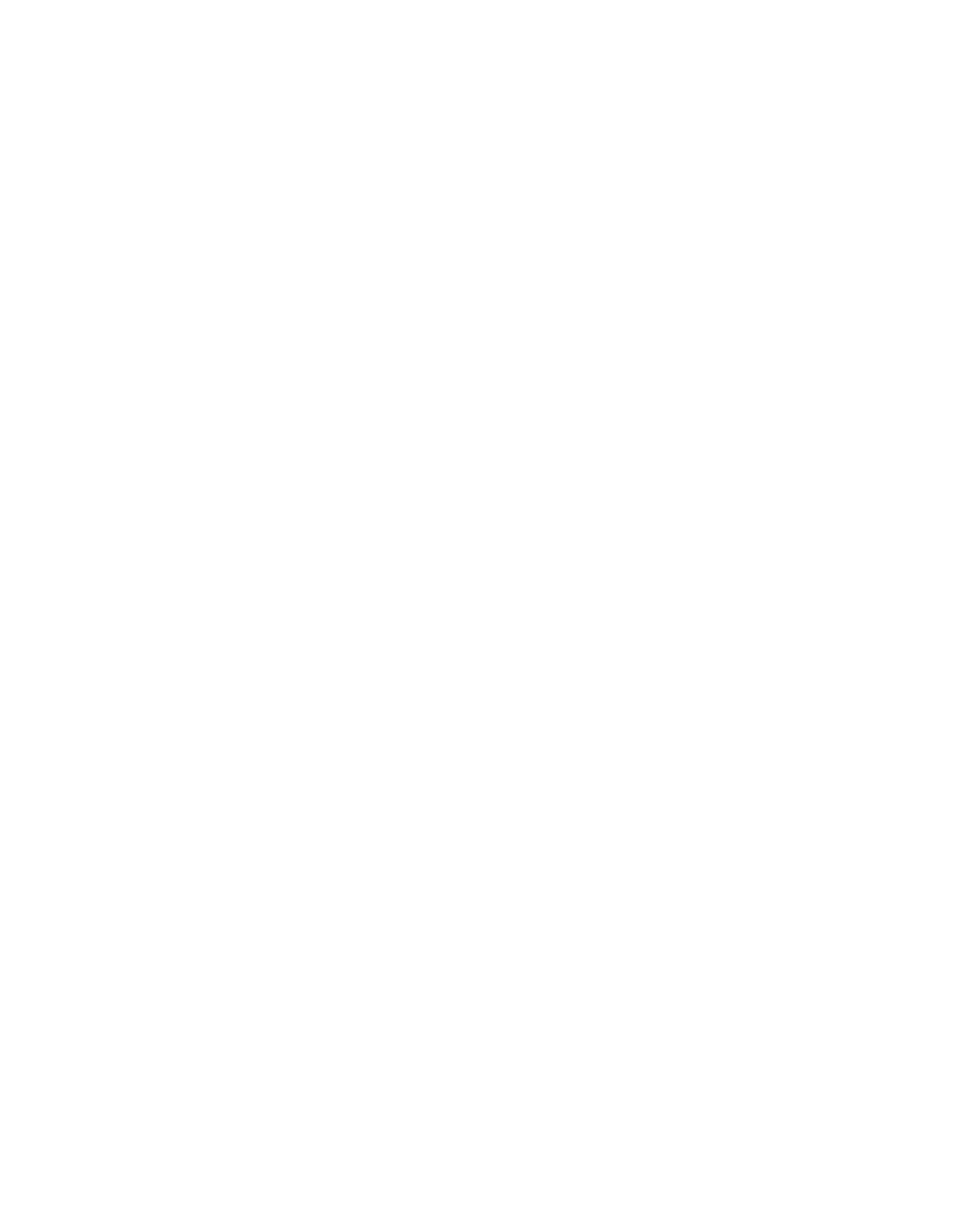# **High-conflict Separation and Divorce: Options for Consideration**

**Prepared by:** Glenn A. Gilmour

**Presented to:**  Family, Children and Youth Section Department of Justice Canada

*The views expressed in this report are those of the author and do not necessarily represent the views of the Department of Justice Canada.* 

*Aussi disponible en français*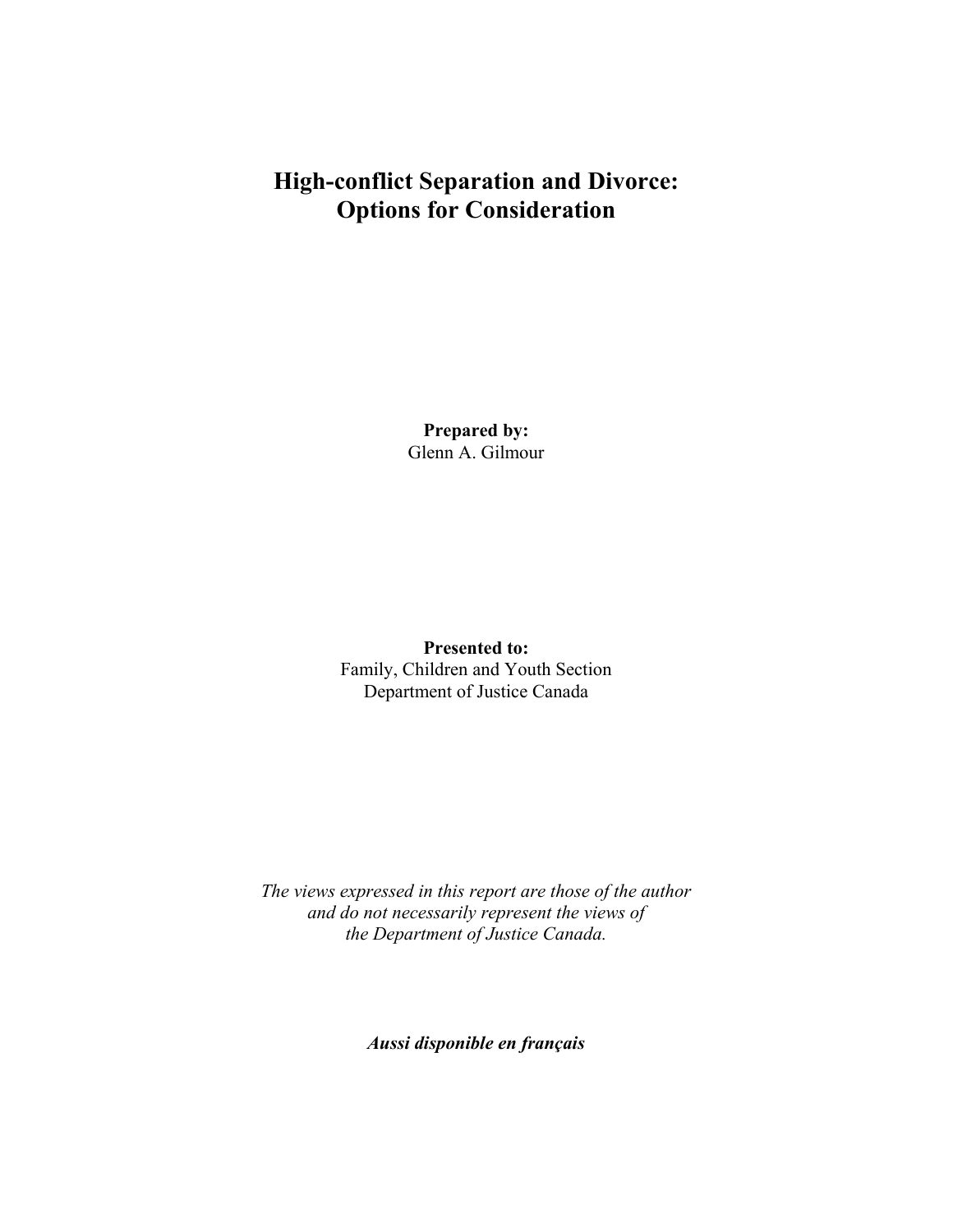*This report may be reproduced, in part or in whole, and by any means, without charge or further permission from the Department of Justice, provided that due diligence is exercised in ensuring the accuracy of the materials reproduced; that the Department of Justice is identified as the source department; and that the reproduction is not represented as an official version of the original report.* 

© Her Majesty the Queen in Right of Canada, represented by the Minister of Justice and Attorney General of Canada, 2004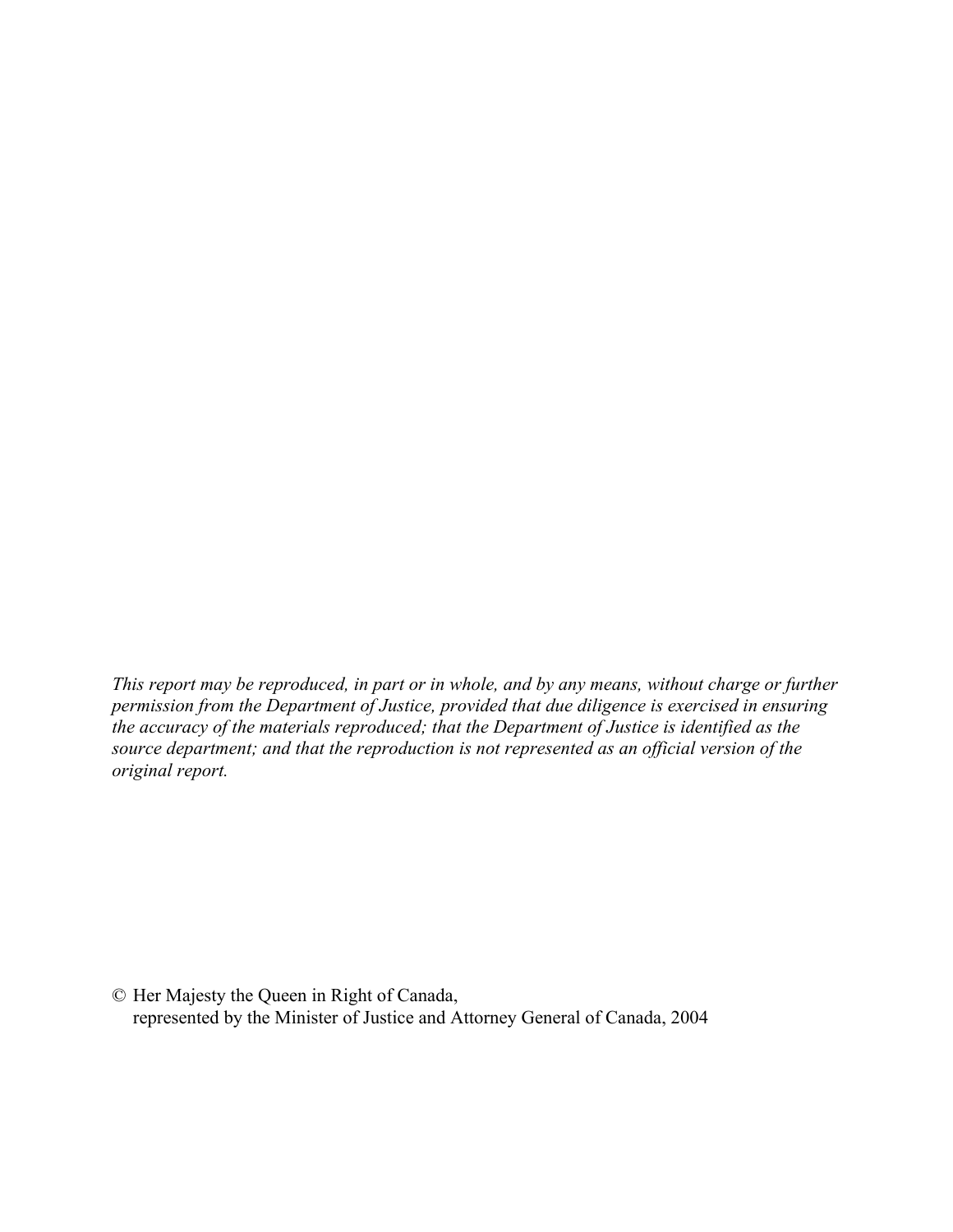# **TABLE OF CONTENTS**

| 1. |                                                        |                                                                   |     |  |
|----|--------------------------------------------------------|-------------------------------------------------------------------|-----|--|
| 2. |                                                        |                                                                   |     |  |
|    | 2.1                                                    |                                                                   |     |  |
|    | 2.2                                                    |                                                                   |     |  |
|    | 2.3                                                    | The Connection between Custody/Access Arrangements                |     |  |
|    | 2.4                                                    |                                                                   |     |  |
| 3. | STUDIES OF HIGH-CONFLICT AND ITS EFFECT ON CHILDREN 11 |                                                                   |     |  |
|    | 3.1                                                    |                                                                   |     |  |
|    | 3.2                                                    |                                                                   |     |  |
| 4. | HIGH-CONFLICT DIVORCE: THEORY AND EXTERNAL MARKERS17   |                                                                   |     |  |
|    | 4.1                                                    |                                                                   |     |  |
|    | 4.2                                                    |                                                                   |     |  |
| 5. |                                                        |                                                                   |     |  |
|    | 5.1                                                    |                                                                   |     |  |
|    | 5.2                                                    | Counselling and Therapeutic Programs for High-conflict Families32 |     |  |
|    | 5.3                                                    |                                                                   |     |  |
|    | 5.4                                                    |                                                                   |     |  |
|    | 5.5                                                    |                                                                   |     |  |
|    | 5.6                                                    |                                                                   |     |  |
| 6. |                                                        |                                                                   | 47  |  |
|    | 6.1                                                    |                                                                   |     |  |
|    | 6.2                                                    |                                                                   |     |  |
|    | 6.3                                                    |                                                                   |     |  |
|    | 6.4                                                    |                                                                   | .78 |  |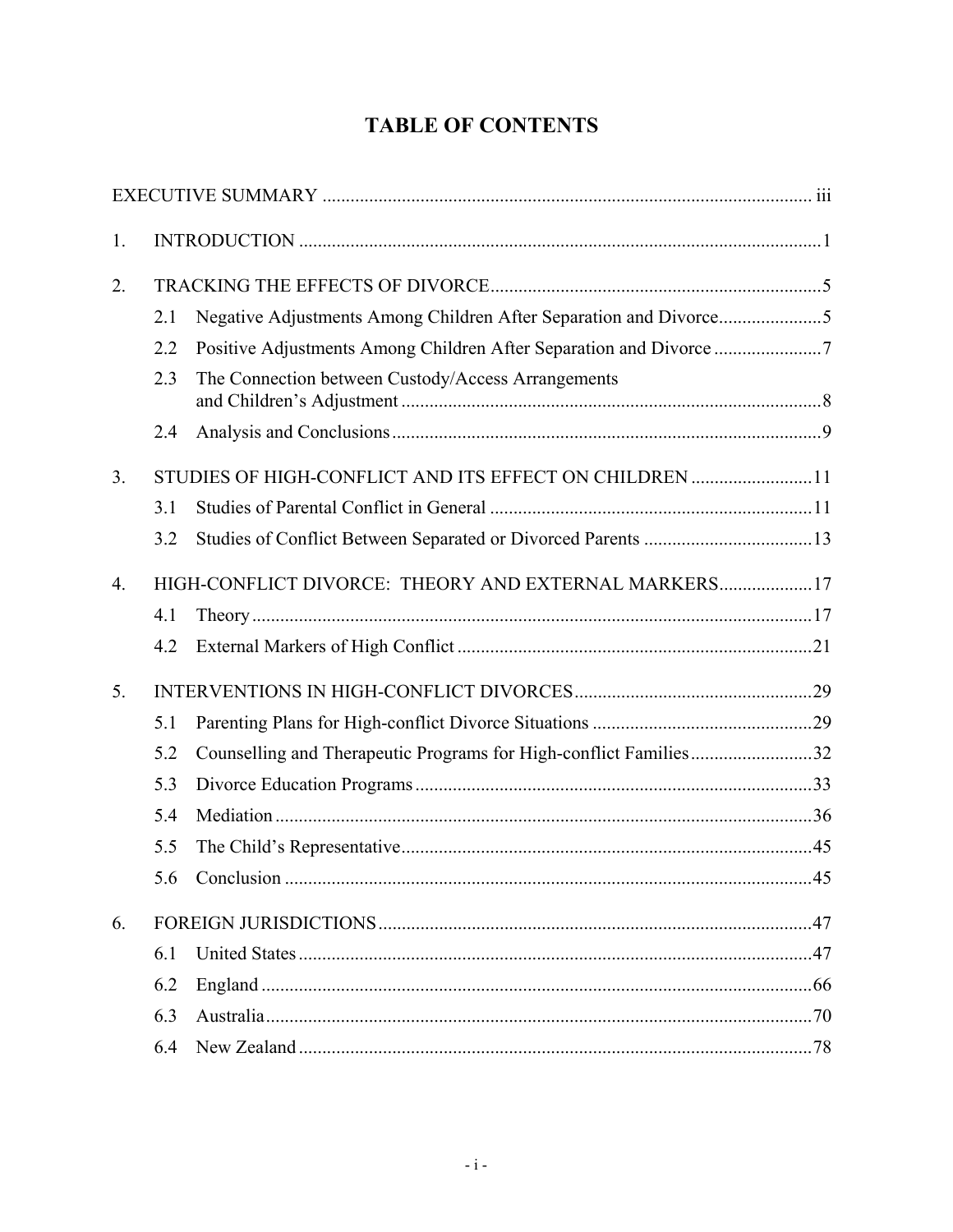| 7. |  |  |  |  |
|----|--|--|--|--|
|    |  |  |  |  |
|    |  |  |  |  |
|    |  |  |  |  |
|    |  |  |  |  |
| 8  |  |  |  |  |
|    |  |  |  |  |
|    |  |  |  |  |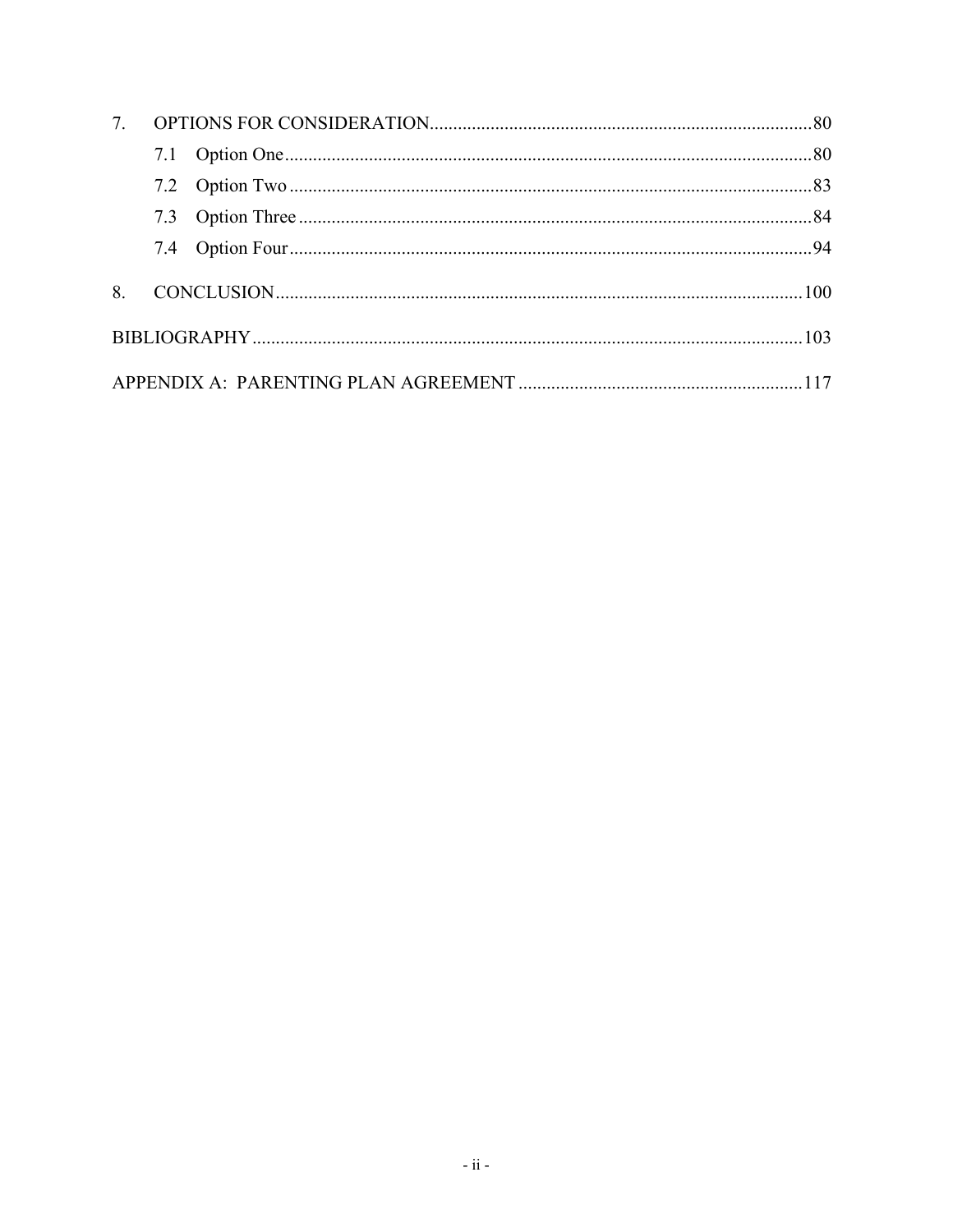## **EXECUTIVE SUMMARY**

This discussion paper examines the issue of high-conflict divorce in light of proposals for reform made by the Special Joint Committee on Child Custody and Access in its 1998 Report and the federal government's response to that report. To set the context for viewing high-conflict divorce as a problem deserving government action, this paper examines the professional literature on the effects of divorce on children and adults, as well as the literature on the effects of high conflict on children whose parents are separated or divorced. It examines the various typologies or theories of conflict, looks at possible definitions of high-conflict divorce, and proposes a definition of "high conflict" that focusses on external markers such as re-litigation and domestic violence. It examines the law in the United States, England, Australia and New Zealand to see what efforts, if any, have been made in those countries to address high-conflict divorce situations. Finally, it proposes four options for consideration, ranging from moderate to radical, keeping in mind at all times the need for federal, provincial and territorial cooperation in this area of law.

Chapter One, Introduction, examines the proposals for reform in the context of high-conflict divorce proposed by the Special Joint Committee on Child Custody and Access and the federal government's response to the Joint Committee. The Special Joint Committee's report *For the Sake of the Children*, made several proposals for reform. These included that the federal, provincial and territorial governments should work together to encourage the development of effective models for the early identification of high-conflict families seeking divorce; that highconflict families should be streamed into an expedited process; and that the *Divorce Act* should be amended to provide explicitly for the granting of supervised parenting orders when necessary to ensure continuing contact between a parent and a child in situations of transition or when the child requires protection. The federal government's 1999 response, *Strategy for Reform*, set out basic principles for reform. It identified the importance of developing mechanisms to identify high-conflict divorce and to treat high-conflict divorce in a different stream. It stressed the necessity of consulting with appropriate experts from different disciplines, reviewing the professional literature on how to identify different conflict levels, reviewing legal responses in other jurisdictions, and identifying further research and criteria to assist in developing principles and criteria to guide parenting arrangements.

Chapter Two, Tracking the Effects of Divorce, draws in large part upon a literature review on high-conflict divorce conducted for the Family, Children and Youth Section, Department of Justice Canada (Stewart, 2001). The chapter looks at studies of the factors that lead to negative or positive adjustment for children whose parents divorce, and examines the connection, if any, between custody/access and children's adjustment. The chapter points out the limitations of these studies. However, it concludes that there are roughly defined risk factors that seem to lead to negative results for children in divorced or divorcing families, including ongoing parental conflict and hostility.

Chapter Three, Studies of High Conflict and Its Effect on Children, examines studies in the periodical literature about the negative effect that inter-parental conflict has on children. These studies generally indicate that families engaged in high conflict are more likely to have children with high levels of emotional distress.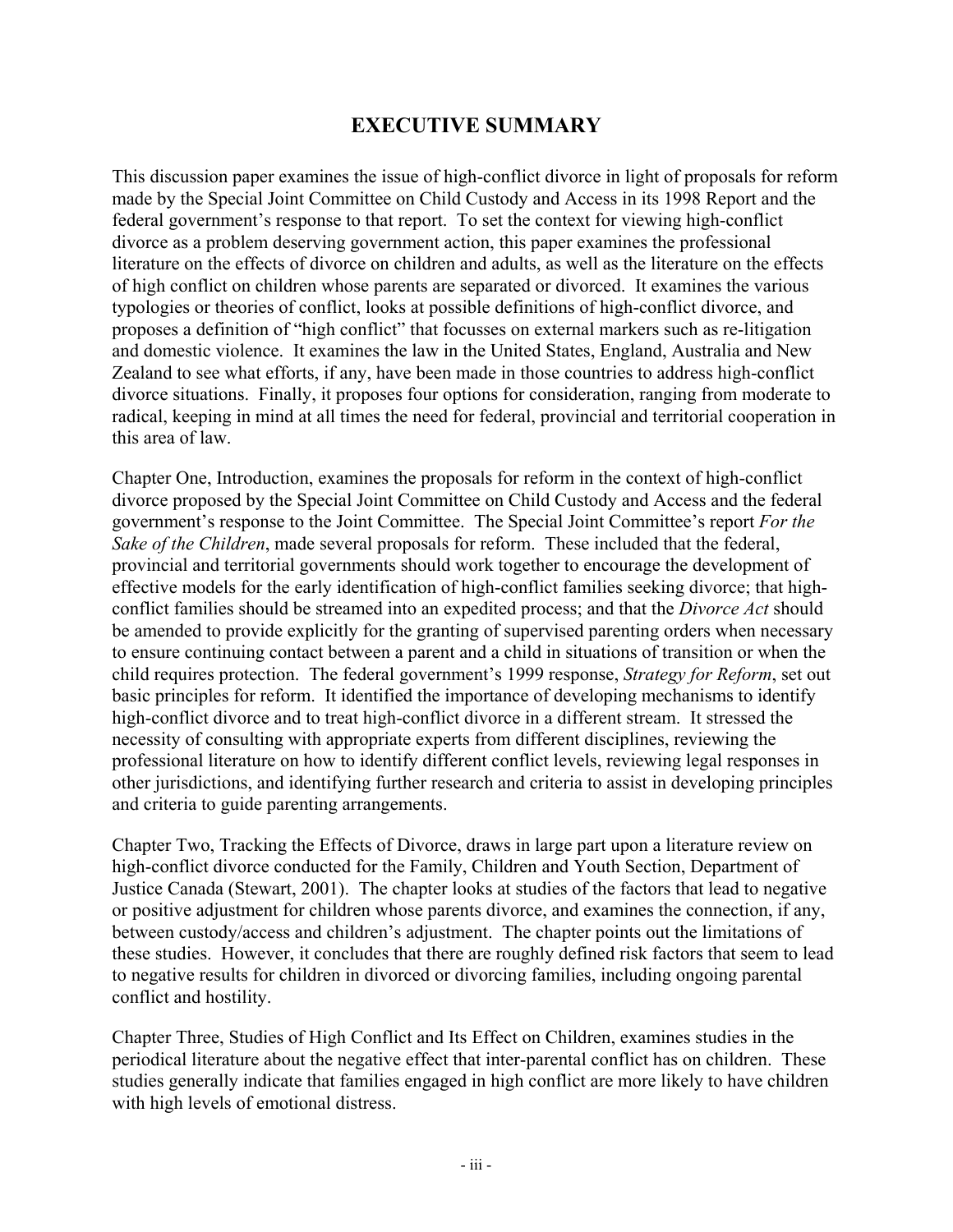Chapter Four, High-conflict Divorce: Theory and External Markers, attempts two things. First, it describes various theories of high-conflict divorce, in particular the theory that such couples are at an impasse on three levels: the external, the interactional and the intra-psychic levels. Second, it describes external causes of high conflict in divorce. These include the role of attorneys, mental health professionals and/or the courts in promoting conflict between the parties to the dispute; domestic violence; and the role that cutbacks in Legal Aid may have had in fuelling conflict within the court system. It also examines various definitions of high conflict offered by clinicians in the professional literature and by some American jurisdictions, such as the State of Idaho. It points out the problems associated with trying to obtain a definition of high-conflict divorce. Nevertheless, this chapter acknowledges the usefulness of external markers to recognize high-conflict divorce and proposes, with some exceptions, the external markers suggested by Stewart (2001).

Chapter Five, Interventions in High-conflict Divorce, examines the use and specifics of parenting plans in high-conflict divorces, particularly the need for a parent coordinator and a highly detailed and structured parenting plan. It examines the usefulness of divorce education programs and of mediation in high-conflict divorce, with some emphasis on Janet Johnston's model of "impasse-directed" mediation. It also briefly looks at the role of legal representatives for children.

Chapter Six, Foreign Jurisdictions, examines the legal and judicial responses to high-conflict divorce in other jurisdictions. The major jurisdiction examined here is the United States, where the State of Idaho has produced a mammoth benchbook for its judiciary to use in cases of highconflict divorce. This benchbook includes a protocol for the judiciary to follow in such cases. In addition, the relevant law of the states of Oregon, Washington and California are examined, as are parent coordinator models, special masters and guardians *ad litem*. The laws of three Commonwealth jurisdictions, England, Australia and New Zealand, are also examined.

Chapter Seven, Options for Consideration, is just that. It presents options for consideration that are proposed in the spirit of multi-jurisdictional cooperation between the federal government, the provinces and the territories. The first option, the most moderate, makes suggestions for providing services to all divorcing couples, whether high or low conflict. These are that all hearings relating to a divorce proceeding generally be heard by the same judge; that special masters be available to investigate any controversy arising between the parties; that mandatory parenting education classes be ordered by the court; that mediation be ordered by the court; and that the court may appoint independent legal counsel for the child if it is in the child's best interests. The second option suggests limited guidelines that would define high-conflict divorce and would detail what should be included in parenting plans in high conflict situations. The third option addresses high-conflict divorce in a broad manner. It recommends that a judicial benchbook, modeled on the Idaho Benchbook *Protecting Children of High-Conflict Divorce* (Brandt, 1998), be created for use by Canada's judiciary. This benchbook would address highconflict divorce in all its aspects, and should be created through the cooperative efforts of federal, provincial and territorial governments. A more modest variation of this theme is that a protocol for high-conflict divorce, again modeled on the Idaho Benchbook, should be created. The fourth option considers the creation of a separate statute that exclusively addresses high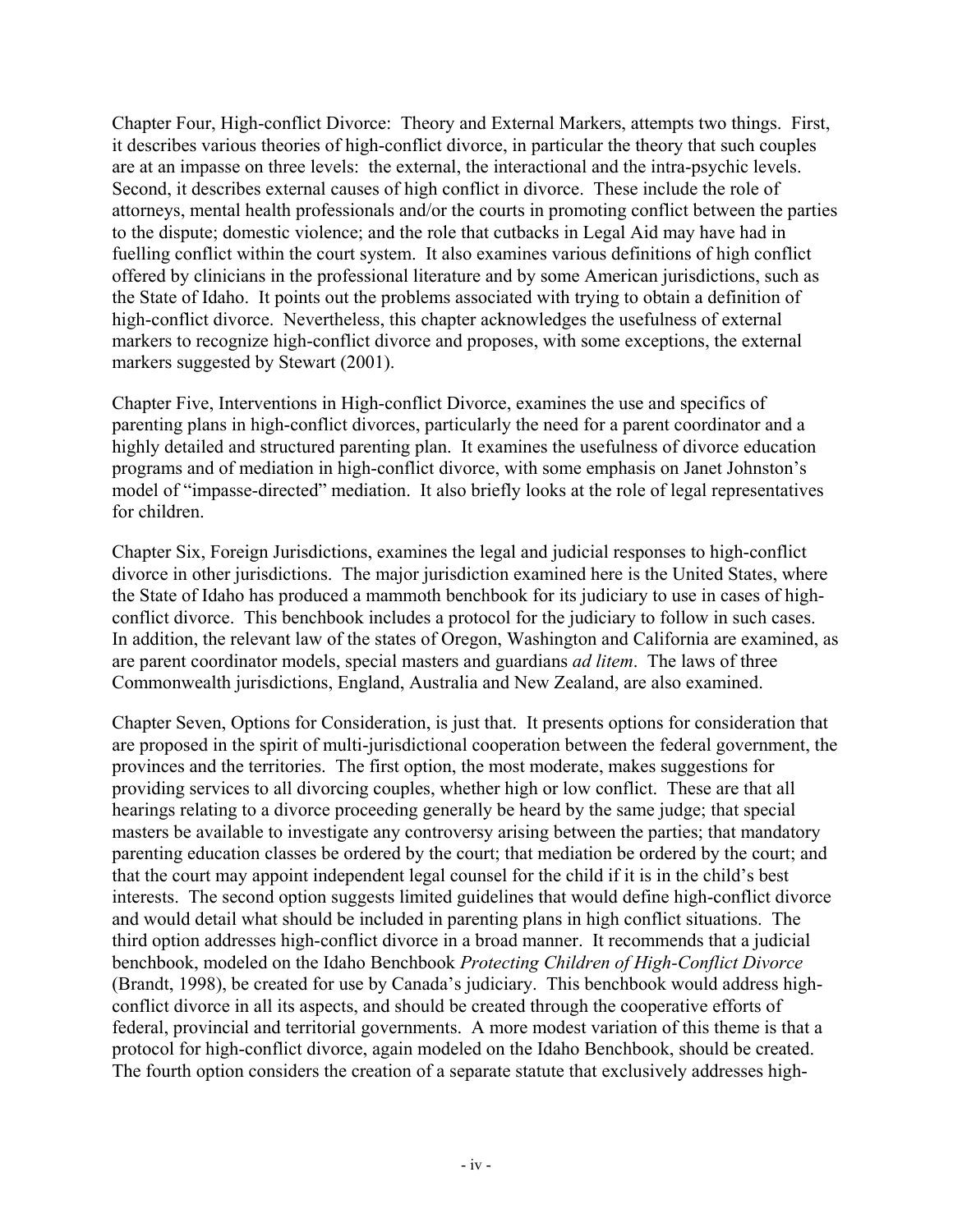conflict divorce. It provides details of what a comprehensive legislative response by all governments working together would look like.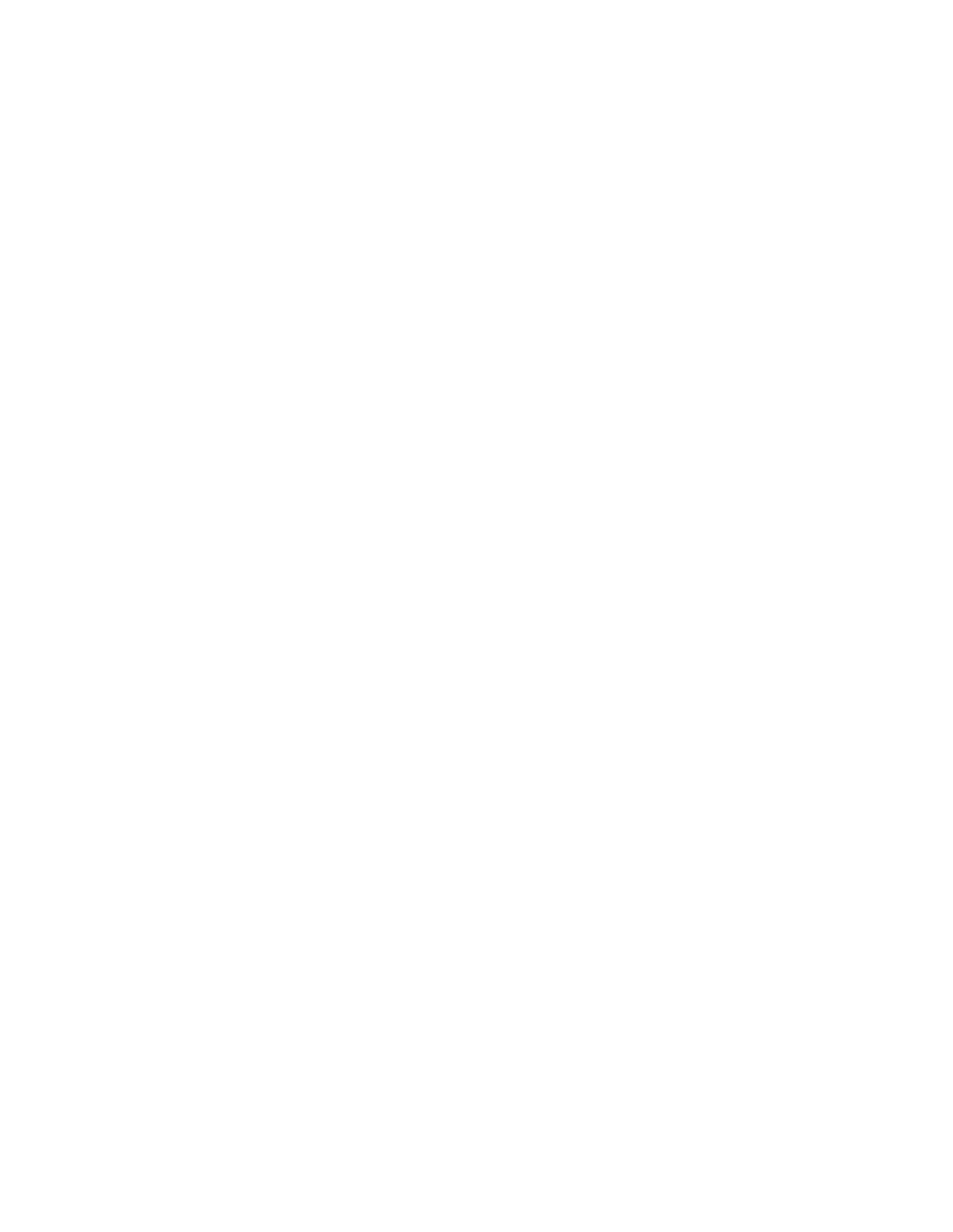## **1. INTRODUCTION**

In 1998, the Special Joint Committee on Child Custody and Access published its report *For the Sake of the Children*. Among the many issues that the Committee examined was that of highconflict divorce. The Committee stated:

Unfortunately, a significant number of divorcing parents become locked in bitter and sometimes violent disputes over custody and access arrangements. These situations are truly dangerous for children, and the Committee examined the evidence carefully for ways to reduce conflict between divorcing parents, to the benefit of the children. Indeed, the principal objective underlying all the recommendations in this report is to induce as thorough as possible a shift from the current state of family law policies and practices, which all too often escalate conflict between divorcing parents, to a decision-making approach that reduces conflict (Canada, 1998: 22).

For example, Dr. Eric Hood of the Clarke Institute in Toronto testified that high-conflict divorce situations "are like war zones." The children go back and forth between their fighting parents and "are afraid to tell the truth" (Canada, 1998: 123).

The Joint Committee's report thoroughly examined the present *Divorce Act*. The report criticized the corrosive terminology used in the *Divorce Act*, such as "custody" and "access," and proposed the language and expression of "shared parenting." It recommended that all parents seeking parenting orders who could not agree on the terms of the order be required to participate in an education program to help them become aware of the post-separation reaction of parents and children, children's developmental needs at different ages, the benefits of cooperative parenting after divorce, parental rights and responsibilities, and the availability and benefits of mediation and other forms of dispute resolution. A certificate of attendance at such a postseparation education program would be required before the parents would be able to proceed with their application for a parenting order.

The report also recommended that divorcing parents be encouraged to develop a parenting plan setting out the details of each parent's responsibilities for residence, care, decision-making and financial security for the children, as well as a dispute resolution process to be used by the parties. It recommended that divorcing parents be encouraged to attend at least one mediation session to help them develop such a parenting plan for their children. However, mediation and other non-litigation methods of decision-making would be structured to screen for and identify family violence. When there was a proven history of violence by one parent toward the other or toward the children, alternative forms of dispute resolution would be used to develop parenting plans only when the safety of the person who had been the victim of violence was assured and when the risk of violence had passed.

The Committee specifically examined the issue of high-conflict divorce, stating that some families seemed to get stuck in separation or divorce. It added:

[W]ith one parent or both intent on maintaining such a degree of conflict and tension ... it becomes impossible to resolve parenting and property decisions without a great deal of intervention from legal and mental health professionals. The incidence of such divorces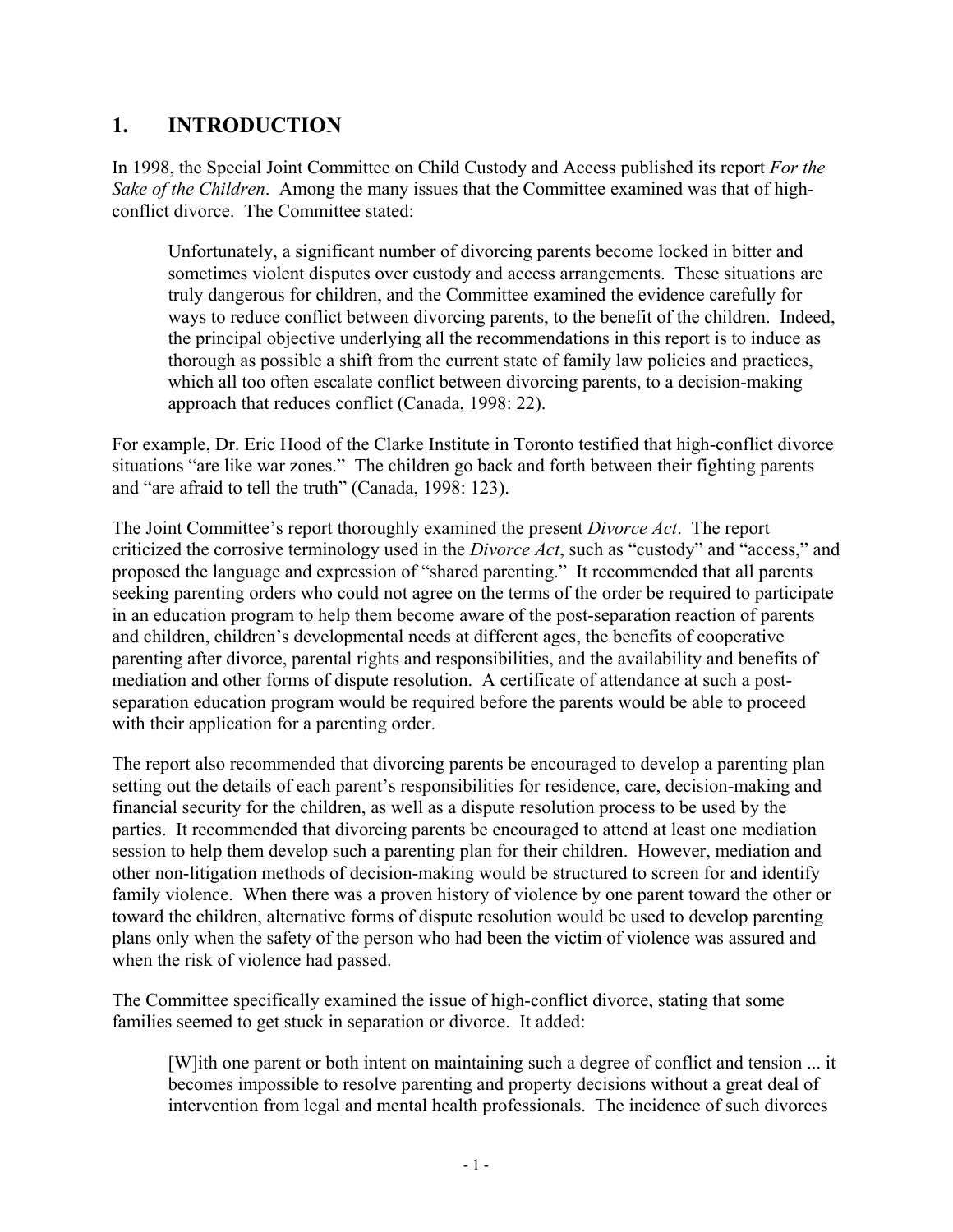is estimated at between 10 and 20 % of the divorcing population. Virtually everyone involved in family law agrees that the conflict between many of these couples is so intractable that there is never likely to be a legal remedy for their problems. These are couples who perpetuate their conflict regardless of developments in the lives of their children, their own remarriage and prohibitive legal expenses (Canada, 1998: 87).

Witnesses were divided over whether high-conflict divorce should include or exclude domestic violence situations. For example, one witness described a high-conflict family as one that "falls short of actual violence or assault but for whom, post-separation, a hostile relationship continues" (Canada, 1998: 87). The Committee concluded that options such as mediation were clearly inappropriate for some couples in high conflict. Alternative remedies had to be provided where necessary. The Committee wanted to improve the legal system's response to high-conflict divorces without imposing any harmful restrictions on the cooperative majority. It said:

One of the options Members believe should be considered is a mechanism for screening out high-conflict divorces and treating them in a different stream. This would recognize the potential harm to children whose parents continue their conflict far beyond a reasonable adjustment period. The system should identify these families in order to provide protection for their children, who are at greater risk than most children of divorce. Once families are identified, their files should be "red tagged" or flagged in some other way, so that decision makers do not make determinations about parenting arrangements without knowing the full details of the case and the family's history (Canada, 1998: 88).

Moreover, the Committee was concerned about "one alarming symptom of a high-conflict divorce: that a child may decide that he or she does not want to visit one parent or the other" (Canada, 1998: 89). The Committee believed that such a desire on the part of a child showed a serious problem that called for immediate intervention.

Accordingly, in relation to high-conflict divorce cases, the Committee made several recommendations, including the following.

That federal, provincial and territorial governments work together to encourage the development of effective models for the early identification of high-conflict families seeking divorce. Such families should be streamed into a specialized, expedited process and offered services designed to improve outcomes for their children.

That professionals who meet with children experiencing parental separation recognize that a child's wish not to have contact with a parent could reveal a significant problem and should result in the immediate referral of the family for therapeutic intervention.

That the federal, provincial and territorial governments work together to ensure the availability of supervised parenting programs to serve Canadians in every part of Canada.

That the *Divorce Act* be amended to make explicit provision for the granting of supervised parenting orders where necessary to ensure continuing contact between a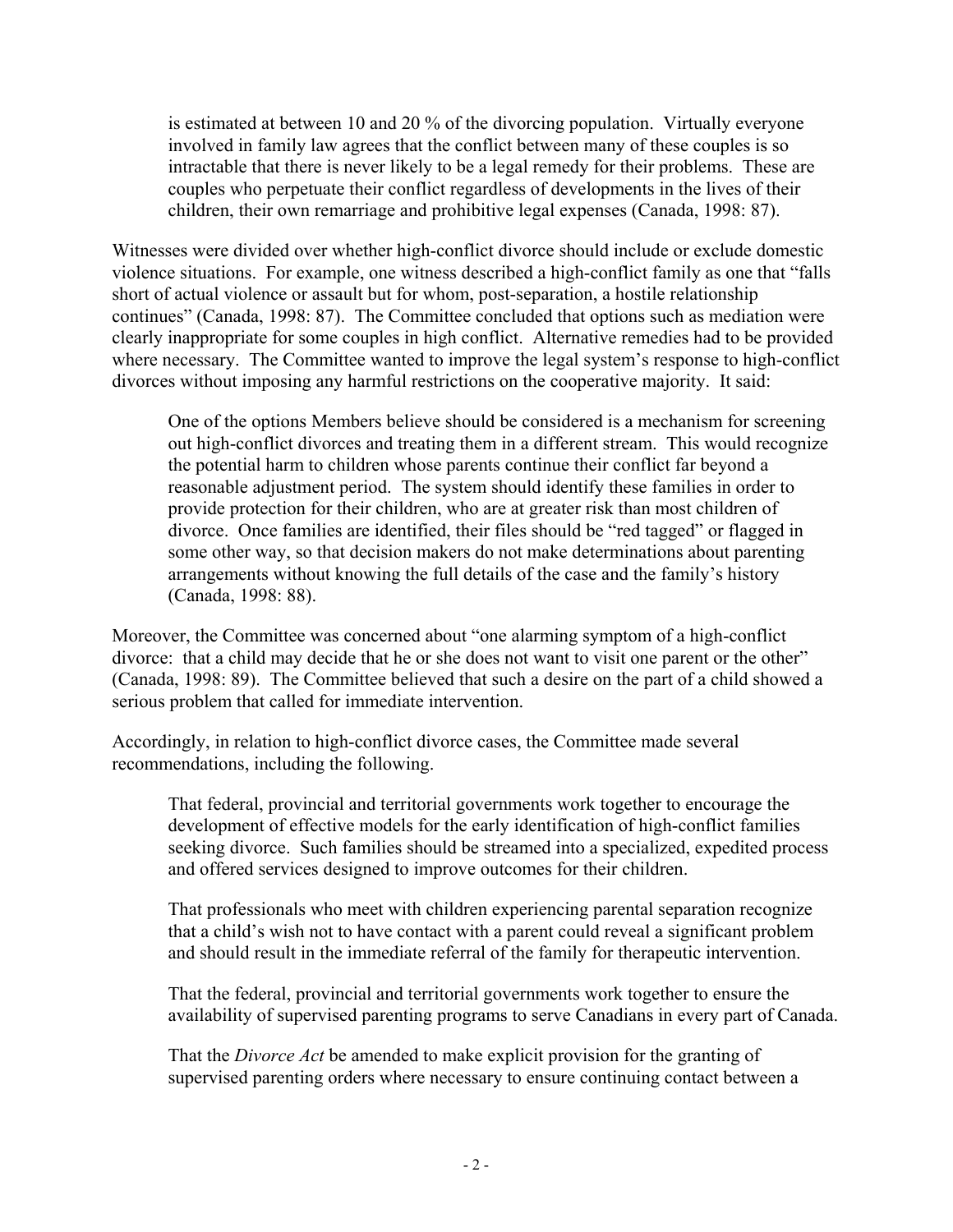parent and a child in situations of transition, or where there is clear evidence that the child requires protection.

That, to deal with intentional false accusations of abuse or neglect, the federal government assess the adequacy of the *Criminal Code* in dealing with false statements in family law matters and develop policies to promote action on clear cases of mischief, obstruction of justice or perjury.

As regards the issue of the "parental alienation syndrome", given problems concerning the applicability of the concept, that the federal government work with the provinces and territories to encourage child welfare agencies to track investigations of allegations of abuse made in the context of parenting disputes, in order to provide a statistical basis for a better understanding of this problem (Canada, 1998: 89, 91, 110, 114).

In 1999, the Government of Canada responded to the report of the Special Joint Committee on Child Custody and Access (Canada, 1999). The government advised that its response was rooted in a number of framework principles. First, a key theme is the desire to focus on child-centred reforms that minimize the negative effects of divorce on children. Second, its response fully endorsed the Joint Committee's emphasis on promoting coordinated multi-jurisdictional efforts while respecting the constitutional division of powers. In other words, all governments need to work together. Third, the Government of Canada committed itself to a holistic approach to family law reform. It endorsed the Committee's key objective of reducing parental conflict. However, it acknowledged that conflict-free, cooperative parenting cannot be effectively enforced by the *Divorce Act* alone. Improving educational and social services to foster healthy interpersonal relationships is equally important. Finally, the response embraced the principle that "one size does not fit all". The levels of conflict of separating and divorcing parents vary widely, as do children's needs. As well, children undergo developmental changes over time. Hence, the government recognized the need for flexibility to meet the best interests of children. No single model of post-separating parenting is ideal for all children (Canada, 1999: 7-9).

Among the elements of the government's strategy was managing conflict, and the need to focus on minimizing the negative impacts of divorce on children. The government acknowledged that the Special Joint Committee's challenge to design a system to accommodate different types of divorce without penalizing families for their situations. The Government of Canada stated:

[Our] objective is to meet this challenge by attempting to identify the different levels of conflict that separating families experience and to develop specific responses designed with these levels in mind. This approach will include formulating specialized policies to deal with high-conflict families, concerns about inadequate parenting, and violent situations (Canada, 1999: 26).

The government addressed the issue of high-conflict divorce by agreeing with the Special Joint Committee's recommendation to "work together to encourage the development of effective models for the early identification of high-conflict families seeking divorce." It identified the need to consult with appropriate experts from different disciplines, review the legal responses adopted by other jurisdictions, and identify further research and criteria to help develop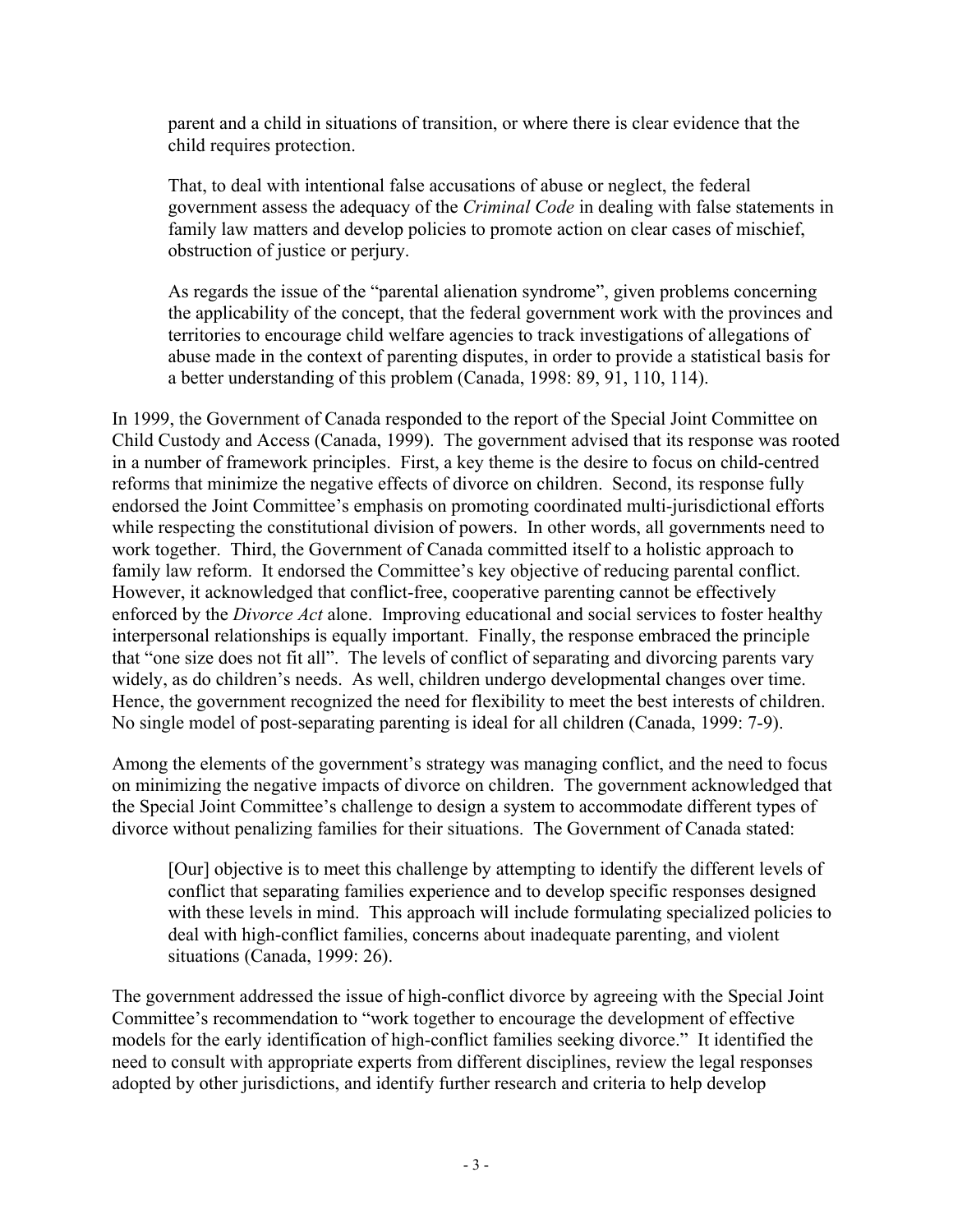specialized principles and criteria to guide appropriate parenting arrangements. In particular, the government identified the need to follow up on the following possible high-conflict suggestions:

High-conflict family relationships can include: long-term, emotional disputes involving high degrees of anger and distrust; chronic disagreements over parenting issues; repeated use of unsubstantiated allegations of poor parenting; or a history of misuse of the legal system;

Where there are concerns about ongoing high parental conflict, arrangements should allow parents to disengage from their conflict and develop separate parenting relationships with their children;

As a general principle, where there are long-term, emotional, high-conflict parental disputes, alternatives to co-parenting arrangements requiring cooperation and joint decision-making may be in the child's best interests; and,

Parenting plans should be required to be very specific and should identify both inclusive and exclusive elements. Court orders for high-conflict cases should contain specific prohibitions that will assist in enforcing an order (e.g., that a parent must not remove a child from the care of the person charged with the responsibility to provide residence; that neither parent should interfere with any of the duties or responsibilities that each person has under the court order; and, that a parent must not hinder or prevent contact that a child is supposed to have under the order) (Canada, 1999: 29-30).

This paper is a first step in carrying out this work. It begins with a review of the professional literature concerning the effects of divorce on children and adults, and, in particular, the effects of high-conflict divorce on children whose parents are separated or divorced. It examines the various types or theories of conflict, and looks at possible definitions of high-conflict divorce. Suggested interventions in high-conflict divorces are reviewed, as well as the law and legal initiatives in the United States, England, Australia and New Zealand. Finally, four options for consideration concerning the law in this area are proposed.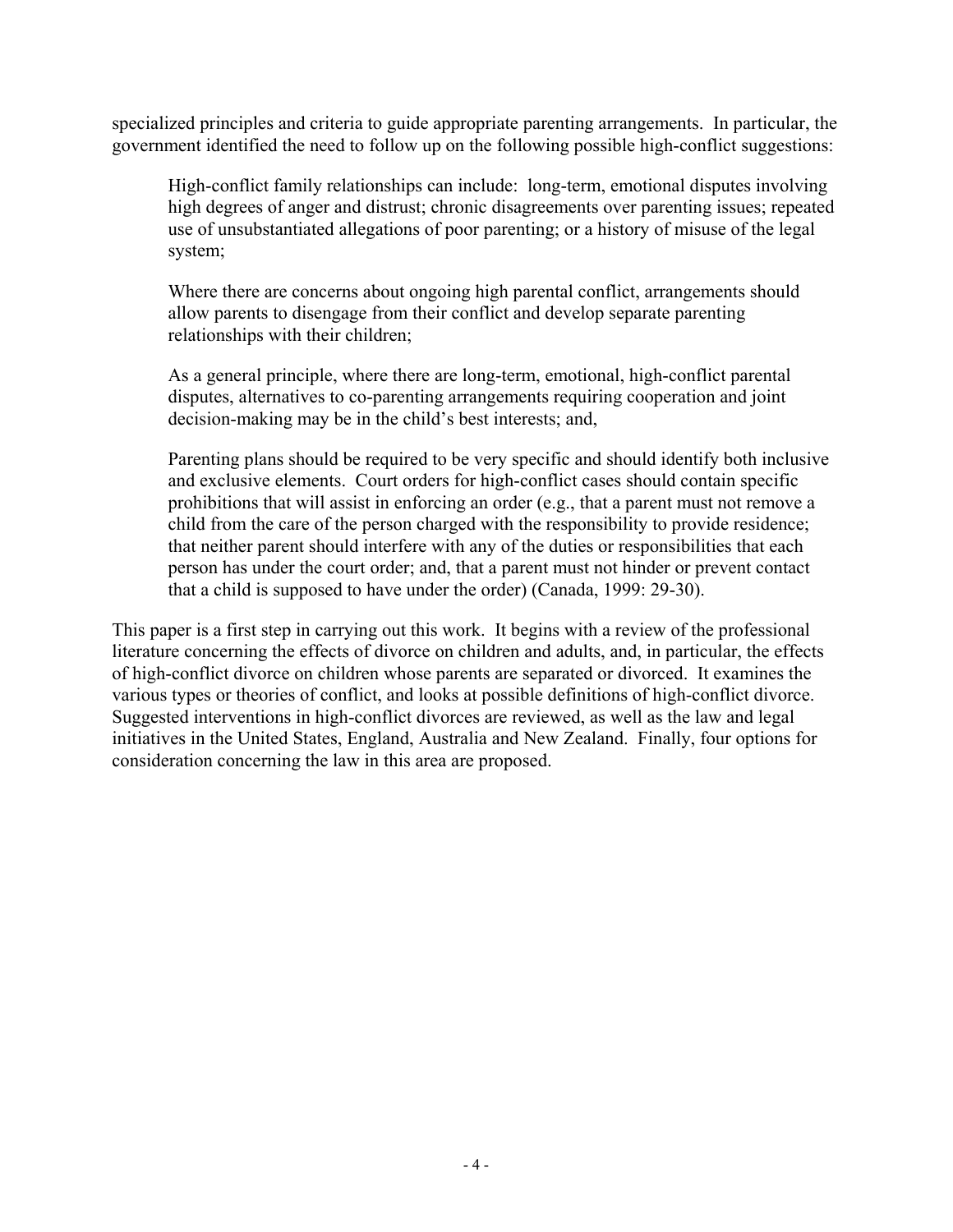# **2. TRACKING THE EFFECTS OF DIVORCE**

In his literature review, Stewart (2001: 4) pointed out that in the 1960s and 1970s mental health professionals appeared divided about whether divorce had long-lasting negative effects on children, or was a benign or even positive influence on them. For example, Rutter (1981) concluded that a child's separation from his or her intact family is a potential cause for shortterm distress, but is of little direct importance as a cause of long-term disorder. Also, Kurdek and Siesky (1980b) argued that children of divorce do not see themselves as inferior to children who live with both parents and do not see the divorce as having negatively affected their peer relations or marital aspirations.

However, studies that show divorce as a difficult transition period with relatively benign aftereffects on children are a minority. The majority of studies indicate that divorce is an extremely difficult period for children, with serious immediate and short-term effects. These studies can be divided into three types: those which focus on factors contributing to, or which identify, the specific negative outcomes for children after their parents divorce; those which identify emotional, relationship and structural environmental factors that contribute to a positive outcomes for children; and those which explore the connection between custody and access arrangements and outcomes for children.

#### **2.1 NEGATIVE ADJUSTMENTS AMONG CHILDREN AFTER SEPARATION AND DIVORCE**

Studies relating to negative adjustments among children include the following:

Jacobson (1978) examined factors that affected the psychological adjustment of children within 12 months after the marital separation. She examined 51 children in 30 families, and found that the greater the amount of time lost with the father since the marital separation, the greater the maladjustment of the child in areas such as aggression and learning disability.

Peterson and Zill (1986) analyzed data from National Surveys of Children in the United States, gathering information about 2,301 children. These authors concluded that children were least depressed and withdrawn when they lived with both parents rather than only with the biological mother. The depressed/withdrawn score for children living with a single mother was especially high, especially for boys, and anti-social behaviour was higher among those living with mothers than those in intact families. However, girls living with single mothers were no worse-off than those living with intact, low conflict families. A child living with a parent of the opposite sex was especially prone to problem behaviour, according to Peterson and Zill.

Stolberg, Camplair, Currier and Wells (1987) examined individual, familial and environmental determinants of children's post-divorce adjustment and maladjustment. Environmental influences included physical changes in the neighbourhood (such as moving to a new neighbourhood), social skills required to meet new friends, and communication skills needed to express the increased anger that unwanted changes brought. Familial influences included marital hostility and poor child management skills that may lead to aggression in children. Comparing 87 divorced mothers and 47 intact families, the authors concluded that a child's life change events, such as moving to a new house or changing schools, are the most significant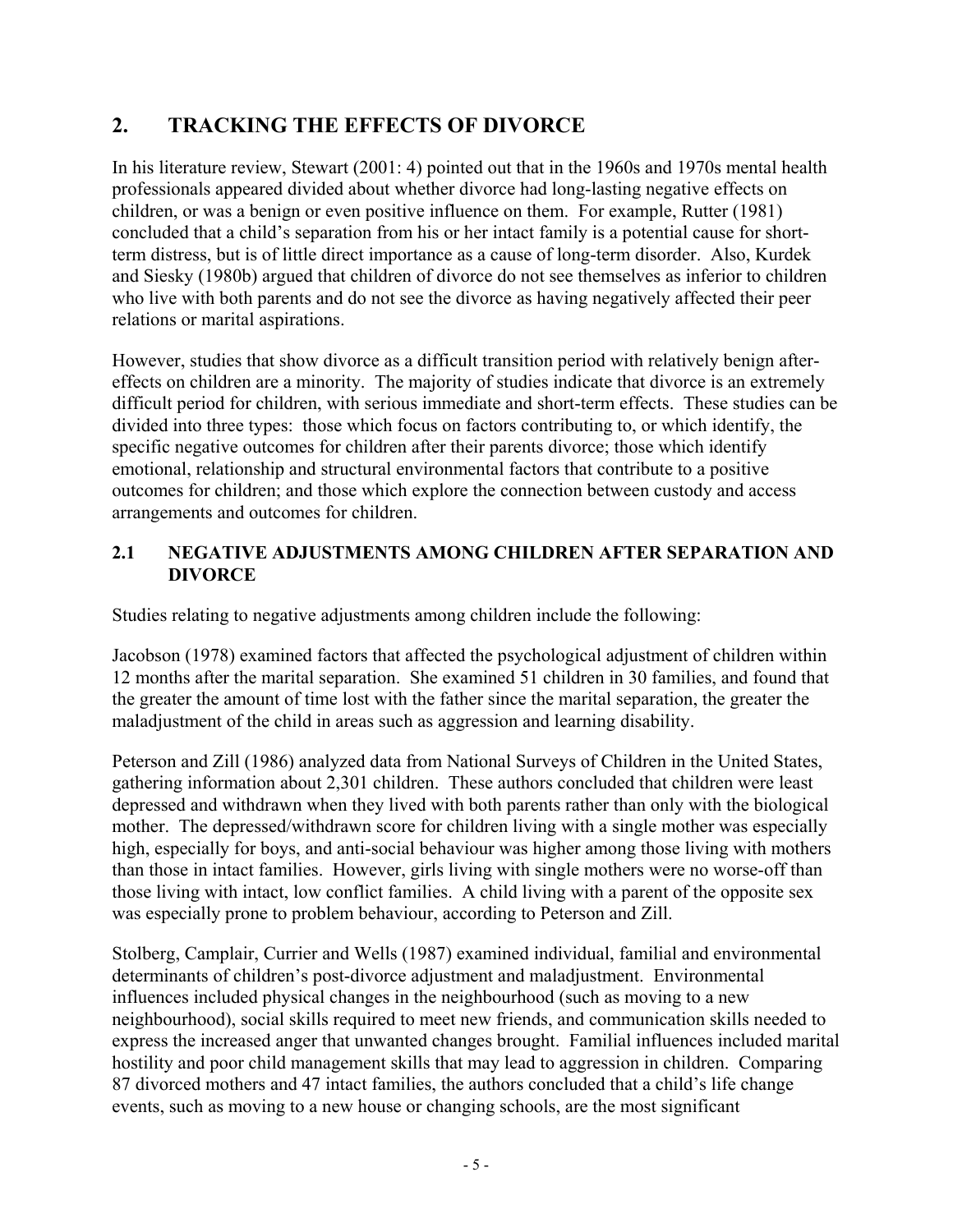determinants of a child's post-divorce maladjustment, followed by marital hostility and parent adjustment.

Kelly and Wallerstein (1977) examined, in 60 divorcing families, the visiting patterns of children with their non-custodial parent. In general, younger children between the ages of two and eight saw their non-custodial parent more frequently than did older children. Half of the older children aged nine to ten experienced erratic or infrequent visiting or no visiting at all. The response of the older children to the divorce was anger. The authors concluded that infrequent visiting correlated with a destructive visiting pattern.

Judith Wallerstein is one of the foremost experts on the effects of divorce on children. She was involved in a 25-year longitudinal study of the responses of children and adolescents to parental separation and divorce. It was based on interviews with 130 children and both parents. After 25 years, the individuals who were children in these situations spoke sadly of their lost childhood, their sadness and anger, and their yearning for someone to take care of them. This diminished nurturing and protection during their growing-up years was the legacy divorce left them. Half the young people in the sample were involved as adolescents in serious drug and alcohol abuse. Over half ended up with lower educational degrees than their parents had obtained. At adulthood, they feared that their own adult relationships would fail as their parents' relationship did (Wallerstein and Lewis, 1998). In a more recent book, Wallerstein concluded that the children of divorce suffer most in adulthood:

The impact of divorce hits them most cruelly as they go in search of love, sexual intimacy and commitment. Their lack of inner images of a man and a woman in a stable relationship and their memories of their parents' failure to sustain the marriage badly hobbles their search, leading them to heartbreak and even despair (Wallerstein et al., 2000).

Amato and Keith (1991a) examined 92 studies that compared children living in divorced singleparent families with children living in continuously intact families, according to measures of well-being. Many studies found that children of divorced families experienced lower levels of well-being regardless of scholastic achievement, conduct, psychological development, selfesteem, social competence, and relationships with other children. The authors examined these studies from three possible explanatory perspectives: that children of divorce often experience a decrease in parental attention, help and supervision; that divorce typically leads to a decline in the standard of living of mother-headed families, often falling below poverty level; and that conflict between parents before and during separation causes severe stress among children. The results of the meta-analysis suggested that children of divorce are handicapped by the absence of a parent and somewhat less strongly supported the belief that economic decline accounts for some of the negative consequences of divorce. The hypothesis best supported by the evidence was that family conflict is associated with a low level of well-being. In another meta-analysis on parental divorce and adult well-being, Amato and Keith (1991b) concluded, based on data from 37 studies, that outcomes associated with parental divorce include effects on psychological wellbeing (depression, low life satisfaction), family well-being (low marital quality, divorce), socioeconomic well-being (low educational attainment, low income, and low occupational prestige) and physical health. However, there were several qualifications to this finding, in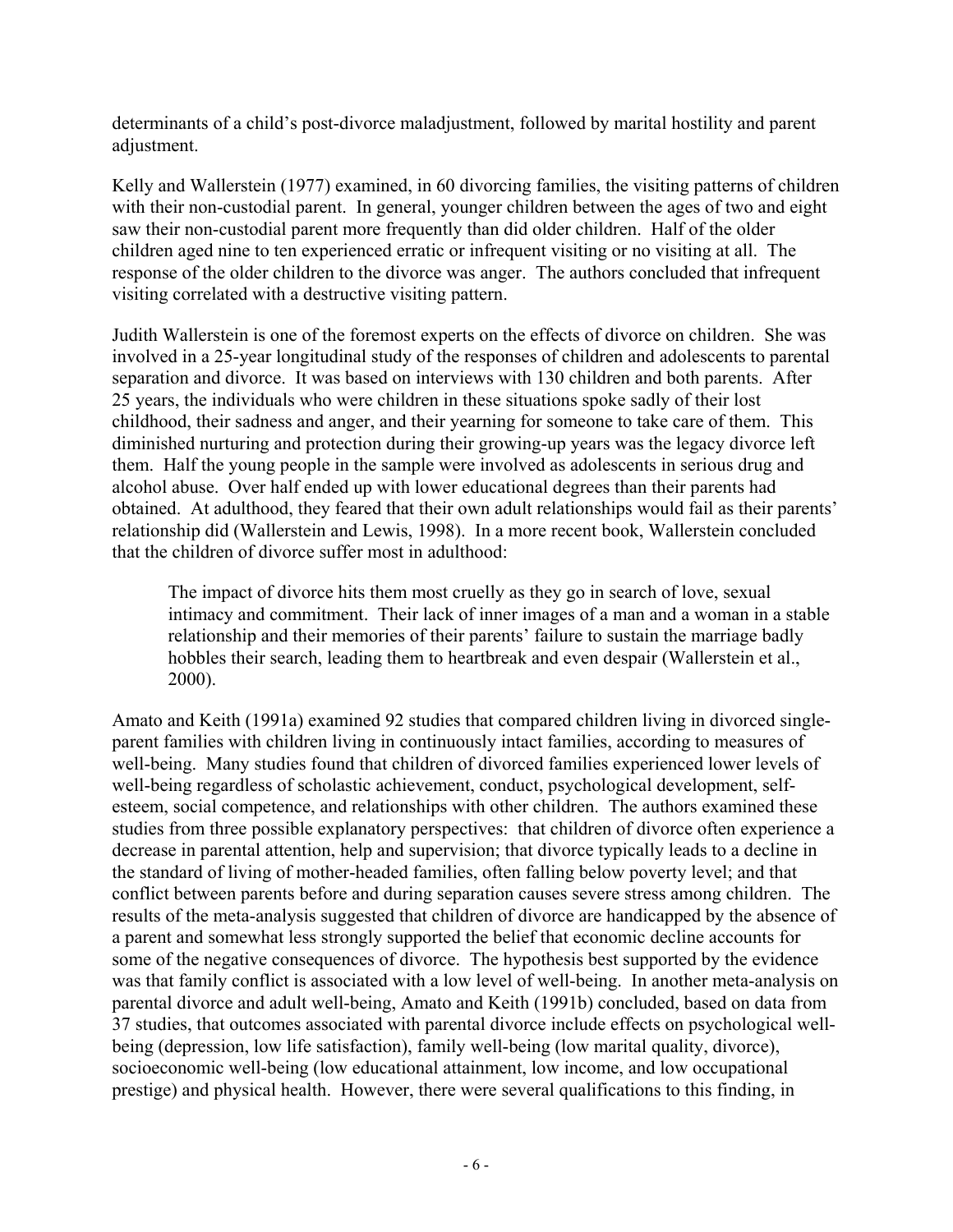particular that the extent of effect in the literature is weak. In another meta-analysis of divorce studies, Amato (1994) concluded that children of divorced families exhibit more behavioural difficulties, more symptoms of psychological maladjustment, lower academic achievement, more social difficulties, and poorer self-concepts than children in intact families.

Rodgers and Pryor, in a review of more than 200 British research studies on the impact of separation and divorce on children, concluded that long-term disadvantages for children of divorced parents include growing up in households with lower income, leaving school with fewer educational qualifications, withdrawn behaviour, aggression and delinquency, health problems, leaving home when young, early sexual activity, depression and substance abuse. However, these problems are found only in a minority of persons whose parents have separated. They also emphasized that these poor outcomes are far from inevitable, and that there is no direct link between parental separation and the way children adjust. Although these outcomes are clear, it cannot be simply assumed that parental separation is their underlying cause (Joseph Rowntree Foundation, 1998).

Other studies have indicated that wives who have divorced bear a greater economic burden. In general, they are worse off economically than their former husbands are (Espenshade, 1979). Well-being decreases following divorce and increases following remarriage (Espenshade, 1979; Beuhler et al., 1985/86).

#### **2.2 POSITIVE ADJUSTMENTS AMONG CHILDREN AFTER SEPARATION AND DIVORCE**

These studies include the following:

In a 1980 article, Kurdek and Siesky evaluated the results of questionnaires given to 71 divorced single custodial parents and their 130 children. Generally, the parents' questionnaire focussed on: the parents' report of the amount of conflict preceding the separation; the parents' description of how the children were informed about the divorce; the parents' description of how they reacted to news of the divorce; the parents' perceptions of their children's present attitudes towards the divorce; and parents' views on possible strengths their children had acquired over the course of the divorce. The children's questionnaire, explored: the children's responses to definitions of "divorce"; the reasons for and acceptance of the parents' divorce; the children's descriptions of both parents; the perceived influence of the divorce on peer relations; the children's interactions with the custodial parent; and the children's attitudes towards marriage.

There were ten statistical tables in the article, some of which gave the children's descriptions of their parents. For example, Table Five assessed the relationship between the child's sense of blame for the divorce and the child's description of the custodial and non-custodial parent under the headings "positive", "negative", "positive and negative" and "neutral". Children who appeared to blame themselves for the divorce perceived their parents in a rather negative light. Tables Nine and Ten examined the relationship between the strengths acquired by the children as a result of their parents' divorce, and the children's descriptions of the custodial and noncustodial parents under the headings "positive", "negative", "positive and negative" and "neutral". In Table Nine, children who were seen as having acquired strengths as a result of the divorce also held more "positive" views of both of their parents. Table Ten examined the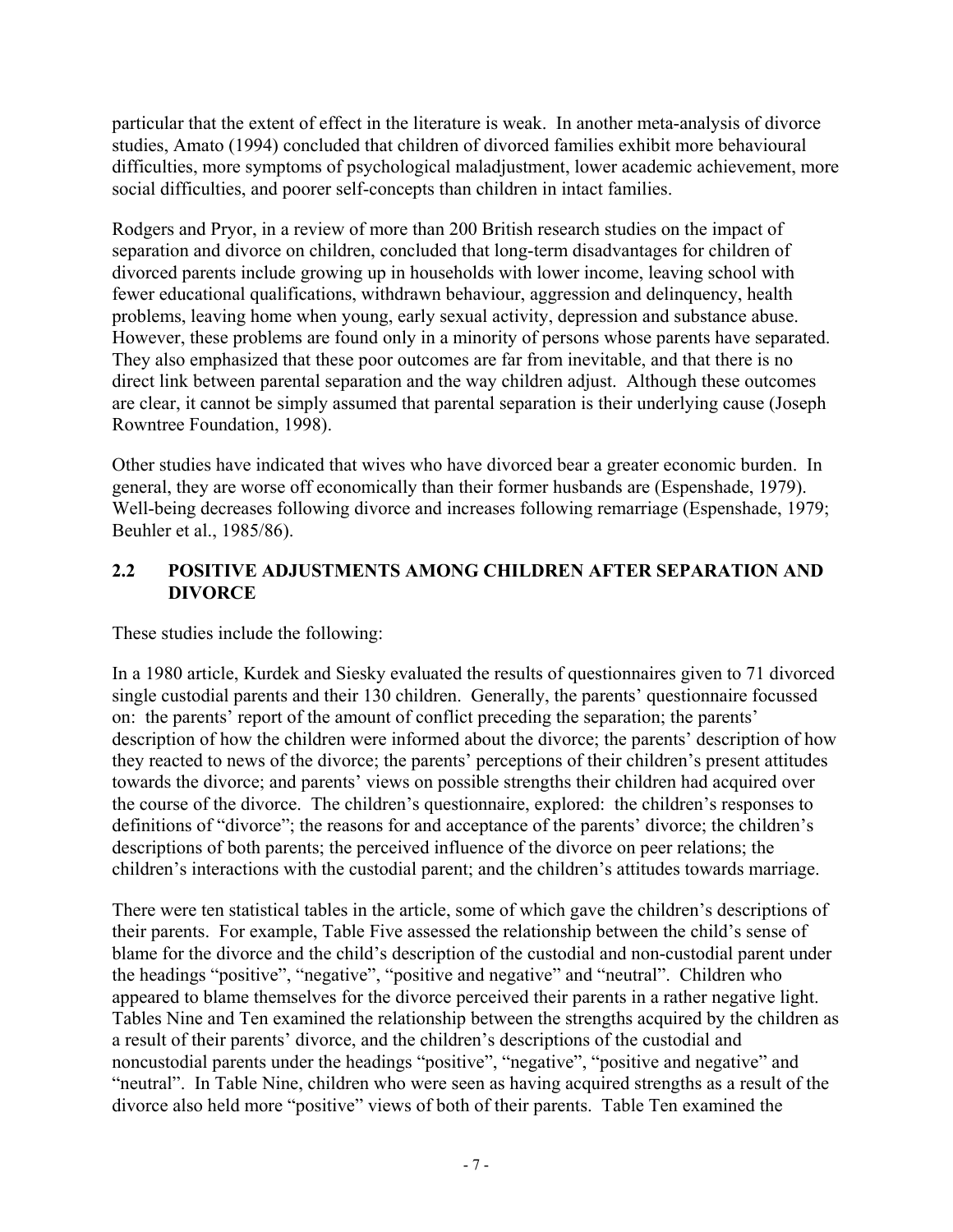relationship between specific child strengths i.e. "independence", "concern for parent", "discuss feelings" and "patience/compassion", and the children's descriptions of their custodial and noncustodial parent under the headings previously given. Nearly all the specific strengths mentioned were for children who expressed "positive" views of both their parents. The authors found favourable reactions and adjustments in children who defined divorce in terms of "psychological separation" rather than in terms of "marriage dissolution" or "physical separation", shared news of divorce with friends, had relatively positive evaluations of both parents, and saw themselves as having acquired strengths and responsibilities as a result of the divorce (Kurdek and Siesky, 1980b).

Steinman, Zemmelman and Knoblauch (1985), in a study of 51 families with a joint physical custody arrangement, identified a list of factors leading to a successful arrangement. These factors were respect and appreciation for the bond between the children and the former spouse; an ability to remain objective about the children's needs during the period of divorce; an ability to empathize with the point of view of the child and the other parent; an ability to shift emotional expectations from the role of mate to that of co-parent; and an ability to establish new role boundaries and show high self-esteem and flexibility.

#### **2.3 THE CONNECTION BETWEEN CUSTODY/ACCESS ARRANGEMENTS AND CHILDREN'S ADJUSTMENT**

Studies include the following:

Steinman (1981) studied 32 children living in joint physical custody arrangements over three years. The majority of the parents involved were generally satisfied with the arrangement, although the children were less satisfied. The children clearly stated that they preferred marriage to divorce, even if there was conflict between the parents. They generally found joint custody arrangements inconvenient. One third of the children showed a significant degree of psychological distress from the joint custody arrangement.

Steinman, Zemmelman and Knoblauch (1985) identified a list of factors found in families responding negatively to joint physical custody. These factors were intense, continuing hostility and conflict that could not be diverted from the child, overwhelming anger and a continuing need to punish the spouse, a history of physical abuse, a history of substance abuse, a firm belief that the other spouse was a bad parent, and an inability to distinguish one's own feelings and needs from those of the child.

Luepnitz (1986) compared children's adjustment for 43 families with sole mother, sole father or joint physical custody arrangements. All children with joint custody arrangements had regular contact with both parents, whereas half of the children in sole custody situations never saw the other parent at all. The majority of children in joint custody were pleased and comfortable with these arrangements. Families with joint custody engaged in much less re-litigation than families with sole custody arrangements. While not endorsing mandatory joint custody, the author concluded that it was reasonable to assume that joint custody at its best was superior to sole custody at its best.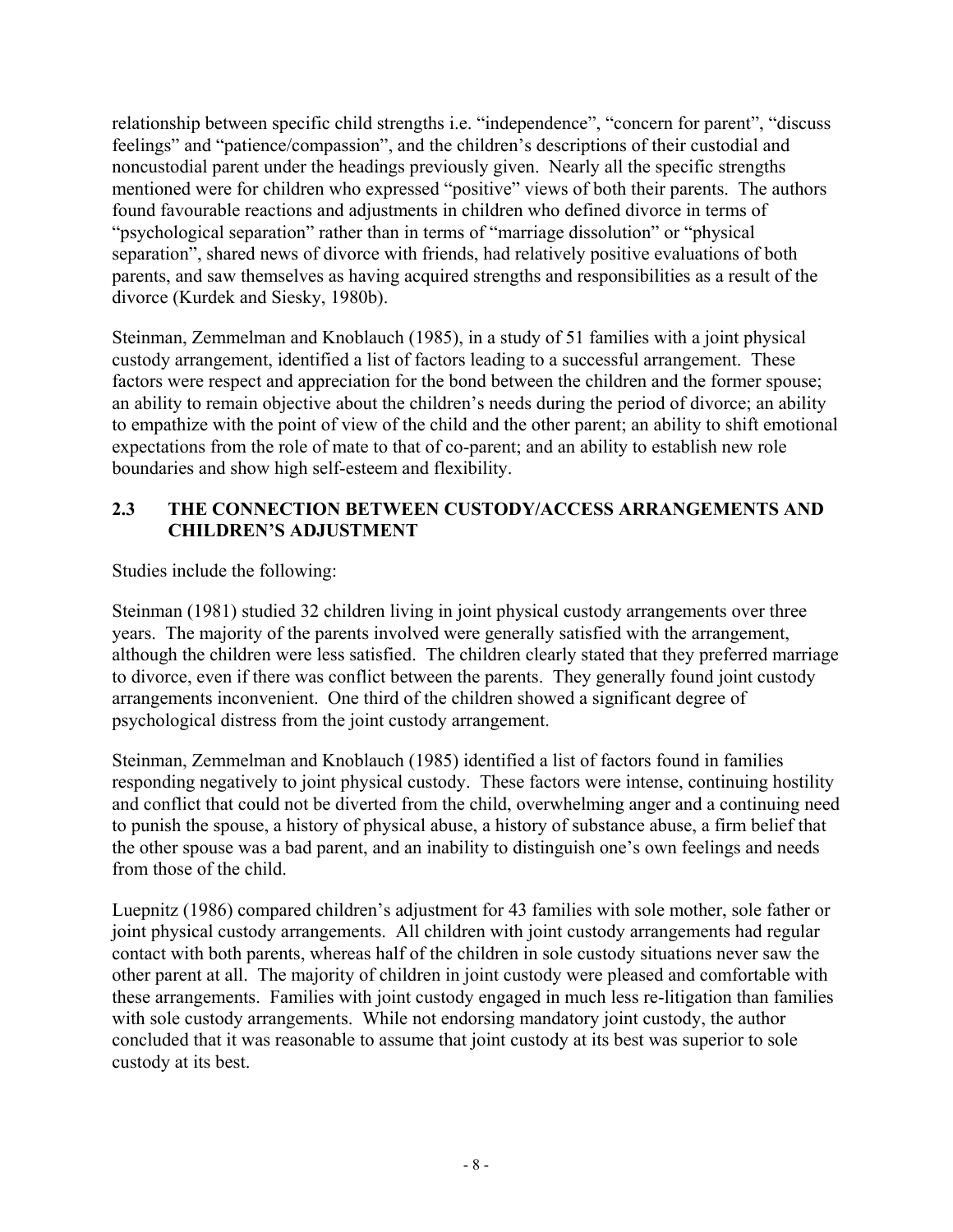In contrast, Kline, Tschann, Johnston and Wallerstein (1989), using a sample from a California county, found no significant differences between families with joint physical or sole custody arrangements.

In her review of some of these and other studies on joint custody, Lye (1999), who examined research on post-divorce parenting and child well-being for the State of Washington, concluded that the evidence suggests there are no significant advantages to children of joint physical custody. Neither does the evidence suggest significant disadvantages of joint physical custody or any other kind of post-divorce residential schedule.

#### **2.4 ANALYSIS AND CONCLUSIONS**

Stewart (2001: 11) argued that the above studies can be divided into four methodological types: psychometric evaluations, in which children whose parents have divorced are given a battery of tests to determine the link between divorce and the children's psychological profiles; longitudinal studies of large sample groups, in which all children in a geographical area are tested to draw a comparison between the profiles of children from divorced families and those from intact families; narrative studies, in which children are interviewed and describe how their parents' divorce affected them; and comparative studies, which compare the outcomes of children living in various custody/access arrangements.

Stewart noted the limitations of each of these types of studies:

A major difficulty with these types of research studies is the lack of consistent use of effective measurement tools. As a result, studies use a variety of measures, including psychometric tests and self-reporting. Similarly, samples are drawn from a variety of sources including large scale national surveys and small random samplings of clients who receive counselling... These disparities result in a research picture filled with inconsistencies and fluctuations with little accepted standards for replication... It tells us something is wrong, but the research is not sophisticated enough to be able to accurately list, from study to study, those precisely defined factors that contribute to negative outcomes for children (Stewart, 2001: 12).

Nonetheless, he concluded, despite these limitations, that these four types of research studies provide a picture of roughly defined risk factors that divorce sets off in families and that seem to lead to negative results for children (Stewart, 2001: 12-13). These risk factors include episodes of violence; ongoing inter-parental conflict and hostility; sudden and/or frequent moves of residence and schools; interruption of peer relationships; economic hardship; disruption of parenting routines and abilities, introduction of new adult partners; remarriage; loss of contact with the non-custodial parent; psychological maladjustment of one or more parents; and, loss of security and predictability. Collectively, these risk factors seem directly connected to a variety of negative outcomes for children. These include psychological disorders (depression and anxiety); feelings of sadness, loss and anger; under-achievement at school and in employment; social problems, including delinquent and deviant behaviour; a higher incidence of drug and alcohol abuse; poor parent-child relationships; and poor adult relationships, based on a lack of trust with a high incidence of early divorce.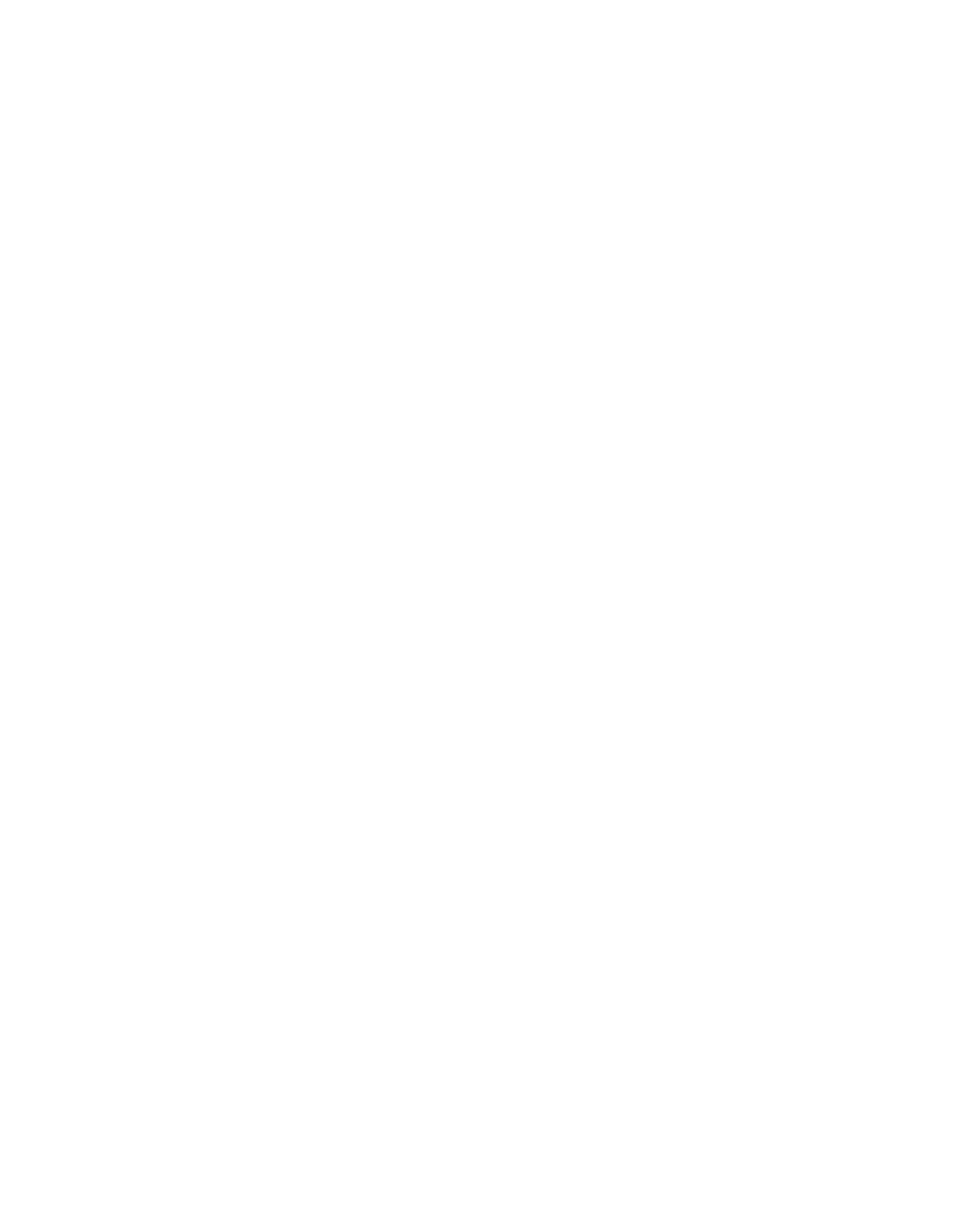# **3. STUDIES OF HIGH CONFLICT AND ITS EFFECT ON CHILDREN**

This analysis is divided into two parts, studies of the effect of conflict on children in intact and divorced families, and studies on the impact of high conflict in children of separated or divorced families.

#### **3.1 STUDIES OF PARENTAL CONFLICT IN GENERAL**

Raschke and Raschke (1979) compared 289 grade school children from intact and single-parent families to test whether family structure made a difference in children's self-concept (i.e. the child's own attitude or feeling about himself or herself) and whether children who perceived greater conflict in their families would have a poorer self-concept. The authors found support for their proposition that while children are not adversely affected by family structure, such as living in a single parent family, family conflict *can* be detrimental to their self-concept. It was not possible to determine whether the conflict perceived by the children was verbal, physical or both, although both kinds of conflict were probably damaging to them.

Emery (1982) reviewed the connections between marital turmoil and behavioural problems in children. How one defined conflict, whether in intact or broken families, was a matter of controversy. Three theoretically relevant aspects of conflict are the form of the conflict (e.g. hitting, arguing, avoidance), the content of the conflict (e.g. sex, child rearing, money) and its duration. Both the amount and type of inter-parental conflict to which the child is exposed would seem to be important determinants of the effect of conflict on the child. Conflict that is openly hostile exposes the child to more, presumably problematic, parental interactions, as does conflict that lasts for a long period of time. Emery concluded, in part, that marital turmoil is more strongly related to boys' than girls' maladaptive behaviour, with the caveat that girls are likely to be just as troubled by marital turmoil as boys, but may demonstrate their feelings in a manner more appropriate to their sex role, by becoming withdrawn, for example. The age of a child did not appear to be an important determinant of the effects of marital turmoil. An especially warm relationship with at least one parent can mitigate, though not eliminate, the effects of marital turmoil on children. There was some evidence that changes in discipline as a result of divorce led boys, especially, to be less compliant with parental commands than children in intact families. Emery summarized that parents involved in conflict with each other are probably poorer models, are more inconsistent in their discipline, and place more stress on their children.

Camara and Resnick (1989) studied a sample of 82 families, including divorced and two-parent families. The study used a composite of inter-parental conflict made up of seven ratings: the degree of positive affect expressed by the father towards the mother, the degree of positive affect expressed by the mother toward the father, the degree of negative affect expressed by the father towards the mother, the degree of negative affect expressed by the mother toward the father, the degree of hostility and anger in the home, the extent to which conversations between parents were stressful or tense, and the degree of both overt and subtle conflict in the relationship. Even three years after the separation of the parents, there were significant differences in social behaviours among groups. Children from divorced families showed the highest levels of aggression and behavioural problems and the lowest level of pro-social behaviour and general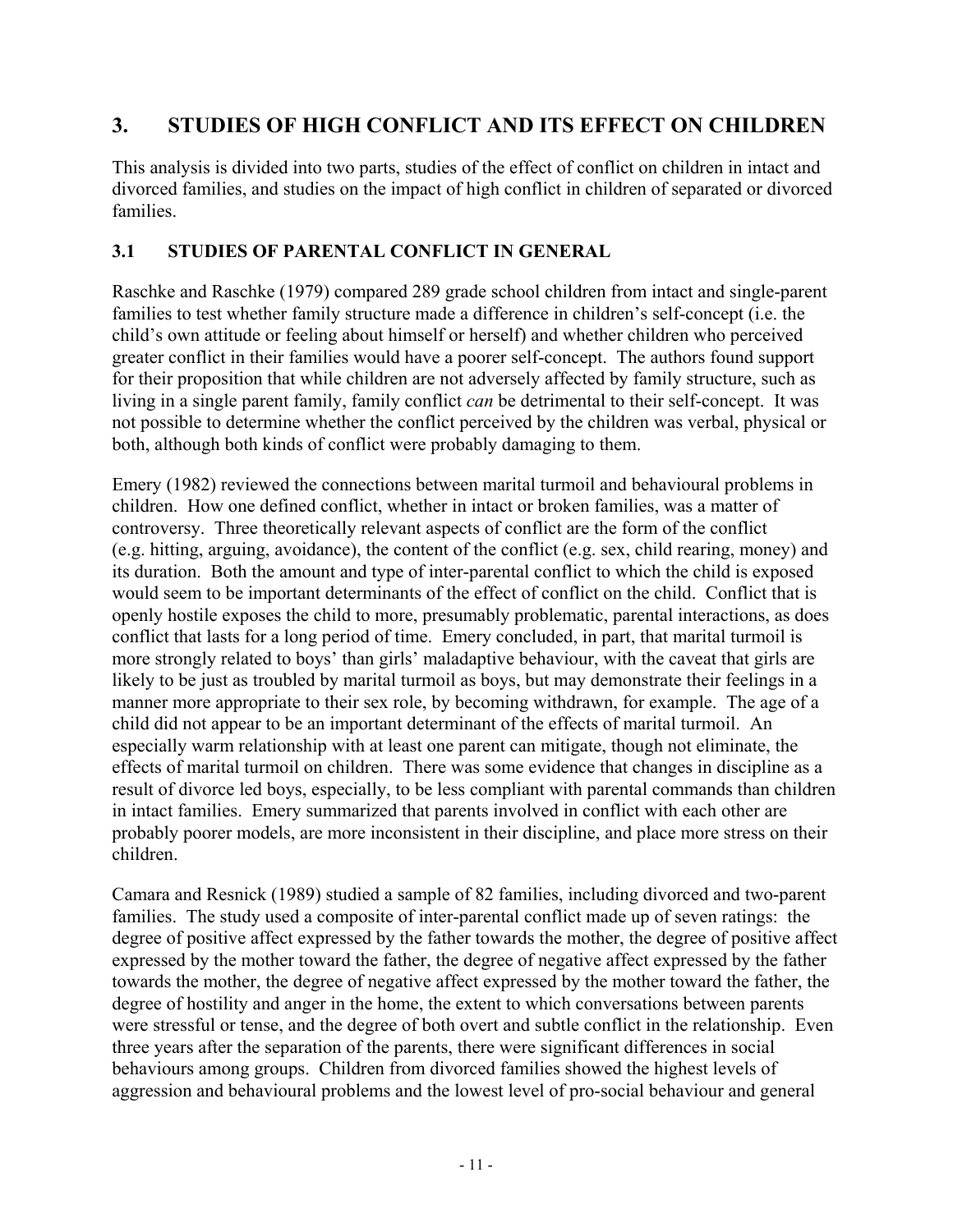self-esteem. However, the results for both divorced and non-divorced families regarding conflict resolution were similar. Parents who reported their spouses using verbal attack, avoidance, or physical anger in resolving disagreements tended to have lower levels of cooperation and higher levels of conflict. The outcomes of disagreements were more likely to result in an escalation of the conflict. Parents who were able to compromise in resolving conflicts were more likely to cooperate on parental issues. Therefore, regardless of the level of conflict between the spouses, cooperation between the adults in their parental roles was associated with closer, warmer and more communicative relationships between children and their non-custodial parent in divorced families and between children and their mothers in non-divorced families.

Morrison and Coiro (1999) examined two hypotheses. When there is high conflict in a marriage, do children whose parents divorce exhibit a decrease in behaviourial problems, while children whose parents have low levels of marital conflict during the marriage exhibit an increase in behavioural problems after divorce? Do children whose high-conflict families remain together show greater increases in behavioural problems than those whose parent's divorce? The authors used a sample of 727 children from data in the National Longitudinal Survey of Children and Youth (NLSCY). The authors used responses about the frequency that a spouse argued about nine topics, such as the children, money, chores and responsibilities. They found that prior reports of high levels of marital conflict had a large and statistically significant adverse effect on children's behavioural problems. Indeed, the adverse effect of frequent marital quarrels was greater than the deleterious effect of separation and divorce. However, there was no indication of a benefit to the children who left the high-conflict family. Furthermore, the greatest increase in behavioural problems was observed among children whose parents remained married despite frequent quarrels.

Conger, Harold, Fincham and Osborne (1998) conducted two studies to simultaneously examine direct and indirect links between marital conflict and child adjustment, incorporating children's perceptions of the family relationship in examining these links. In both studies, the hypothesis that marital conflict influences perceptions of parent-child relations was supported. Children who have witnessed inter-parental hostility appear to interpret parent-child conflict as more hostile and threatening than children who have not witnessed such conflict. The authors stressed, however, the need for longitudinal studies in this area.

Jekielek (1998) used data from a longitudinal study (the National Longitudinal Surveys of Youth) involving a sample of 1,640 children to examine the effects of marital conflict and marital disruption on children. The results suggested that both parental conflict and marital disruption are critical predictors of children's emotional well-being. The benefit of an intact family status for child anxiety and depression decreases as parental conflict increases. Parental conflict had a consistently significant negative impact on child anxiety and depression four years later, suggesting that parental conflict has enduring effects on child well-being. Children whose parents were in higher conflict in 1988 but had divorced or separated in 1992 scored lower on scales of anxiety and depression than children whose parents reported similar levels of high conflict in 1992 and stayed married.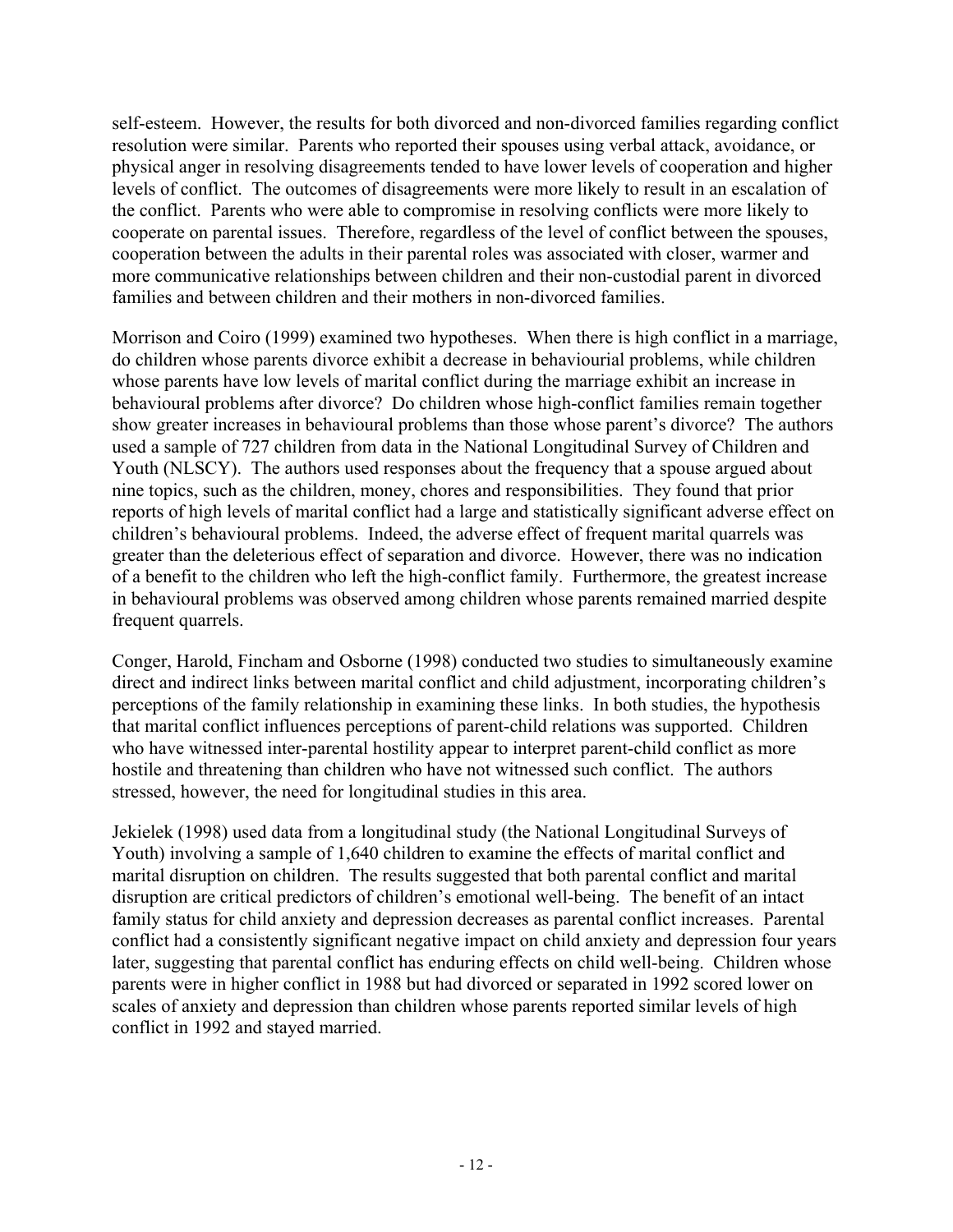#### **3.2 STUDIES OF CONFLICT BETWEEN SEPARATED OR DIVORCED PARENTS**

Shaw and Emery (1987), in a study of 42 separated mothers of low economic status and their school-age children, concluded that the level of parental acrimony was related to children's behavioural problems. The level of acrimony was measured by an "acrimony scale" consisting of 25 areas of potential conflict between separated or divorced parents, including visitation, custody, and general level of animosity. Parental acrimony was found to be significantly related to children's perceived cognitive competence.

Nelson (1989), using a sample of 121 divorced families, asked whether the type of custody predicted levels of hostility, conflict and communication between parents two to three years after the conflict. The purpose was to test the hypothesis offered by proponents of joint custody, namely, that joint custody arrangements would be predictive of more frequent communication between parents and of lower levels of hostility and conflict two to three years after separation. The finding was that, while joint custody promoted greater access to the children and therefore more parental communication, parents also experienced greater hostility and conflict in their relationship.

Mathis (1998) investigated why certain families seemed to fail in mediation and concluded that failure was approximately 75 percent higher in situations when one or both parents remained "undifferentiated" from the other and still thought of the other parent as "we" instead of "you and I." In other words, these parents often could not accept the dissolution of the marriage and still wanted active involvement with the other parent. The more differentiated parent, the one who had been able to establish a self-sufficient life after divorce, often resented the intrusion by the other parent and became less cooperative and more hostile.

Madden-Derdich, Leonard and Christopher (1999) designed a study to determine if high levels of conflict may be attributable to the difficult task for divorcing couples of being unable to relinquish their marital roles and still find effective ways to parent together. The idea is that the failure to establish relationship boundaries that clearly define the former partner as a co-parent but not as a spouse is a major source of post-divorce conflict. A random sample of 180 recently divorced couples was used. For both mothers and fathers, those who reported more ambiguous relationship boundaries with their former spouses also experienced a higher level of co-parental conflict. However, mothers' and fathers' views about the predictors of boundary ambiguity in the post-divorce period differed. For mothers, the level of emotional intensity toward the former spouse (i.e. feelings of love or hate) and power and control variables (e.g. financial strain) were predictors of boundary ambiguity. For fathers, however, only the level of emotional intensity towards the former spouse was such a predictor.

Johnston, Kline and Tschann (1989) examined the relative levels of communication and conflict between parents in litigating families who had been unable to settle their differences within one to four years after the legal dispute. A sample of 100 children was used. The Strauss Conflict Scale, comprising 18 behavioural items, measured parental conflict. The verbal aggression scale included insults, swearing, sulking, stomping out, doing something to spite the other, and threatening to strike. The physical aggression scale included throwing or smashing objects, pushing, slapping, kicking, beating up, and threatening with or using a knife or gun. Thirty-five of the children were in joint custody and 65 in sole custody at the follow-up. While there was no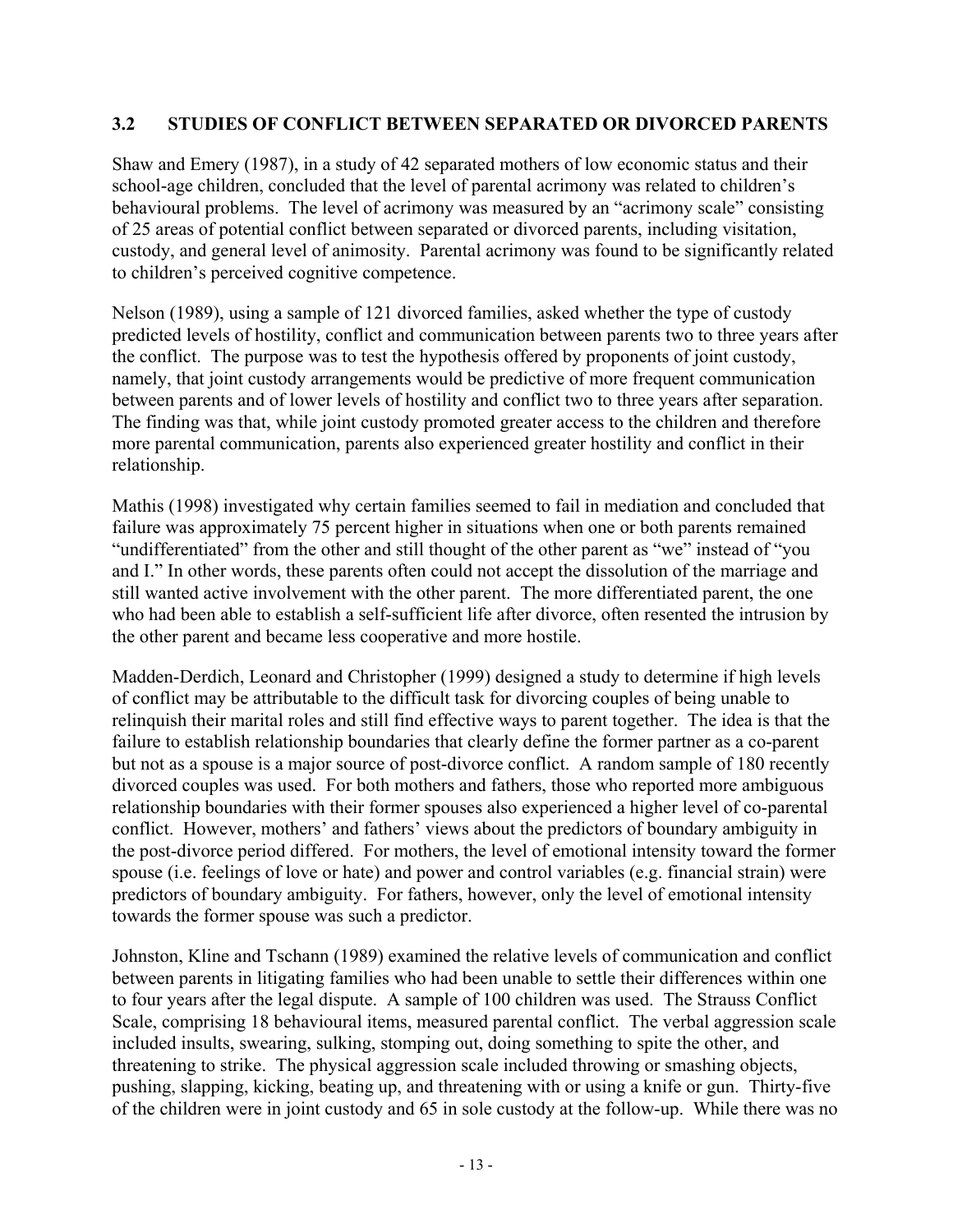clear evidence that children were better adjusted in either type of custody, joint custody was highly related to more frequent access. The authors found consistent evidence that children who had more frequent access were more emotionally troubled and behaviourally disturbed. Children who shared more days each month with each parent were perceived by their parents as being significantly more depressed, withdrawn and uncommunicative, and more aggressive. Older children were more enmeshed in parental conflicts. This was consistent with previous analyses which showed that as children develop the cognitive capacity for self-reflexive thinking and perceive the opposing views of their disputing parents, they become more vulnerable to acute loyalty conflicts.

In contrast, Bender (1994: 127) argued that even when parents are in high conflict, there is a case to be made for joint custody:

Research has shown that the relationship which the child had with each parent was much more influential in predicting successful adjustment outcomes, than was the quality of the relationship between the parents. Consequently, even if the parents are "warring" on each other, if both retain a relationship with the child, the child should be afforded the adjustment opportunities of good relationships with both parents.

Bender (1994) believed that detailed joint custody agreements, which left little or nothing to negotiate, actually tended to reduce stress and that both parents were likely to demonstrate high levels of cooperation when detailed agreements were written. He therefore stressed the importance of detailed joint custody agreements in high-conflict situations.

Ayoub, Deutsch and Maraganore (1999) examined the factors that contribute to the emotional distress of children in high-conflict divorce from the perspective of a guardian *ad litem* (GAL). Sample data from 105 children were collected from GALs, who are frequently appointed in highconflict cases. High conflict was coded for the following criteria: a history of chronic and/or forceful domestic violence or parent-to-parent physical abuse; police or protective services involvement in domestic disputes; hospital visits for injuries stemming from violence, murder, threats of suicide, extensive degradation of one parent by another; and rigid inability to discuss the children and their well-being. Medium inter-parental conflict was coded for any of the following criteria parents are generally disrespectful, engage in name-calling and insult each other in front of the children, and parents are hostile toward each other but less deliberately (less pre-meditation and sadism) or less frequently than parents in high conflict. The study revealed that children in families with high marital conflict are more likely to have high levels of emotional distress. In the face of considerable marital conflict, exposure to child maltreatment alone does not significantly increase the child's emotional distress. However, when coupled with the experience of witnessing domestic violence, the presence of additional forms of child maltreatment results in a significant increase of symptoms of emotional distress in the child.

Schmidtgall, King, Zarski and Cooper (2000) examined, in part, whether there was a relationship between parental conflict and the prevalence of depression for women who experienced parental conflict. The sample was made up of 52 female undergraduate students in a midwestern American university. The results indicated that perceived conflict in the divorcing family was related to symptoms of depression for women in their adult years. As ratings of perceived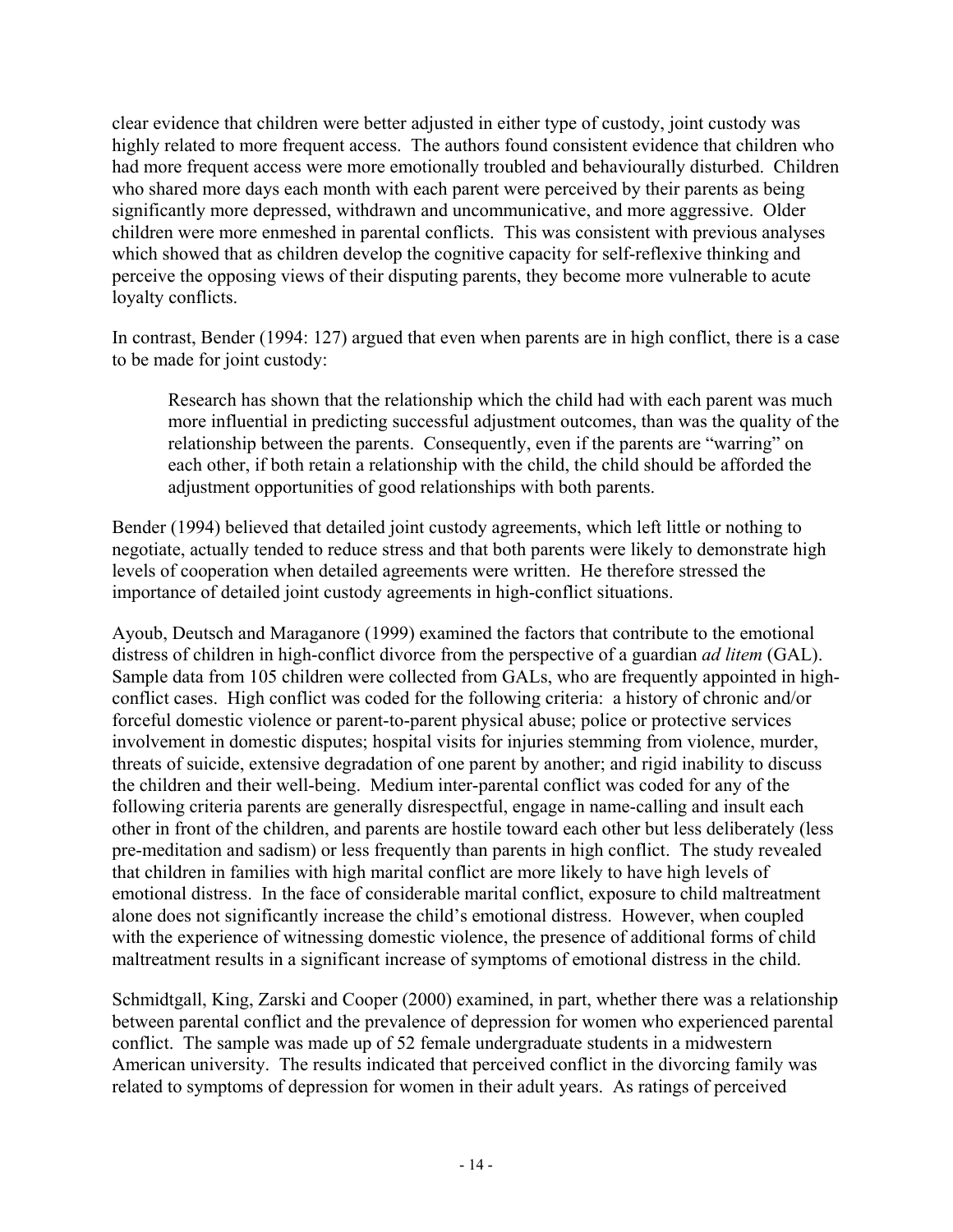conflict increased, reports of depressive symptoms also increased. However, the study noted that there were also other factors that contributed to women's symptoms of depression.

Johnston, Campbell and Tall (1985) used data on 80 divorcing families with 100 children to develop a typology of factors contributing to impasse in divorce. At the external level are unholy alliances and coalitions—the dispute can be solidified by the support of friends, kin and helping professionals. These unholy alliances and coalitions include extended kin involvement and tribal warfare, when the extended family (such as the spouse's parents) took it upon themselves to right the wrongs of the separation; coalitions with helping professionals, in which alliances with therapists and counsellors fuelled the fight; and involvement with the legal process where, for example, adversarial attorneys take on the case and engage in tactical warfare with each other. Interactional elements include the legacy of a destructive marital relationship, in which each spouse while married had come to view the other in limited, negative terms; and traumatic or ambivalent separations in which the ex-spouses view each other in a polarized negative light or seem to maintain an idealized image of the other and are engaged in a neverending search for ways of holding together their shattered dreams. Intrapsychic elements include the conflict as a defence against a narcissistic insult, where the central reason for the dispute is to salvage injured self-esteem or more primitive narcissistic grandiosity; a defence against experiencing a sense of loss, to ward off the emptiness that came from relinquishing each other; a need to ward off of helplessness brought about by the desertion of the other spouse; and disputes that were a defence against the parents' guilt over feeling that they could have tried harder to save the marriage. The majority of parents in this study presented traits of character pathology, some clearly having personality disorders. In these cases, the motivation for the dispute derived more from their enduring personality characteristics, such as a need to fight, than from the experience of separation or the needs of the child. The children in these families took on a magnified importance because their parents got a great deal of emotional support and companionship from them.

Whiteside (1996) conducted a review of the literature concerning the custody of children five years old and younger. He pointed out that many divorcing couples experience disagreement, tension and hostility, particularly during the first two years after separation. Yet, it is the interaction within chronically *high-conflict divorced* families that causes the most concern. These interactions are characterized by frequent arguments that are not effectively resolved, blaming, incidents of physical attack, denigration and sabotage of the other parent's relationship with the child, unclear boundaries, low parental esteem, and neglectful or rigid and authoritarian parenting styles. He argued that, ideally, studies should incorporate multiple dimensions of conflict, but many focus on only one aspect of it. The review considered various studies on the frequency of conflict, the content of conflict, the exposure of children to the conflict, the mode of conflict expression, and conflict resolution patterns. Some studies found that a higher incidence of conflict characterizes the post-divorce parenting of younger, as opposed to older, children, although given the small number of studies on this topic, it is difficult to evaluate the strength of this association. More important than the frequency of disagreements is the level of emotional hostility characterizing the disagreements. In general, researchers found that parents who engage in verbal attacks or physically violent behaviour against their former spouses risk a higher incidence of poor child adjustment. The review also considered the literature concerning the impact of parental conflict on children. One review of the literature concerning the impact of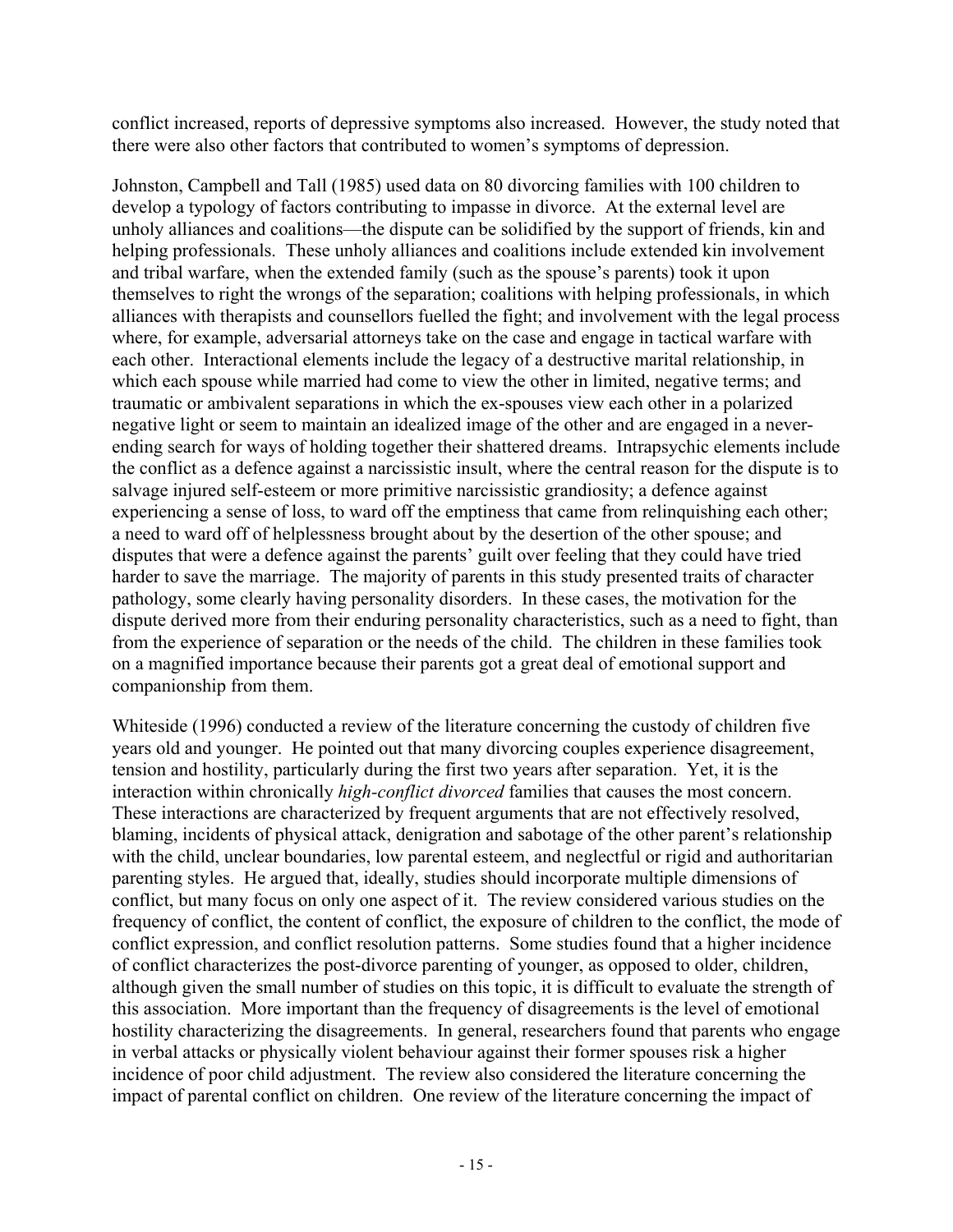marital conflict on children's functioning in married families concluded that children exposed to frequent and intense parental conflict experience a chronic stress level and may develop feelings of helplessness about their ability to positively affect events. Spousal conflict seems to be associated with certain negative emotional states in the parents, such as depression and anxiety. These emotional states may limit paternal and maternal abilities to be nurturing and responsive to their children. The author hoped that future research would shed light on the complex interrelationships between parental conflict, parental levels of individual psychological adjustment, parenting competence, and the child's psycho-social adjustment.

In short, the literature indicates that parental conflict is a major source of harm to children, whether the children are in intact families or their parents have separated or divorced. Children whose parents have separated or divorced where there is a high level of conflict between the parents display greater behavioural problems than children from low- or medium-conflict divorced families. However, serious questions remain. What causes high conflict between spouses? How does one differentiate between high- and lower-conflict families? The next chapter attempts to answer these questions.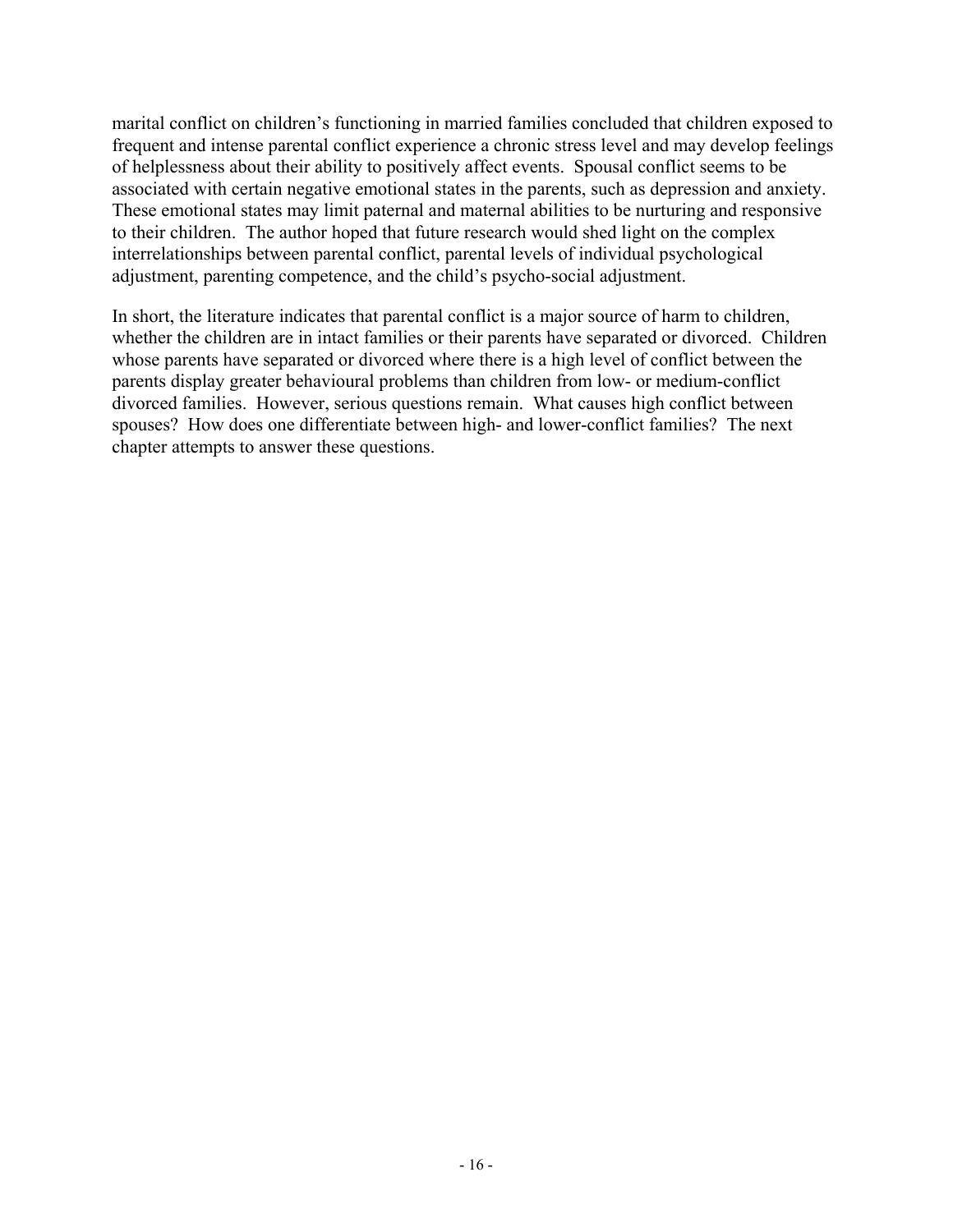# **4. HIGH-CONFLICT DIVORCE: THEORY AND EXTERNAL MARKERS**

#### **4.1 THEORY**

Kressel et al. (1980), on analyzing nine completed mediation cases, discerned four distinctive patterns by which couples reached the divorce decision. These were the enmeshed, autistic, direct and disengaged patterns of divorce decision-making. This classification, in turn, was based on three interrelated dimensions: the degree of ambivalence towards the relationship, the frequency and openness of communication about the possibility of divorce, and the level and overtness of the conflict with which the decision was reached. Extremely high levels of conflict, communication and ambivalence about the divorce decision hallmarked the *enmeshed pattern*. The parties debated the pros and cons of divorce, often bitterly, agreed to divorce, and then changed their minds. They were unable to "let go." Often, they approached mediation with grave reservations and gave themselves grudgingly to the process.

The *autistic pattern* was characterized by the absence of communication and overt conflict about the possibility of divorce. The direct conflict pattern was characterized by relatively high levels of overt conflict (although not as intense as that for enmeshed couples) as well as frequent and open communication about the possibility of divorce. A low level of ambivalence about ending the marriage characterized the *disengaged conflict pattern*. The authors argued that mediation might work well with direct and disengaged couples. For these two types of couples, there was an overall congruence of goals: to arrive at an equitable settlement. This was less successful with enmeshed and autistic types, because there appeared to be a fundamental divergence among the participants.

One of the foremost experts on high-conflict divorce is Dr. Janet R. Johnston. In a book that she co-authored with Linda Campbell, *Impasses of Divorce*, she examined conflict among a group of 80 divorcing families in California who were unable to reach agreements or were still disputing despite a mediated settlement or court order (Johnston and Campbell, 1988). Two thirds of the families were engaged in a legal dispute over custody and access, while the remaining one third were disputing visitation. Most of these parents felt a pervading sense of distrust or unease about the other parent's capacity to care for the child. They also complained that the other parent refused to listen, talk, share or coordinate plans for the children. Many alleged outright neglect. Six cases involved serious allegations of sexual molestation and physical abuse.

The authors analyzed how the parties disputed. All the families were litigating, since mediators or judges had referred them. Outside the court, the dispute took various forms, ranging from resistance to the settlement of divorce matters, fear and avoidance of each other—along with refusals to communicate, personal distrust, and bitter acrimony—to angry confrontation, including threats and explosive violence. Physical aggression had occurred between three quarters of the parents during the preceding twelve months, as measured by the Strauss Conflict Tactics Scale. More than four fifths had been violent in the past. On the average, parents were physically aggressive towards each other once per month, and their children were present on two thirds of these occasions. However, the most common form of active disputing was verbal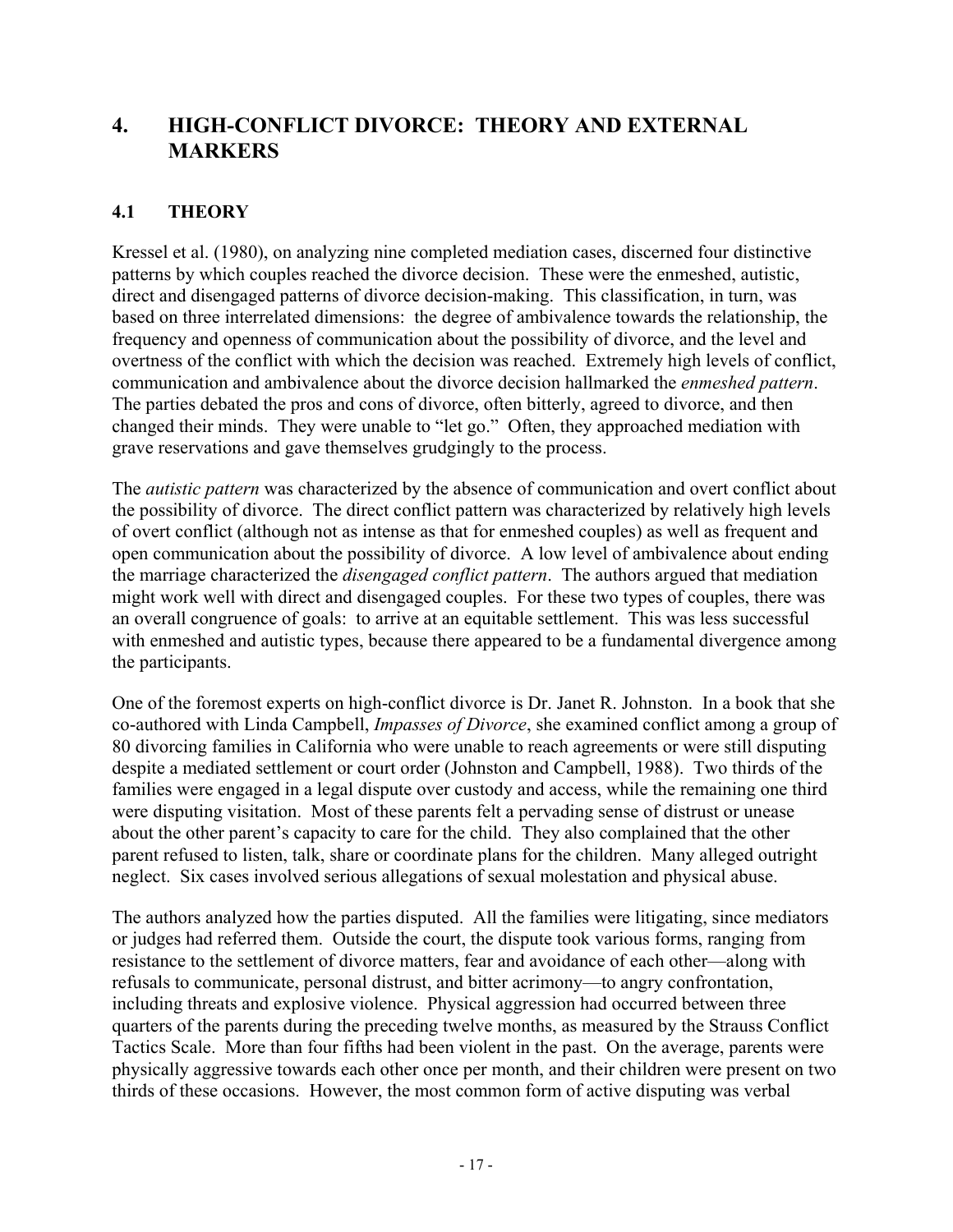abuse: insulting, belittling, and demeaning interchanges that occurred on average once per week, often on the telephone or at the time of transfer of the child from one home to another. Less than one third of the families had been separated within the previous twelve months and almost one half had been separated more than two years. Only 29 percent had been able to obtain a divorce decree. Asking why these parents could not settle their disputes and make stable post-divorce plans for the children, the authors developed the concept of the divorce-transition impasse. The inability to resolve disputes is seen as symptomatic of the family's resistance to change. Where there are chronic disputes, the normal trajectory of change and recovery that occurs during divorce is stymied. "The parents are unable to make use of the divorce to resolve issues within or between themselves and are frozen in the transition. In effect, the form of the custody dispute becomes their new pattern of relationship" (Johnston and Campbell, 1998: 7-12).

These impasses occur at three levels: the external, the interactional, and the intrapsychic or internal. At the external level, the dispute may be fuelled by significant others (extended kin, new partners or helping professionals) who have formed coalitions or alliances with the divorcing parties and legitimized their claims. At the interactional level, the dispute can either be a continuation of a conflictual relationship or the product of a traumatic or ambivalent separation of parents. At the intrapsychic level, disputes may serve to manage intolerable feelings engendered by the divorce (humiliation, sadness, helplessness and guilt) in psychologically vulnerable parents (Johnston and Campbell, 1988: 12; Johnston and Roseby, 1997: 5-22).

The authors constructed a different form of mediation approach to help these high-conflict families, combining a therapeutic and counselling effort in order to address the parents' motivation to fight, and to counsel them on the needs of their children:

While the need for premediation education, counseling, and therapy for high-conflict families has been acknowledged by a number of mediators, all have emphasized that it should be done in a separate setting, apart from the actual negotiations. We disagree and see counseling and mediation of a settlement for high-conflict families as the phases of one process. The understanding of the impasse, the parents' personality styles and the children's needs, gained in the counseling phase is invaluable for choosing negotiation strategies and building the actual agreement. Moreover, the process is better coordinated and expedited by having the same counselor-mediator in both phases (Johnston and Campbell, 1988: 198-199).

Johnston (1994) explained that conflict in divorce has three dimensions: the domain dimension, the tactics dimension, and the attitudinal dimension. The domain dimension refers to disagreements over divorce issues, such as financial support, property division, custody and access to children. The tactics dimension is the manner in which divorcing couples informally try to resolve disagreements, either by avoiding each other and the issues, or by verbal reasoning, verbal aggression, physical coercion and physical aggression. It can also refer to the way that divorce disputes are normally resolved by the use of attorney negotiation, mediation, litigation, or arbitration by a judge. The attitudinal dimension refers to the degree of negative emotional feeling or hostility directed by divorcing parties toward each other, which may be covertly or overtly expressed. The problem of measuring incidence of conflict is complicated further by the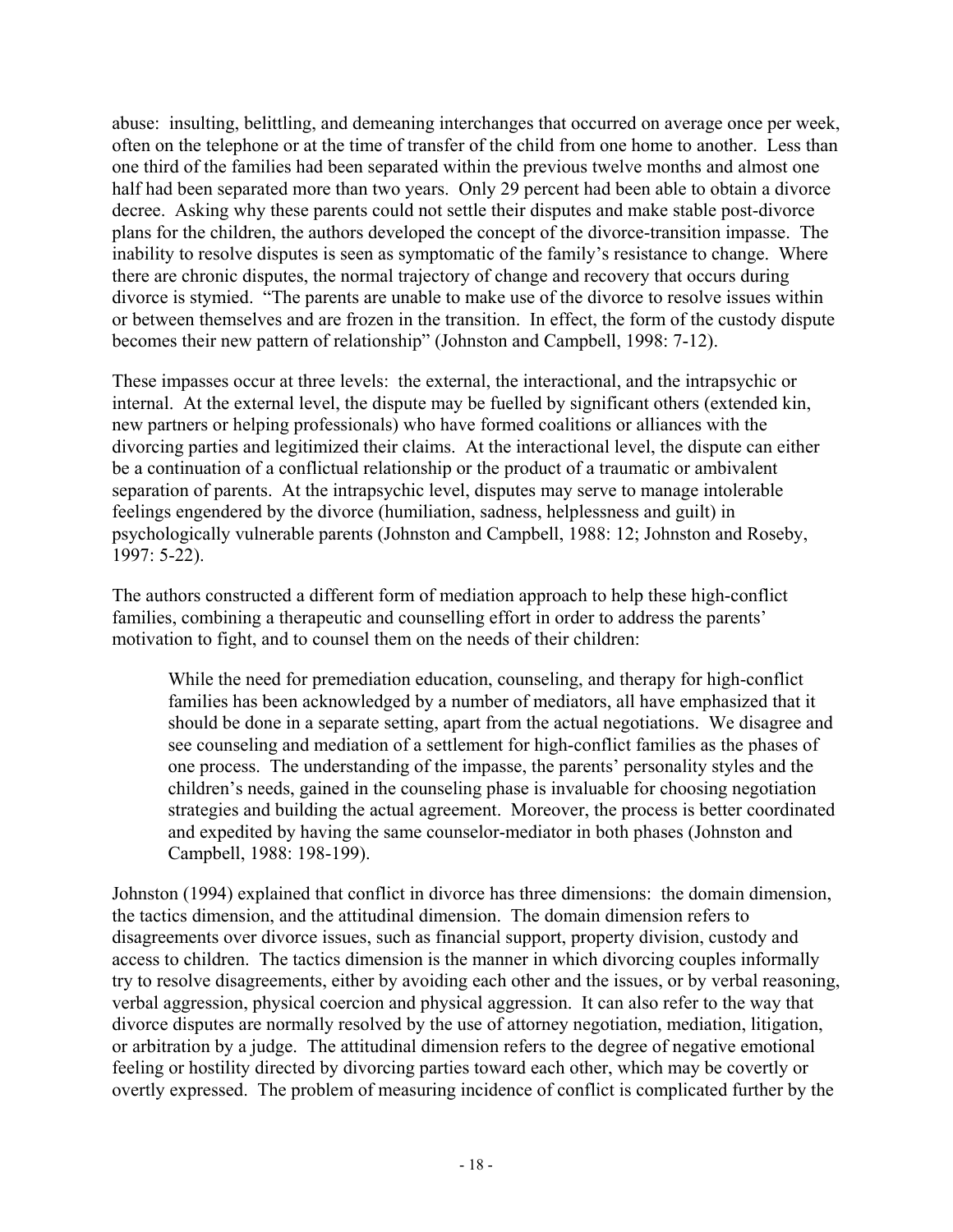fact that one party may perceive a specific domain of conflict, but not the other. The duration and developing pattern of each form of conflict is relevant to its characterization as either normal or pathological. For instance, higher levels of most types of divorce conflict are expected and relatively common at the time of marital separation and filing for divorce, and until the issuance of the final decree. On the other hand, post-decree divorce conflicts are sometimes considered to be intractable and indicative of pre-existing individual and family dysfunction.

One of the studies reviewed by Johnston (1994) was that of Maccoby and Mnookin (1992), who conducted a study of 1,124 families with 1,875 children recruited from divorce filings in two California counties. These researchers analyzed, in part, the amount of legal conflict over custody and visitation disputes. They estimated that 10 percent of families experienced "substantial" legal conflict and that 15 percent experienced a greater degree of "intense" legal conflict. They identified three types of co-parenting patterns three to four years after separation, generated by the presence or absence of discourse between ex-spouses (frequent arguments, undermining and sabotage of each other's roles as parents) and the presence or absence of frequent attempts to communicate and coordinate their efforts as parents. These three patterns were high communication and low discord (called cooperative parenting); low communication and low discord (called disengaged parenting); and low communication and high discord (called conflicted parenting). The latter occurred in 24 percent of the cases. Over the three-year period, it was unlikely for conflicted parents to become cooperative. In sum, using different measures (legal conflict, hostility and conflicted co-parenting), their data indicated that one quarter of divorces were highly conflicted three and a half years after separation. Pervasive distrust about the other parent's ability to care adequately for their child and discrepancies in perceptions about parenting practices generally typified the couples likely to be highly disputatious.

Johnston (1994) summarized other studies, including her own, that showed a high level of domestic violence in highly conflicted families. She argued that early clinical observations suggests that individuals in high-conflict divorces might be more likely to have severe psychopathology, personality disorders and substance abuse problems. However, the critical question raised by these studies was whether the manifestations of psychopathology represented ongoing personality or emotional disorders or whether they were probable reactions to severe stress, including that from divorce and legal disputes. Analyzing the literature concerning parental conflict on children, Johnston concluded that inter-parental hostility and physical aggression are moderately associated with more behavioural problems, emotional difficulties and reduced social competence in children, compared to non-conflictual families. In general, children who are exposed to physical aggression between parents are more symptomatic than those who experience non-violent inter-parental discord. This was even more pronounced in children who are physically abused.

Johnston (1994) tentatively concluded, while acknowledging the limitations of these studies, that inter-parental conflict after divorce (for example, verbal and physical aggression, overt hostility and distrust) and the custodial parent's emotional distress are jointly predictive of more problematic parent-child relationships and greater child maladjustment. Court-ordered joint physical custody and frequent visitation arrangements tend to be associated with poorer child outcomes, especially for girls. However, she cautioned that this apparent association between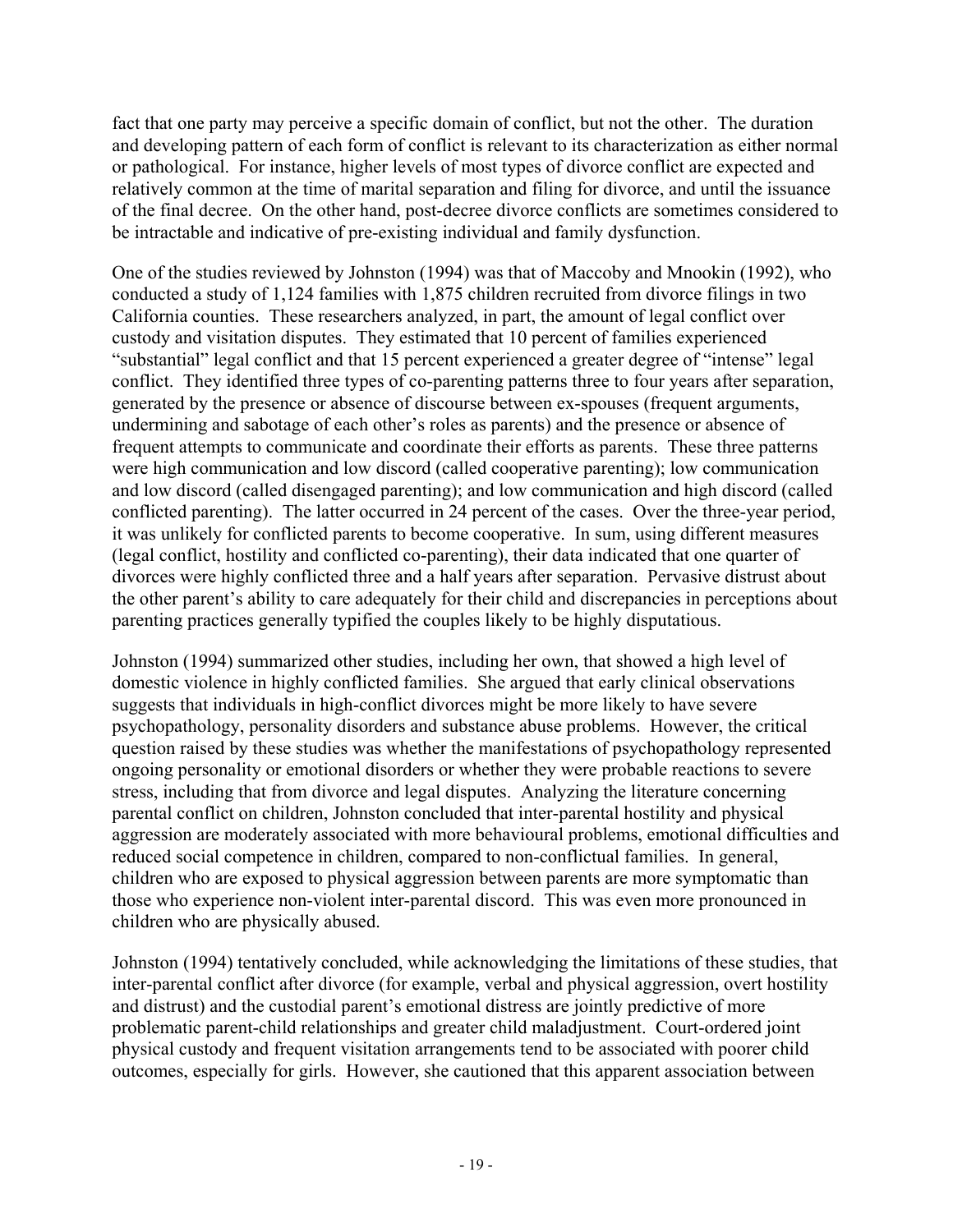joint custody/frequent access and poorer child adjustment appears to be confined to the small proportion of families (about one tenth) of all divorces that are considered high conflict.

In assessing conflict-resolution procedures and programs, Johnston pointed out that mediation is a problematic remedy to high-conflict divorce cases. Mediation is the use of a neutral third party in a confidential setting to help disputing parties define issues and negotiate and bargain differences and alternatives. The assumption is that the mediator can contain and deflect the emotional conflicts of the divorcing couple and help them to become rational, focussed and goaloriented. She cautioned that it is "... important to note, however, that the 'failures of mediation' have all the characteristics of high-conflict divorce" (Johnston, 1994: 176). She explains:

... it is difficult for families to arrive at some consensus when they have highly divergent perceptions of their children's needs and a pervasive distrust of each other's capacity to provide a secure environment. In sum, high-conflict divorcing families have often been identified by their failure to make effective use of mediation methods that rely upon a rational decision-making process (Johnston, 1994: 176).

Johnston argued that the more appropriate intervention in high-conflict divorce cases requires gaining some understanding of why the parents are locked into chronic disputes. Based on such understanding, therapists can devise focussed interventions aimed at the impasse, which helps the parents make more rational decisions. Moreover, therapists can help parents focus on the needs of their children apart from their own psychological agendas. This approach is called "therapeutic mediation" and has been most highly developed as a method called "impassedirected mediation." This dispute resolution involves both parents and their children in a relatively brief, confidential intervention (15-25 hours). The strategy is two-pronged. On the one hand, parents are helped to develop some insight into their psychological impasse. On the other hand, parents are educated about the effects of their conflict on their children and counselled about how to protect their children from spousal disputes.

She presented key principles to inform social policy on minimizing high-conflict disputes, including that:

... custody arrangements should allow parents to disengage from their conflict with each other and develop parallel and separate parenting relationships with their children, governed by an explicit contract that determines the access plan. A clearly specified regular visitation program is crucial, and the need for shared decision-making and direct communication should be kept to a minimum. This fourth principle implies, therefore, that joint legal and joint physical custody schedules which require careful coordination of the child's social, academic and extracurricular activities are generally inappropriate for this special subpopulation of divorcing families (Johnston, 1994: 179).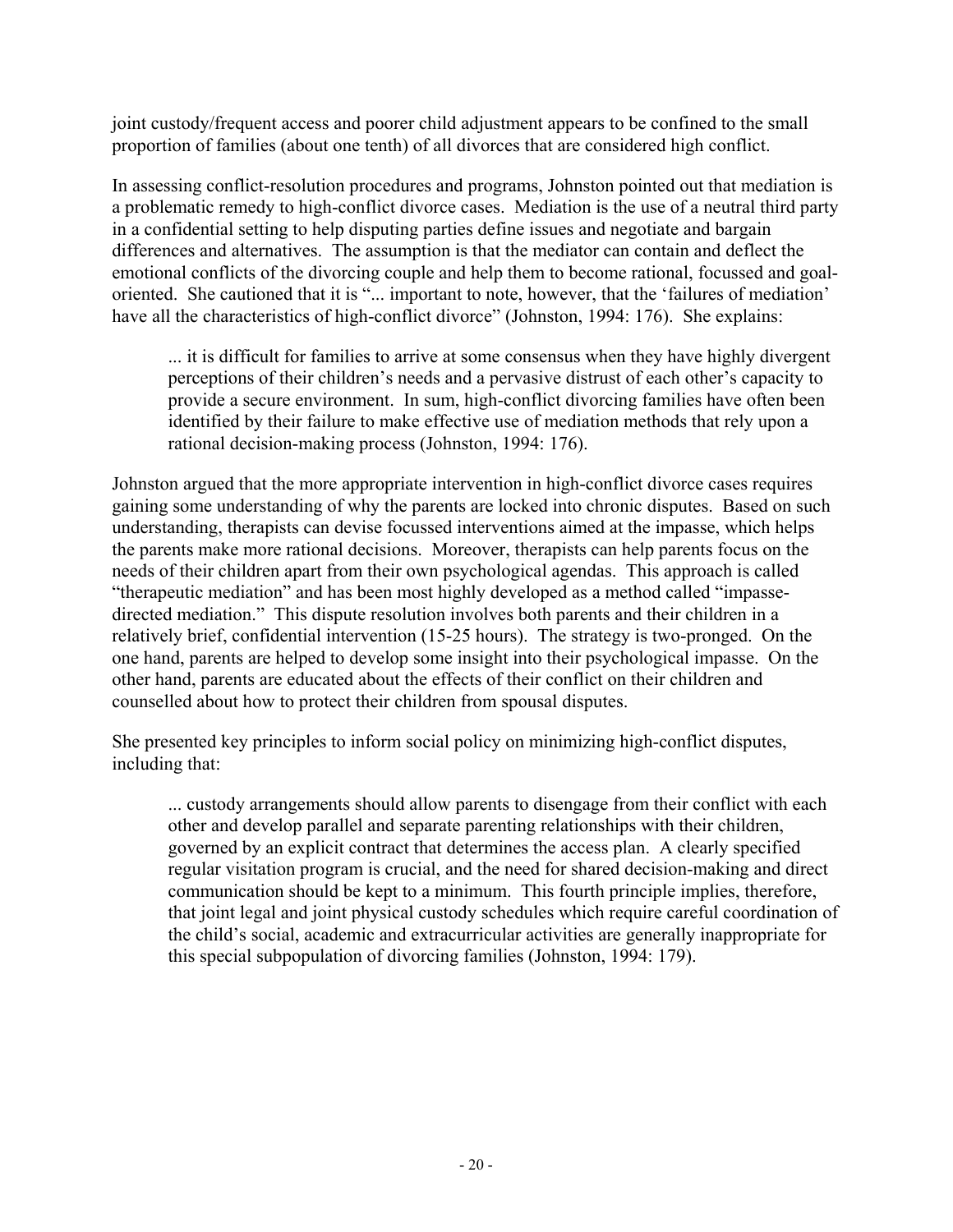Johnston and Roseby (1997: 5) reviewed the work in this field:

In sum, high-conflict parents are identified by multiple, overlapping criteria: high rates of litigation and relitigation, high degrees of anger and mistrust, incidents of verbal abuse, intermittent physical aggression, and ongoing difficulty in communicating about and cooperating over the care of their children at least two to three years following their separation. Probably most characteristic of this population of "failed divorces" is that these parents have difficulty focusing on their children's needs as separate from their own and cannot protect their children from their own emotional distress and anger, or from their ongoing disputes with each other.

... The most serious threat... is... that these children bear an acutely heightened risk of repeating the cycle of conflicted and abusive relationships as they grow up and try to form families of their own.

#### **4.2 EXTERNAL MARKERS OF HIGH CONFLICT**

Johnston's work did not focus exclusively on the personal characteristics of the divorcing couples themselves to try to understand why they engage in conflict. She also argued that the actions of other persons—those engaged by the justice system itself—could fuel the conflict. Among these are attorneys who promote conflict between the divorcing parties:

Attorneys in particular have long been implicated for contributing to rather than resolving disputes, because of their advocacy role within an adversarial judicial system. Advising their clients not to talk to the other spouse, making extreme demands to increase the bargaining advantage, and filing motions that characterize the other parent in a negative light are all typical examples. Needing to show evidence of neglect, abuse, physical violence, or emotional or mental incompetence to win their client's case, attorneys compose documents that are a public record of charges and countercharges, citing the unhappy incidents and separation-engendered desperate behaviors of the emotionally vulnerable parties, often out of context. The consequent public shame, guilt, and fury at being so misrepresented motivates the other party's compelling need to set the record straight in costly litigation (Johnston and Roseby, 1997: 9).

Another component is the role of mental health professionals:

Some therapists, who see only one of the parties to the divorce conflict, encourage uncompromising stands, reify distorted views of the other parent, write recommendations, and even testify on behalf of their adult client with little or no understanding of the client's needs, the other parent's position, or the couple or family dynamics. Unfortunately, some courts are willing to give credence to this kind of "expert testimony." In some high-profile cases, the parents' mental health therapists squabble among themselves, playing out the parental dispute in a community or court arena (Johnston and Roseby, 1997: 9-10).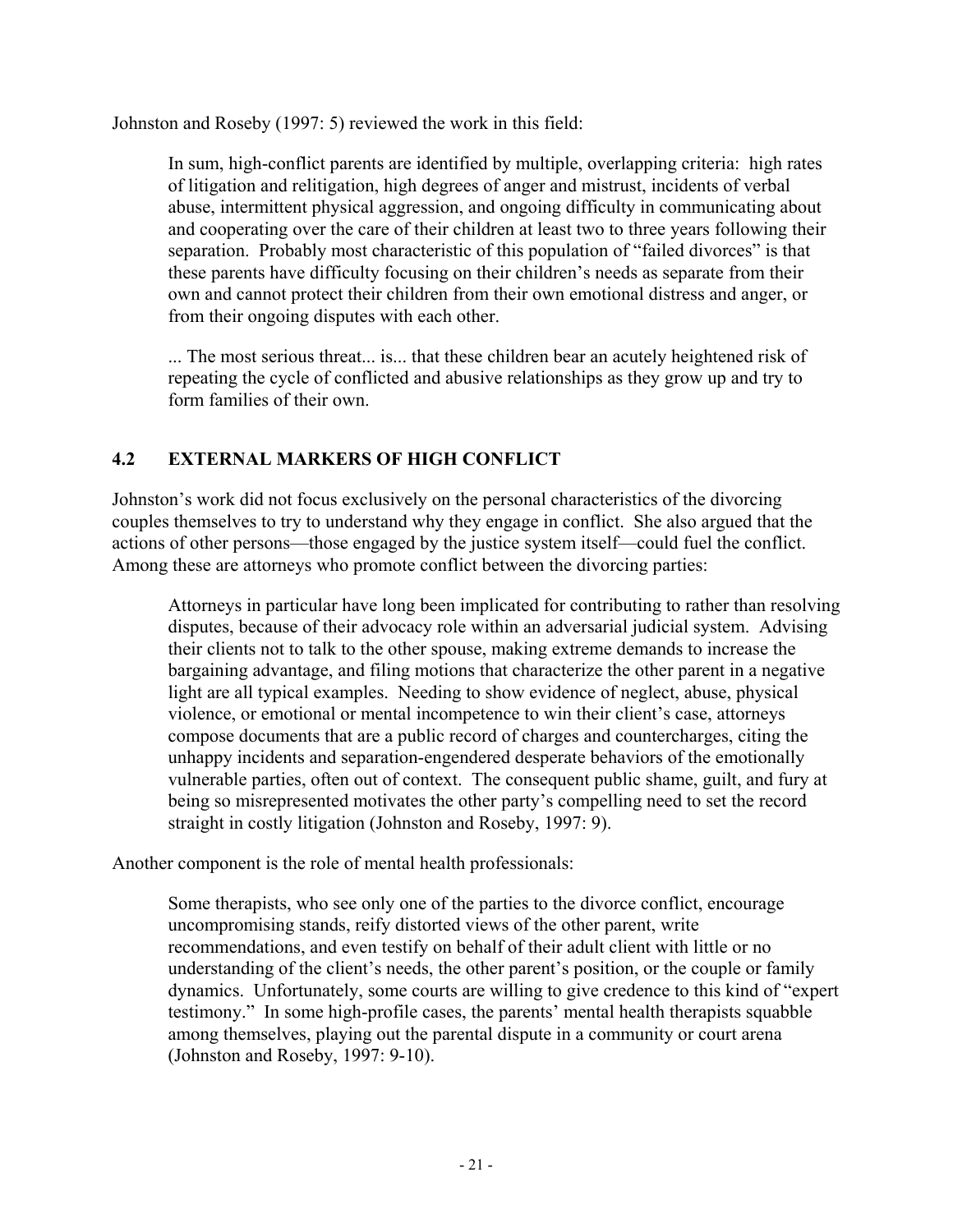In this regard, Turkat (1993) pointed out that, in the context of mental health experts' custody recommendations, "for every competent professional evaluator, there may be many more incompetent ones." He argued that the ideal mental health professional for doing a custody evaluation should have significant training in the area of child development, training in psychopathology, years of experience as a practicing clinician, and should also make it clear to the court that his or her interpretations or recommendations are subject to error. Moreover, given that even the most objective impartial examiner may be subject to bias, one who is a "hired gun" for one of the parties to a dispute should not be allowed to give a custody recommendation.

Yet another player in fuelling the conflict is the court:

The role of the court itself can trap a family in a divorce time warp, not so much because of unwise decisions but because of the manner in which it renders its decisions... Its authority and judgment ... can have powerful symbolic meaning for clients who are emotionally distressed and dependent on others for their self-esteem. Not only is the court considered by many as a forum where the private marital fight is exposed to humiliating public scrutiny, but it is potentially invested by its clients with a quasi-divine moral authority.

From the client's perspective, the judge's decrees become dramatizations of who is right and who is wrong... It is especially important, if legal counsel or the judge suspects the parties are in court with a psychological agenda of obtaining a moral judgment, that court orders be clear and precise as to the basis for the decision. If they are unclear, they may constitute a permanent public record of inordinate shame and condemnation for some people (Johnston and Roseby, 1997: 11).

A recent report and action plan from an international conference on high-conflict divorce reiterated this position. High-conflict custody cases can emanate from all the participants in a custody dispute. This includes not just parents but also "attorneys whose representation of their clients adds additional and unnecessary conflict to proceedings; mental health professionals whose interactions with parents, children, attorneys or the court system exacerbates the conflict; or court systems in which procedures, delays or errors cause unfairness, frustration or facilitate the continuation of the conflict." (American Bar Association, 2000) This report recognized that mental health professionals, lawyers and judges have the greatest power to influence the conduct of high-conflict custody cases. Therefore, they should bear primary responsibility for preventing or reducing conflict in such cases.

Another external indicator of high conflict between spouses is domestic violence. Johnston and Roseby, in their book *In the Name of the Child*, (1997: 25-45), devote a chapter to an analysis of five types of domestic violence among divorcing families disputing custody. These types are ongoing/episodic battering by males, female-initiated violence, male controlling interactive violence, separation-engendered divorce trauma, and psychotic or paranoid reactions. Ongoing/episodic male violence seems to originate from the man and his chauvinistic attitudes. The man almost always initiates the violence, which is often precipitated by drug and alcohol abuse. Female-initiated violence seems to result from internal stress that causes the woman to become furiously angry in response to the spouse's passivity. Male controlling interactive violence escalates from mutual insults into physical struggles. The man responds by physically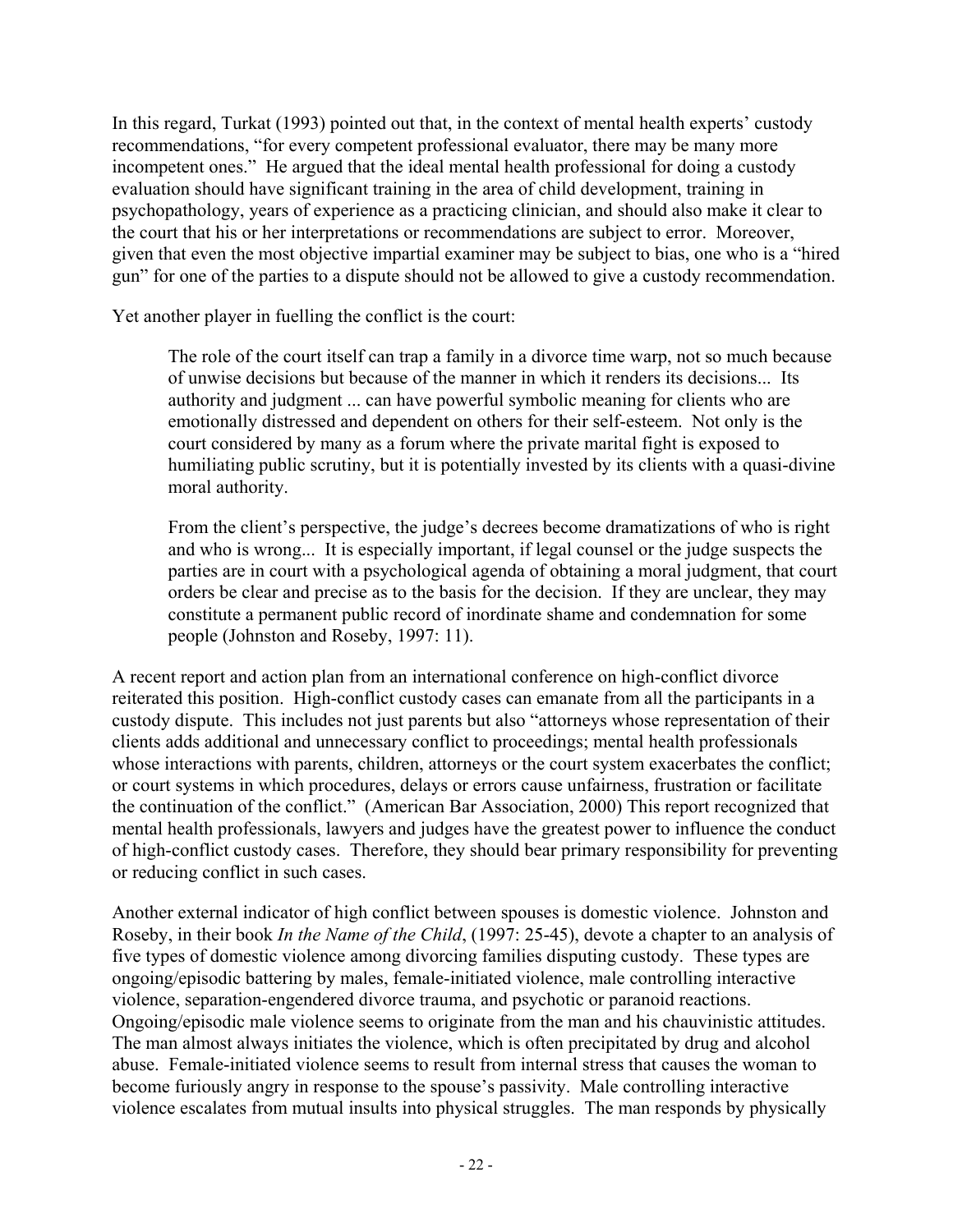dominating and overpowering the woman. Separation-engendered and post-divorce trauma is marked by uncharacteristic acts of violence related to the separation or such stressful postdivorce events as disputes over custody. Psychotic and paranoid reactions are violent acts generated by disordered thinking and distortions of reality that involve paranoid conspiracy theories.

The authors argue that no single policy or treatment intervention can suffice for all domestic violence families. For example, sole or joint residential arrangements should never be contemplated if a father is engaged in ongoing or episodic battering. Visitation with the father in such cases should be supervised or suspended. Unsupervised visits should be contemplated only upon the abusive father's cessation of violence and his successful completion of an appropriate treatment program. For some other types of domestic violence, it may be, that unsupervised visits can work, provided they are clearly structured. In general, however, the best prognosis for shared parenting is in family situations with no history of physical abuse in the marriage.

As Stewart (2001: 20) pointed out in his literature review, however, the five types of domestic violence described above can be problematic:

This list is designed to help clinicians differentiate between different types of divorcerelated violence and is a tool in assessing the severity of violence when considering access issues. This type of differentiation has resulted in significant debate among professionals with some arguing that such distinctions undermine current initiatives to take all forms of domestic violence seriously.

One other thing that may fuel conflict is the decrease in funding of Legal Aid over the years. For example, in 1999, the Chief Justice of the Family Court of Australia pointed out that the limited availability of Legal Aid had been particularly damaging in the area of family law. He stated:

At a time of turmoil in people's lives, denial of legal aid puts additional pressures not just on the unrepresented person, but also on the other parties in the dispute, their legal representatives and on the Court. It inevitably increases the opportunity for delay and reduces settlement opportunities. For some, the sense of injustice that is caused becomes expressed against the former partner or their children, or the latter become pawns in the process. While violence is the most extreme manifestation, we also see heightened obstructionism and unwillingness to comply with orders or other post-separation agreements.... Before a matter goes to hearing, when opportunities to settle disputes often present themselves, it is understandable that individuals with a high level of animosity towards each other are unable to negotiate and possibly find a solution. There is no objective advice available to them (Nicholson, 1999b: 1-2).

While the Chief Justice's remarks may well be speculative, recent evidence supports the view that a lack of Legal Aid funding can frustrate the efficiency of court services. A recent study of litigants in person before the Family Court of Australia found that most litigants in person do not have legal representation because they cannot afford it. Moreover, just over one half of the litigants in the study sample were denied Legal Aid because of changes made to the Legal Aid guidelines in 1997. In addition, a significant minority in the sample had not bothered to apply for Legal Aid, because they had been told they were ineligible. Litigants in person were more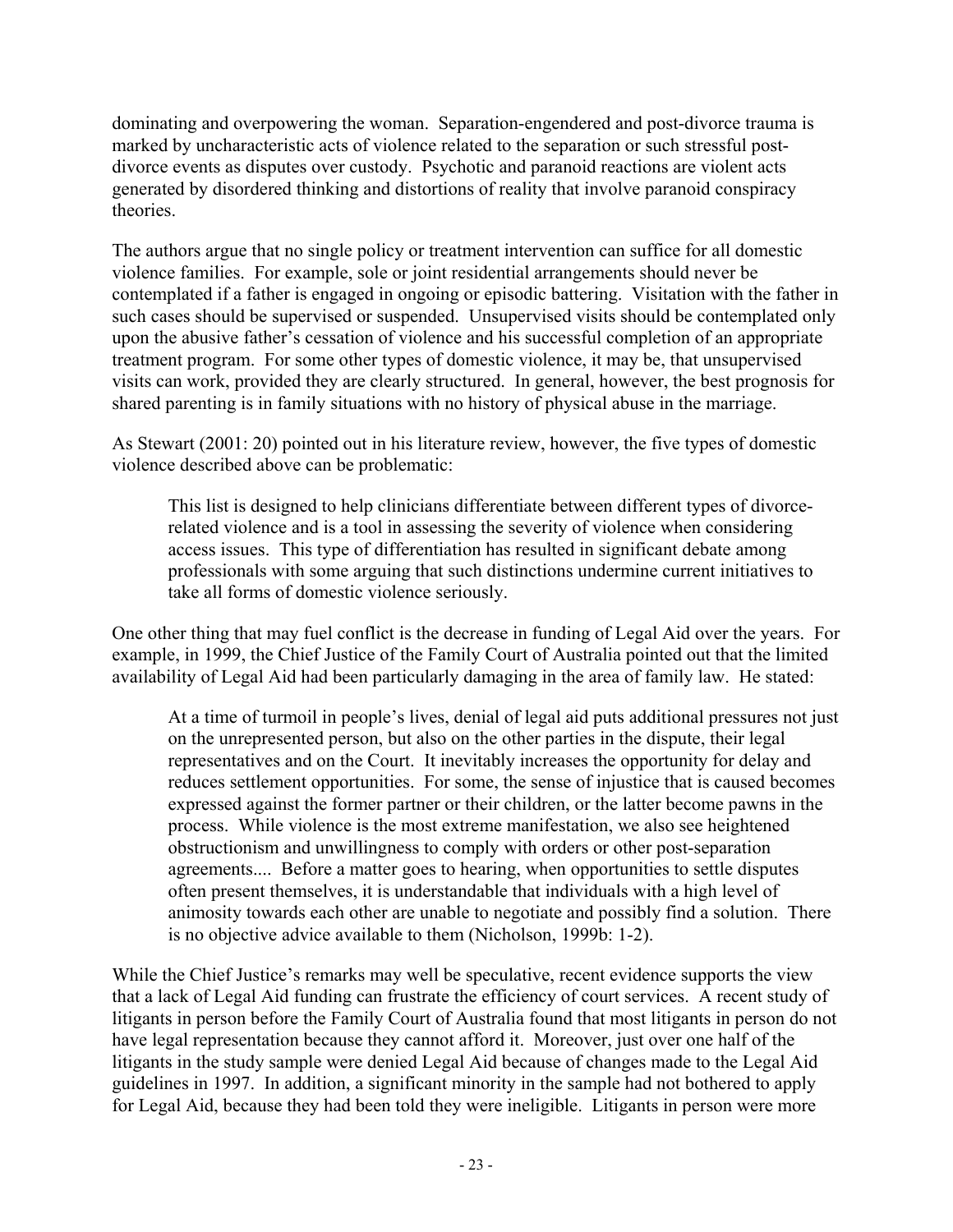likely than the population as a whole to have limited formal education, limited income and assets, and to have no paid employment. Litigants in person were disproportionately concentrated in children's matters as opposed to property matters.

Dewar et al., (2000) pointed out that such litigants have many needs: for information, support services, court procedures, advice and support. Judicial officers and registry staff experienced high levels of stress and frustration when dealing with litigants in person, because of the litigant's lack of legal and procedural knowledge as well as the difficulty of holding a fair balance between the represented and unrepresented parties. Although matters involving an unrepresented litigant have shorter disposition times than when the parties are represented, service providers almost unanimously agreed that so long as they remained in the system, unrepresented litigants were more demanding of the time of the other parties and their legal advisors (Dewar et al., 2000).<sup>1</sup>

In addition, a recent review of the Australian *Family Law Reform Act* 1995 concluded that many applications brought by a non-resident parent against the resident parent for allegedly breaching a parenting order made by the Court were without merit and were made in order to harass the resident parent. In the majority of these unmeritorious cases, the father was unrepresented. This showed the importance of the gate-keeping role played by lawyers in keeping trivial complaints out of the system (Rhoades et al., 2000: 9).

The implication of these findings, in the context of high-conflict divorce, is that the unrepresented litigant is likely to cause delay in the court system, creating more opportunity for conflict to arise. Moreover, the lack of financial resources of the unrepresented party would contrast sharply with the financial resources available to a wealthier spouse, creating a power imbalance that could fuel more conflict.

Arguably, however, the most used typology of conflict within marriage is the Conflict Assessment Scale developed by Garrity and Baris (1994) in their book *Caught in the Middle: Protecting the Children of High-Conflict Divorce*. This scale sets out five levels of conflict, ranging from minimal to severe, as follows:

1. Minimal

 $\overline{a}$ 

Cooperative parenting. Ability to separate children's needs from own needs. Can validate importance of other parent. Can affirm competency of other parent. Conflict is resolved between the adults using only occasional expressions of anger. Negative emotions quickly brought under control. 2. Mild

Occasionally berates other parent in front of child.

<sup>&</sup>lt;sup>1</sup> The Australia Family Court in September 2000 initiated a two-year project to review the Court's practices, procedures, protocols and forms to ensure that the needs of self-represented litigants are better addressed (Family Court of Australia, 2000c).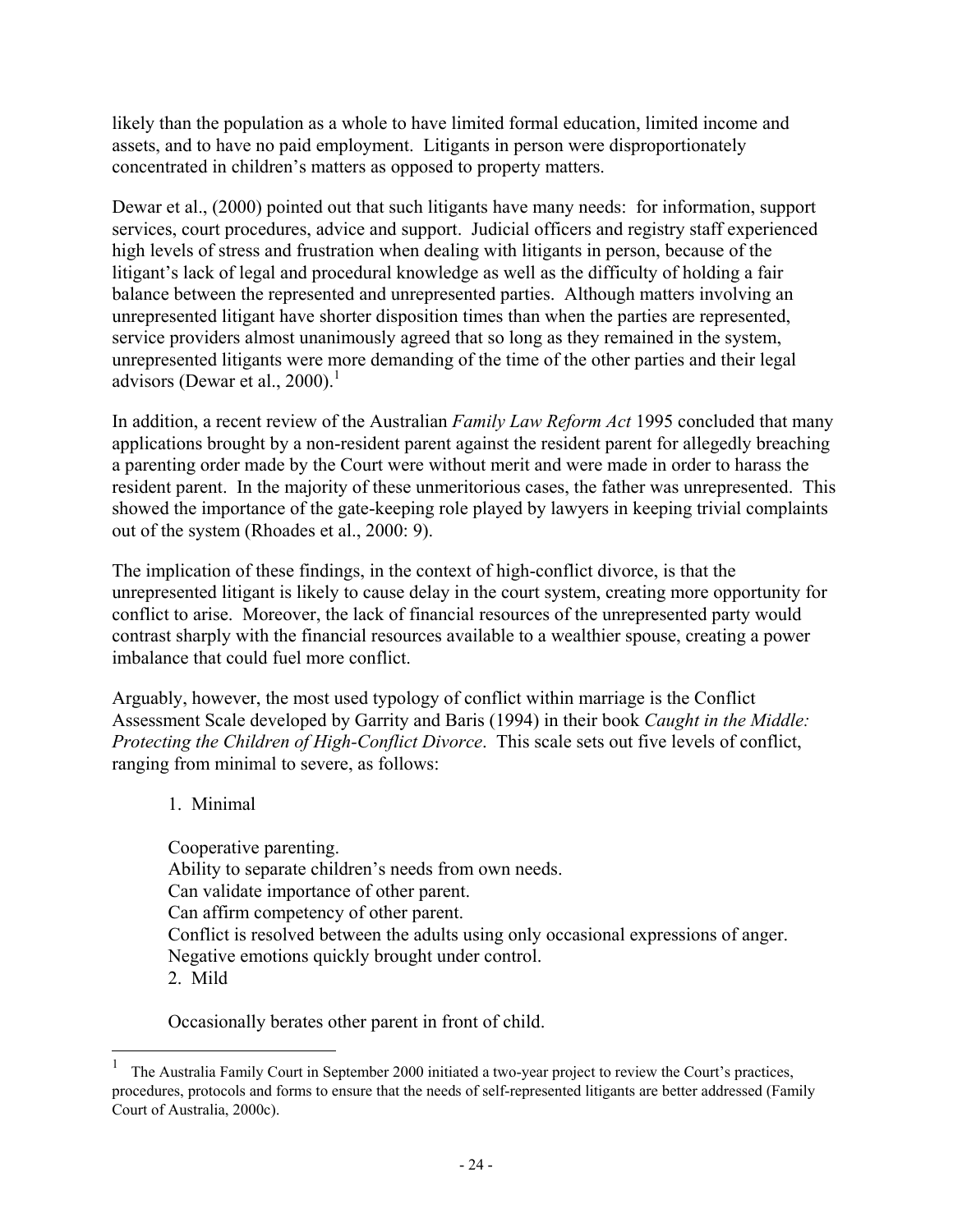Occasional verbal quarrelling in front of children. Questioning child about personal matters in the life of other parent. Occasional attempts to form a coalition with child against other parent.

#### 3. Moderate

Verbal abuse with no threat or history of physical violence. Loud quarrelling. Denigration of other parent. Threatens to limit access of other parent. Threats of litigation. Ongoing attempts to form a coalition with child against other parent around isolated issues.

4. Moderately Severe

Child is not directly endangered, but parents endanger each other. Threatening violence. Slamming doors, throwing things. Verbally threatening harm or kidnapping. Continual litigation. Attempts to form a permanent or standing coalition with child against other parent (alienation syndrome). Child is experiencing emotional endangerment.

5. Severe

Endangerment by physical or sexual abuse. Drug or alcohol abuse to point of impairment. Severe psychological pathology.

Garrity and Baris (1994: 42-43) developed this scale of conflict using their extensive clinical experience with divorcing families and children experiencing inter-parental conflict, as well as research literature on fighting and violence in divorced and intact families. They caution that the scale is not statistically valid or reliable, but suggested that it may be useful as a guideline in formulating plans for visitation or other matters.

Stewart (2001: 20), in his literature review, talked to a number of professionals about how to define high-conflict divorce. Dr. Eric Hood, a psychiatrist involved with court-ordered family assessments at the Clarke Institute for more than 20 years, was skeptical of attempts to identify criteria to define high-conflict divorce. He viewed this as an attempt by mental health professionals to appear scientific when they had to appear in court to defend their reports. He noted, however, three external markers that indicate settlement problems: several changes in legal counsel, which may indicate that the client cannot take advice; the number of times a case has gone to court; and the overall time it takes for a case to be settled. Professor Nicholas Bala of Queen's Law School, was also wary of establishing fixed criteria for high-conflict divorce,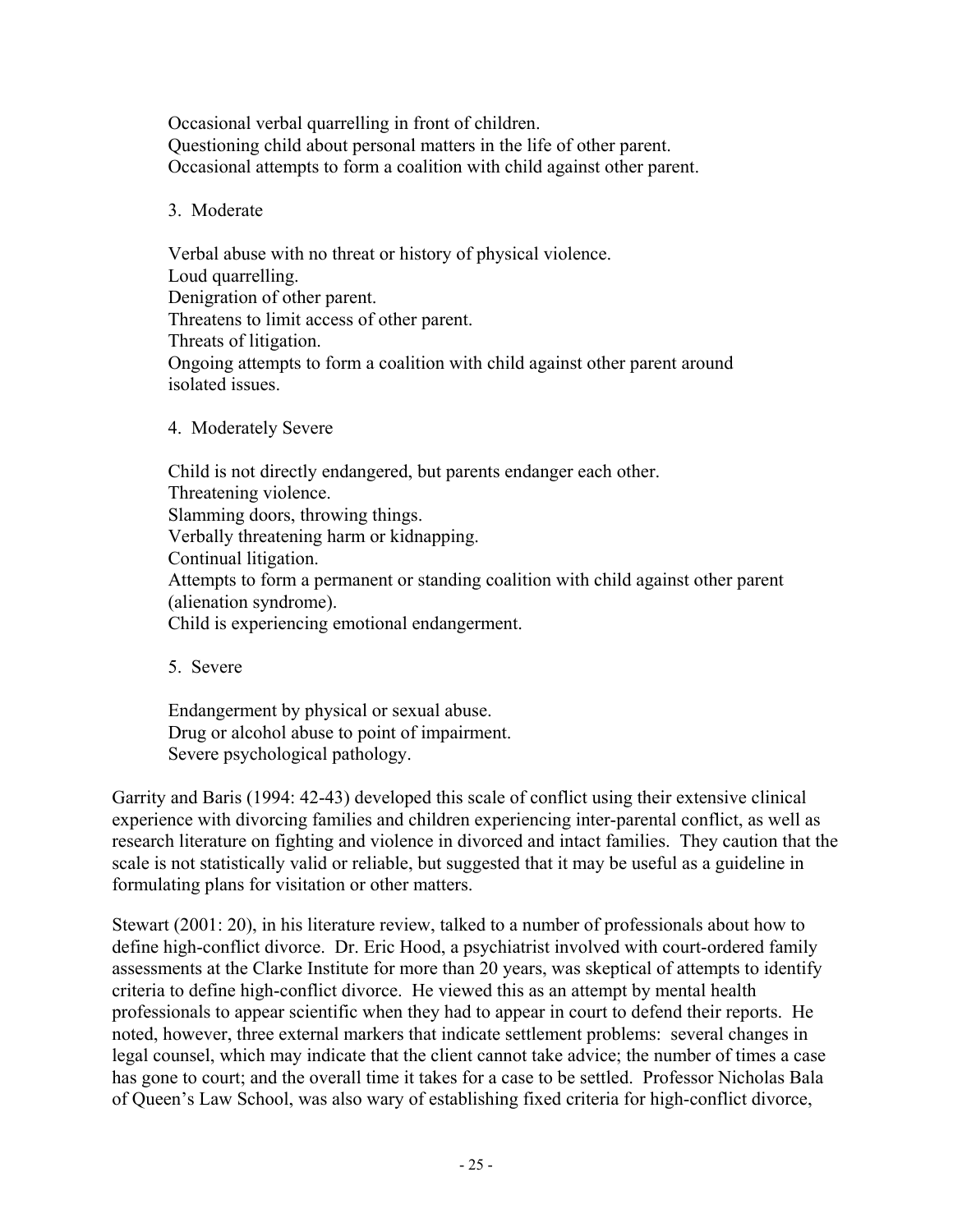because it could lead to a labelling effect that would limit alternatives for intervention. Professor Bala argued instead that a range of interventions is necessary for the entire divorced population, including counselling and therapeutic resources available for parents and children; educational programs that teach parents and members of extended families about the hazards of divorce and conflict to children; a case management system by which one judge assumes judicial control for each case from start to finish; and supervised access and exchange programs when there is a history of violence.

In the state of Idaho in the United States, the Idaho Protocol for judges in high-conflict divorce cases states that a high-conflict case is one

... on a continuum where parental conflict is anywhere from (1) verbal abuse with no threat or history of physical violence, threatening to limit access of other parent, threats of litigation, ongoing attempts to form a coalition with child against other parent around isolated issues to (2) endangerment by physical or sexual abuse, drug or alcohol abuse, severe psychological pathology (Brandt, 1998: 33).

Markers for high-conflict divorce in this Protocol include petitions for temporary custody; protection petitions such as child protection and domestic violence orders; family dysfunction such as substance abuse; changes in attorneys; a child's refusal to visit a parent; and a parent's inability to separate a child's needs from the parent's needs. Another marker is divorce cases involving children from birth to age three, who warrant special scrutiny because of the extreme risk of psychological damage to these children of divorce (Brandt, 1998: 33).

An excellent Oregon study on approaches to high-conflict divorce in the United States advised that the Fulton County Family Division in Georgia uses an informal method of detecting highconflict divorce by looking at the following factors: the presence of more than one child; younger children, which imply the potential for greater court involvement; intimate involvement of the extended family; child abuse; trauma; and whether one party was opposed to the divorce. Garrity and Baris's Conflict Assessment Scale was the tool of choice in Vermont and Idaho (Sydlik and Phalan, 1999: 2).

There are problems with many of the definitions of high conflict described above. As Stewart (2001: 43) pointed out in his literature review, while a number of clinical and empirical studies are clear about their conclusions regarding the danger to children of exposure to high conflict between parents

... they are vague and inconsistent about how to define high-conflict. One of the difficulties in these studies is the lack of baseline measures for the normal level of conflict one would expect in most divorcing families. Without an established baseline, it is impossible to accurately determine the exact level of conflict that can be defined as "high-conflict".

Stewart (2001: 43) therefore recommended:

In order to develop an accurate measure of what can be defined as high conflict, further empirical research is required. Such research, using large sample groups, should begin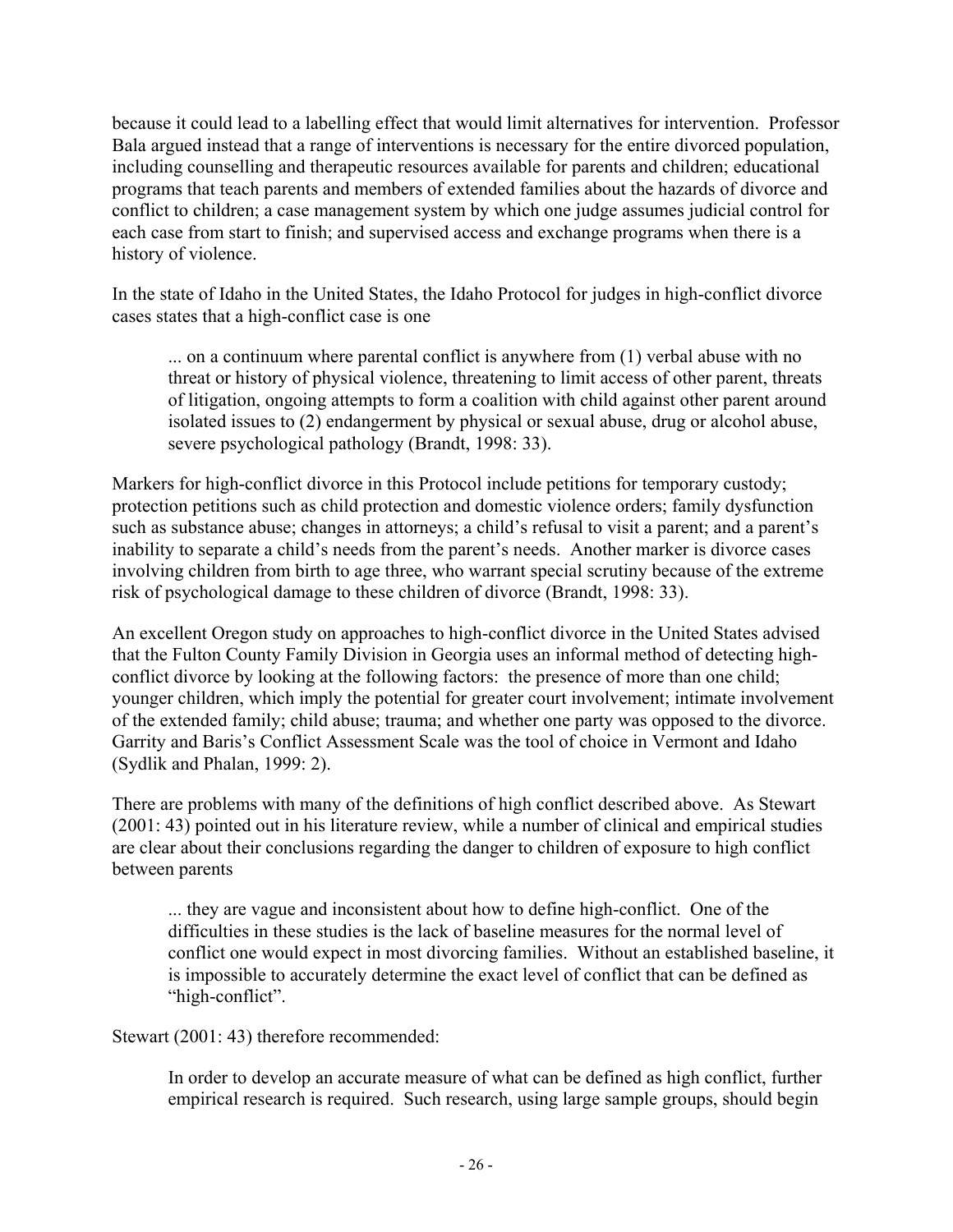by establishing baseline measures for the amount of conflict that normally exists in divorcing families as compared to intact families. Once this baseline is established, a second baseline of conflict levels can be determined for families characterized by the external and internal elements mentioned below.

Stewart (2001) argued that a high/low-conflict typology is more useful to practitioners than models that identify several levels of conflict. He therefore provided a model for high and low conflict that sets out, for each typology, external markers, individual and relationship characteristics, referrals to community resources, and key elements of the parenting plan. For high-conflict divorces, the typology of external markers and relationship characteristics are as follows:

#### 1. External markers

Criminal convictions. Involvement of child welfare agencies in the dispute. Several or frequent changes in lawyers. The number of times a case goes to court. The overall length of time it takes for the case to settle. A large amount of collected affidavit material. History of access denial.

2. Individual and relationship characteristics

History of mental health difficulties, including depression, anger, withdrawal and non-communicative behaviour. History of violent and abusive behaviour. A tendency to vilify the other parent. Inability to separate the parent's needs from the child's needs. Rigid and inflexible thinking about relationships and child development. High degree of distrust. A tendency toward enmeshment rather than autonomy. A poor sense of boundaries. A high degree of competitiveness in the marriage and in the separation. The amount of verbal and physical aggression between the parents. A tendency to involve the children in disputes. A pattern of alienating the child from the other parent.

For the low conflict typology, the external markers and relationship characteristics are as follows:

1. External markers

Ongoing disputes of items of daily routine. Use of supportive family and friendship network to limit conflict. Use of lawyers as last resort.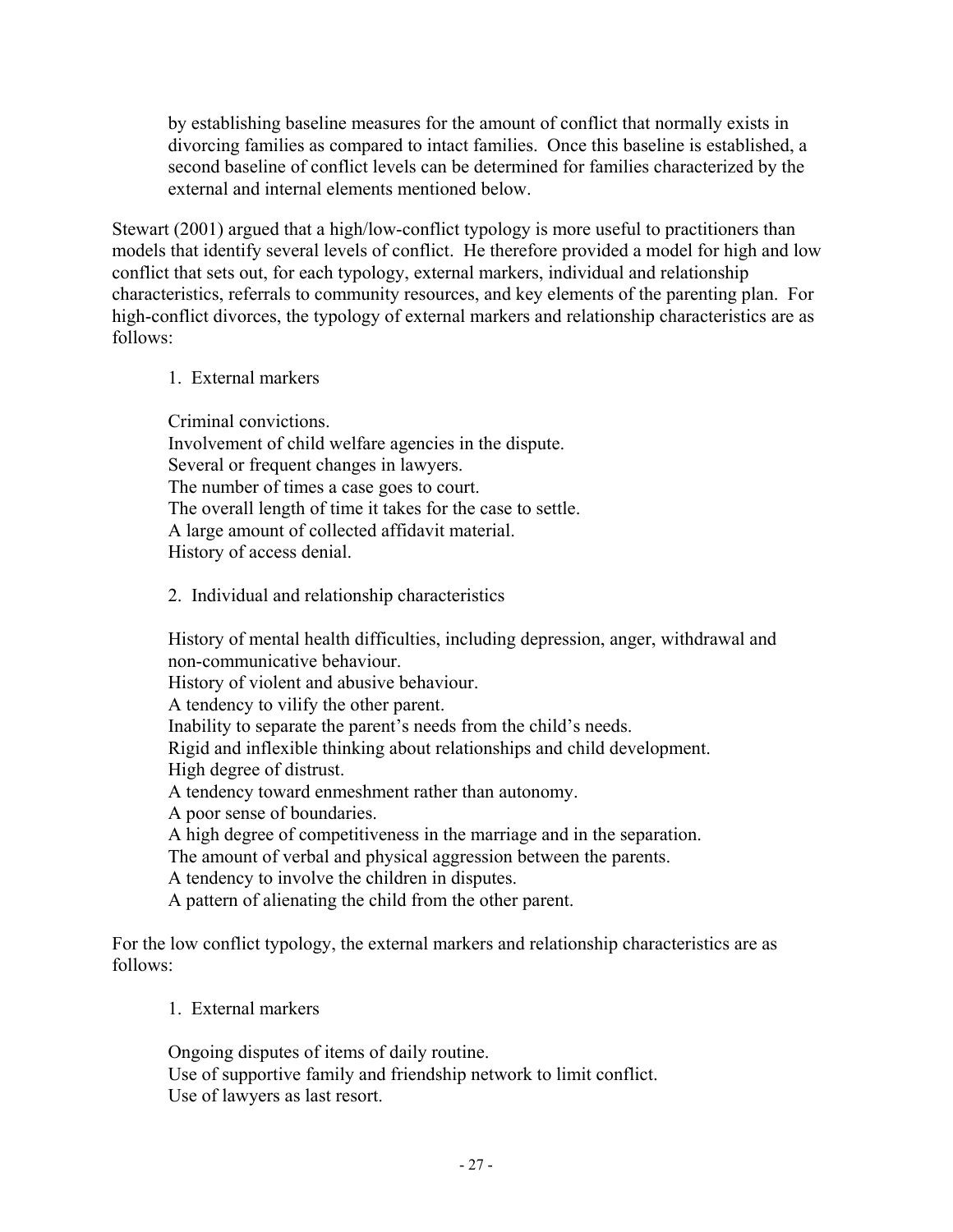Few court appearances. No criminal activity linked to custody dispute. No history of violence.

2. Individual and relationship characteristics

Ability to separate child's needs from parents' needs. Ability to validate the importance of the other parent. Conflict is resolved with only occasional expressions of anger. Negative emotions brought quickly under control. Ability to not say certain things in anger. Pattern of protecting children from angry episodes. Child functioning improves after a period of adjustment. Both parents can tolerate differences. Ability to cooperate on child-related issues. A resolution of personal issues.

Stewart (2001: 47) added that, beyond its practical application for developing parenting plans, trying to define criteria that contribute to high-conflict divorce situations might be of little use. The main difficulty with the adjective "high" is that it implies a specific distinction among various levels of conflict, when in fact conflict in divorce may be better thought of as a continuum that includes specific events and behaviours in a family leading up to and follow the decision to separate; the family and community resources available to help the parents and children adjust to changes; and the children's internal responses to these challenges.

For the purpose of this study, this paper generally accepts most of Stewart's external markers for distinguishing high-conflict cases from low conflict divorce cases: involvement of child welfare agencies in the dispute, several or frequent changes in lawyers, the number of times a case goes to court, the length of time it takes for the case to be settled, a large amount of collected affidavit material, and a history of access denial. However, one change is proposed to Stewart's list: domestic violence and sexual offences in place of criminal conviction. Any criminal conviction is too broad a criterion to qualify as a marker of high-conflict divorce. For example, someone convicted for simple possession of marijuana does not, by that fact alone, taint his or her divorce proceedings with the risk of high conflict. A more precise marker is needed, one from which a reasonable inference can be made that, by the fact of, or possibly allegation of, criminal misconduct, there is a reasonable likelihood that relations among the members of the family may be placed in conflict. For this reason, criminal misconduct in the form of a sexual offence or an act of domestic violence is selected as a marker.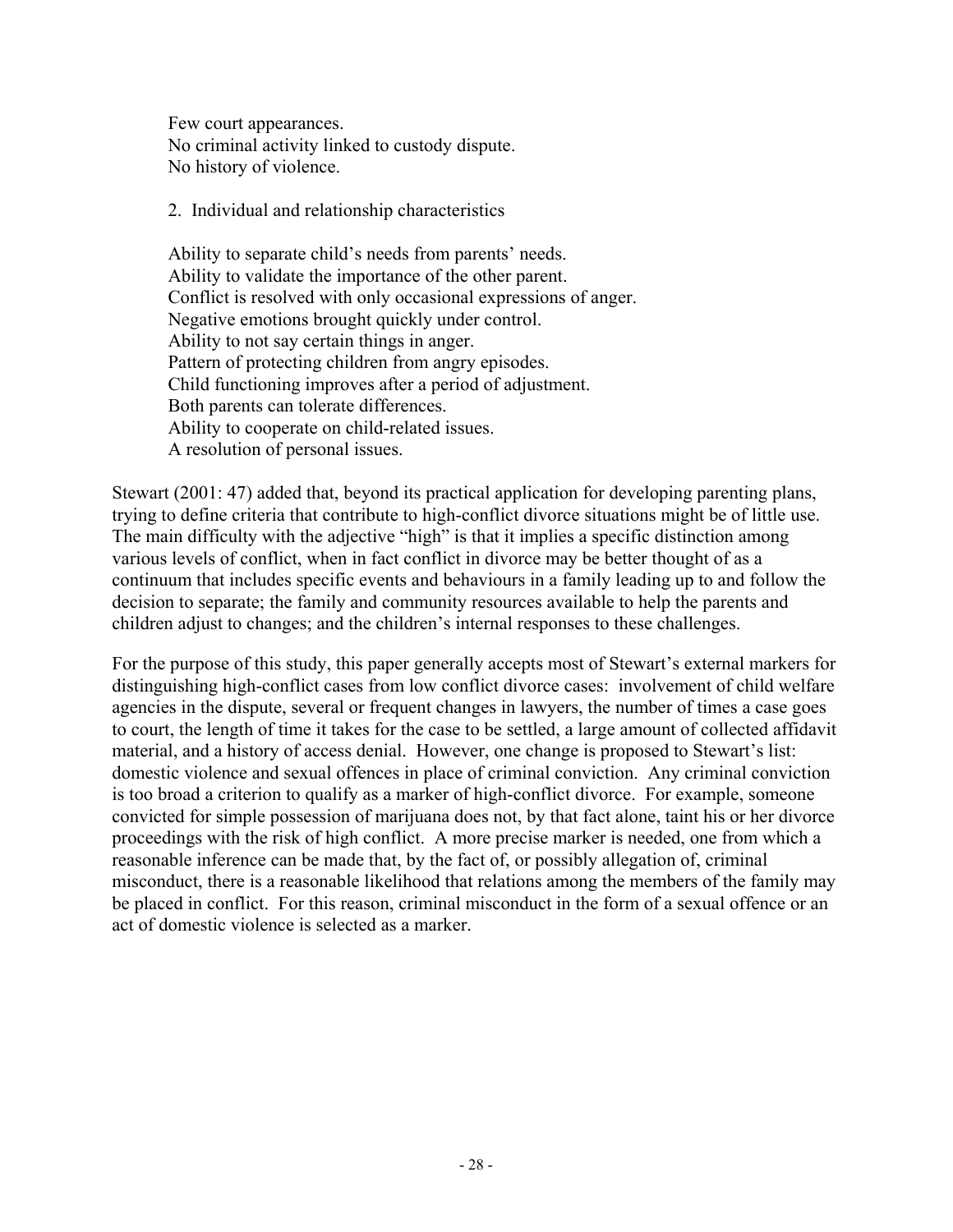# **5. INTERVENTIONS IN HIGH-CONFLICT DIVORCES**

## **5.1 PARENTING PLANS FOR HIGH-CONFLICT DIVORCE SITUATIONS**

Many jurisdictions have created statutory procedures in their equivalents to our *Divorce Act*, whereby the parents of children in a divorce action agree to a parenting plan in which the duties and obligations of parents for taking care of the children of the relationship are set out and must be followed by the parties. This is covered in more detail in the next section of this paper that examines the law in foreign jurisdictions. However, it is important for our purposes to note that experts in high-conflict divorce see a need for greatly detailed, highly structured parenting plans that minimize the possibility of conflict between the parents. For example, Ehrenberg and Hunter (1996) studied a sample of 32 separated or divorced spouses split equally between those who agreed on a parenting plan for their children and those who disagreed. Compared with parents who disagreed about parenting arrangements, ex-couples who were able to maintain mutually-agreed-upon parenting arrangements were generally less narcissistic, less interpersonally vulnerable, more empathetically inclined, less self-important, less self-oriented and more child-oriented. Arguably, if high-conflict couples are less able to agree on a parenting plan, then additional mechanisms are needed to ensure their compliance with the plan as well as to minimize the extent of their conflict when caring for the children.

Garrity and Baris (1994: 101-120) argued that high-conflict divorces necessarily have complex dynamics. Therefore, issues in high-conflict divorces cannot be resolved through mediation. An arbitrator in some joint-custody situations or a guardian *ad litem* in other situations may help resolve specific issues. However, in many high-conflict situations, no professional is appointed. Therefore, a parenting coordinator is needed in high-conflict situations, one who is experienced in problem resolution, mediation techniques, communication, the legal aspects of divorce, adult psychology, developmental psychology, and children's adjustment issues that are specific to divorce. The parenting coordinator would have the following responsibilities:

- Creating a parenting plan to contain or reduce interparental conflict.
- Ensuring execution of the residence and visitation arrangements specified in the divorce decree or in temporary orders.
- Monitoring visitation and mediating disputes between parents.
- Teaching parents communication skills, principles of child development, and children's issues in divorce.
- Exercising the power to modify visitation as a means of reducing conflict.
- Ensuring that both parents maintain ongoing relationships with the children.
- Acting as arbitrator (that is, final decision-maker) on any issue over which the parents reach an impasse (Garrity and Baris, 1994: 120-121).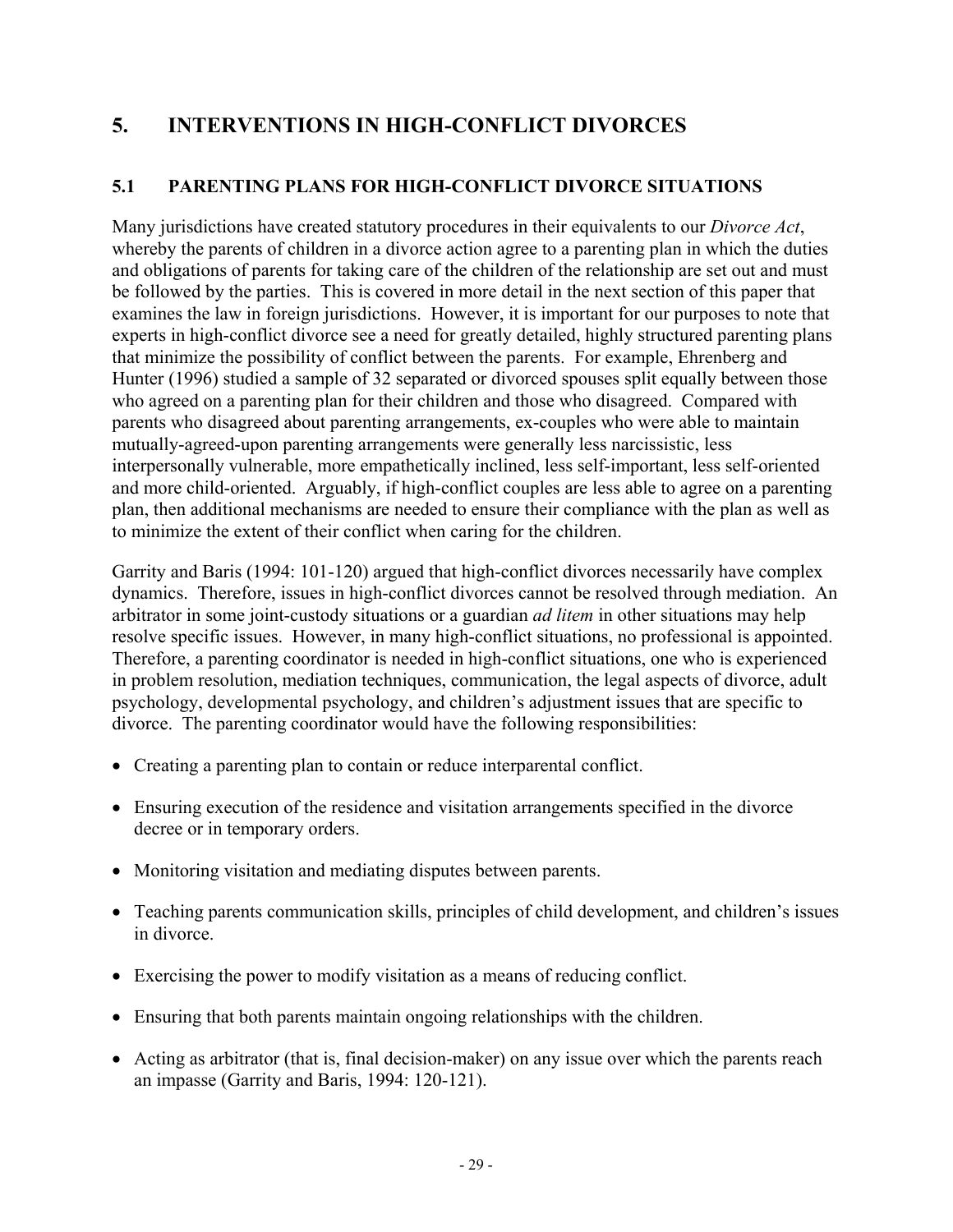These authors also produced a table that shows the role of the parenting coordinator for families experiencing three different levels of conflict: minimal/mild, moderate, and moderately severe/severe conflict. In cases of moderately severe/severe conflict, the table describes the role of the parenting coordinator as someone appointed in the divorce decree who adapts communication techniques to the nature of the impasse; modifies visitation to minimize conflict; recommends supervised visitation when necessary for a child's protection; recommends full evaluation of one or both parents when necessary (i.e. regarding alcohol use, substance abuse, severe psychopathology); ensures that the child will have contact with both parents; arranges for visitation and devises a communication plan for parental alienation; and meets as often as necessary, typically once a week (Garrity and Baris, 1994: Table 8-2 at 122).

Garrity and Baris (1994: 146) state:

High-conflict couples most frequently fight about the details of visitation, parenting approaches, and the exchange of information about their children. Modifying the way these elements of parenting are carried out can often minimize the children's exposure to conflict.

Therefore, they offered practical suggestions for minimizing conflict that can be set out in these parenting plans. For example, if both parents can drive, the parents should drive the children to each other's homes rather than have the other parent pick the children up. This way, one parent does not arrive at the door of the other parent; potentially rush the other parent's good-byes to the child. Another strategy is to have a written log, perhaps a small spiral notebook, that travels with the child. It can contain information about preferred or disliked foods, medications, and scheduled activities. This approach can be a useful way of exchanging information between parents who are likely to argue during the children's transitions. If the parents cannot contain their anger during transitions, a neutral drop-off point may become necessary. If conflict remains high, it may be necessary to change the visitation plan, by decreasing the number of transitions and substituting for them a longer visit. Less drastic than a neutral drop-off is the use of some public space, such as a library or museum, to exchange children. Insofar as possible, all exceptions to the basic visitation schedule should be set out in detail in writing. For example, the terms of holiday visits must specify exact times. When parents are unable to celebrate special events peaceably in each other's presence, it is best to hold celebrations, such as birthdays, in both houses. Ordinarily, children should be allowed to telephone each parent from the other parent's home and be assured of the privacy of the calls. The parenting plan should specify that parents will not be able to make up time for missed visits. Garrity and Baris (1994: 146-150, 155-161) provide an example of a draft parenting plan in a high-conflict situation.

The Idaho Protocol for judges to protect children of high-conflict divorce provides that a detailed shared-parenting plan should be included in the divorce decree. As a general rule, the higher the level of conflict between the parents, the more specific the shared-parenting plan should be to protect the children. It continues: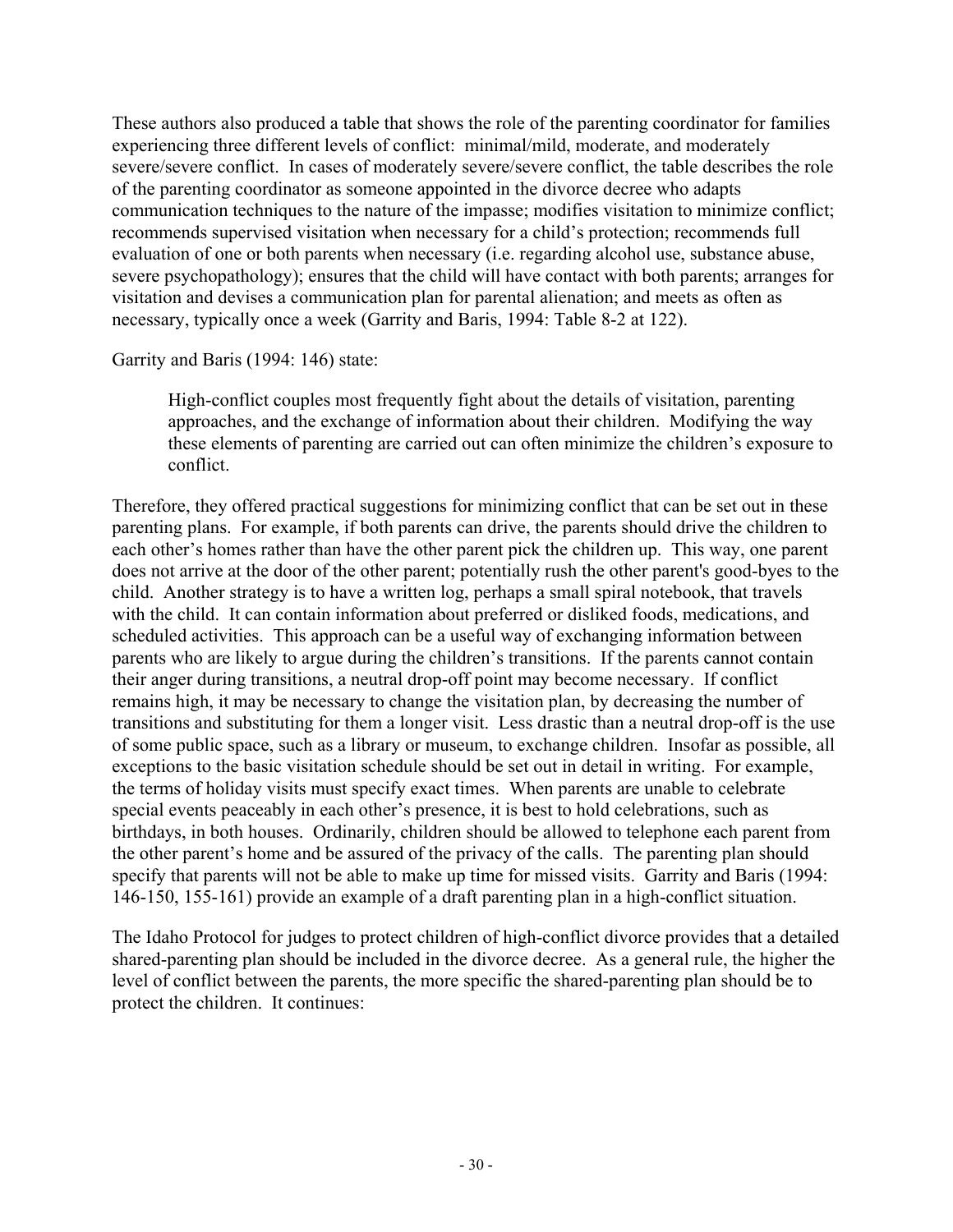F.1. To protect the children, the shared parenting plan in the decree should: F.1.a. Be crafted in a manner which will reduce and/or minimize the opportunity for conflict between parents;

 F.1.b. Maximize the time the children will spend with both parents, so long as parents (1) know and love the children, (2) are safe guardians of the children, and (3) are willing to parent; and,

 F.1.c. Take into account the developmental needs of the children. The implications of those needs for the parenting plan differ depending on the level of conflict between the parties.

F.2. To protect children, parenting plans may include some or all of the following provisions:

 F.2.a. Requiring a written log which travels with the children, so that information about meals, medications, activities, etc., may be transmitted with minimal contact between parents and without children carrying messages.

 F.2.b. Transfers which occur at public places, such as a restaurant, library or day care. If conflict continues to be a problem at transitions, supervised transitions may be appropriate.

F.2.c. Separate or alternating attendance at special events for the children.

 F.2.d. Unrestricted private telephone contact between the children and the non residential parent.

 F.2.e. If communication between the parents permits, an opportunity for the non residential parent to care for the children before arrangements are made with a third party.

 F.2.f. If parental alienation is established, on-going, post divorce therapy with a neutral health professional may be appropriate.

 F.2.g. Include a plan for resolving post-decree problems with and changes to the shared parenting plan set forth in the decree, including the use of alternative dispute resolution processes where appropriate.

 F.2.h. Include, where appropriate, the appointment of a Parenting Coordinator to arbitrate disagreements which arise between the parties in regard to construction or implementation of the shared parenting plan. The parenting coordinator should have authority to make recommendations to modify the parenting plan (Brandt, 1998: 47-48).

Appendix A of this paper is a Parenting Plan Agreement Form found in the Idaho Benchbook on high-conflict divorce (Brandt, 1998: Appendix A at 9-13).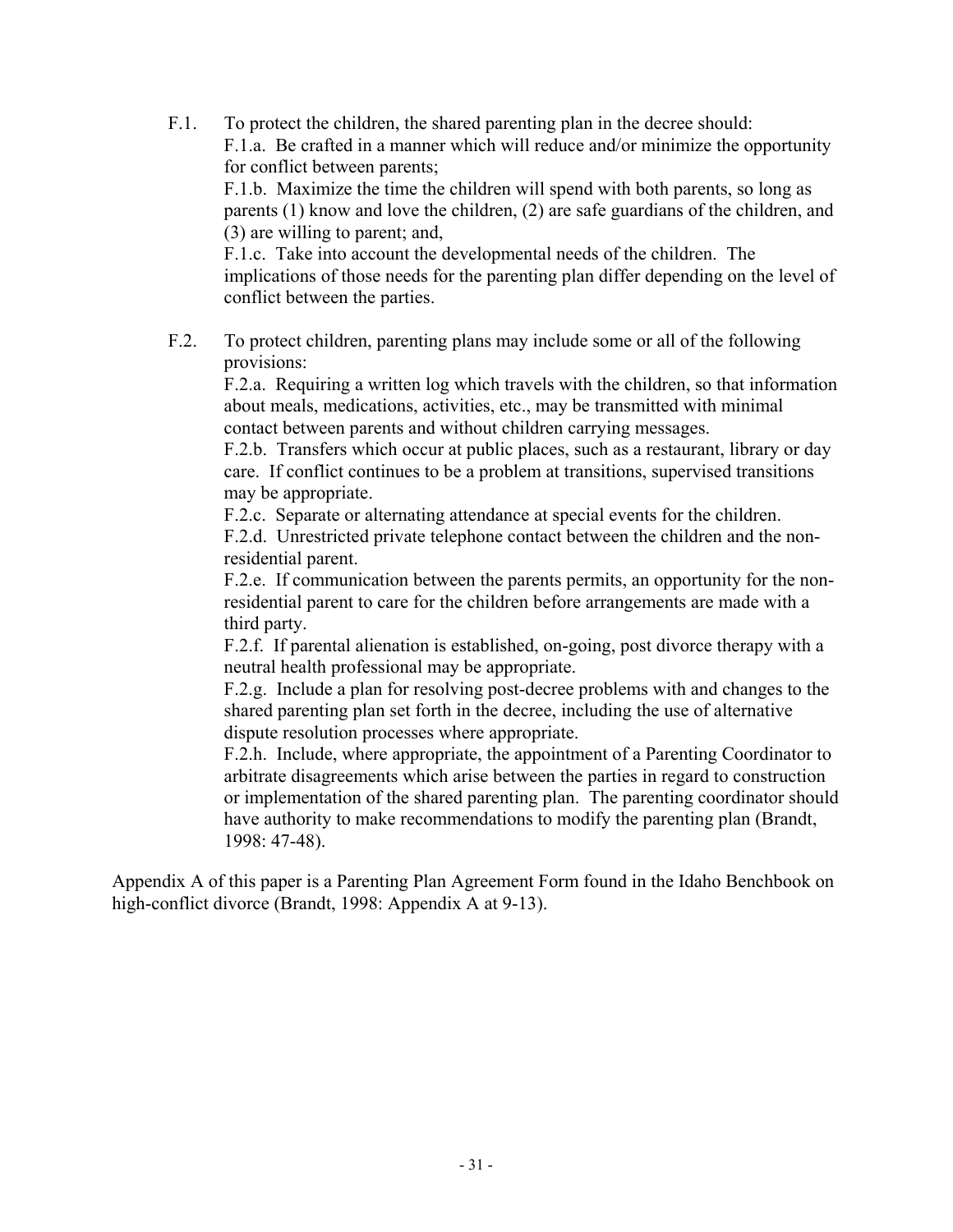Stewart (2001: 45) suggested that for high-conflict families, the key elements of a parenting plan should be:

- minimal or no contact between parents;
- a great amount of detail with little flexibility left to parents;
- regular routines for children;
- a primary parent for decision making;
- access may be limited or supervised;
- any communication between parents is through use of a "communication book"; and
- use of neutral places for exchange of children.

This contrasts with the key elements of a parenting plan designed for low conflict families, which would have the possibility of joint and shared decision-making; the possibility of equal time with both parents based on the child's needs; parenting plans that provide guidelines but allow for flexibility for the parents; and a focus on contentious issues, leaving most items for parents to negotiate (Stewart, 2001: 45).

In effect, these authors argue that in cases of high-conflict divorce there is a need for a highly structured parenting plan that would require a parenting coordinator to arbitrate disputes.

### **5.2 COUNSELLING AND THERAPEUTIC PROGRAMS FOR HIGH-CONFLICT FAMILIES**

As Stewart (2001: 34-35) pointed out, the majority of therapeutic interventions reported in the literature are based on small, relatively untested programs. These are clinical initiatives developed from the experience of therapists and counsellors working with divorced and separated families. The small sampling of studies of various clinical programs for separated and divorced parents and children demonstrate several serious design problems. First, small-scale studies make it difficult to draw conclusions about how various models might work with larger interventions. Second, pre-existing family and social factors are usually not analyzed in these studies. Therefore, they do not examine in depth how these families function on a larger scale and how the children of these families function compared to other children in non-divorced families. Third, there is no attempt in these studies to identify the level of conflict in the families and determine how these therapeutic programs help children living through various levels of conflict. Fourth, there is rarely any follow-up of results, and when there is, it is brief. Finally, these small-scale studies do not factor in the effects of other events in a child's life, such as changing schools, moving to another neighbourhood, missing friends and the remarriage of one or both parents. These clinical studies presume that the only factor that effects positive outcome for parents and children is the therapy offered. According to Stewart (2001), what is needed is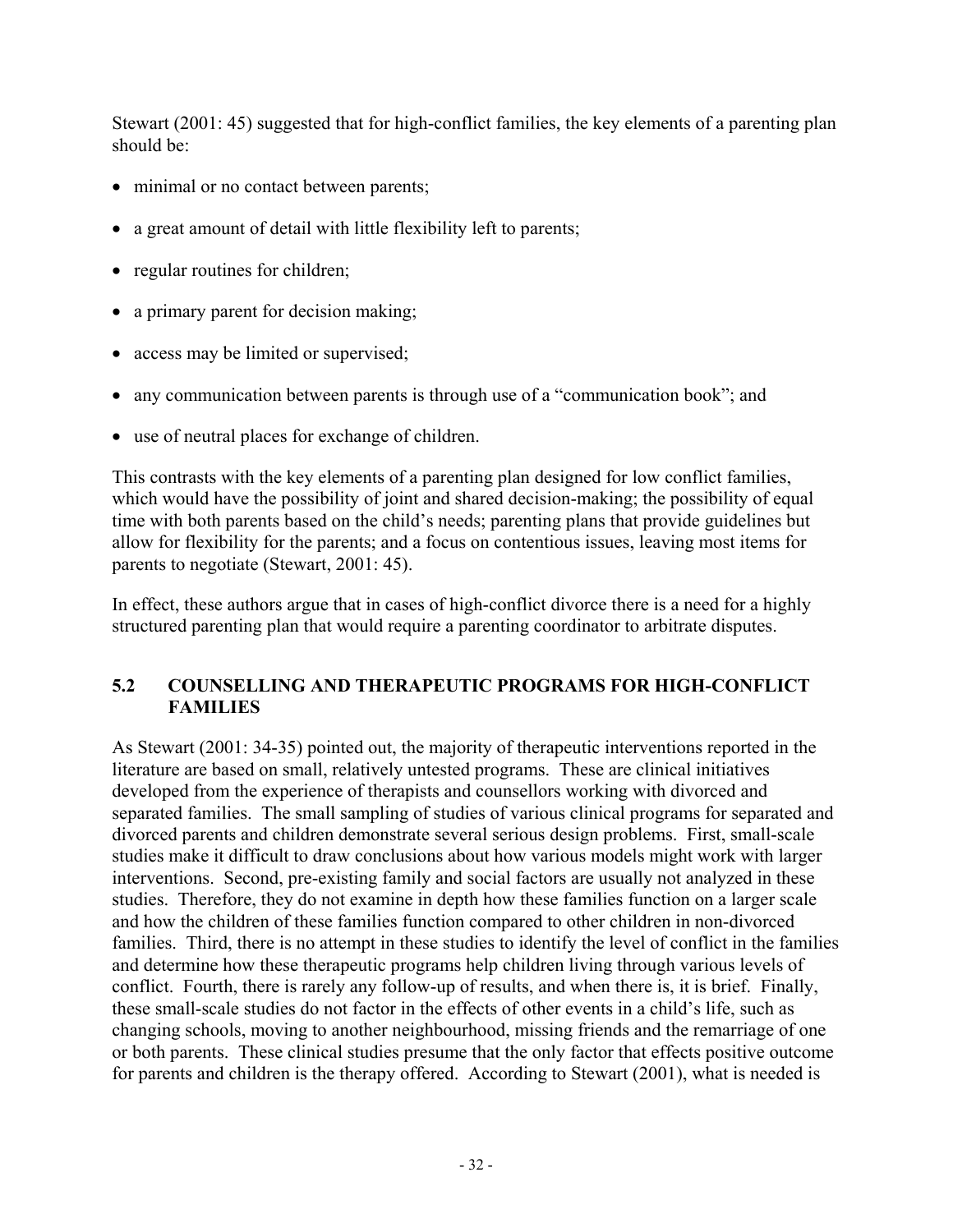a comprehensive research study that begins with an inventory of pre-existing emotional and structural factors.

## **5.3 DIVORCE EDUCATION PROGRAMS**

Stewart (2001: 38) pointed out that critics of divorce education programs caution against expecting too much in the way of either prevention or solution to divorce hostilities. Many education programs offer information only about the divorce process, options such as litigation and mediation, and perhaps about some of the associated emotional hazards for children. It is argued that the programs are not truly educational because they do not help divorcing parents learn new skills to deal effectively with their children in their new life situation.

There is some limited information about the effectiveness of parenting education programs. Arbuthnot, Poole and Gordon (1996) designed a project in which 3,658 families who had filed for divorce were mailed an educational booklet that spelled out the major effects of divorce and remarriage on children, and provided practical suggestions for eliminating or minimizing harmful effects, especially parental conflict. Although there were no immediate changes in interparental conflict, at the one-year follow-up these families showed more positive communication between the parents. Also, the non-residential parent tended to have greater access to the children than did parents in the control group. However, no conflict in these families was identified, nor was there any identification of stressful factors such as relocation or remarriage. Participants were streamed into this project not by applying any criteria, but on the basis of random sampling (Stewart, 2001: 38; Arbuthnot et al., 1996). Arbuthnot and Gordon (1996) also favourably evaluated a mandatory education class attended by 131 parents, which would appear to have lowered the exposure of children to parental conflict (see also Stewart, 2000: 39).

Geasler and Blaisure (1998) reviewed the status of court-connected divorce education programs in the United States. They pointed out the growing recognition that skills training is essential in parent education to promote effective parenting behaviour. They said that research by Arbuthnot and Gordon shows that skill-oriented classes are more likely to lead to parental behaviour change in co-parenting situations than more passive strategies such as books or lecturing. As a result of skill-based education programs, divorcing parents can increase their ability to choose forms of communication that lessen parental conflict, and these effects are retained at the six-month follow-up. Recent research indicated that overall effectiveness of parent education programs may vary according to the level of conflict that parents report; the timing of a parent's attendance at the divorce education program; or the content and teaching strategies used in the program. In a 1996 follow-up to a 1993 study that examined the influence of program attendance on rates of re-litigation six years after the divorce, only individual parents who initially reported high interparental conflict, triangulation of children, and low levels of adaptive parenting benefited from the program. They experienced a lower frequency of re-litigation than individuals in a control group in another county. An ongoing evaluation of the "Children in the Middle" programs provided a persuasive argument for teaching strategies as an important variable to consider when assessing the effectiveness of programs. "Children in the Middle" programs emphasize teaching and practicing skills, rather than presenting facts about a number of topics and leaving little opportunity for parental discussion or involvement. The authors concluded that a program focussing narrowly on skills development requires active parental involvement and can provide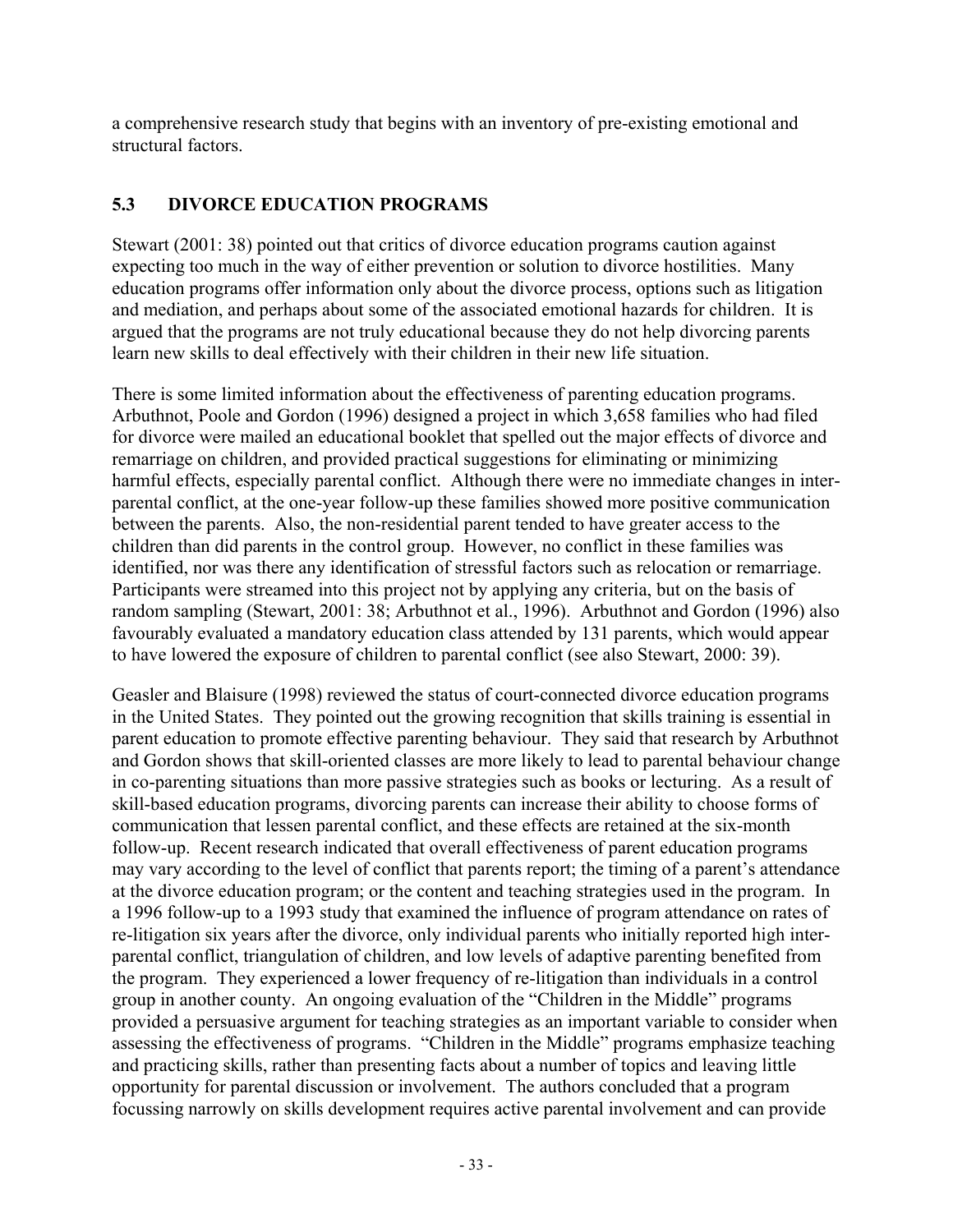opportunities for guided co-parenting skill development, that learning and using co-parenting skills has been shown to reduce the possibility of putting children in the middle of parental conflict, but that more research is needed in this area.

The Pre-Contempt/Contemnor's Group Diversionary Program in Los Angeles County has an educational program specifically designed for parents in high conflict. The goals of the program are to provide parents with information about the effects of divorce and parents' conflictual behaviour on children, about the law concerning custody and visitation, about the range of childsharing plans available and the consequences of not complying with court orders, and about the skills needed to improve their communication and resolve conflicts. Judges who order parents to attend make all referrals to the program. Both parents are required to attend. Children are not included. Group sizes range from 25 to 75 persons. There are six sessions, each with a different theme. In the first session, the rules of conduct are established, and a presentation is made about the historical aspects of custody, the role of the different courts, and the emotional, legal and economic consequences of separation and divorce. The session ends with a video emphasizing the children's need for access to both parents. The second and third sessions focus on the needs of the children, the meaning of their symptoms of distress, their development and parenting-plan options. The remaining sessions provide information about conflict management and effective communication and feature role-playing exercises focusing on negotiation and mediation. Other than consumer satisfaction feedback, this program has not been systematically evaluated (Johnston, n.d.: 27-29).

From January to May 1997, three group cohorts totalling 143 parents attended this Contemnor Program. In the summer of 1997, 45 families who did not attend the program, selected according to the same eligibility criteria, were assigned to a comparison group. At a nine-month follow-up, it was found that both men and women who were in this program, compared to the baseline, were consistently more cooperative, expressed less disagreement with each other, and were more likely to have resolved disputed custody issues with their ex-partner. Also, domestic violence between the parents diminished to a negligible amount. However, there was no evidence that the Contemnor Program reduced litigation rates (Johnston, n.d.: 183-209).

McIsaac and Finn (1999) created a program for high-conflict parents for the Multnomah County Circuit Court in Portland Oregon. Modeled on the Los Angeles County Conciliation Court's Contemnor Program, this program was named "Parents Beyond Conflict." Groups ranged from eight to ten participants, with a total of 26 participants in three groups. They were referred to the program by a judge. The goal of the program was to increase parental empathy toward their children and to help them develop a greater awareness of how their behaviour affected their children. Thirteen of the families were ordered to attend by a judge after many court appearances. Each parent was sent a packet of information about the class, including lesson plans for each of the six lessons. Each lesson was two hours long. The presence of mental illness, alcohol or drug abuse or chronic violence precluded participation in the group. The participants were asked to buy copies of the two texts to be used in the class, *Joint Custody with a Jerk* and *Getting Past No*. The first class session established the rules, which included that members of the group would speak respectfully to one another and not speak disparagingly of the other parent. The course emphasized skill building. For example, participants were taught how to deal with problems at a hypothetical level and how to actively listen. All 26 participants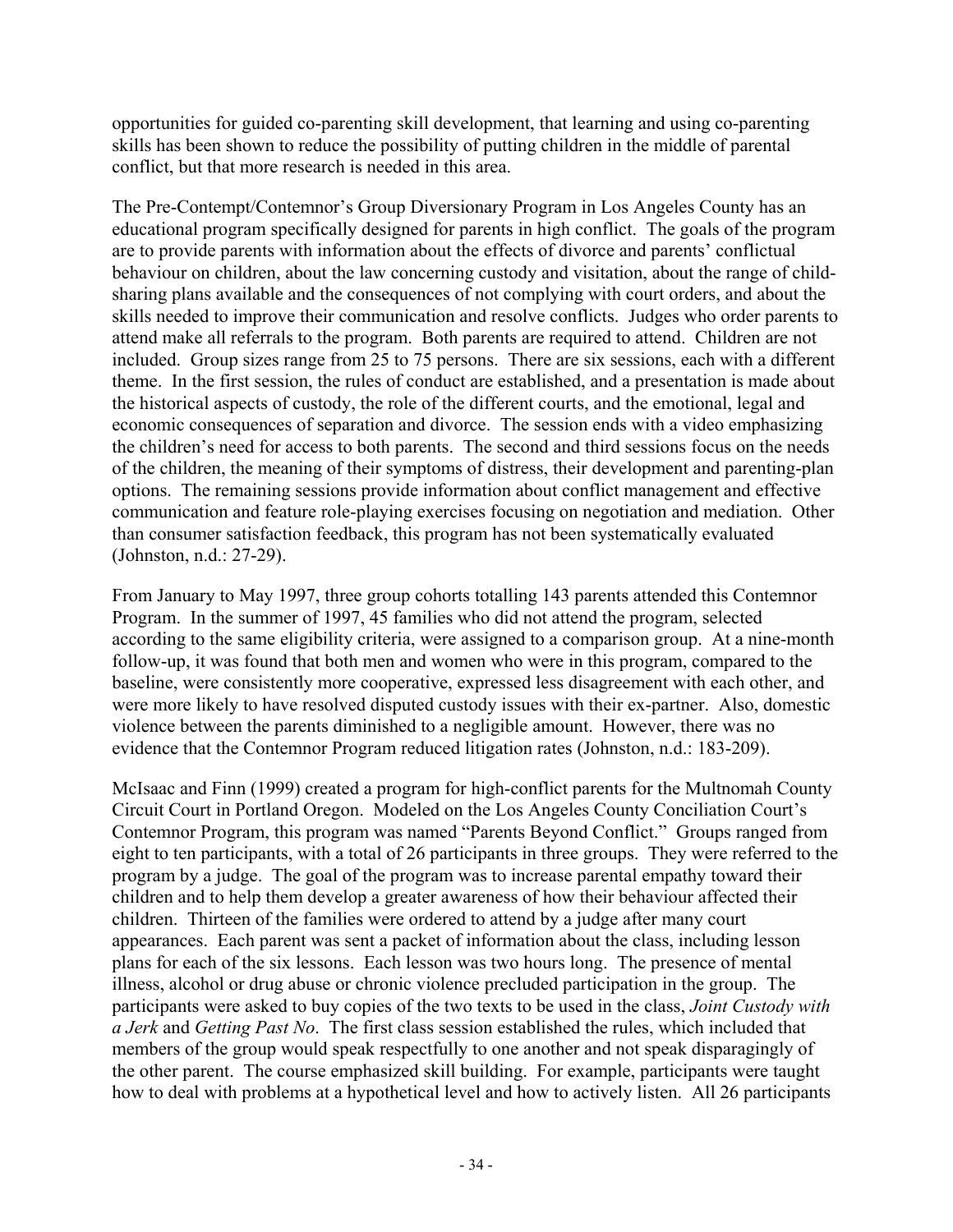found the sessions "very helpful." After two months, 13 of the highly conflicted parents constructively used the concepts taught in the class. However, the long-term benefits of this training still need to be established.

Baker-Jackson and Orlando (1997) explained the "Parents Beyond Conflict" workshop, used as an intervention in the Los Angeles Juvenile Dependency Court to address high-conflict situations referred to dependency court because of child abuse allegations. The workshop provides parents with information about the causes of parental conflict, the destructive impact of the conflict on children, and the developmental needs of the children and their behaviour under stress. Parents are taught techniques for improving their communications with each other. Techniques in managing anger are provided. Problem-solving skills are demonstrated and domestic violence issues are addressed. Role play is used. Between June 1994 and May 1996, 570 people attended the workshop. The responses by parents, attorneys, caretakers and the judiciary were favourable, with judicial officers and attorneys observing immediate changes in the behaviour of the parents toward one another after completing the workshop.

Kramer et al. (1998) compared "Children in the Middle", a skills-based divorce education program, with "Children First in Divorce", a commonly used divorce education program that is not skills-based. They assessed the results of surveys of parents who attended ten classes of these two programs over a two-month period. The authors found that, despite concerns that divorce education programs might increase the frequency and severity of domestic violence, all groups reported decreased violence over time, probably due to a normal reduction in anger postdivorce. Parents with better communication skills experienced a greater decline in domestic violence and experienced less conflict with the other parent, and exposed their children to less conflict. This suggested that teaching communication skills is desirable in divorce education programs.

In Canada, the Clarke Institute of Psychiatry in Toronto operates a "For Kid's Sake" program. As its Web site<sup>2</sup> explains, the program is a novel group approach to helping parents and children manage post-separation conflicts. Some of the areas of conflict dealt with are disputes about the child's time with each parent, differences in parenting styles, schooling and extra-curricular activities of the children, and children's emotional and behavioural development. The program provides separate group experiences for parents and their children over a ten-week period. Parents at first separately attend a series of five group sessions. These sessions have a psychoeducational and therapeutic focus that helps parents better attend to and understand their children's needs and to understand the difficulties in the parental relationship. Emphasis is placed on helping parents take responsibility for their own part in continuing the dispute. Parents then jointly attend another five sessions in order to negotiate a better parenting plan and/or resolve child-related issues (Clarke Institute of Psychiatry, n.d.).

Stewart (2001: 39) pointed out several problems with these kinds of studies. First, as with counselling programs, these studies do not begin from an established baseline that gives a picture of how the children and parents in these families are coping with divorce before any intervention takes place. Second, even in mandatory programs, there is no sense of the parent's pre-

 $\overline{a}$ 

<sup>&</sup>lt;sup>2</sup> http://www2.camh.net/CLARKEPages/family\_court/for\_kids\_sake.html (accessed June 11, 2001).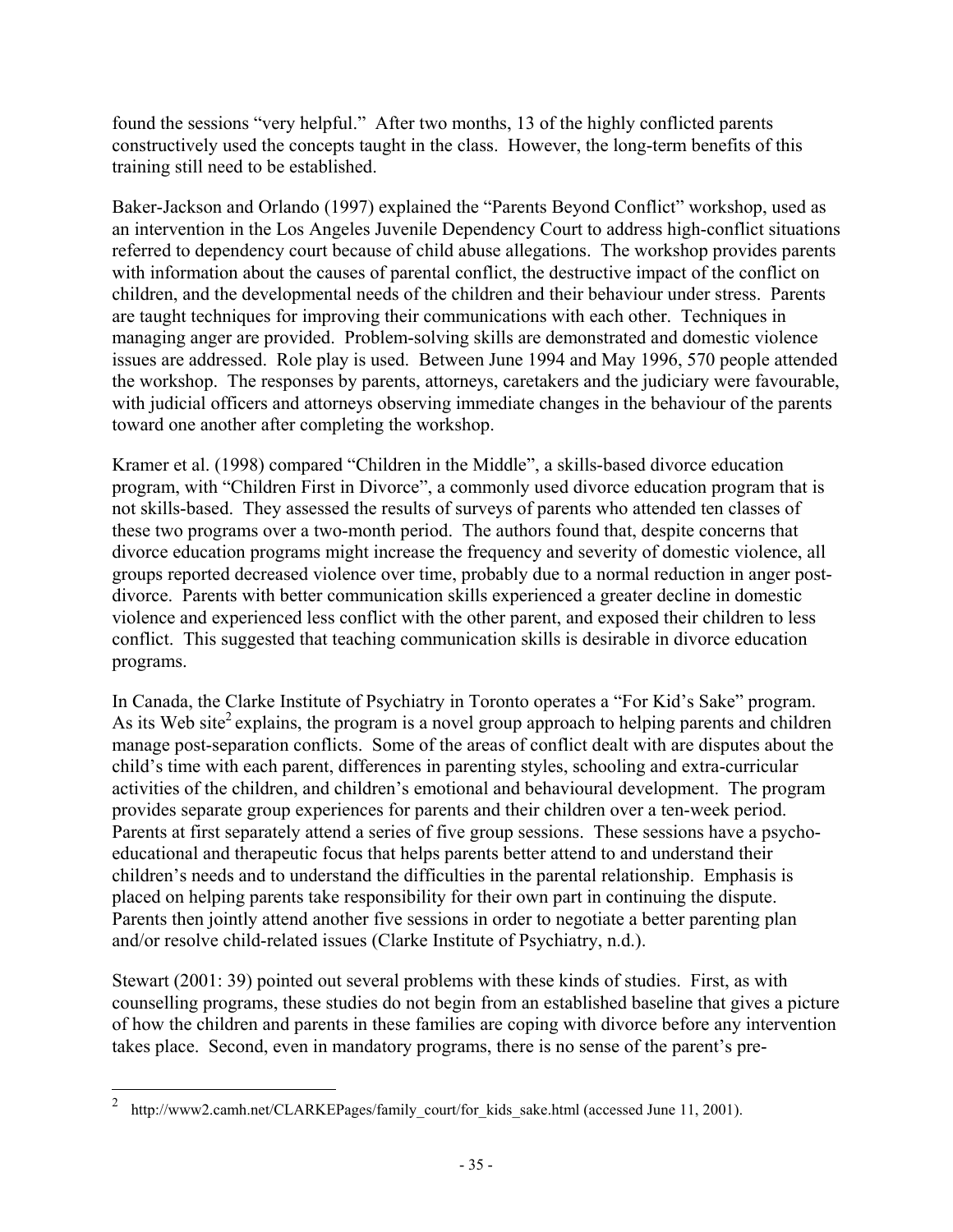intervention cooperation. As a result, even in mandatory programs, it is impossible to determine the parents' level of compliance. Third, there is no attempt to determine levels of conflict between the parents, so it is impossible to measure whether these programs are effective ways to reduce conflict in these families.

## **5.4 MEDIATION**

In the early 1980s, divorce mediation was introduced as a popular alternative to the more traditional method of resolving issues of custody, access and support, which usually involved the courts. This was seen as a less expensive, less adversarial and more effective method of helping parents resolve their issues (Stewart, 2001: 36). In some American states, such as Florida, mediation is mandatory. Whether or not mediation works effectively in custody disputes is not known conclusively. For example, a study in Toronto compared couples who mediated custody to those who litigated without mediation. Only ten percent of mediated couples returned to the courtroom after two years with problems related to custody or visitation, compared to 26 percent of the couples who chose not to mediate (Vestal, 1999: 488). On the other hand, Pearson and Thoennes (1984) compared outcomes for 668 couples referred to mediation with 212 who used litigation to resolve custody disputes. Of the families who decided to pursue mediation, 60 percent reached some agreement about their issue, although 40 percent of these families reported a breakdown in the mediated agreement within one year. They concluded that further research was necessary on how to work effectively in mediation with high-conflict couples and on whether the oft-stated goal of mediation, joint custody, was actually a sustainable option for many families (Stewart, 2001: 37). Pearson and Thoennes (1986) also summarized the results of a large-scale empirical evaluation of mediation services in three court-based programs. It involved interviews with approximately 600 parents in several divorce dispute categories, one group consisting of parents who had divorced without formally contesting custody or visitation, the other group comprising those parents who disputed parenting or visitation and accepted mediation. The third group was comprised of parents who disputed custody/visitation, but did not try mediation. Mediation was associated with a high degree of user satisfaction. Those who had used it recently rated it most favourably. Over time (i.e. four to five years later), reactions were less uniformly complimentary, although still favourable. The authors caution, however, that although associated with some positive outcomes, mediation is not a panacea, especially with respect to its impact on children's adjustment.

Stewart (2001: 37) argued that these and other studies indicate a need for the pre-selection of mediating families. As with counselling and therapeutic programs, further study is needed to investigate how effective mediation works with families struggling with different levels of conflict. Other emotional and structural factors also need to be identified and considered to get an accurate picture of mediation's potential. Finally, long-term follow-up of these families is necessary. Because of the failure to follow up the studies, it is simply not known how many families who use mediation later return or give up and choose to litigate.

As noted, the usefulness of regular mediation in a high-conflict situation has been doubted. Johnston and Roseby (1997: 230-231) pointed out that mediation, as originally conceived, "is the use of a neutral, professionally trained third party in a confidential setting to help disputing parents clearly define the issues, generate options, order priorities, and then negotiate and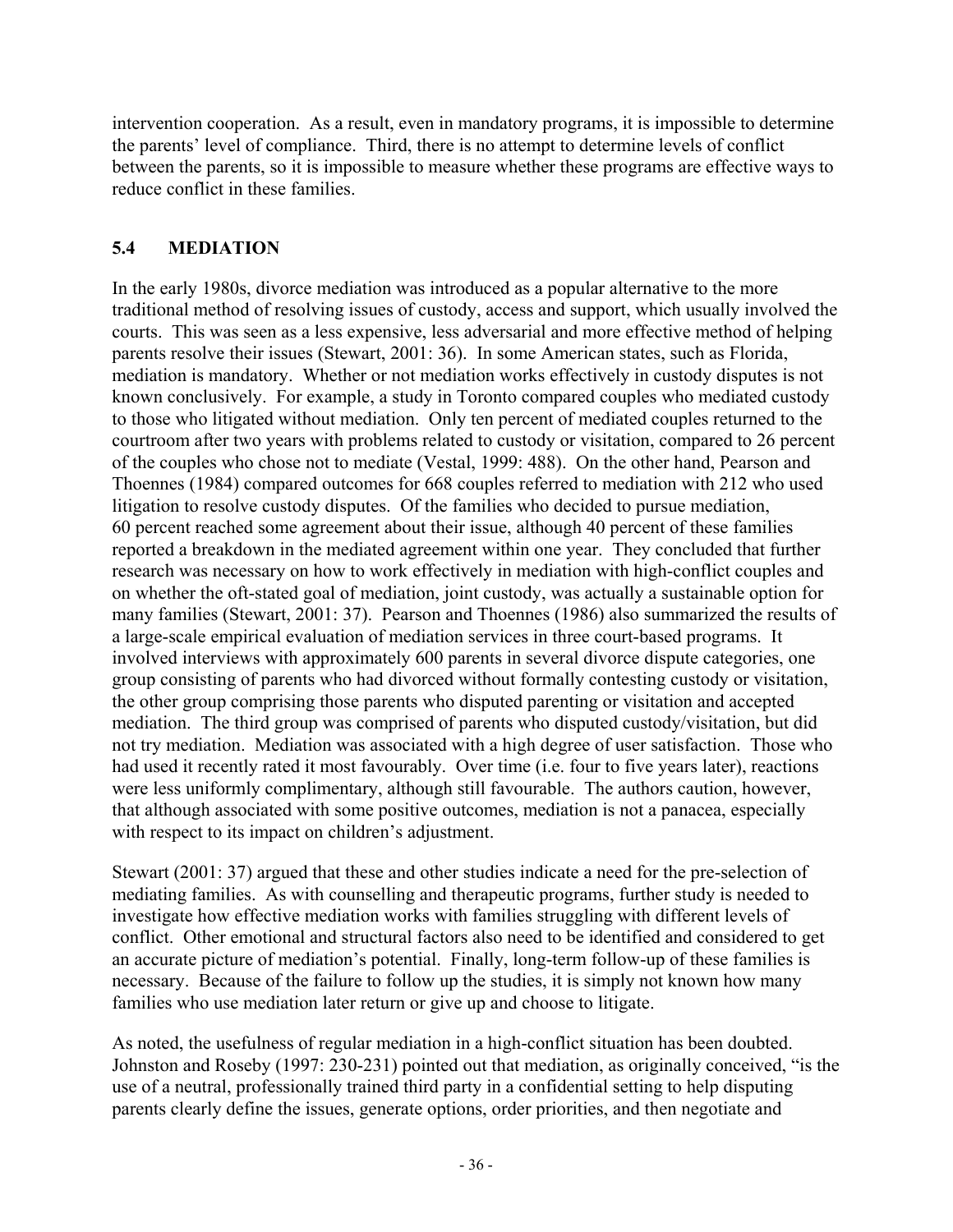bargain differences and alternatives about the custody and care of their children after divorce." They argued that "[m]ore than a decade of experience and a number of outcome evaluations have shown fairly consistent findings: 60 percent to 70 percent of mediated disputes result in agreements; of these, 40 percent to 57 percent are full or complete resolutions... But it is not clear that mediation results in significant long-term benefits, in terms of enhanced parent and family functioning."

The primary indication for a successful outcome of mediation is parents who, with the mediator's help, demonstrate the capacity to contain their emotional distress and focus on the children's issues. However, as Johnston and Roseby (1997: 231) noted, "cases designated as 'failures of mediation' have all the characteristics of high-conflict divorce.... The failures have been described as enmeshed and highly conflicted couples who are ambivalent about their separation and have severe psychopathology or personality disorders." They added: "In sum, high conflict divorcing families have largely been identified by their failure to make effective use of traditional mediation methods that rely upon a rational decision-making process."

Johnston and Roseby argue that, in cases of high conflict between parents, a different kind of mediation—"impasse-directed"—is necessary. It differs from regular mediation in three ways. First, this approach brings together therapy and mediation. The rationale is that, until some of the underlying emotional factors that form the impasse between the parents are dealt with, the parents cannot make rational, child-centred decisions. Second, the assumption is that, because of the impasse, the parents have little ability to protect their children from their own personal or spousal problems. Hence, the goal is to educate and counsel the parents about the children's needs and to use therapy to help the parents manage their family situations. Third, the goal of impasse-directed mediation is not the completion of the access agreement itself. The goals are to develop psychologically sound access plans, to help the family through its divorce transition, and to build a structure to support the parents' and children's growth and development (Johnston and Roseby, 1997: 233-234).

Impasse-directed mediation consists of four phases. In the assessment phase, parents are interviewed separately and observed in a structured setting with the child, in order to compile a detailed history and assessment of the family impasse. In the pre-negotiation counselling phase, each parent, in separate sessions from their ex-partner, is prepared for mediation by the counsellor, who strategically intervenes in the family impasse and attends directly to the child's needs. In the negotiation or conflict-resolution phase, specific disputed issues are resolved and access agreements developed. Lastly, in the implementation phase, the counsellor remains available to each family on an individual basis for emergency consultations in the event of further conflict, and to help the parents interpret, monitor and modify their agreement (Johnston and Roseby, 1997: 233-234).

In terms of effectiveness, Johnston and Roseby (1997: 238-239) discussed two studies of highconflict families referred from the family courts (with 80 and 60 participants, respectively) who received this treatment. About four fifths reached initial agreement and two thirds were able to keep or renegotiate their own agreements regarding custody and access and stay out of court over a two- to three-year follow-up period. A briefer consultation model has also been developed. A study comparing the longer model with the briefer model found that both were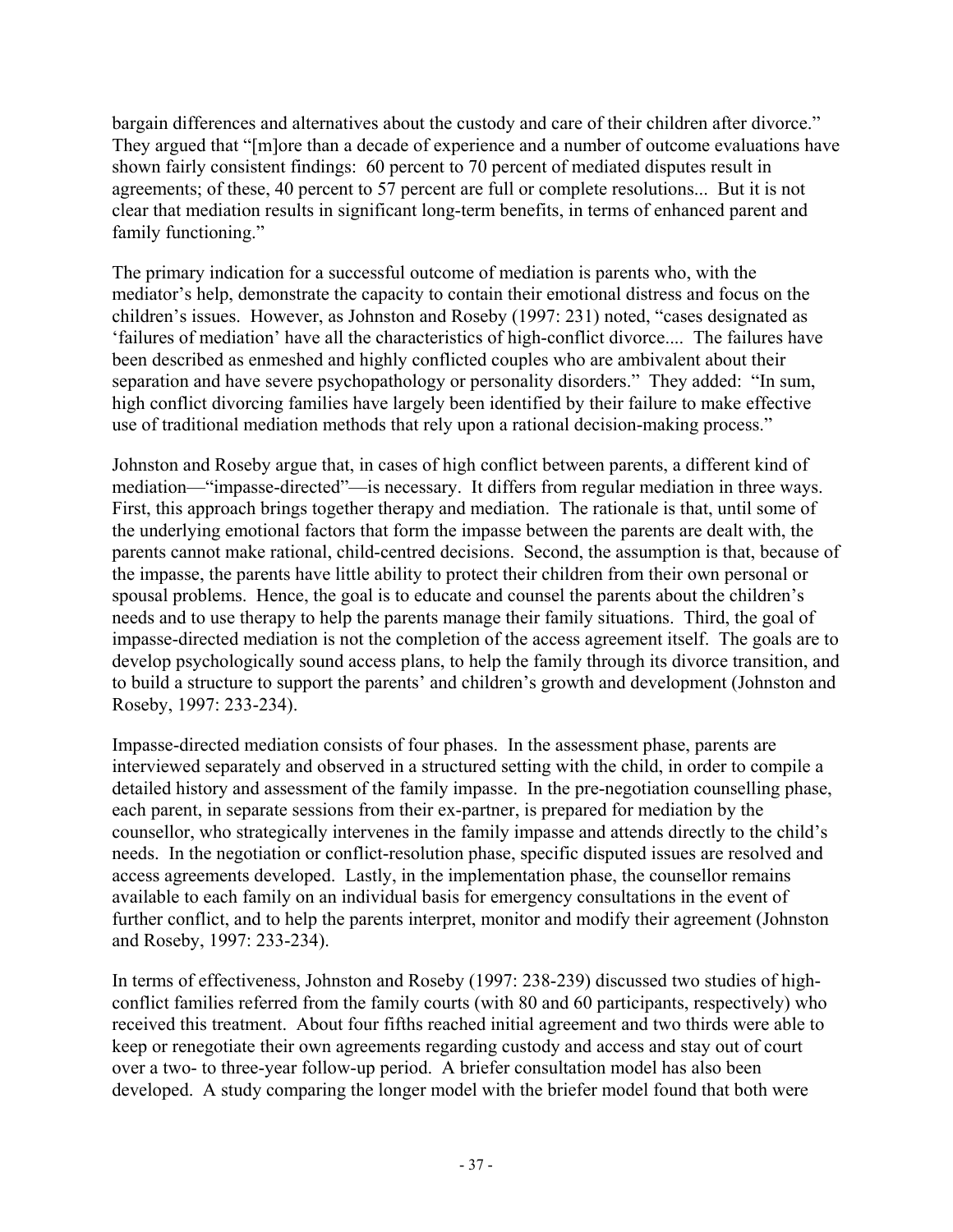equally effective at a nine-month follow-up in increasing parental cooperation and resolving disputes. They also suggested that brief, strategic intervention in high-conflict disputes might have greatest effectiveness when paired with vigorous court intervention early in the legal process. Impasse-directed mediation is most likely to benefit those who have experienced traumatic or ambivalent separations or those enmeshed in "tribal warfare" within the larger social network. It may not be sufficient for parents with severe personality disorders. Nor is it appropriate when serious allegations of domestic violence must be investigated.

Other authors have probed the difficulties of mediation in high-conflict situations. Mathis (1998) argued that parents with low differentiation (spouses not adequately differentiated from each other in order to function effectively as individuals) are poor candidates for mediation. Such couples seem to dispute for the sake of disputing. Calling these parents "couples from hell," Mathis proposed that mediators should be more active with undifferentiated clients than with other types, should take firm control immediately, and should address the condition of poor differentiation first, before trying to settle anything under dispute. Parkinson (2000) argued that for mediating in high-conflict disputes (not involving physical violence or other forms of abuse) the mediator needs to intervene actively and with more careful structuring of sessions. She suggested various tactics the mediator can use in such mediations. The mediator should actively listen to the spouses, using not just words but body language such as a balanced and stable body position. However, she acknowledges as well that the mediator should not feel under any pressure to struggle on indefinitely. If no progress is being made, mediation should end. Vestal (1999) examined mediation and parental alienation syndrome (PAS), a controversial theory, in which children, through the disparaging of one separated spouse, become preoccupied with viewing one parent as good and the other as bad. The bad parent is hated and verbally maligned, whereas the good parent is loved and idealized. Vestal argued that mediators should be trained in how to detect PAS and how to deal with the dishonesty and deception of the parent who has, in effect, brainwashed the child. A mediation model to address suspected PAS in custody disputes must address four areas of concern: the need for mental health expertise; the assurance that the court will take swift judicial action when necessary to discourage stalling and deception by the aligned parent; the need to balance the power discrepancy felt by the rejected parent; and an ongoing process to monitor cooperation with court orders or agreed-upon steps in the mediation process. However, she also argued that mediation should be bypassed in cases of severe PAS.

Spillane-Grieco (2000) offered a case study of the use of therapy with one family experiencing high conflict, actually a father and a daughter, because the mother refused to participate. Using cognitive behaviour family therapy, communication skills and problem-solving skills were emphasized. For example, family members were taught to be specific, to phrase requests in positive terms, to respond directly to criticism instead of cross-complaining, to talk about the future rather than the past, and to listen without interruption. They were encouraged to think about what an event means to another person, to empathize. She concluded that, from this single case study, cognitive behaviour family therapy appears to be an effective treatment for highconflict families.

The Group Mediation Model Program of Family Court Services of Alameda County Superior Court, California, is designed specifically for parents and their children who are entrenched in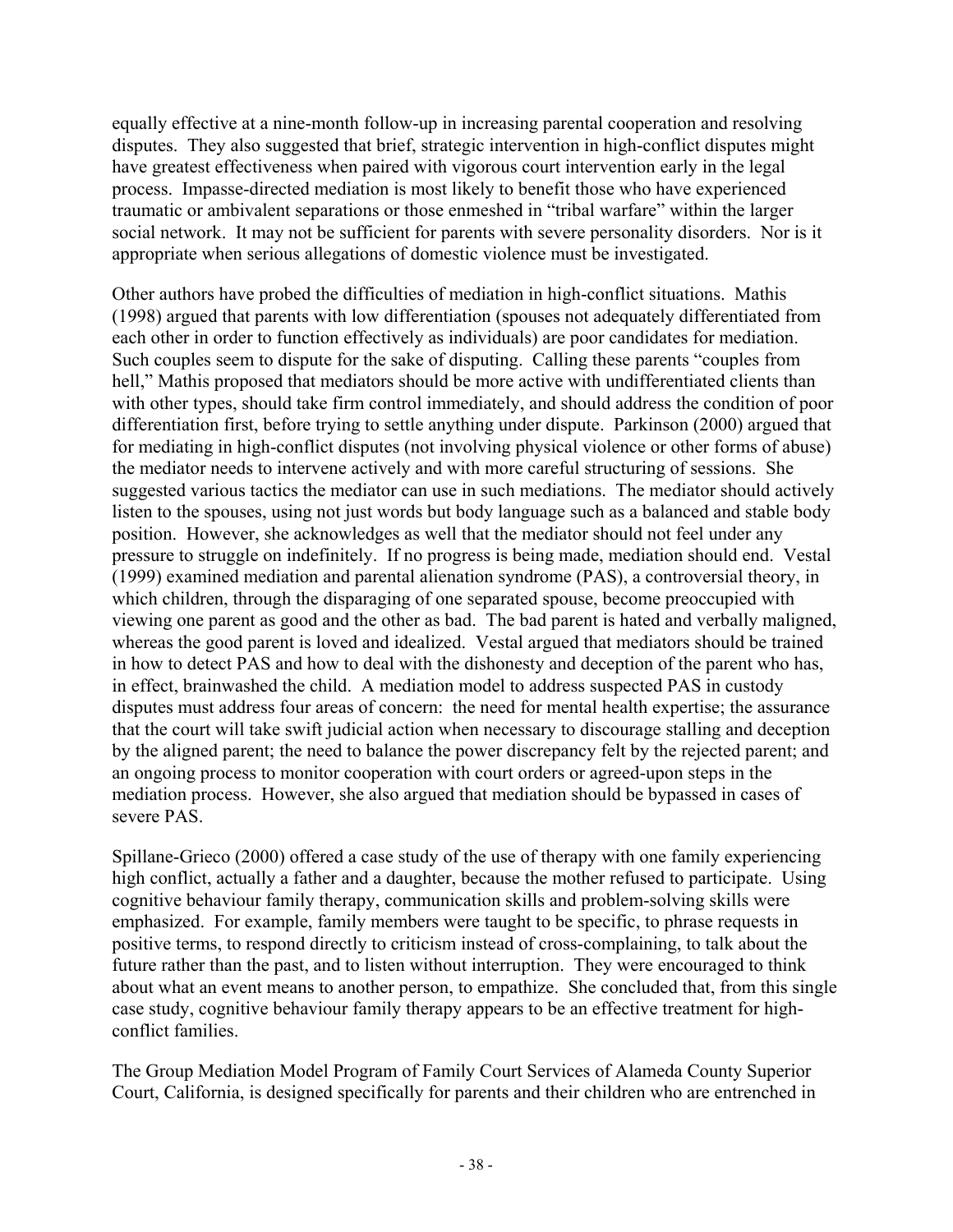custody and visitation disputes. It has operated since 1989. Mediators with training in group process developed this approach based on the belief that the group dynamic is a fundamental aspect of change. The idea is to allow each group to develop its individual character and then to make use of that dynamic in working with families. It emphasizes placing responsibility on the parents to recognize and find ways to resolve their disputes and overcome their inability to communicate with each other. The goals of the program are to help separated parents understand their children's needs and feelings; to help parents communicate with each other and make more effective joint decisions on behalf of their children; to help parents protect children from interparental conflict and from their own negative emotions and behaviour; to reduce excessive and destructive litigation over custody issues; to increase compliance with parenting plans and court orders that provide predictability and security for the children; and to provide peer support for children who are in the middle of their parents' post-separation disputes.

Eight families are seen simultaneously in this group intervention. Generally, families are eligible for the program if they have failed to reach an agreement after a minimum of two attempts in mediation, if the parents are in such disagreement over child rearing that they sabotage or undermine each other's relationship with the children, and if the children show signs of distress in reaction to the parental conflict. Some families are excluded, such as those in which there are allegations of child abuse that require investigation. Group members are required to sign a confidentiality agreement that, for example, guarantees that the information given in the group will not be used in court. The group meets weekly for a total of eight 90 minute sessions. For the first four sessions, co-parents are separated into two concurrently run groups of mixed gender. Also during the first four weeks, children between four and twelve years old meet together in a separate group. For the last four sessions, the parents' groups are combined into one large group and the children's group is disbanded. Bringing the whole family for group counselling sends the message that the problems they are having are everyone's concern and that everyone needs to be part of the solution.

The first session introduces participants to the group process and focusses the parents on the needs of the children. Parents are asked to describe their children in order to show how differentiated or attuned they are to the children. The second and third sessions focus on the parents' impasse and how it affects children. The fourth session prepares the parents for the combined group of the last half of the sessions and helps them clarify the goals they want to accomplish in the remaining sessions. The fifth session is devoted to detailed feedback about the children, with all the parents in one group. The strategy needs to be quite frank about the negative parts of each child's adjustment and behaviour that were brought out in the children's group. In sessions six to eight, the goals are for the co-parents to communicate with one another, solve problems and decide how they are going to do things better in future for the sake of their children. The leaders in these sessions repeatedly ask each pair of parents: "What one thing would you like to change to make things better? What can you do to make things better?"

In 1995 Johnston studied a sample of 39 separating and divorced families at impasse over custody who participated in this group mediation program. Parents and children were assessed at the beginning of the program and again at a nine-month follow-up. Litigation rates, use of family court service and the cost-effectiveness of this group mediation sample were compared to a sample of 49 separating and divorced families at impasse who did not receive the group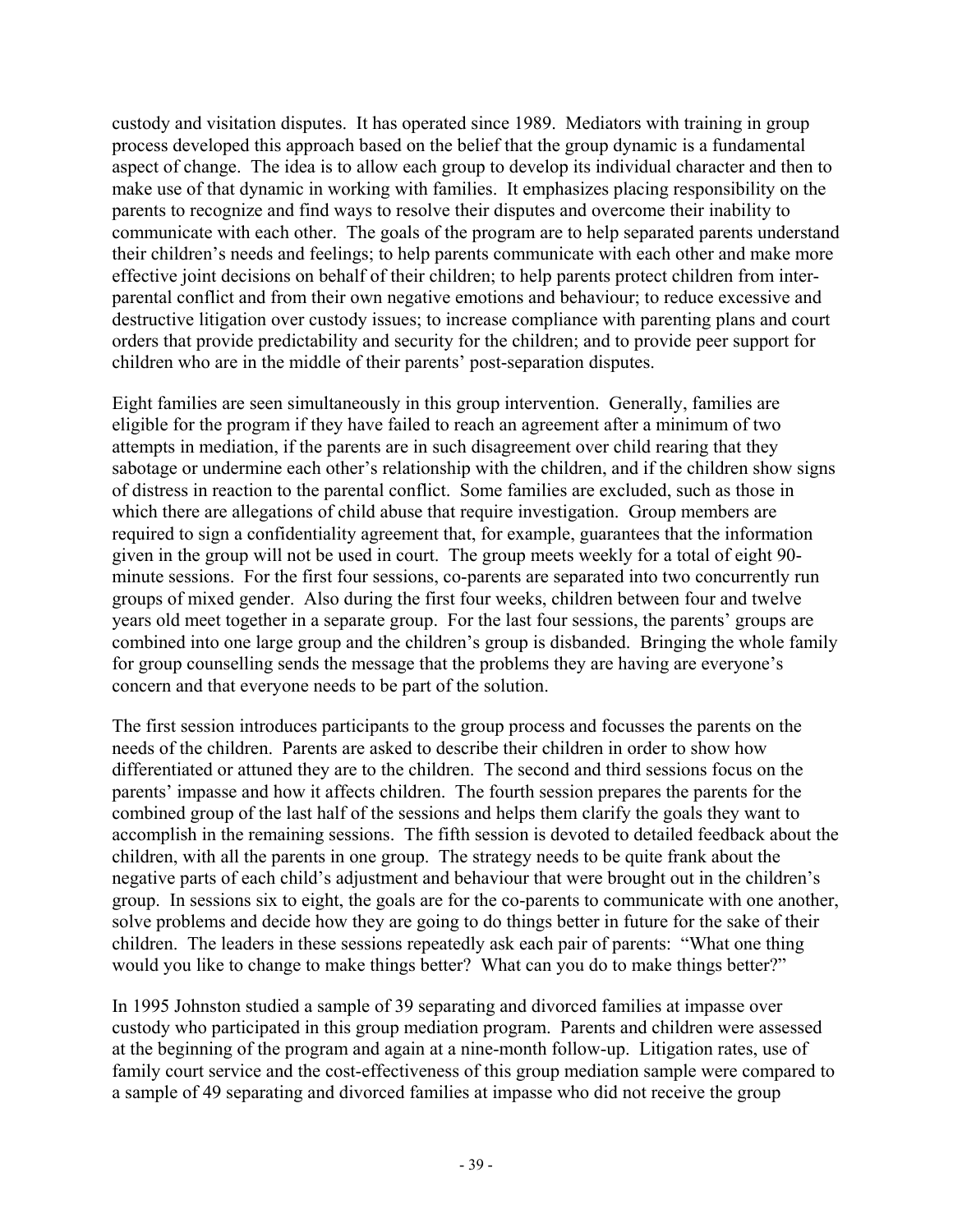intervention. Compared to the baseline, at the nine-month follow-up, both men and women who received the group intervention were substantially more cooperative, expressed less disagreement with one another, and were more likely to have resolved custody disputes. Also, domestic violence between parents diminished to a negligible amount. Litigation rates showed significant differences at follow-up between those experiencing the intervention and the comparison group. For example, new client initiated filings for both custody/visitation and financial matters in the intervention group were reduced to one third the rate of those not receiving the intervention, and court hearings on custody/visitation were reduced to about one half the rate of the comparison group. However, the limitations of this study were pointed out, such as the small size of the sample, and deficiencies in the way subjects were selected for the intervention and comparison groups (Johnston, n.d.: 97-123).

In comparing the Alameda group counselling program and the Los Angeles group educational program discussed earlier, men and women in both groups reported, on average, improvement in each measure of conflict and cooperation used in the studies (Johnston, n.d.). They were significantly more cooperative, expressed less disagreement with each other and were more likely to have resolved the custody disputes with their ex-partners. Also, recent domestic violence between parents diminished over this period, from about two fifths to one tenth of families. The data suggested that, at the nine-month follow-up, participants in the Alameda program may have made more substantial gains than those in the Los Angeles program. On average, women in the Alameda program reported less violence and greater inter-parental cooperation, and men in the Alameda program reported greater parental cooperation, than did men and women in the Los Angeles program. Participants of both programs reported similar improvement in their own (and to a lesser extent their ex-partner's) ability to communicate with the other parent, their ability to protect their children from conflict, their understanding of their children's needs, and their understanding of their own role in the dispute. However, Johnston advised caution about these results. Without a control group and with the random assignment of families to the intervention and non-intervention conditions in both programs, there was no way of knowing for sure if the improvements attained at follow-up were due to the passage of time. With regard to litigation rates, the Alameda group showed significant reductions in new filings (about one third) and significant reductions (about one half) in custody and visitation matters at the follow-up versus the comparison group. In contrast, families who attended the Los Angeles educational program showed no reduction in new filings or court hearings (Johnston, n.d.: 243- 252).

In concluding this discussion on mediation, Johnston (n.d.: 255) has the final word. She argues that the procedural organization of services to address high-conflict divorce rests on the principle that family courts should provide the least intrusive intervention into the private lives of families to ensure they will be able to care for their children. If families fail to settle through means such as parenting education and mediation, they are referred to progressively more intrusive educational classes, therapeutic interventions and, where all else fails, to co-parenting arbitration and supervised visitation. However, she asks: "Do some families have to fail successively at each level of service before they get the help they really need?" She proposes that future research on high-conflict divorce could explore a range of services. This range of services is set out below: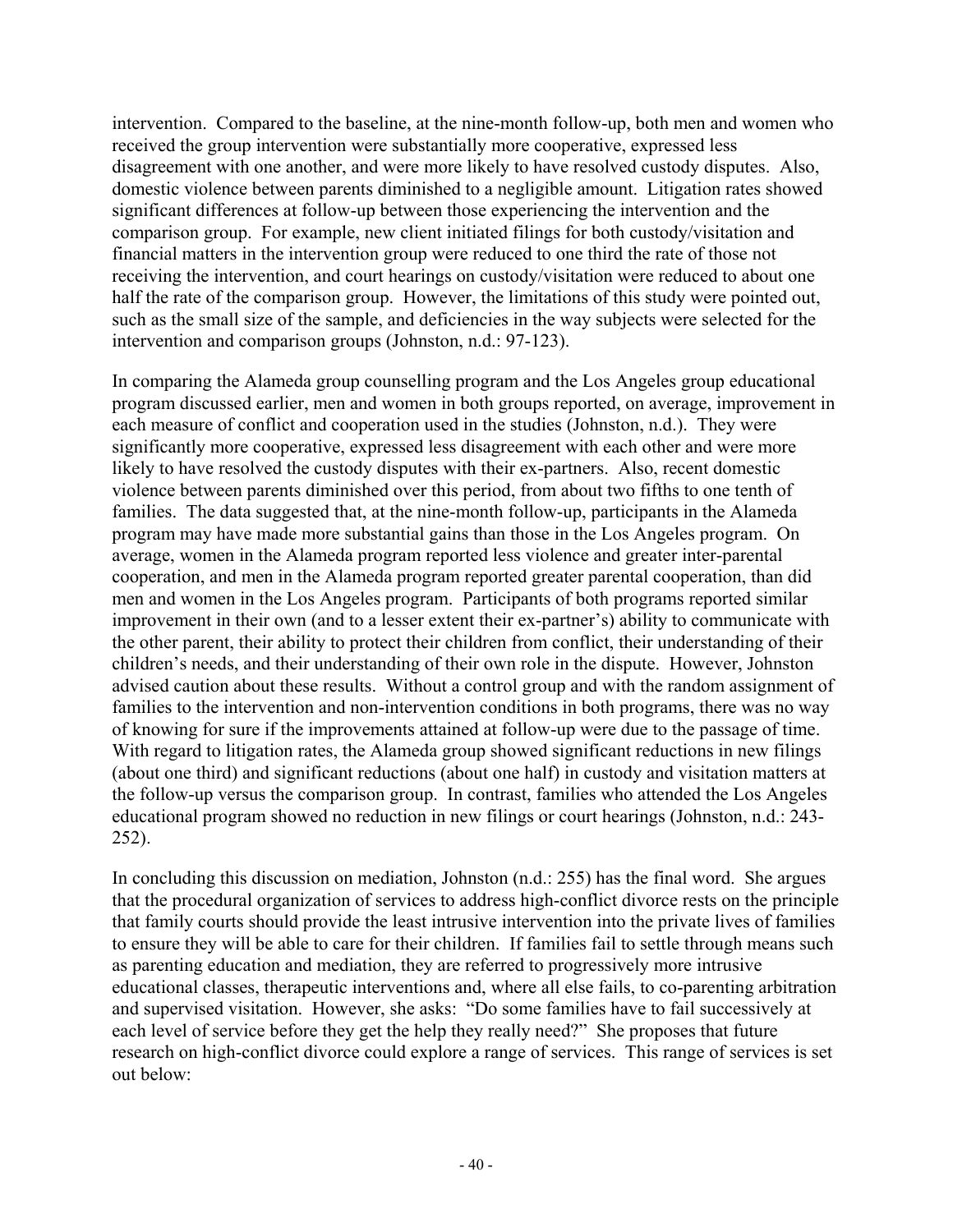#### **A Spectrum of Alternative Dispute Resolution Services for Divorcing Families and Proposed Criteria for When to Use Each Type**

### **First Level**

**Parenting education after separation and divorce:** Workshops, videos, literature, divorce adjustment groups for all parents and children with attention to special needs of never-married parents, ethnic minorities, and parents with infants and young children.

### **Second Level**

**Mediation and consultation:** For parents in custody and access disputes, including brief issue-focussed mediation, and consultation and counselling with collaborative attorneys and therapists. Children not usually included. Content and process confidential from court.

*Success* is likely for parents who, with a mediator's help:

- have the capacity to contain emotional distress and focus on children's needs;
- despite anger, can distinguish children's needs apart from their own;
- have some history of parental cooperation;
- can acknowledge the value of the other parent to the child;
- obtain early intervention (in which cases it is likely to be especially effective); and
- are able to design access schedules and custody arrangements according to their individual needs.

Mediation and consultation are *inappropriate* for cases involving serious allegations of abuse, molesting, domestic violence, severe mental illness, substance abuse, etc.

### **Third Level**

**Specialized education, psychological interventions and assessments:** For parents unable to mediate stable settlements.

**Education and skill-building:** Classes to explain laws about custody, domestic violence, contempt, psychological effects on children of conflict and violence, parallel and cooperative parenting; exercises to teach effective communication and problemsolving. Does not deal with specific child or family situations, hence confidentiality is irrelevant to court.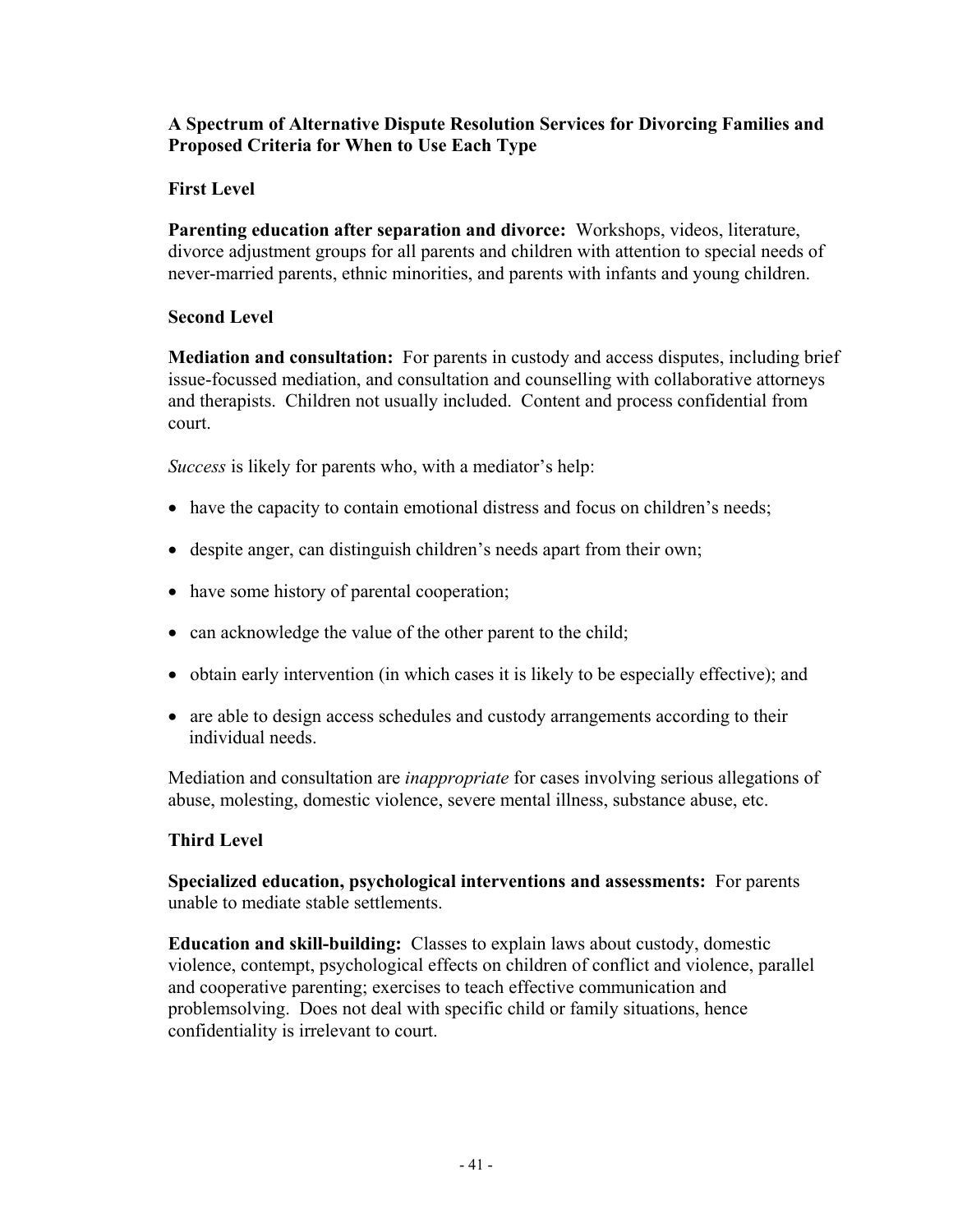*Appropriate* for families who:

- lack knowledge about laws and procedures of family court;
- are overly dependent on litigation to make parenting decisions; and
- are deficient in communication and problem-solving skills.

#### *Inappropriate* when there are:

- serious allegations of child neglect and abuse, domestic violence, substance abuse or mental illness; or
- character disordered parents who tend to use educational information to further strategic advantage in litigation.

**Therapeutic or impasse-directed mediation:** Counselling about psychological factors that lock parental disputes and about the child's needs prior to mediating issues. Children included. Content confidential; only status report on progress goes to court.

#### *Appropriate* for families when:

- emotional issues keep intruding and disrupting mediation/negotiation;
- children show symptoms of distress and parents are unresponsive and preoccupied with their own pain or with the fight;
- parents are experiencing acute reactions to humiliation and loss inherent in divorce;
- there are traumatic separations; or
- there is "tribal warfare" (new partners, extended kin, and professionals involved in dispute).

*Inappropriate* or insufficient for:

- serious allegations and substantiated abuse and violence; or
- serious parental character pathology, substance abuse and mental illness.

**Custody evaluation:** Court appoints or parties stipulate child-focussed evaluation, home-school study to investigate allegations. Children and collaterals included. Written report and recommendations to court.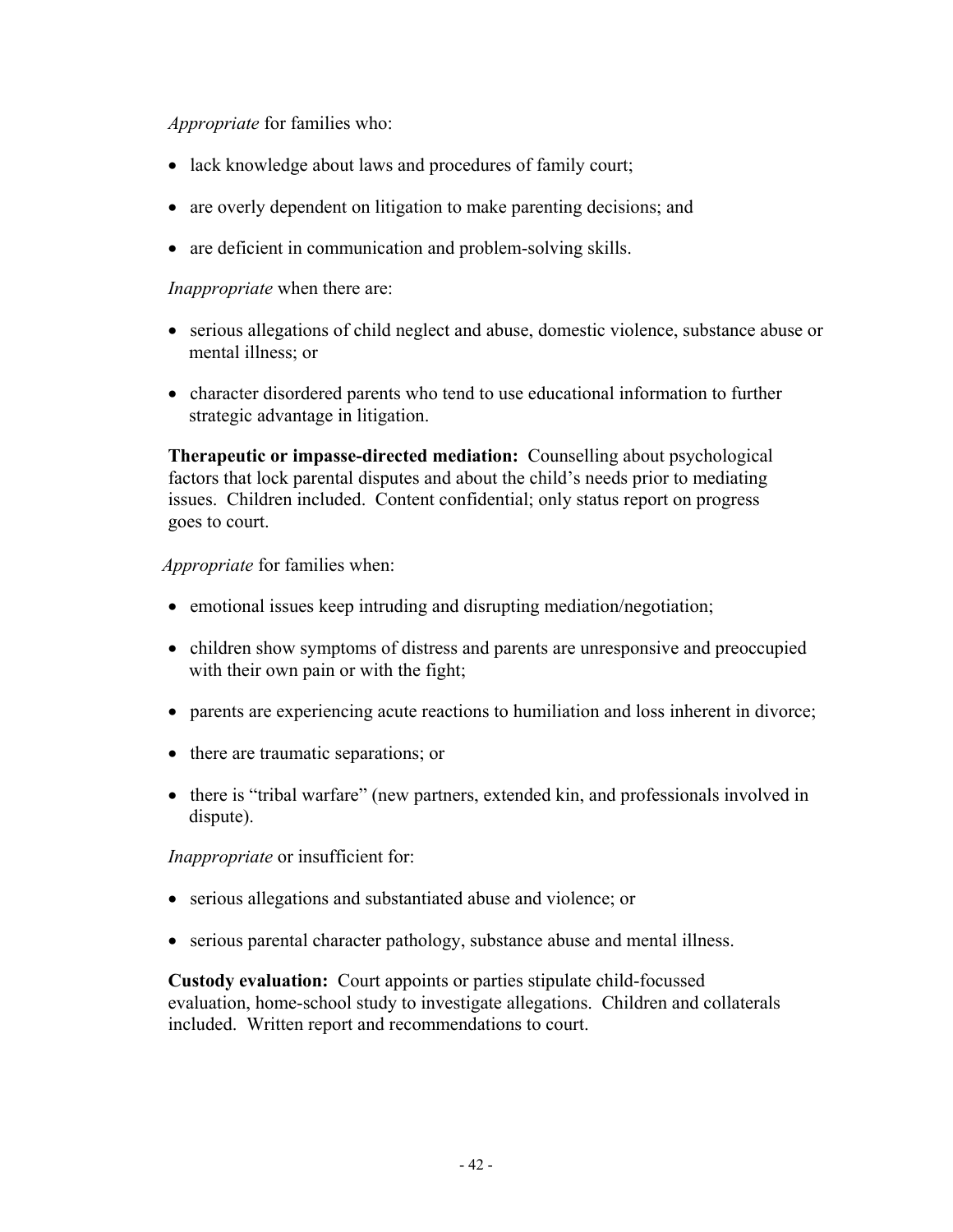*Appropriate* for families when there are:

- serious allegations of abuse, molesting, domestic violence, severe mental illness, substance abuse; and
- if allegations are substantiated, in which case the court must impose and monitor a protective custody and access plan.

#### *Inappropriate:*

- as a routine response to failed mediation and negotiation (consider a confidential child-focussed assessment instead); and
- when the facts are not in dispute (consider ongoing parenting and co-parenting help instead).

#### **Fourth Level**

**Co-parenting counselling and arbitration:** For parents who continue in high conflict despite mediated or court-ordered settlement. Variously called special master, wise person, custody commissioner, med-arb, this professional is appointed by stipulation of the parties or an order of the court to manage ongoing conflict, help co-ordinate parenting, make timely and flexible decisions, and casemanage with other professionals involved. Includes access to children or their therapists. Scope of arbitration authority is defined by stipulation or court order. Usually not confidential from court.

#### *Appropriate:*

- when entrenched custody conflicts and chronic litigation emanate from serious psychopathology, personality disorders and parenting deficits;
- to monitor potentially abusive situations;
- to support a parent who has an intermittent mental illness;
- to make timely decisions for infants and very young children; and
- to coordinate the care of a child with special needs.

#### *Inappropriate* for:

- a family crisis when problems are acute and temporary;
- when custody and access arrangements have never been established in the first place; and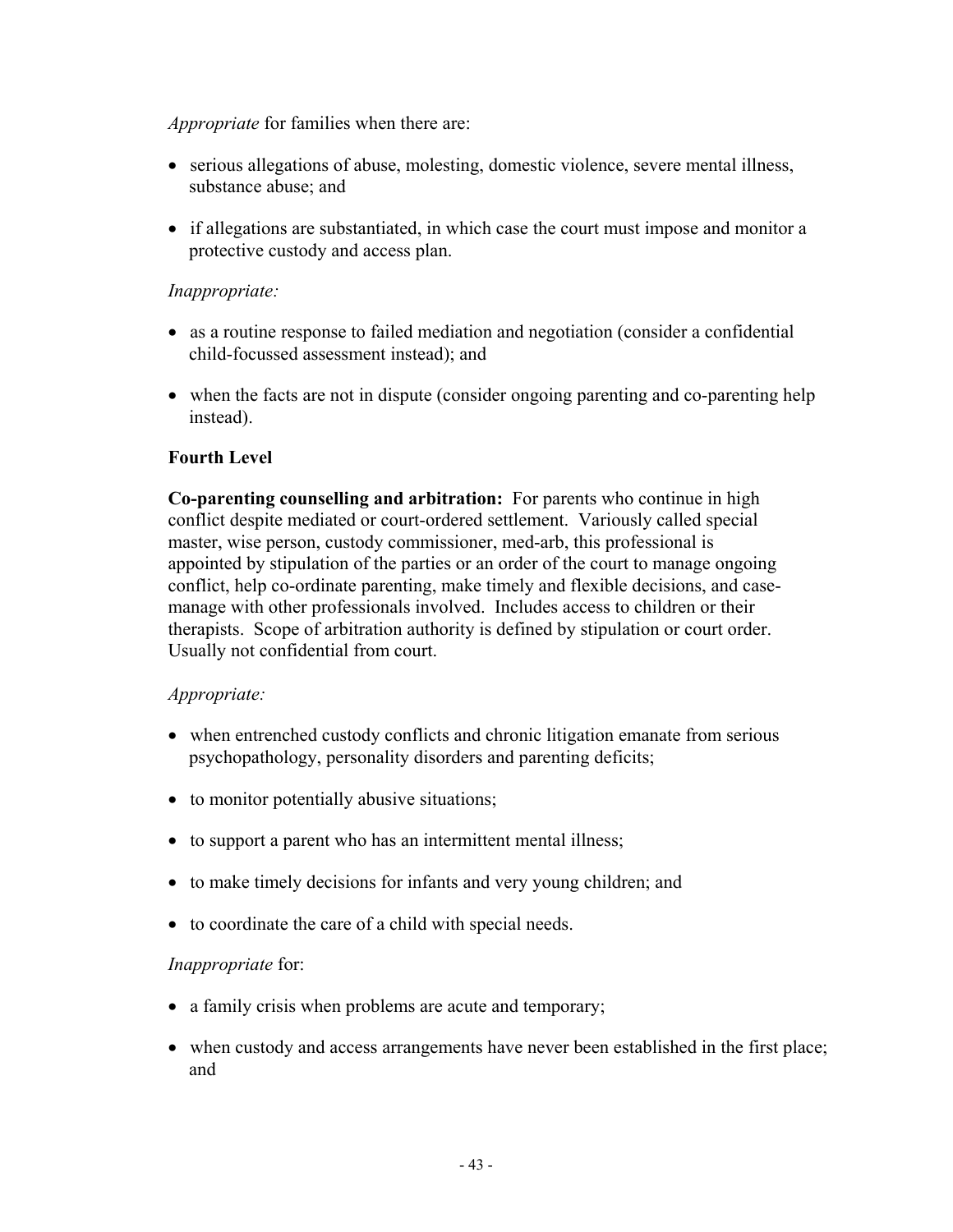• when there is "tribal warfare", especially when professionals are disputing about the family.

**Supervised visitation and monitored exchange:** To provide protected parentchild contact and safe transfer of child by order of the court or stipulation of parties.

*Appropriate* when there is a high risk to the child or victim parent because of:

- ongoing high conflict and domestic violence;
- parental substance abuse;
- concerns about physical abuse, neglect or molesting of the child;
- a threat of or actual child abduction;
- serious mental illness of a parent; and
- as a temporary measure while investigation is proceeding.

#### *Inappropriate:*

- as a substitute for child assessment/custody evaluation by a mental health professional;
- as a substitute for therapy for the child or parent-child relationship;
- to quiet the fears of an accusing parent when allegations are unfounded; and
- when the child is chronically distressed and refuses parental contact.

### **Other specialized services needed to help foster parent-child relationships:**

- reconnection/reunification supervision for non-custodial parents who have long been absent or never been involved with their children;
- parenting and co-parenting assistance in domestic violence families;
- therapeutic supervision when there has been a major violation of the child's trust in the non-custodial parent; and
- protocols between court and professionals for the management of parent alienation cases.

The above services in the fourth level need to be closely coordinated with interventions provided by other juvenile and criminal court-related services (such as child protective services and probation services) and with community-based programs (such as mental health counselling,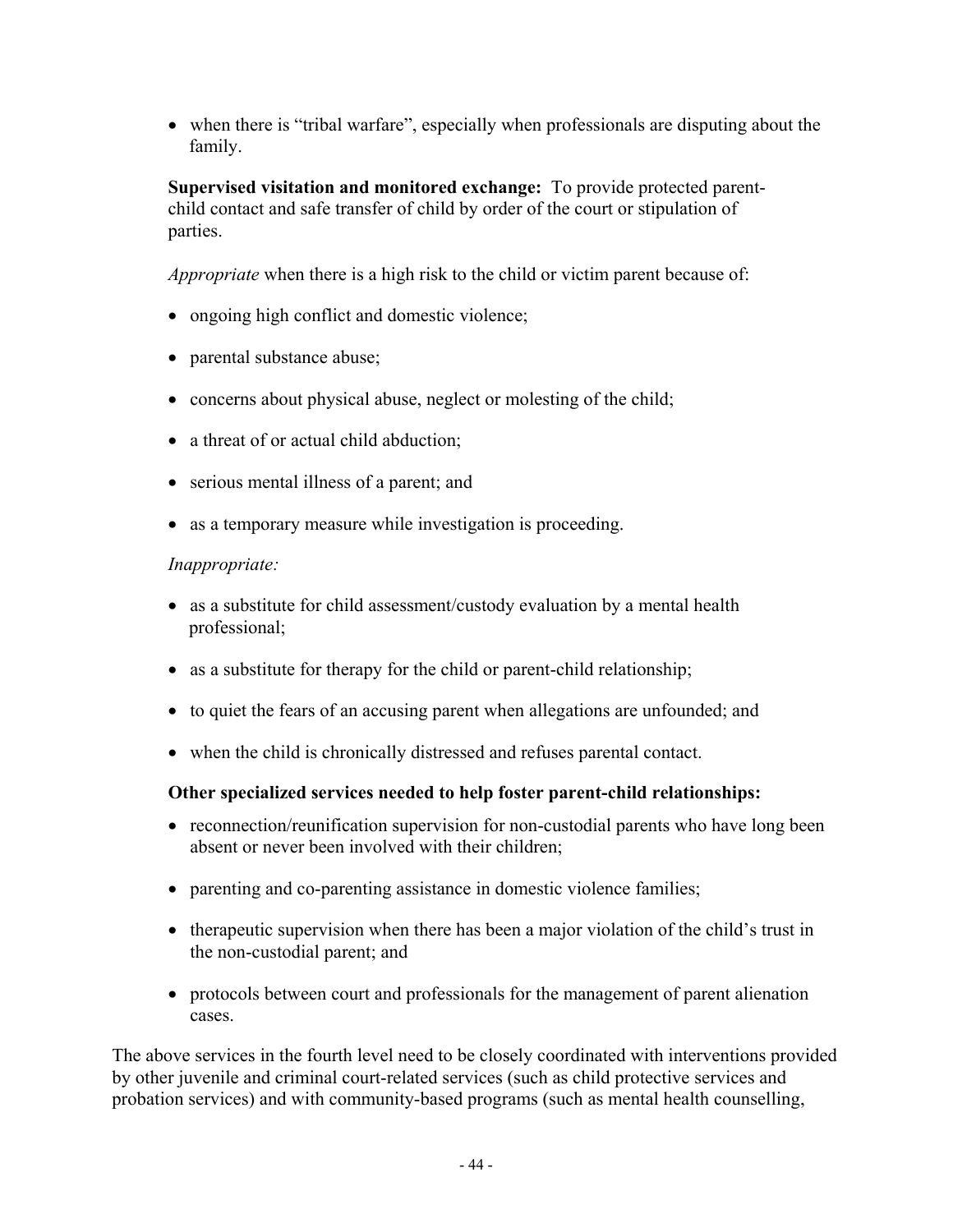substance abuse monitoring and treatment, batterers treatment programs, and domestic violence victims' advocacy, etc.) (Johnston, n.d.: 257-260).

## **5.5 THE CHILD'S REPRESENTATIVE**

Many jurisdictions, for example Australia and California, have statutory provisions whereby a court may appoint a lawyer for the child or children. A recent conference report and action plan on high-conflict custody cases recommended that, as a general rule, a child should have a lawyer or representative who is independent of the parents and their lawyers. In some limited circumstances, a representative for the child would not be necessary, perhaps in cases involving very young children when a judge believes the child's interests are being properly considered by the parties. The report/action plan recommended that jurisdictions should define and describe the roles played by different legal representatives of children, so as to distinguish, for example, between a guardian *ad litem* and the child's lawyer. Jurisdictions should also adopt appointment criteria and performance standards for children's representatives (American Bar Association, 2000: 6-7).

## **5.6 CONCLUSION**

In cases of high conflict, what community resources should be used to aid in custody disputes? Stewart (2001: 46-47) proposed a division of these resources according to his high/low conflict typology. For the external factors he placed in the high conflict category, families would be referred to the following community resources: mandated services to monitor child safety; counselling and therapy to help with issues of anger and loss; addictions services; and supervised access and exchange programs. Families who fall within the low conflict typology would be referred to mediation services, individual and group support counselling for parents and children, and parent education programs.

While there is some limited evidence that parental education classes and mediation classes may be helpful in high-conflict situations, the evidence is far from conclusive given, for example, the small samples used in the studies. Moreover, the kind of mediation prescribed by experts, such as Johnston, for high-conflict situations is not regular mediation, but a hybrid of therapy and mediation. In addition, mental health professionals who are not well trained or who allow themselves to become drawn into the conflict can become sources of conflict. To avoid this problem, the recent conference report and action plan for high-conflict custody cases proposed that mental health professionals, in adopting a proactive approach to this problem, should ensure:

- that the legal community and the court are aware of the ethical rules and standards promulgated by their mental health professional organizations relating to child custody evaluations and other custody issues;
- that the mental health community respects the role boundaries that distinguish evaluator, therapist, parent coordinator, mediator, arbitrator and other professionals involved in separation or divorce cases; and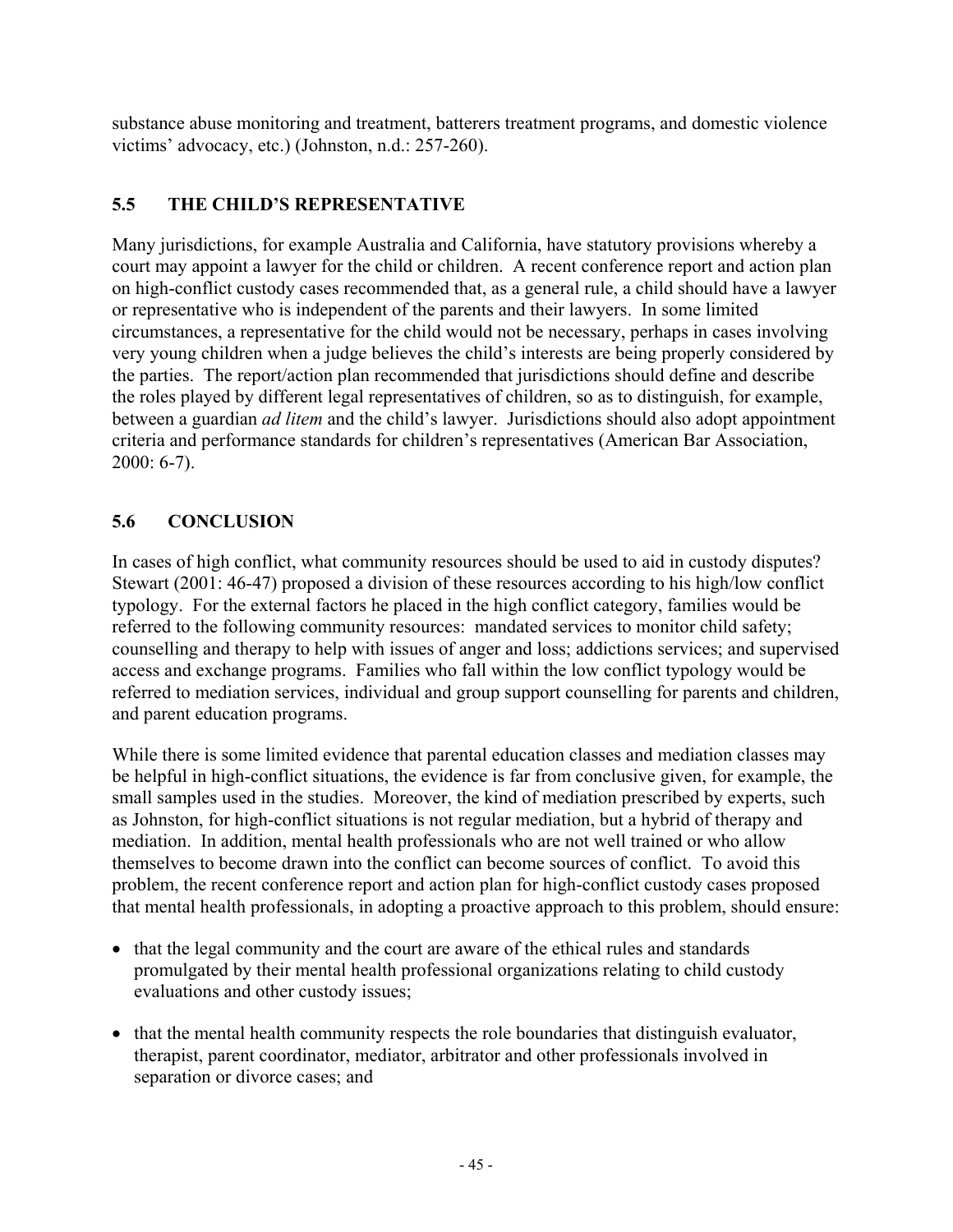• that mental health professionals collaborate with other service providers to consider ways to conserve the family's available resources and to bring about the best outcome for the family and child.

It also proposed methods to improve child custody evaluations and to ensure the confidentiality of treatment given the parents or child (American Bar Association, 2000: 3-5).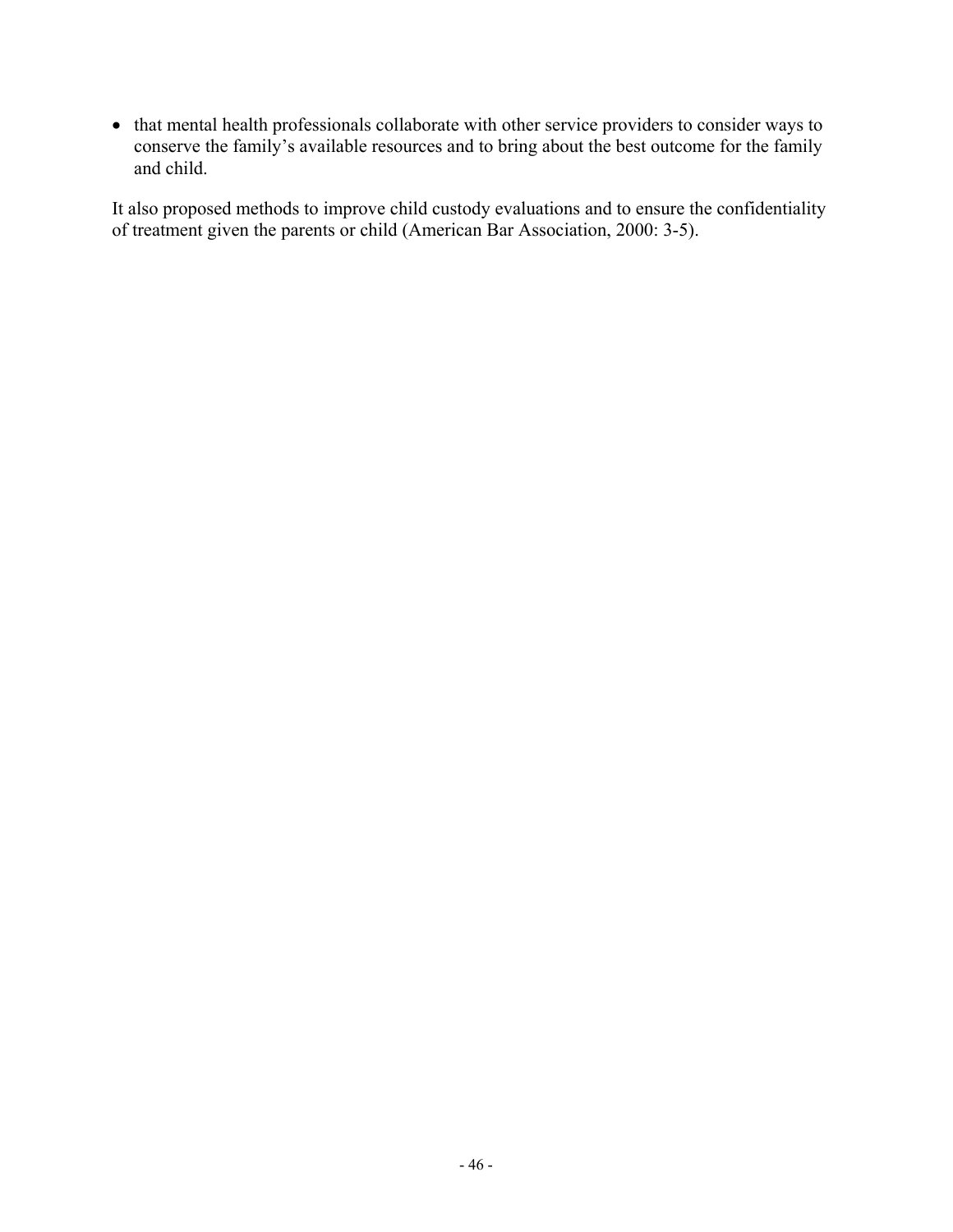## **6. FOREIGN JURISDICTIONS**

## **6.1 UNITED STATES**

#### **6.1.1 Idaho**

Idaho appears to be the American state that has most fully addressed the problem of high-conflict divorce. In 1996, the Idaho Bench/Bar Committee to Protect Children of High-conflict divorce published a report to the Idaho Supreme Court and the Idaho State Bar Family Law Section (Mauzerall et al., 1997). The Bench/Bar Committee had been created and charged by the Idaho Supreme Court to "formulate concrete recommendations for financially feasible, practical and judicially relevant ways for judges to deal with high-conflict divorces involving children." Subsequently, in 1998, a 222-page "Benchbook" on high-conflict divorce, not counting appendices, was published as a tool for judges. The chapters of this Benchbook discuss the impact of high conflict on children; the Idaho Protocol for judges to protect children of highconflict divorce; the current law on custody and visitation decisions in high-conflict cases; special custody considerations in domestic violence cases; evidentiary issues in high-conflict custody and visitation cases; court practices and procedures when issuing custody orders in highconflict cases; enforcement of custody and visitation orders; mediation, evaluation and special masters; interstate and international custody issues; and other custody issues. Five appendices provide samples of a parenting plan agreement, an order appointing a guardian *ad litem*, the findings of a special master, and hypothetical cases for group discussion (Brandt, 1998).

The Benchbook sets out basic principles for protecting children in high-conflict divorce. Among these are the following (Brandt, 1998: 7-15):

(B) Experience demonstrates and research documents that divorce is frequently harmful to children. The harm to children is exacerbated by high conflict. In the cases of divorce involving children, neither parental conflict nor the judicial process should cause additional harm to children.

(C) The level and intensity of parental conflict is the most potent factor in children's post-divorce adjustment. Even expressions of anger between parents negatively affect children's emotions and behaviors. Research findings indicate that children exposed to anger showed increased negative behaviors and effect. Exposure to conflict led to more aggressive responses in boys and more withdrawal in girls.

(D) Children of high-conflict divorce need protection from the potentially harmful effects of the adversarial approach used in the judicial system to resolve disputes between parents. The judicial system, lawyers, mental health professionals, schools and community services must collaborate to assist parents in developing a plan for ongoing caretaking of children.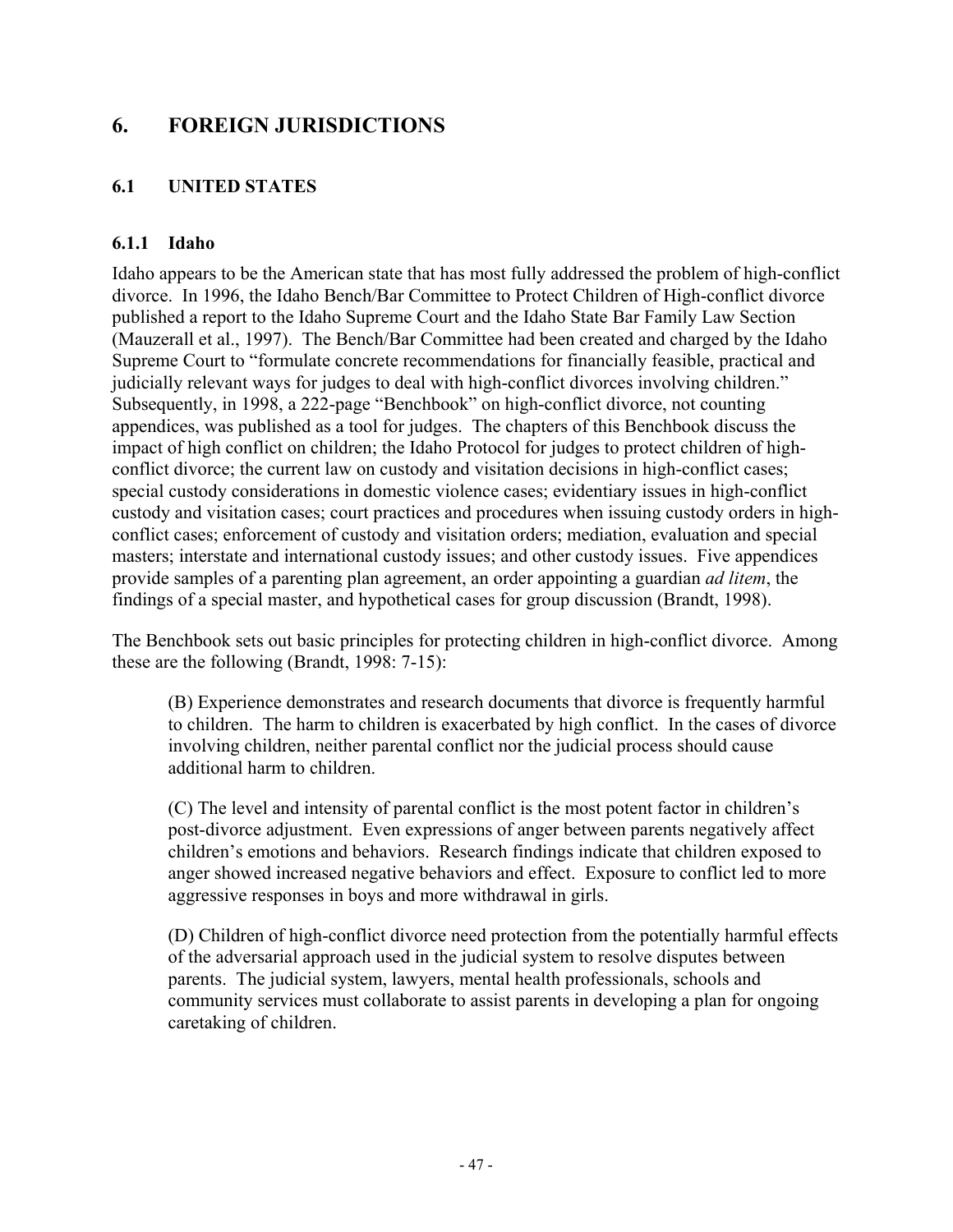(G) A parenting plan will serve the best interests of the children only if it will minimize conflict, maximize time with each parent where appropriate, and meet the child's developmental needs. Unresolved conflict hurts children, therefore, parents should be encouraged to work out their own parenting plans.

(J) Providing court-connected services is essential to protecting children of high-conflict divorce.

This Benchbook has, as its centrepiece, a Protocol for judges to protect the children of highconflict divorce. This Protocol defines a high-conflict case as one:

... on a continuum where parental conflict is anywhere from (1) verbal abuse with no threat or history of physical violence, threatening to limit access of other parent, threats of litigation, ongoing attempts to form a coalition with child against other parent around isolated issues to (2) endangerment by physical or sexual abuse, drug or alcohol abuse, severe psychological pathology (Brandt, 1998: 33).

Markers for high-conflict divorce include petitions for temporary custody; protection petitions, including child protection and domestic violence orders; family dysfunction, such as substance abuse; changes in attorneys; a child's refusal to visit a parent; and a parent's inability to separate a child's needs from the parent's needs. Another marker is divorce cases involving children from birth to age three, who warrant special scrutiny because of the extreme risk of psychological damage to these children of divorce (Brandt, 1998: 33).

The Protocol also has other elements. It addresses the need for public information on parental conflict. In this regard, judges need to take a leadership role in providing such information on high-conflict divorce to engage public interest. It also addresses the need for parent education and family court services assessment. For example, all parents filing for divorce attend a Divorce Parenting Orientation that includes information about the impact of divorce on children. A standard curriculum for facilitators, developed by the Idaho Supreme Court Family ADR (Alternative Dispute Resolution) Committee, assures that parents throughout the state receive critical information about divorce and parenting. After the Divorce Parenting Orientation, parents unable to develop a parenting plan need to be ordered into mediation or be referred by the court for an ADR assessment (Brandt, 1998: 34).

As well, the Protocol sets out guidelines for determining custody and visitation in violent parent cases. These in turn incorporate the protocol developed by Janet Johnston for high-conflict cases involving domestic violence in California. One of these guidelines is that joint legal custody is generally not appropriate when there is ongoing high conflict and potential for violence between parents, since joint legal custody usually requires considerable ability to work cooperatively in joint decision-making. Legal custody orders that keep tension and hostilities high or that maintain the risk of further violence are contrary to the spirit and intent of a joint legal custody arrangement. A general guideline on access/visitation argues that a child's exposure to parental conflict should be limited. All arrangements for contact between a child and a parent should be carefully structured to limit the child's exposure to conflict between the parents and to ensure the safety of all present. Also, frequent transitions and substantial amounts of time with both parents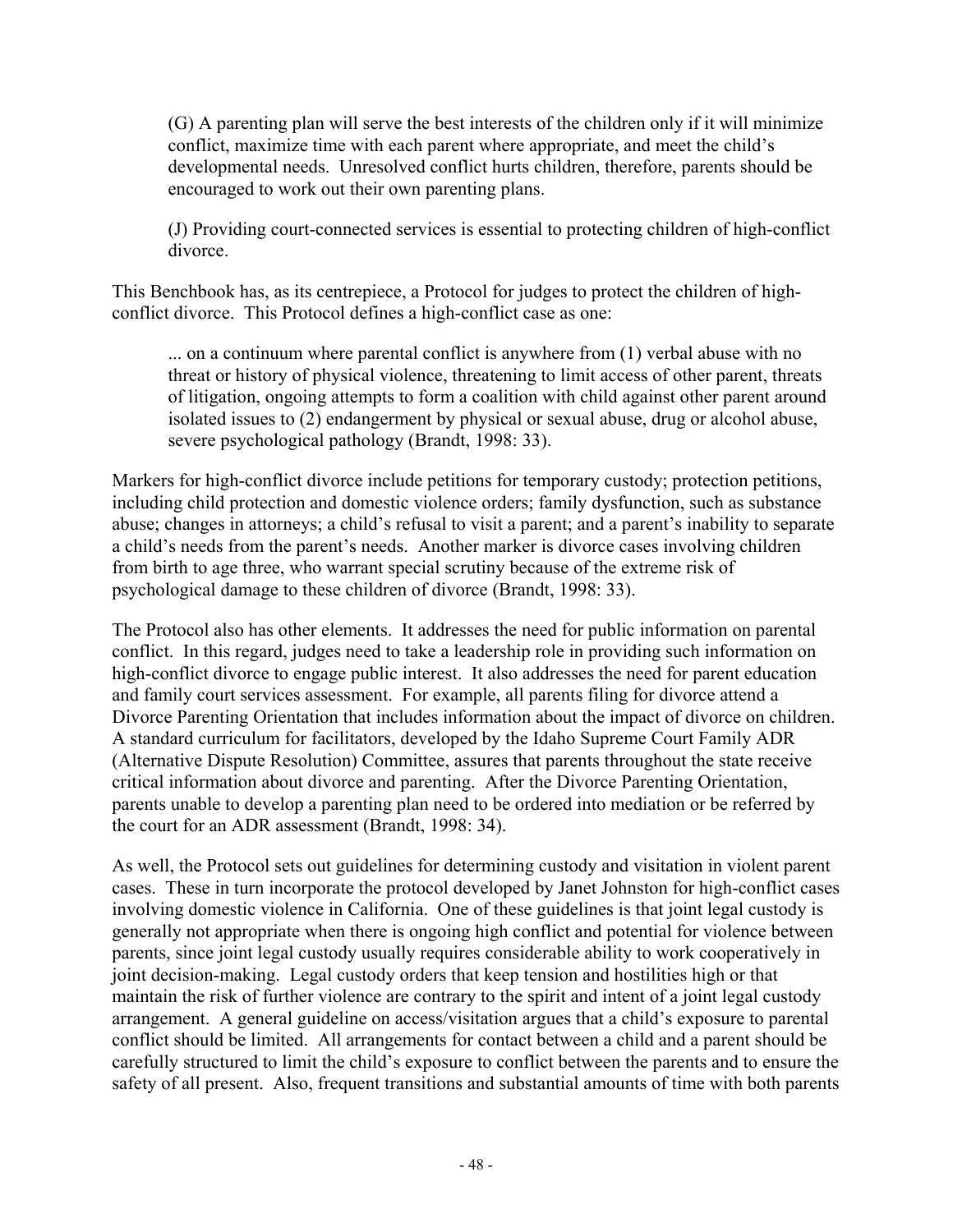may not be advisable. There are also specific recommendations on supervised access and the assessment, treatment and representation of children (Brandt, 1998: 35-44).

The Protocol addresses alternative dispute resolution options for cases where parental violence is not present. For example, each judicial district must develop appropriate alternative dispute resolution options, as well as a core of mediators with specific training in high-conflict divorce mediation (Brandt, 1998: 44).

The Protocol addresses adjudication issues. As regards the scheduling/trial setting for highconflict cases, the case needs to be given the earliest possible setting, in order to bring some closure to the legal battle. However, sufficient time needs to be allowed to permit the parties to exhaust ADR possibilities before the trial. If domestic violence or other considerations make ADR inappropriate, the trial should be held at the earliest possible opportunity. Generally, no custody/visitation hearings will be held before the moving party has attended the court-ordered Divorce Parenting Workshop or "divorce orientation" or "mediation class." A divorce parenting orientation is available weekly to parents in each district. The order to attend the Divorce Parenting Workshop advises the parties that they will be expected to submit a parenting plan after the workshop (Brandt, 1998: 44).

There are two recommended models of court scheduling to protect children from high-conflict divorce, which recognize rural and urban court differences. They are as follows.

- (1) At the time of filing, parties are referred to the Divorce Parenting Workshop (available weekly), and within 30 days following the workshop they must file a temporary parenting plan. Parents must then file a final Parenting Plan within 60 days of filing the temporary one. If filing deadlines are missed, parties are ordered to case assessment or some form of ADR, and, if necessary, adjudication. Under this model, any trial setting would be 120-150 days following the date of the case filing.
- (2) Upon the filing of the Answer or other pleadings indicating that custody issues are raised, an order to file a Parenting Plan within 30 days is entered. If the Parenting Plan is not filed, the file is pulled and given to the judge, who orders a Status Conference (may be held by telephone). If the judge determines during the Status Conference that the children need protection and it is a high conflict case, the case is placed on the "fast track" and a trial is scheduled within 90 to 100 days (Brandt, 1998: 44-45).

Pre-trial orders and pre-trial conference issues are also addressed. In a high-conflict custody adjudication, the court should consider whether the children should have independent representation, either by a guardian *ad litem* or by separate counsel. The decision about which to appoint depends upon the decision making capacity of the child. The parties are encouraged to stipulate the appointment of an expert to perform a custody evaluation (including a psychological assessment of the parties and a home study), in lieu of hiring separate experts for each side. Even if other forms of alternative dispute resolution have failed or have been deemed inappropriate due to concerns about domestic violence, the presiding judge may consider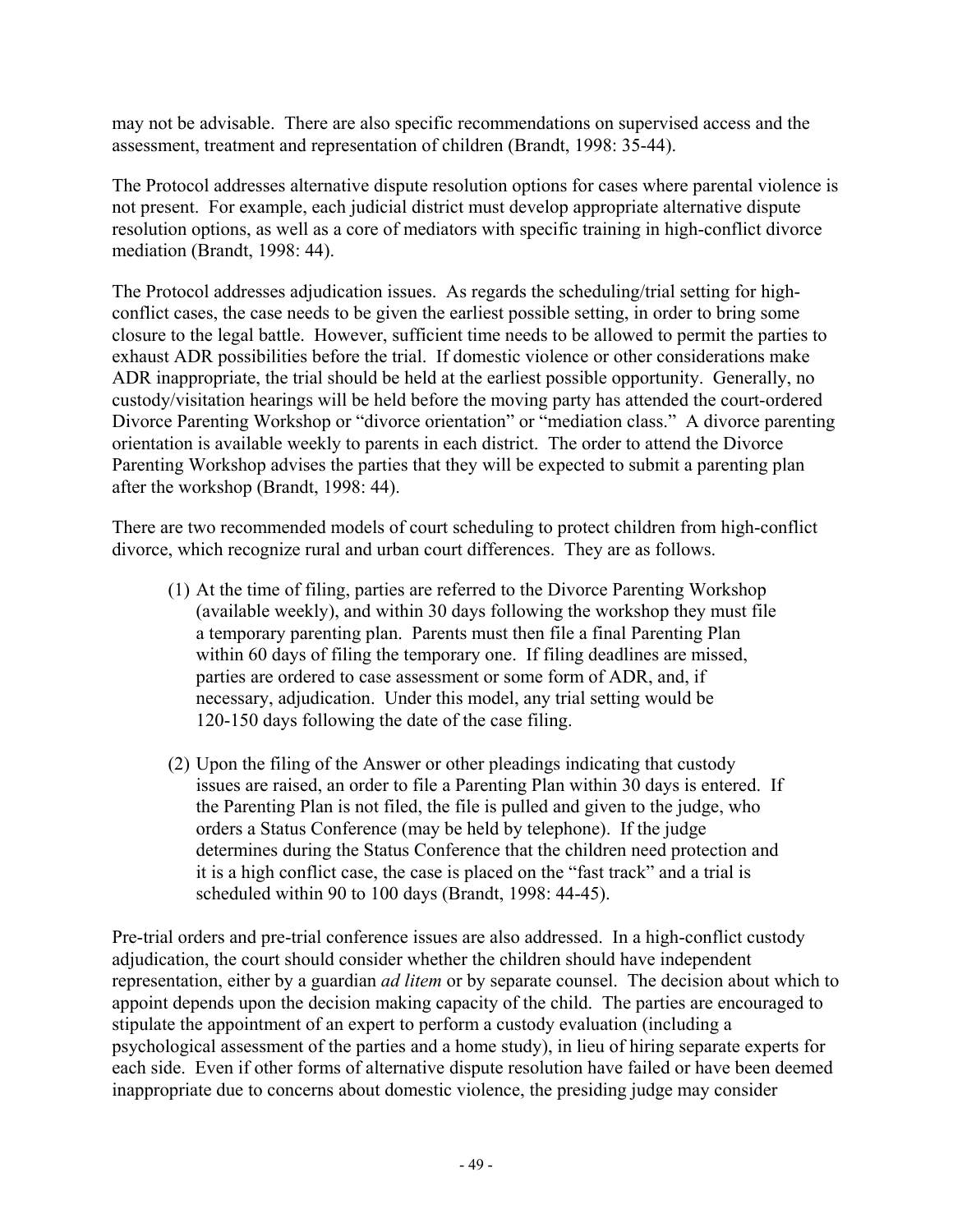referring the case to another judge for a settlement conference focussing on the issue of custody. Also, in order to shorten the trial, the court may consider appointing a special master to conduct fact-finding on some or all of the issues (Brandt, 1998: 45-46).

At the trial or hearing itself, the judge should set the tone at the outset. He or she should make it clear to the parties and the attorneys that they are to present their case in a manner that reduces the level of conflict and hostility between the parties, and treats each parent with respect and courtesy. The judge needs to manage the trial to assure completion within the time allotted, in order to avoid having to finish it at a later date. If the judge doubts that the parties will complete their proof within the time allotted, he or she should limit the time each side has to present its case (charging cross-examination time to the side conducting the cross) (Brandt, 1998: 46).

The Protocol also sets out guidance for shared-parenting plans in high-conflict divorce cases. As a general rule, the higher the level of conflict, the more detailed the parenting plan should be (Brandt, 1998: 47-48).<sup>3</sup>

## **6.1.2 Oregon**

The Oregon Judicial Department has produced an excellent overview of efforts in the United States to successfully intervene in high-conflict cases (Sydlik and Phalan, 1999).<sup>4</sup>

Under Oregon's family law statute, after the commencement of a suit for marital dissolution and before a divorce decree is granted, a court may provide for the care, custody, support and maintenance of minor children and for parenting time rights of the parent who does not have custody of the children. The policy of the State of Oregon regarding parenting is to: (1) assure minor children of frequent and continuing contact with parents who have shown the ability to act in their best interests; (2) encourage such parents to share in the rights and responsibilities of raising their children after they have separated or dissolved their marriage; (3) encourage parents to develop their own parenting plan with the assistance of legal and mediation professionals if necessary; (4) grant parents and courts the widest discretion in developing a parenting plan; and (5) consider the interests of the child and safety of the parties in developing a parenting plan (*Oregon Revised Statutes* [O.R.S.], para. 107.095(b); s. 107.101).

Generally, in any proceeding to establish a judgement providing for parenting time with a child, a parenting plan must be developed and filed with the court. There are two types of parenting plan: general or detailed. A general parenting plan may include an outline of how parental responsibilities and parenting time may be shared, and may allow the parents to develop a more detailed agreement on an informal basis. However, it must set forth the minimum amount of parenting time and access a non-custodial parent is entitled to have. A detailed parenting plan may include, but is not limited to, provisions about the residential schedule; holiday, birthday and vacation planning; weekends (including holidays, and school in-service days preceding or following weekends); decision making and responsibility; information sharing and access; relocation of parents; telephone access; transportation; and methods for resolving disputes.

 $\frac{1}{3}$  The specifics of a parenting plan in high conflict cases under this Protocol have already been discussed. See section on parenting plans as a form of intervention.

<sup>&</sup>lt;sup>4</sup> The author highly recommends this paper.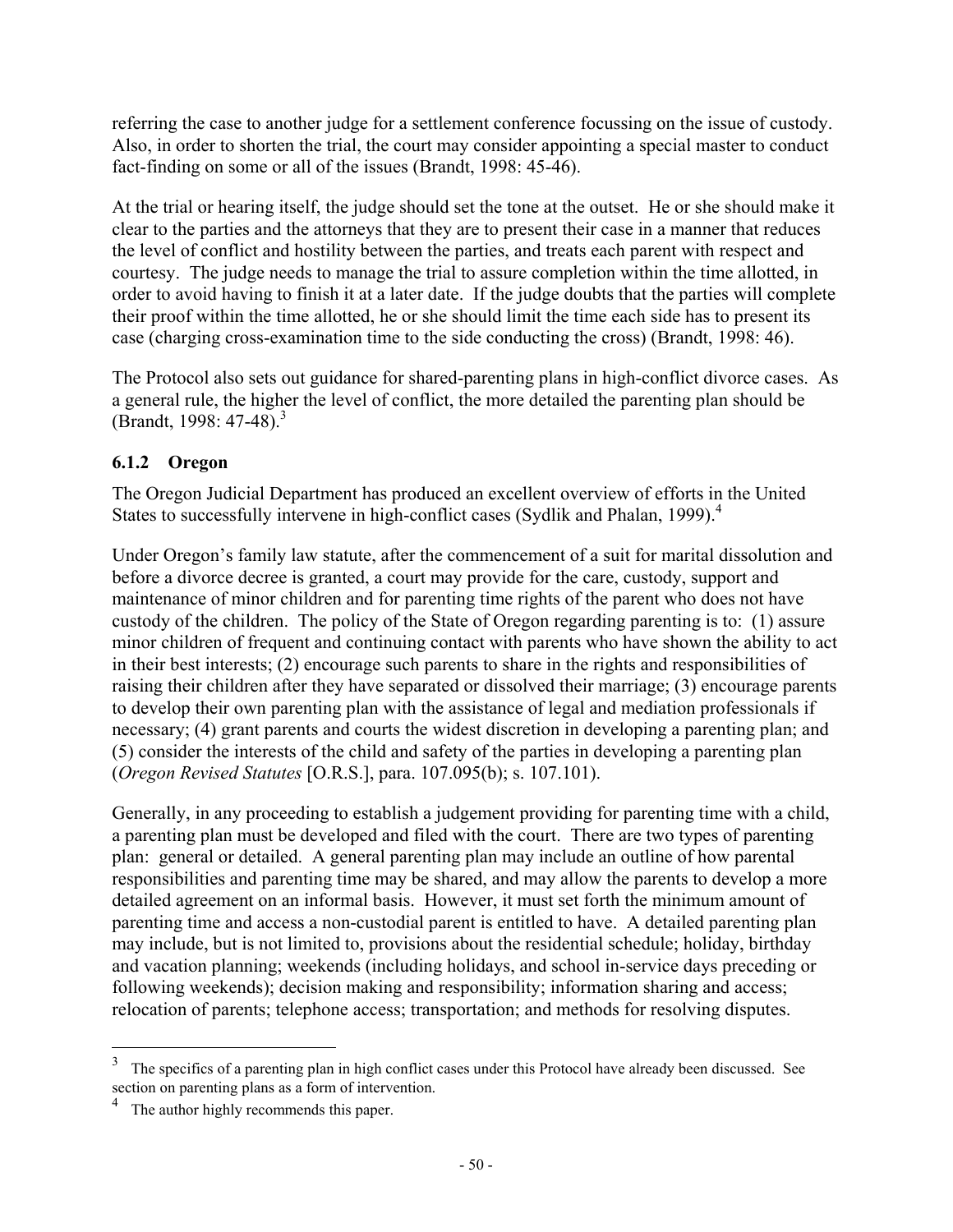When a parenting plan has been developed, the court must review it. If approved, the plan is incorporated into the court's final order. When so incorporated, the parenting plan determines parenting time rights (O.R.S., s. 107.102, para. 107.105(1)(b)).

If the parents have been unable to develop a parenting plan, the court must develop the plan in the best interests of the child, while ensuring that the non-custodial parent has sufficient access to the child to allow appropriate quality parenting time and assuring the safety of all parties. The court may deny parenting time to the non-custodial parent only if the court finds that it would endanger the health or safety of the child. The court must recognize the value to the child of close contact with both parents, and encourage, when practical, joint responsibility for the welfare of such children as well as extensive contact between the minor children of the divided marriage and the parties. If the court awards parenting time to a non-custodial parent who has committed abuse, the court must make adequate provision for the safety of the child and the other parent (O.R.S., para. 107.105(b)).

In determining custody of a minor child, the court must give primary consideration to the best interests and welfare of the child. In determining the child's best interests, the court must consider several relevant factors, including the interest of the parties in, and attitude toward, the child; the abuse of one parent by the other; and the willingness and ability of each parent to facilitate and encourage a close and continuing relationship between the other parent and the child. However, the court may not consider such willingness and ability if one parent shows that the other parent has sexually assaulted or engaged in a pattern of abusive behaviour against the parent or a child, and that a continuing relationship with the other parent would endanger the health or safety of either parent or child. If a parent has committed abuse, there is a rebuttable presumption that it is not in the best interests and welfare of the child to award sole or joint custody of the child to the parent who committed the abuse. In determining custody of a minor child, the court must consider the conduct, marital status, income, social environment or lifestyle of either party only if it is shown that any of these factors are causing or may cause emotional or physical damage to the child. No preference in custody is given either to the mother or the father. Following entry of a judgement, a court may enter *ex parte* a temporary order providing for custody of, or parenting time with, the child only if there is clear and convincing evidence that the child is in immediate danger (O.R.S., s. 107.137, s. 107.139).

Generally, even if one parent is ordered sole custody of a minor child, the other parent has the authority to: (a) inspect and receive school records and to consult with school staff concerning the child's welfare and education; (b) inspect and receive governmental agency and law enforcement records concerning the child to the same extent as the custodial parent may inspect and receive such records; (c) consult with any person who may provide care or treatment for the child, and to inspect and receive the child's medical, dental and psychological records; (d) authorize emergency medical, dental, psychological, psychiatric or other health care for the child if the custodial parent is unavailable; or (e) apply to be the child's conservator, guardian *ad litem* or both (O.R.S., s. 107.149, s. 107.154).

In any court order or decree granting custody of a minor child and parenting time or visitation rights relating to the child, the court must generally include in its order a provision requiring that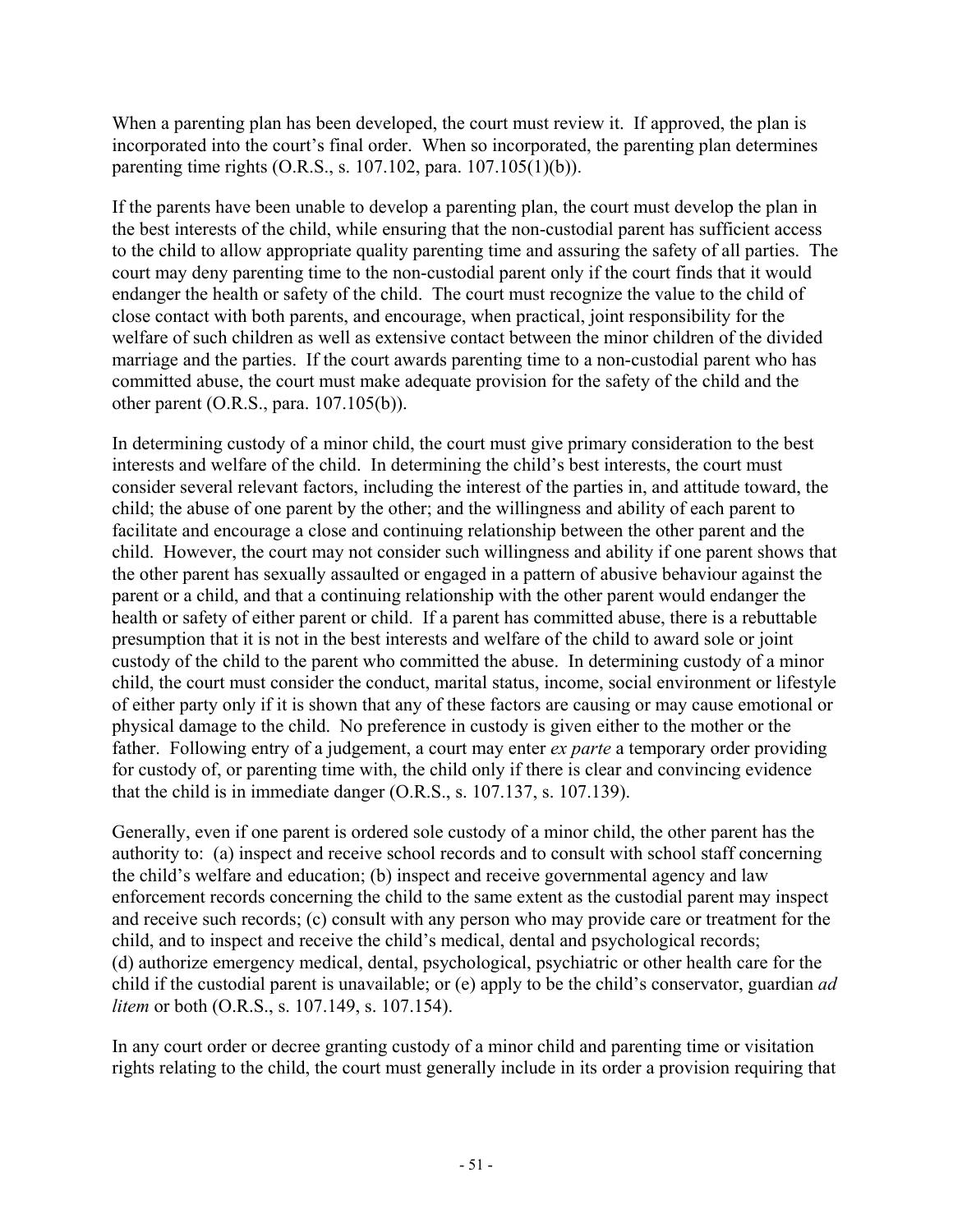neither parent may move to a residence more than 60 miles further distant from the other parent without giving the other parent reasonable notice of the change of residence (O.R.S., s. 107.159).

The courts cannot order joint custody unless both parties agree to the order. When parents have agreed to joint custody in an order or a decree, the court may not overrule that agreement by ordering sole custody to one parent. Modifying a joint custody order requires showing changed circumstances, such that the modification is in the best interests of the child. Inability or unwillingness to continue to cooperate shall constitute a change of circumstances sufficient to modify a joint custody order. When one parent requests the court to grant joint custody of the minor children of the parties, and the other parent objects to joint custody, the court must direct the parties to participate in mediation in an effort to resolve their differences concerning custody. The court may order the parents' participation in a mediation program established by the court or as conducted by any mediator approved by the court. If, after 90 days, the parties do not resolve their differences, the court determines custody (O.R.S., s. 107.169, s. 107.179).

The presiding judge of each judicial district must establish an expedited parenting time enforcement procedure that may or may not include a requirement for mediation. The procedure must be easy to understand and initiate. Generally, the court shall conduct a hearing no later than 45 days after the filing of a motion seeking enforcement of a parenting time order. Remedies that the court may order include: (a) modifying the provisions of the parenting plan by, for example, setting out a detailed parenting time schedule; and (b) ordering either or both parties to attend counselling or educational sessions that focus on the impact of violating of the parenting plan on the children (O.R.S., s. 107.434).

The statute also addresses cases of abuse of children and former spouses, among others. "Abuse" is defined as: (a) attempting to cause or intentionally, knowingly or recklessly causing bodily injury; (b) intentionally, knowingly or recklessly placing another in fear of imminent bodily injury; (c) causing another to engage in involuntary sexual relations by force or threat of force.

Any person who has been the victim of abuse within the preceding 180 days may petition the circuit court for relief, if the person is in imminent danger of further abuse from the abuser. Imminent danger includes but is not limited to situations in which the abuser has recently threatened the petitioner with additional bodily harm. If this is proved, the court must, if requested by the petitioner, make an order that can include that (a) temporary custody of the children of the parties be awarded to the petitioner; (b) the respondent be required to move from the petitioner's residence; (c) the abuser be restrained from intimidating, molesting, interfering with or menacing the petitioner, or attempting to do so; and (d) the abuser have no contact with the petitioner in person, by telephone, or by mail except as described in the parenting time ordered. If the court awards parenting time to a parent who committed abuse, the court must adequately provide for the safety of the child and the petitioner. The order of the court may include that: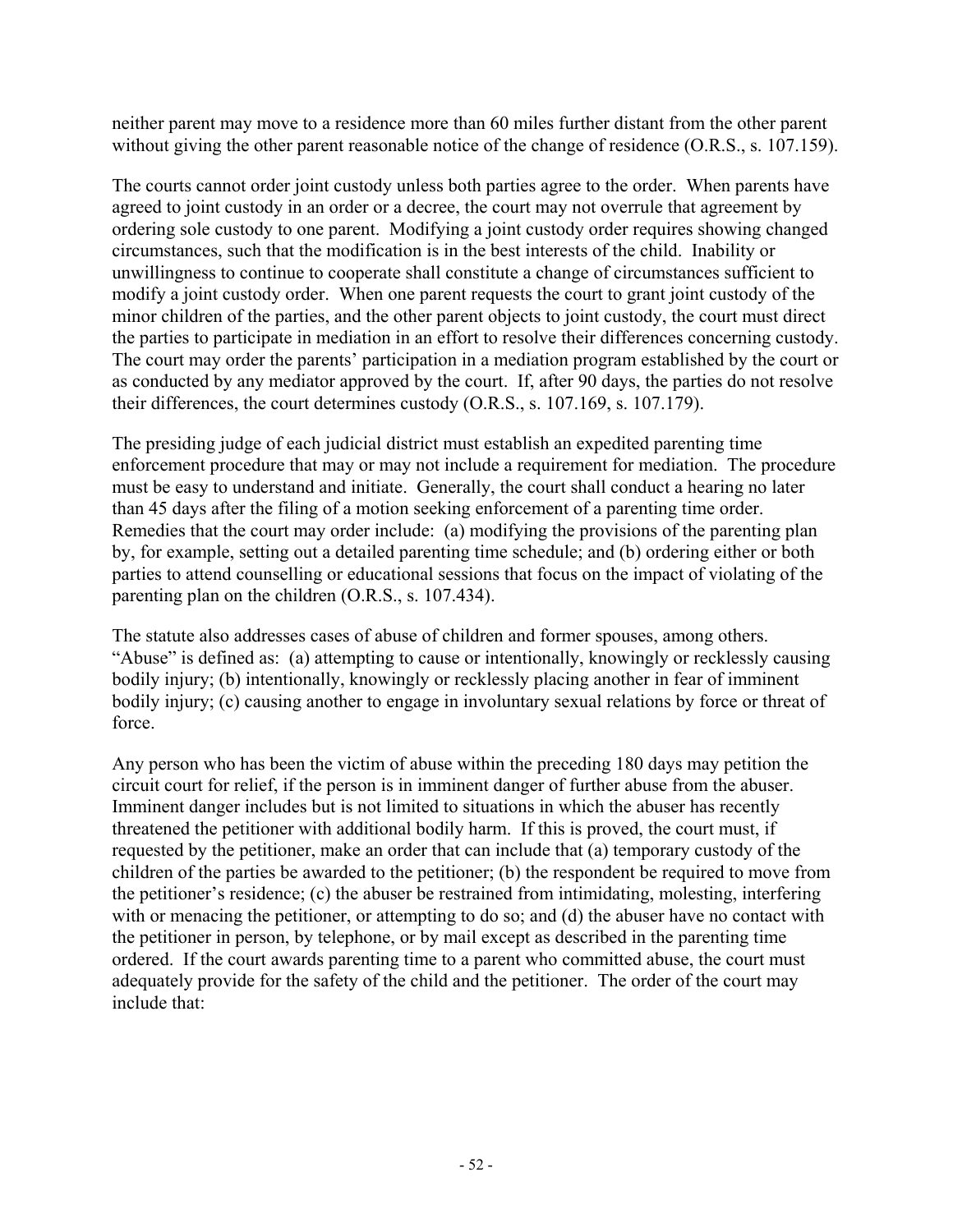- (a) exchange of a child between parents must occur at a protected location;
- (b) parenting time be supervised by another person or agency;
- (c) the abuser be required to attend and complete, to the satisfaction of the court, a program of intervention for perpetrators or any other counseling program designated by the court as a condition of the parenting time;
- (d) the abuser not possess or consume alcohol or controled substances during the parenting time and for 24 hours preceding the parenting time;
- (e) the abuser pay all or a portion of the cost of supervised parenting time, and any program designated by the court as a condition of parenting time; and
- (f) no overnight parenting time occur (O.R.S., ss. 107.700-107.718).

Finally, Oregon also requires that each judicial district must provide a mediation orientation session for all parties in cases when child custody, parenting time or visitation are in dispute. The orientation session should be designed to make the parties aware of what mediation is, the mediation options available to them, and the advantages and disadvantages of each dispute resolution method. In addition, each judicial district must provide mediation in any case in which child custody, parenting time and visitation are in dispute. Each judicial district must also have developed a plan that addresses domestic violence issues and other power imbalance issues in the context of mediation orientation sessions and the mediation of any issue in accordance with guidelines that include: (a) recognition by all mediators that mediation is not an appropriate process for all cases and that agreement is not necessarily the appropriate outcome of all mediation; and (b) the implementation of a screening and ongoing evaluation of domestic violence issues for all mediation cases (O.R.S., s. 107.755).

Oregon has developed a manual of guidelines for developing domestic violence protocols for mediation. This manual includes a description of domestic violence; examples of other power imbalances that may affect the parties' ability to engage in an informed and fair process; the applicable statutory framework; an outline for developing a domestic violence plan and protocol; resources, including organizations to contact and articles to read; and sample protocols and forms used by various courts throughout the state. Each plan should have most of the following components: a policy/mission statement, a description of mediation techniques that are available, screening procedures, criteria for deciding whether to mediate, procedures for the parties to opt out of or terminate the mediation process, a statement of ground rules covering the parties' conduct during mediation (such that parties are to refrain from hurtful language), a safety plan to assure the safety of all concerned, and continuing education for mediators (Oregon Judicial Department, 1999).

In the context of high-conflict divorce, Oregon has a local and state group looking into the topic of high-conflict parenting plans, including sample forms that will hopefully and eventually be on the Oregon Judicial Department Web-site.<sup>5</sup>

 $\overline{a}$ 

<sup>5</sup> E-mail communication from BeaLisa Sydlik, Family Law Senior Policy Analyst, Oregon Judicial Department, October 25, 2000.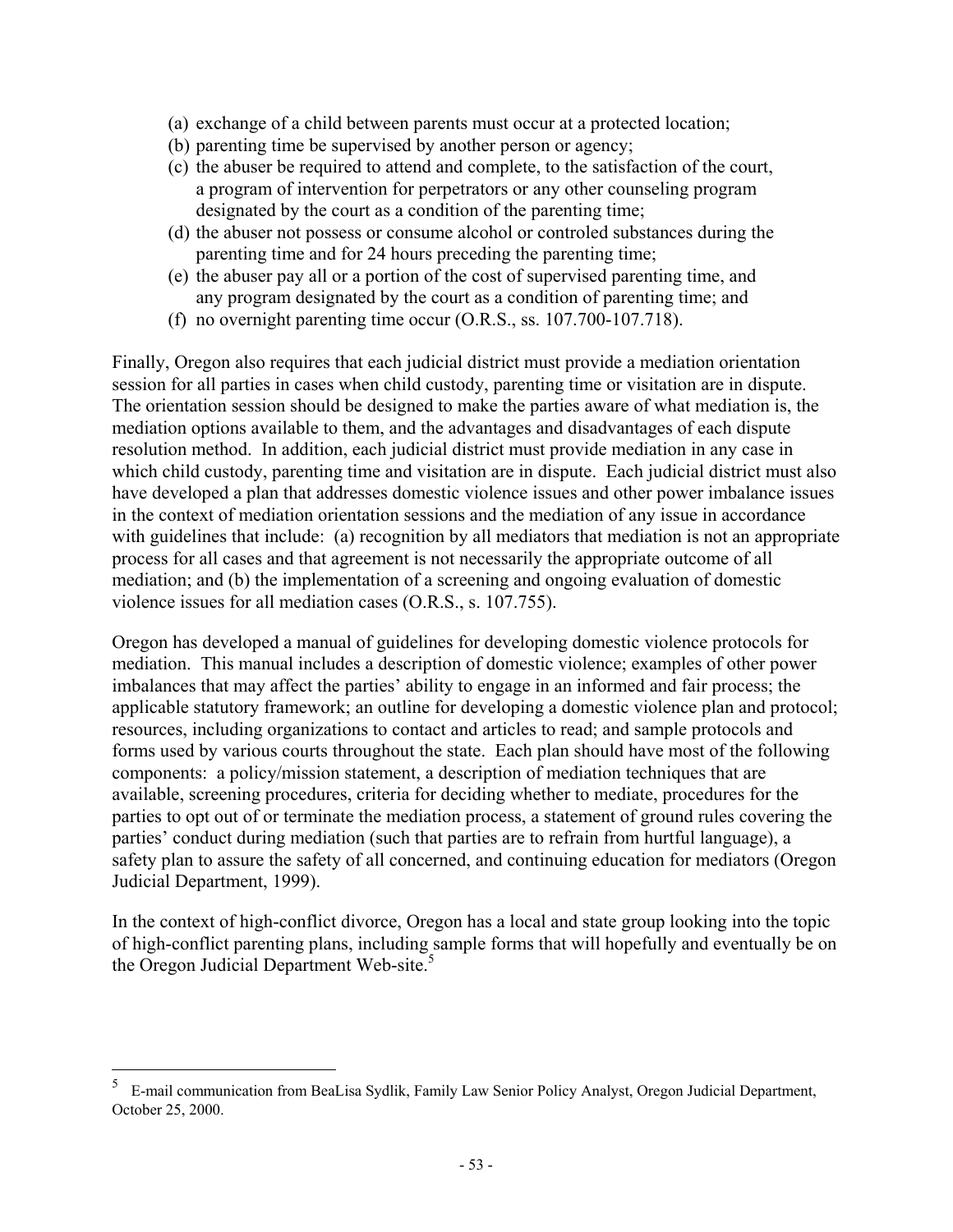#### **6.1.3 Washington**

Washington State's *Parenting Act of 1987* dispenses with the concepts of custody and access and focusses instead on decision-making and residential time (*Parenting Act of 1987*, *Revised Code of Washington*, c. 26.09). The Act begins by asserting that parents have the responsibility to make decisions and perform other necessary functions necessary for the care and growth of their minor children. The best interests of the child is the standard by which the court determines and allocates the parties' fundamental responsibilities. The best interests of the child are ordinarily served when the existing pattern of interaction between a parent and child is altered only to the extent necessitated by the changed relationship of the parents or as required to protect the child from physical, mental or emotional harm. Mediation of the contested issues may be set before, or concurrently with, the settling of the matter for hearing. Mediation proceedings are confidential, and the mediator may interview the children if the mediator deems it necessary (*Parenting Act*, ss. 26.09.002, 26.09.015).

As part of a temporary maintenance or support motion, either party may request a domestic violence protection order or an anti-harassment protection order provided by statute on a temporary basis. The court may appoint an attorney to represent the interests of a children with respect to the provision of a parenting plan in an action for dissolution of a marriage or legal separation (*Parenting Act*, ss. 26.09.060, 26.09.110).

If a party fails to comply with a decree or a temporary order of injunction, the obligation of a party to make support payments or to permit contact with children is not suspended. An attempt by a parent, in either the negotiation or performance of a parenting plan, to refuse to perform the duties set out in the parenting plan or to hinder the other parent in performing his or her duties under the plan shall be punished by the court as a contempt of court. The court may order, in part, that the non-complying parent provide the other parent additional time with the child; pay to the other parent all court costs and reasonable attorney's fees incurred as a result of the noncompliance; and pay a civil fine of \$100 to the other parent. A parent found guilty of such contempt, if able to comply with the parenting plan but unwilling to comply, may be jailed for a limited period of time until the order is complied with. Each party is required to file a proposed permanent parenting plan with the court and attach a verified statement that the proposed plan is made in good faith. Where mandatory settlement conferences are provided under court rules, the parents must attend a mandatory settlement conference (*Parenting Act*, ss. 26.09.160, 26.09.18).

The statute sets out the objectives of the permanent parenting plan as follows:

- (a) provide for the child's physical care;
- (b) maintain the child's emotional stability;
- (c) provide for the child's changing needs as the child grows and matures, in a way that minimizes the need for future modifications to the permanent parenting plan;
- (d) set forth the authority and responsibilities of each parent with respect to the child, consistent with the criteria set out in RCW 26.09.187 and 26.09.191 (see below);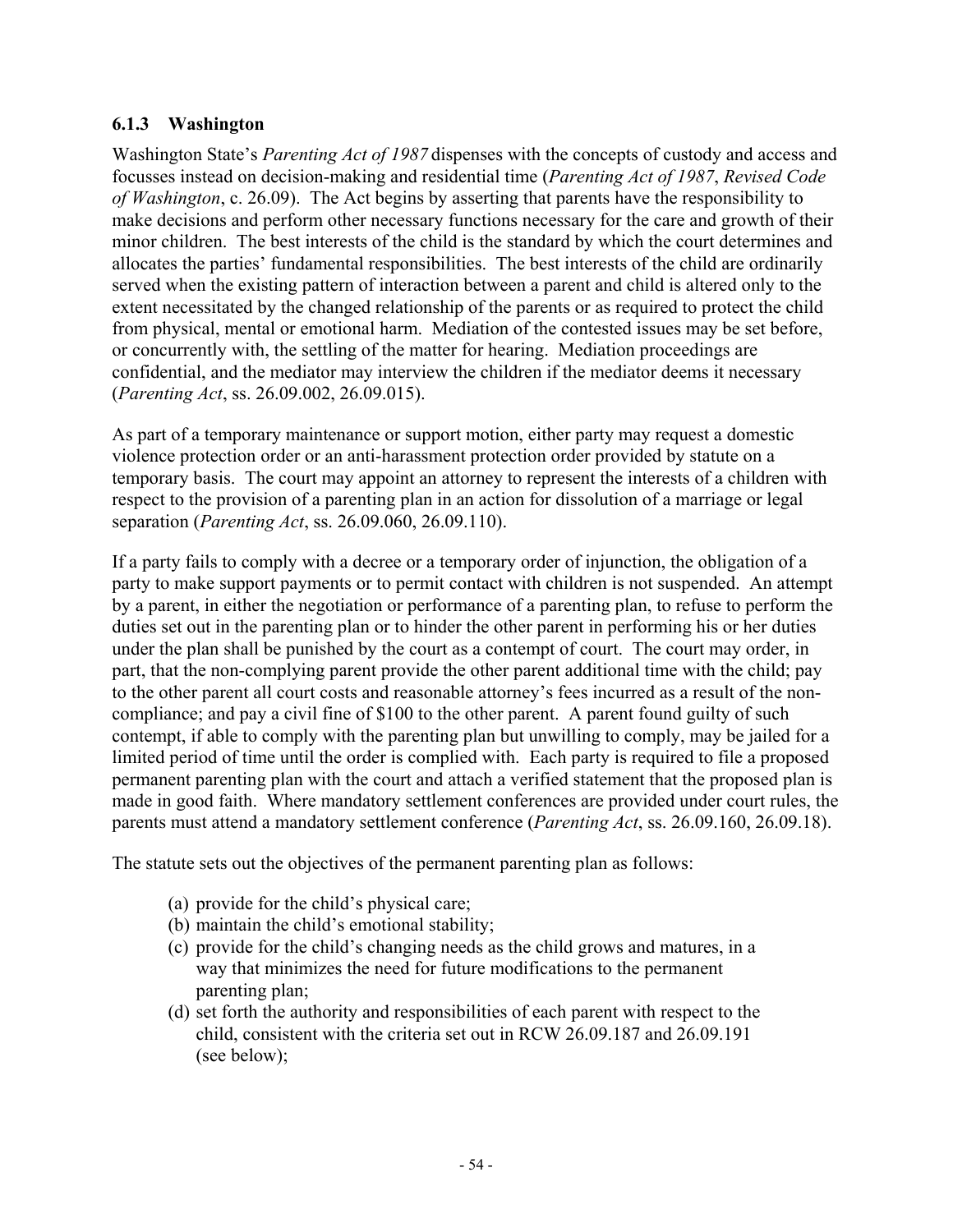- (e) encourage the parents to meet their responsibilities to their minor children through agreements in the permanent parenting plan, rather than by relying on judicial intervention; and
- (f) to otherwise protect the best interests the child (*Parenting Act*, s. 26.09.184).

The permanent parenting plan must contain provisions for the resolution of future disputes between the parents, the allocation of decision-making authority, and the residency of the child. A process for resolving disputes, other than court action, must be provided unless precluded or limited by *Revised Code of Washington*, section 26.09.187 or section 26.09.191 (the latter section is discussed below). A dispute resolution process may include counselling, mediation, arbitration by a specific individual or agency, or court action. In the dispute resolution process, generally the parents must use the designated process to resolve disputes relating to the plan, unless an emergency exists. A written record must be prepared of any agreement reached in counselling or mediation and of each arbitration award and a copy provided to each party. If the court finds that a parent has used or frustrated the dispute resolution process without good reason, the court shall award attorney's fees and financial sanctions to the prevailing parent.

The parties have a right of review from the dispute resolution process to the Superior Court. The plan must allocate decision making authority to one or both parties regarding the children's education, health care, and religious upbringing. Each parent may make decisions regarding the day-to-day care and control of the child while the child is residing with that parent. Where mutual decision making is designated but cannot be achieved, the parties must make an effort in good faith to resolve the issue through the dispute resolution process. The plan must include a residential schedule that designates in which parent's home each minor child shall reside on given days of the year, including holidays, birthdays and special occasions, consistent with the criteria in RCW sections 26.09.187 and 26.09.191 (*Parenting Act*, s. 26.09.184).

The court must not order a dispute resolution process, except court action, when it finds that any limiting factor under RCW section 26.09.191 applies (again, see below for a discussion of this section), or when it finds that either parent is unable to afford the cost of the dispute resolution process. Otherwise, in designating a dispute resolution process, the court must consider all relevant factors, including differences between the parents that would substantially inhibit their effective participation in the process; the parents' wishes or agreements and whether any such agreements were made voluntarily or knowingly; and differences in the parents' financial circumstances that may affect their ability to participate fully in a dispute resolution process (*Parenting Act*, s. 26.09.187).

Any court rules adopted for the implementation of parenting seminars must incorporate certain provisions. In no case should opposing parties be required to attend seminars together. Upon a showing of domestic violence or abuse, which would not require mutual decision making under RCW section 26.09.191 (see below), or upon a showing that a parent's attendance at the seminar is not in the child's best interest, the court must either waive the requirement of completion of the seminar or provide an alternative, voluntary parenting seminar for battered spouses. The court may also waive the seminar for good cause (*Parenting Act*, s. 26.12.172).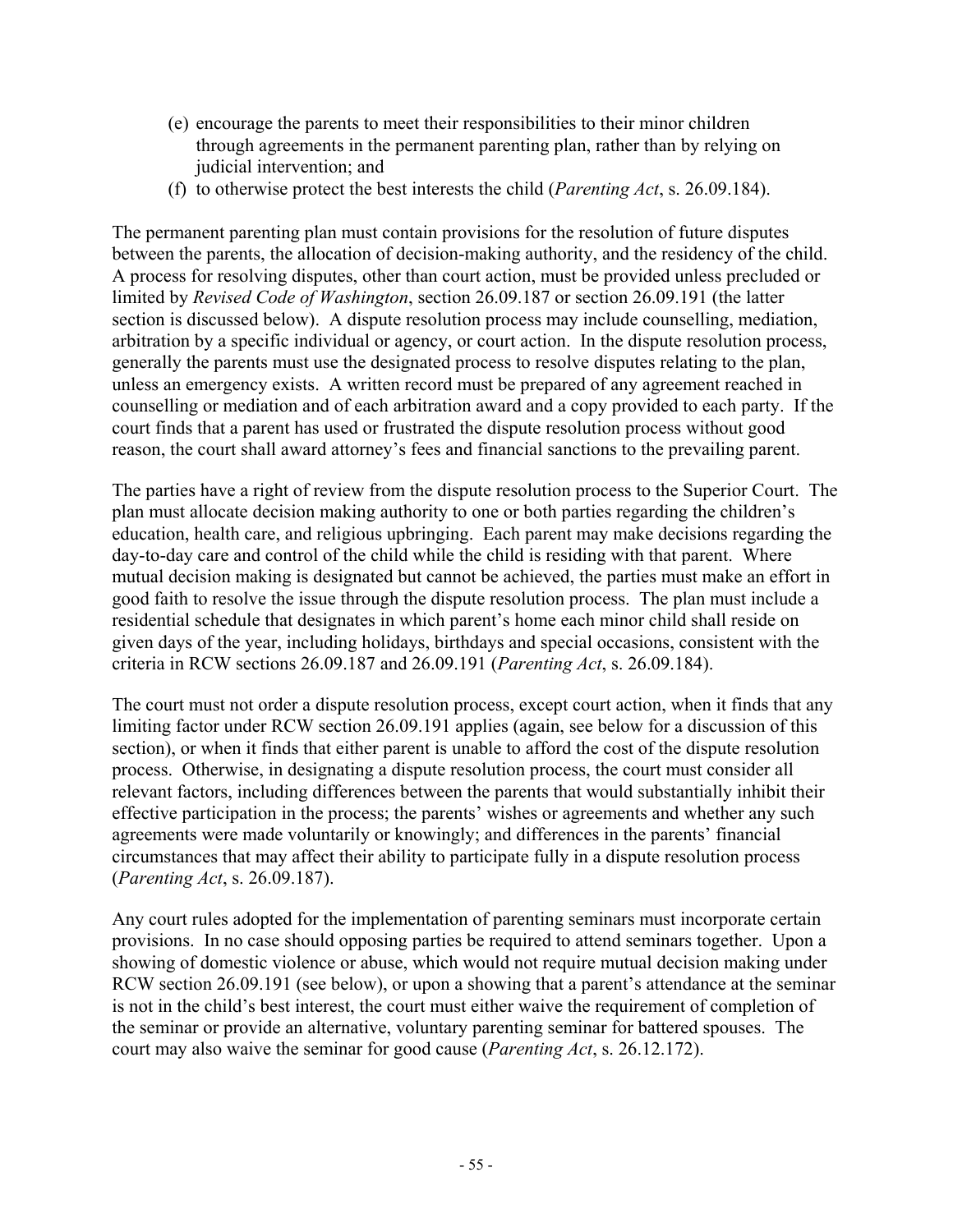The court must order sole decision making authority to one parent when it finds that a limitation is placed on the other parent's decision making authority by RCW section 26.09.191; that both parents are opposed to mutual decision making; or that one parent is opposed to mutual decision making and this opposition is reasonable, based on specific criteria set out is the statute. These criteria include the existence of a limitation under RCW section 26.09.191; the history of participation of each parent in decision-making; and whether the parents have a demonstrated ability and desire to cooperate with each other in decision-making (*Parenting Act*, s. 26.09.187).

The court must make residential provisions for each child that encourage each parent to maintain a loving, stable and nurturing relationship with the child, consistent with the child's developmental level and the family's economic and social circumstances. The child's residential schedule must be consistent with RCW section 26.09.191. Otherwise, the court must consider several factors. The factor with the greatest weight is the relative strength, nature and stability of the child's relationship with each parent, including whether a parent has taken greater responsibility for performing parenting functions related to the daily needs of the child. Other factors include the wishes of the parent and the wishes of the child, if the child is sufficiently mature to express reasoned and independent preferences about the residential schedule, and the emotional and developmental needs of the child. The court may order that a child frequently alternate his or her residence between the parents' households for brief and substantially equal intervals of time only in certain circumstances, for example, if the parents have a satisfactory history of cooperation and shared performance of parenting functions, and are close enough geographically to be able to share these functions.

High-conflict situations are dealt with by RCW section 26.09.191. The permanent parenting plan must not require mutual decision making or designation of a dispute resolution process other than court action if it is found that a parent has engaged in willful abandonment that continues for an extended period of time or has substantially refused to perform parenting functions; has physically, sexually or emotionally abused a child; or has a history of acts of domestic violence (defined by statute) or of assault or sexual assault which caused grievous bodily harm or the fear of such harm. The parent's residential time with the child must also be limited if it is found that the parent has engaged in the conduct described immediately above or has been convicted as an adult of a sex offence. Also, the parent's residential schedule must be limited if the parent is residing with a person who has engaged in this conduct. Generally, a presumption is created that a parent who has committed, or resides with a person who has committed, a sex offence places the child at risk of abuse or harm when the parent exercises residential time with the child. There are various provisions detailing how the parent may rebut this presumption. There are also provisions that set out in detail when the court may order supervised or unsupervised contact with the child. For example, a court must not order unsupervised contact between an offending parent and a child of the offending parent who was abused by that parent (*Parenting Act*, s. 26.09.191).

In addition, RCW section 26.09.191 provides that the court may preclude or limit any provisions of a parenting plan if any of several factors exist, including a parent's neglect or substantial nonperformance of parenting functions; a long-term emotional or physical impairment that interferes with the parent's performance of parenting duties; a long-term impairment resulting from drug, alcohol or other abuse that interferes with the performance of parenting functions; the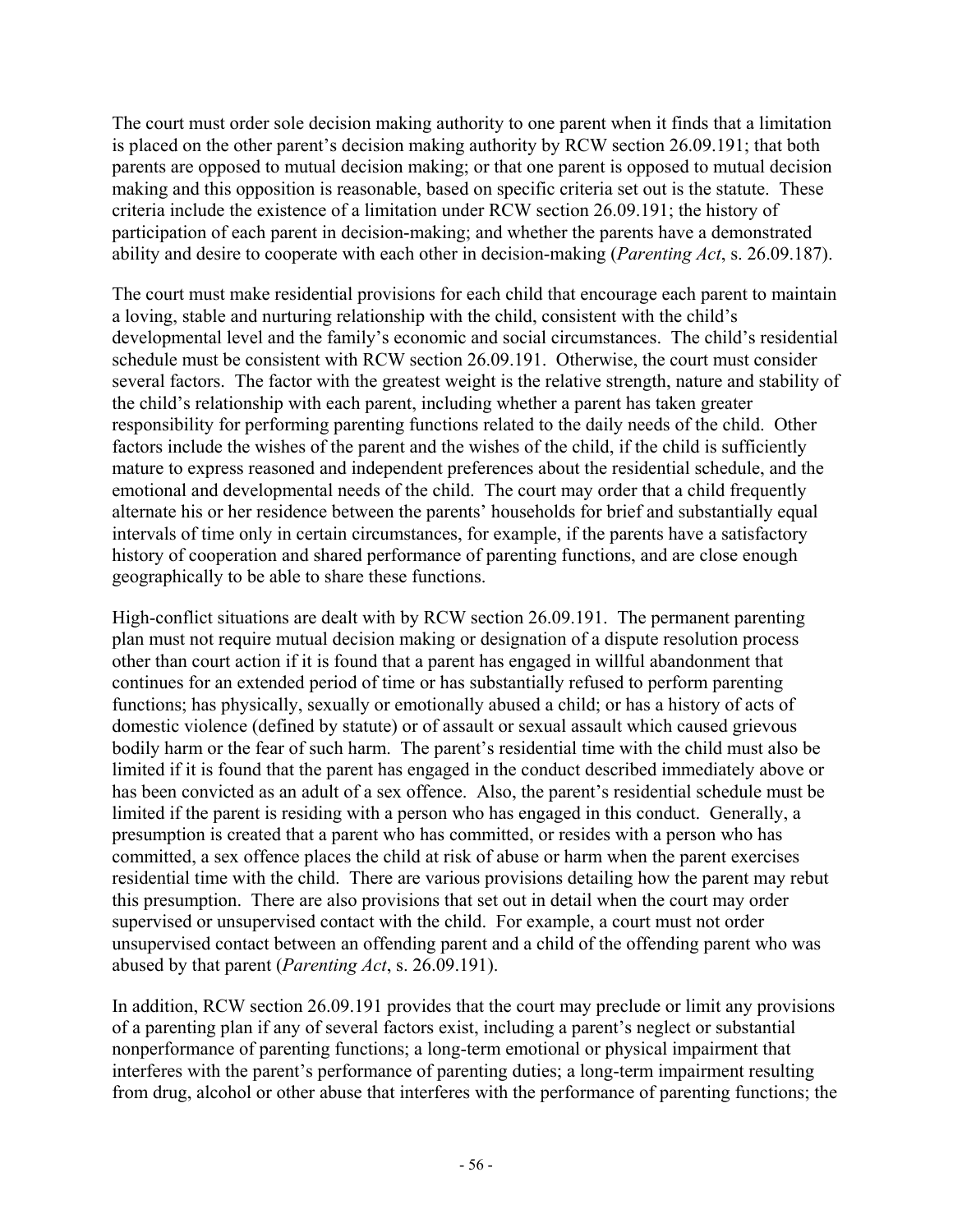absence or substantial impairment of emotional ties between the parent and the child; "the abusive use of conflict by the parent which creates the danger of serious damage to the child's psychological development"; and a parent withholding from the other parent access to the child for a protracted period without good cause.

The court may interview the child in chambers to ascertain the child's wishes as to his or her residential schedule. The court may permit counsel to be present at the interview (*Parenting Act*, s. 26.09.210).

In 1999, the *Washington Parenting Act Study* was published (Lye, 1999). The goal of the study was to gather information about how parents seeking a dissolution of the marriage made arrangements for parenting, and how those arrangements operated after the marriage was dissolved. Parts of the study were based on focus groups with parents who had a court-approved parenting plan and interviews with professionals (e.g. judges, lawyers and psychologists) who had experience and expertise with the *Parenting Act*. The findings from the focus groups of parents included that parents found the civil justice system hard to access and utilize; that few parents exercise joint decision making; that many parents follow their parenting plans loosely; that parents are profoundly frustrated when an ex-spouse is uncooperative; and that domestic violence survivors find the civil justice system especially difficult to access and use, and often have parenting plans that they believe compromise their own and their children's safety. The findings from the interviews with professionals included that they strongly supported the *Parenting Act*; that the process of getting a finalized parenting plan is especially difficult for parents, especially those who are *pro se* litigants (those who represent themselves); that joint decision-making does not work well; that mediation is useful for formulating parenting plans and dispute resolution, except in cases involving domestic violence; and that the *Parenting Act* fails to adequately protect survivors of domestic violence. A representative sample of about 400 approved final parenting plans found that three quarters of plans specify joint decision-making; that 45 percent of the plans provided for a primary residential parent and an every other weekend schedule of alternate residential time for the other parent; that only a handful of plans provide for more alternate residential time than every other weekend, including 50/50 schedules; and that nearly one in every five plans has no residential schedule, leaving that to be agreed between parents or between the parent and child (Lye, 1999: i-ii).

As well, no single post-divorce residential schedule was demonstrated to be most beneficial for children. So long as there are not high levels of parental conflict, there are no significant disadvantages to children of shared or 50/50 schedules. Neither are there significant advantages to children of shared or 50/50 residential schedules. Parental conflict is a major source of reduced well-being among children of divorce, and shared or 50/50 residential schedules have adverse consequences for children in high-conflict situations. Shared or 50/50 residential schedules and frequent contact between the child and the nonresidential parent do not necessarily promote parental cooperation. On the other hand, increased nonresidential parents' involvement in their children's lives may enhance child well-being by improving the economic support of children (Lye, 1999: iii).

This study concluded that the *Parenting Act* works well for most families in Washington State, that the Act's policies are well supported, and that it is consistent with the findings of scholarly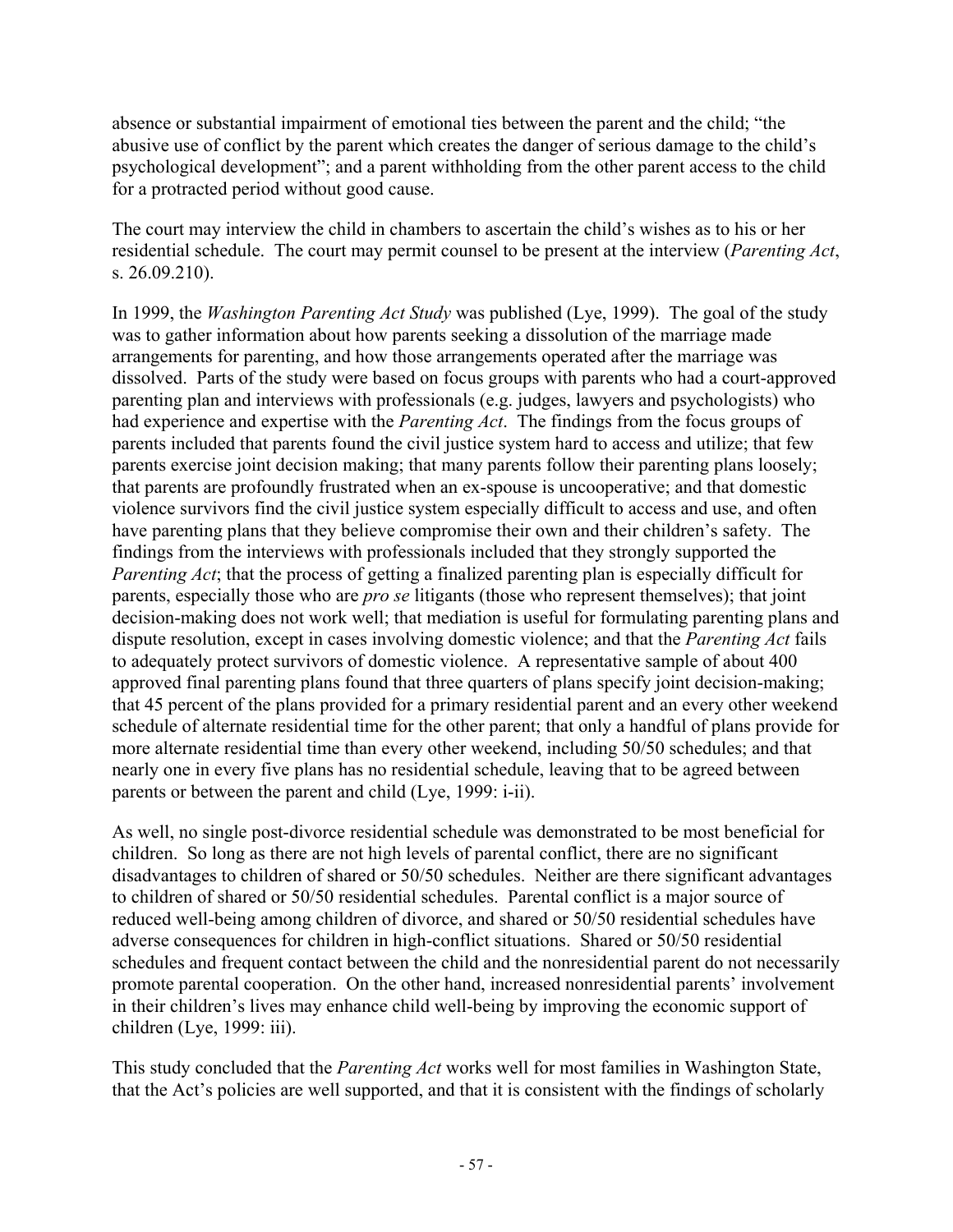research about post-divorce parenting and child well-being. However, the study suggested several areas in need of improvement. Among these were that parents need more information about, for example, good language to use on the parenting plan (many parents found the language in the parenting plan form confusing), about creative residential schedules, about what mediation means, and about which parents are or are not good candidates for mediation. The study also argued that the routine use of joint decision-making in parenting plans should be reconsidered:

Most parents do not adhere to the joint decision-making provisions in their plans, and most professionals believe these provisions promote conflict. Parents should be provided with more information about the intent and meaning of joint decision-making and should be encouraged to formulate individualized plans for decision-making rather than routinely adopting joint decision-making. Joint decision-making should never be approved for families with a history of domestic violence (Lye, 1999: v).

The study also recommended, in part, that the monitoring and enforcement of the parenting plan provisions be strengthened. For example, at the time the parenting plan is finalized, parents should be provided with clear information on how to report violations of the parenting plan and how to seek redress. The study also concluded, from the comments of the majority of the parents and professionals, that parenting classes are extremely valuable. However, it suggested improvements. For example, survivors of domestic violence should not be required to attend parenting classes, since they may attend such classes and find their abuser present. Specialized information should be made available to domestic violence survivors (Lye, 1999: vi-vii).

In the wake of this study, a Task Group of the Domestic Relations Work Group of the Washington State Courts was charged to recommend specific legislation and/or court rules to respond to the study. As regards parenting plan forms, the Task Group recommended that the parenting plan forms be revised. Recommendations in this area included enhancing the graphic design of the forms; providing comprehensive directions for completing the form in simple language; defining all terms in the forms, such as "joint decision making" and "custodian"; identifying those sections mandated by statute and which are optional; including a clear mechanism for dispute resolution, a review mechanism and an explanation of how to modify the plan; and providing parents, at the time the plan is finalized, with clear information on how to report violations of the parenting plan and how to seek redress.

Concerning the substance of the residential schedules, it was recommended that the circumstances be clarified in the form instructions regarding when 50/50 residential schedules are permitted. The Task Force stated clearly that 50/50 schedules should never be allowed in families with high conflict or a history of domestic violence. The Superior Court Judges' Association should encourage each county to provide parents with information about agencies and individuals who can supervise alternate residential time and exchanges with children. Concerning alternative dispute resolution, the Task Group said that parents, attorneys, judges and facilitators need better information on the types of dispute resolution, when to use dispute resolution, and how to start the process.

With increasing caseloads, intensive early case management in family law cases could reduce the time required by the court to resolve high-conflict issues later. The Task Group recommended,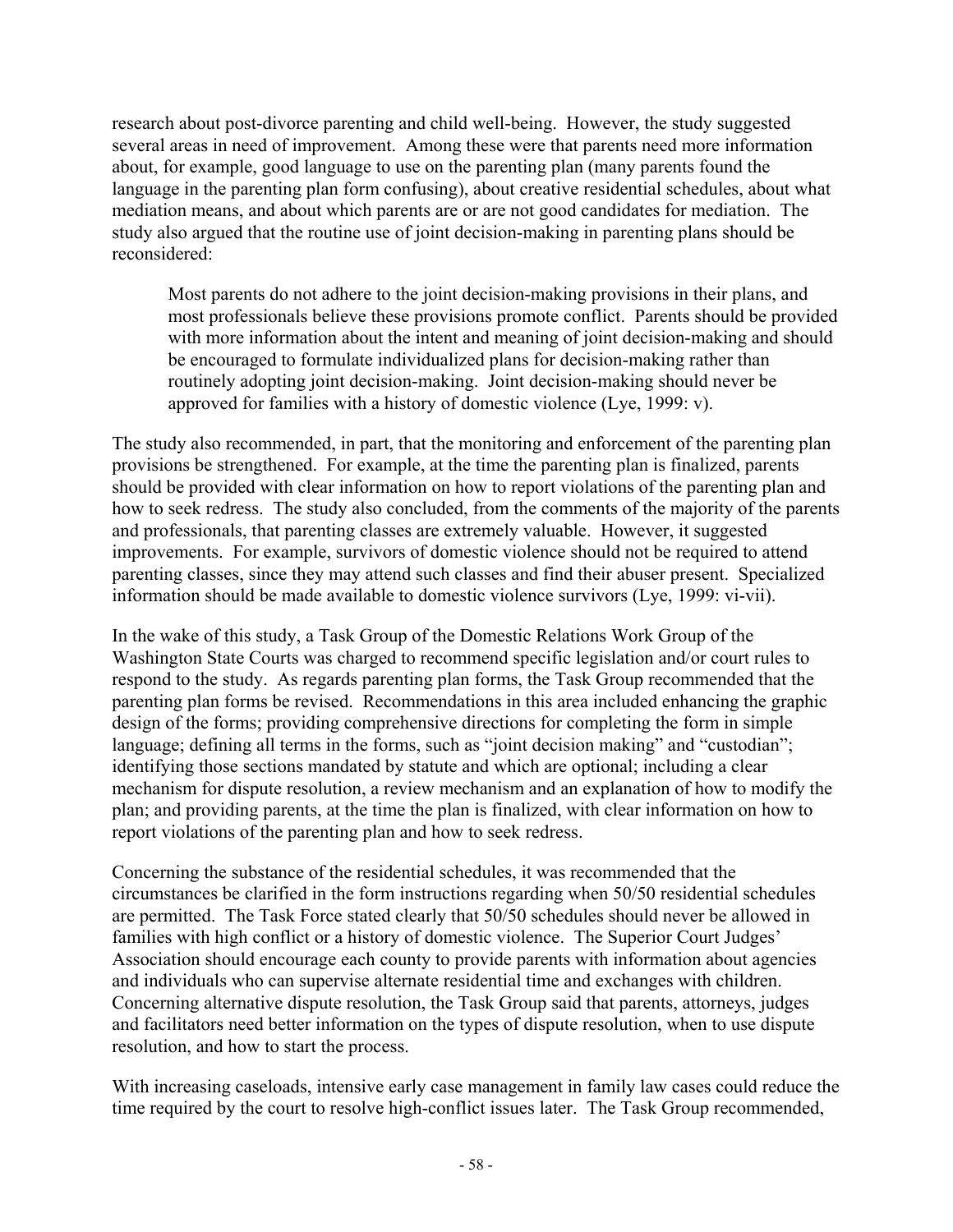in part, that alternative dispute resolution be developed for parents that would clearly define counselling, mediation and arbitration, and would provide step-by-step information about when and how to invoke the dispute resolution mechanism in parenting plan disputes. It also recommended that early intervention regarding parenting issues should be piloted to obtain early interventions of high-conflict families, early parenting evaluations, early education about parenting during and after dissolution, and options for the development of parenting plans. Regarding domestic violence, the Task Group recommended, in part, that each Superior Court distribute an information packet for domestic violence victims, explaining their right not to participate in programs that may be dangerous to them, such as parenting classes and mediation with their abuser, and explaining how to opt out of those programs.

Concerning the issue of education for judges, attorneys and parents/litigants, the Task Group noted that parenting plans are extremely valuable and recommended that they be enhanced. The recommendations here included that the Superior Court Judges' Association should recommend that each Superior Court provide parenting classes in a variety of formats, such as at the courthouse or other locations such as community centers, and at times (e.g. evenings and weekends) more convenient for parents, and in different formats such as videotapes, DVD and the Internet. The classes should address the effects of divorce on the child and the role of the divorced parent. The Task Group also recommended the development of training curricula and continuing education for all professionals who work with children and parents during the dissolution of a marriage. These professionals include judges, attorneys, courthouse facilitators, guardians *ad litem*, parenting evaluators, parenting class instructors, mediators and evaluators (Washington State, 2000).

### **6.1.4 California**

The California *Family Code* establishes the state's policy to assure that the health, safety and welfare of children must be the court's primary concern in determining the best interests of children when making orders regarding the physical or legal custody or visitation of children. It finds that child abuse or domestic violence in a household where a child resides is detrimental to the child. And it is the public policy of the state to assure that children have frequent and continuing contact with both parents after the parents have separated or the marriage is dissolved, except where it would not be in the best interest of the child (*Family Code*, s. 3020).

The court may order supervised visitation or limit a parent's custody or visitation if the court finds substantial evidence that the parent, with intent to interfere with the other parent's lawful contact with the child, made a report of sexual abuse that he or she knew was false at the time it was made (*Family Code*, s. 3027.5).

No person is to be granted physical or legal custody of, or unsupervised visitation with, a child if the person is required to be registered as a sex offender under the California *Penal Code*, among other offences, where the victim was a minor. Whenever custody or visitation is granted to a parent in a case in which domestic violence is alleged and a protective order or other restraining order has been issued, the custody or visitation order shall specify the time, day, place and manner of transfer of the child for custody or visitation to limit the child's exposure to potential domestic conflict or violence and to ensure the safety of all family members (*Family Code*, ss. 3030-3031).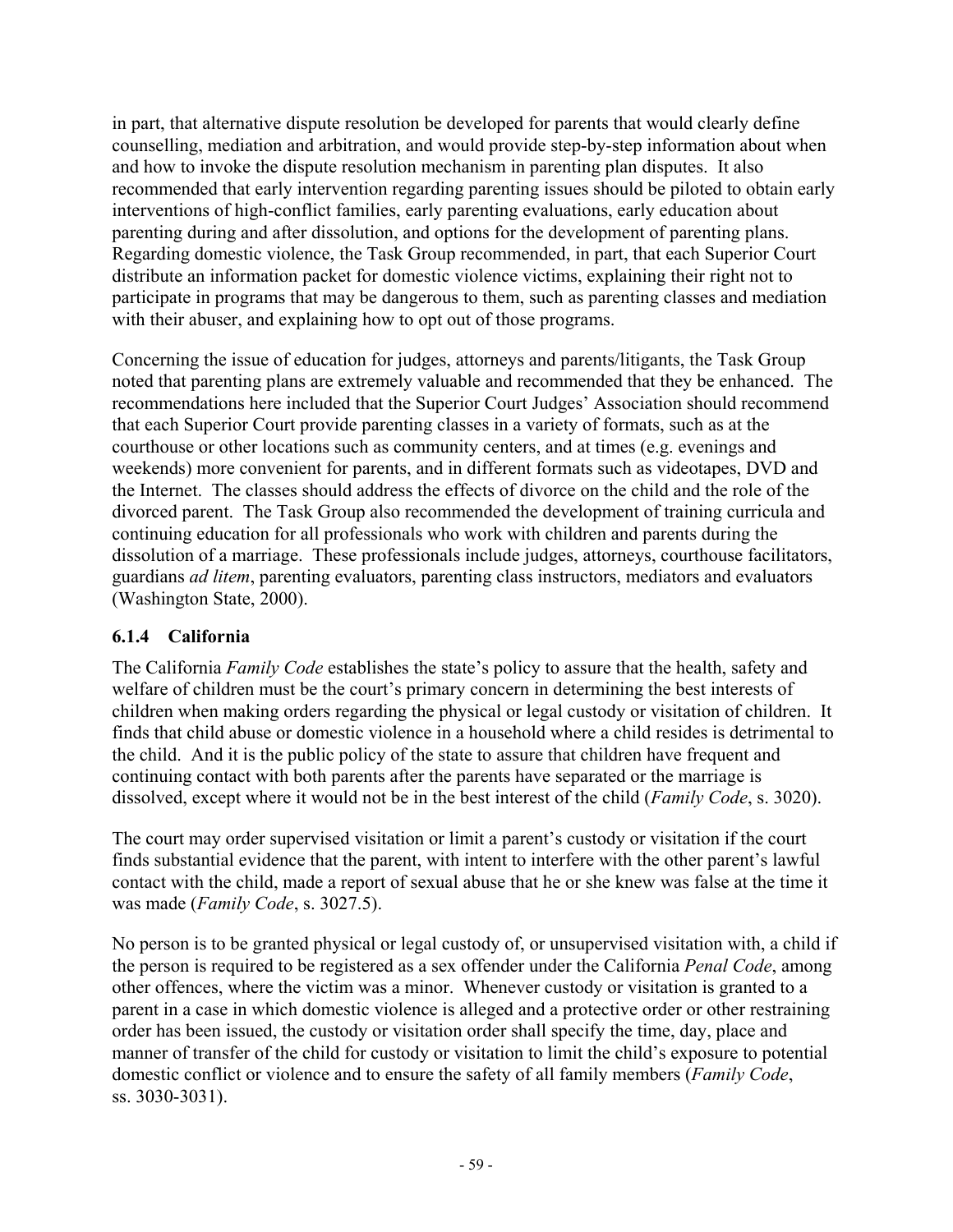Custody should be granted, in part, in the following order of preference according to the best interest of the child: to both parents jointly, or to either parent. In making an order granting custody to either parent, the court must consider, among other factors, which parent is more likely to allow the child frequent and continuing contact with the non-custodial parent. The court, in its discretion, may require the parents to submit to the court a plan for the implementation of the custody order. No presumption is created in favour of joint physical custody, joint legal custody or sole custody. The court and the family are allowed the widest discretion to choose a parenting plan that is in the best interest of the child (*Family Code*, s. 3040).

If the court finds that a party seeking custody of a child has perpetrated domestic violence against the other parent, the child, or the child's siblings within the previous five years, there is a rebuttable presumption that an award of custody of any kind to that party is detrimental to the best interest of the child. In determining if this presumption is overcome, the court must consider several factors, including whether the perpetrator has successfully completed a parenting class or a program of alcohol or drug abuse counselling, if considered to be appropriate by the court (*Family Code*, s. 3044).

If the court determines that it would be in the best interests of the minor child, the court may appoint private counsel to represent the interests of the child in a custody or visitation proceeding. If court-appointed counsel represents a child, the court must consider any statement of issues and contentions of the child's counsel at every hearing where the court makes a judicial determination of custody and visitation (*Family Code*, ss. 3150-3151).

The court must grant reasonable visitation rights to a parent unless it is shown that the visitation would be detrimental to the best interest of the child. Where visitation is ordered in a case when domestic violence is alleged or a restraining order has been issued, the visitation order must specify the time, day, place and manner of transfer of the child, so as to limit the child's exposure to potential domestic conflict or violence and to ensure the safety of all family members. If a protective order under Section 6218 has been directed to a parent, the court must consider whether it is in the best interests of the child to limit the parent's visitation to situations where a specified third party is present or requires that the visitation to be denied (*Family Code*, s. 3100).

In any contested proceeding involving child custody or visitation rights, the court may appoint an evaluator to conduct a child custody evaluation, in cases when the court determines that it is in the best interest of the child to do so. A court-ordered child custody evaluator must have completed domestic violence training as set out in the statute and additional training as set out in a rule of court (*Family Code*, ss. 3110, 3111). Rule 1257.7 sets out the training standards for domestic violence situations. These standards include twelve hours of in-person classroom instruction in matters such as the appropriate structuring of the child custody evaluation process (including maximizing safety for clients, evaluators and court personnel), maintaining objectivity and controlling for bias, and providing for separate sessions at separate times (as set out in *Family Code* s. 3113). Instruction must also be given on the unique issues in family and psychological assessment in domestic violence cases, such as the effects of exposure to domestic violence and psychological trauma on children, the nature and extent of domestic violence, the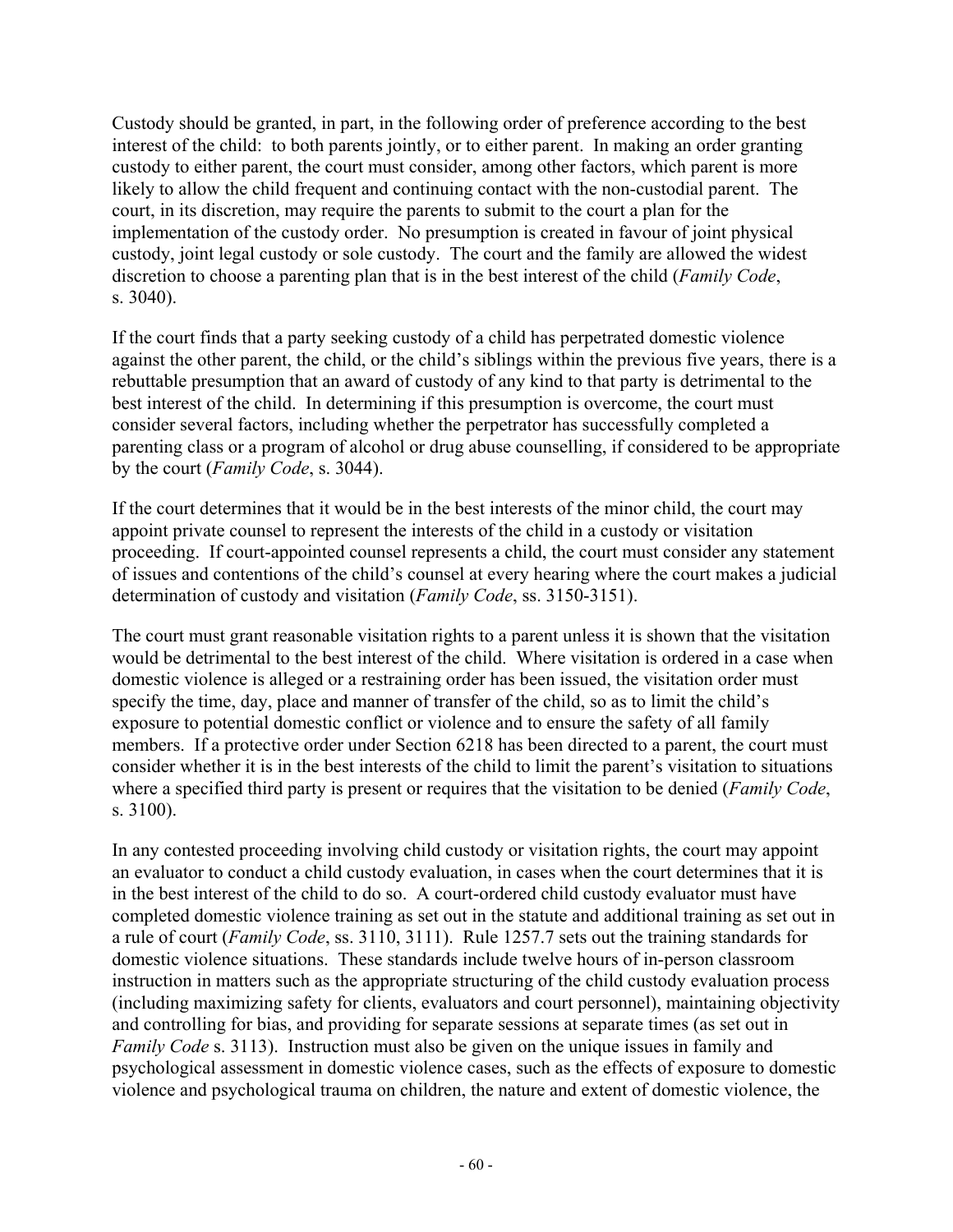influence of alcohol and drug abuse on the incidence of domestic violence, and understanding the dynamics of high-conflict relationships and abuser/victim relationships (California *Rules of Court*, Rule 1257.7).<sup>6</sup>

Also, in any pleading when custody and visitation are contested, the court must set the contested issues for mediation. Domestic violence cases are handled in accordance with a written protocol approved by the Judicial Council (*Family Code*, s. 3170). A rule of court sets out the standards of practice for court-connected child custody mediation services. A mediator's duties include using reasonable efforts to facilitate the family's transition and reduce acrimony by helping the parties improve their communication skills; focussing on the child's needs and areas of stability; developing a comprehensive parenting agreement that addresses each child's current and future developmental needs; and controlling for potential power imbalances between the parties during mediation. A mediator is also required to complete a minimum of 40 hours of custody and visitation mediation training within his or her first six months of employment as a courtconnected mediator. Ethical standards are also set out. For example, these mediators must meet the standards of the *Code of Ethics for the Court Employees of California*; they must maintain objectivity, provide and gather balanced information for both parties and control for bias; and they must operate within the limits of their training and experience and disclose any limitations or bias that would affect their ability to conduct the mediation.<sup>7</sup>

It should also be noted that Janet Johnston, an expert in high-conflict divorce cases, has proposed guidelines for custody and visitation for cases with domestic violence in California. These guidelines have been incorporated into Idaho's Protocol for high-conflict families (Johnston, 1993). They are set out in this paper's later discussion of "Options for Consideration."

### **6.1.5 Parent Coordinators and Related Models**

1

Johnston and Roseby (1997: 243-244) describe the "parent coordinator model" as follows:

This approach provides highly conflicted families with an appointed co-parenting coordinator to help the parents make ongoing decisions about their children over the long term.... This new kind of professional role has been developing in a number of jurisdictions across the United States and is variously named: *special master* (in California), *wiseperson* (in New Mexico), *custody commissioner* (in Hawaii), and *coparenting counselor* or *med-arb* (in Colorado). The role of the guardian *ad litem* is being expanded to include this function in some places. Either a mental health professional experienced with custody matters or a well seasoned family law attorney may be used as a co-parenting arbitrator. The common distinguishing feature of this new species is that the co-parenting coordinator is usually, but not always, given some kind of arbitration powers by stipulation of the parties or by court order. In general, this is not a

<sup>6</sup> Located at: http://www.courtinfo.ca.gov/rules/2001/titlefive/titlefive.pdf (accessed June 21, 2001).

<sup>7</sup> See: California *Rules of Court*, Rule 1257.1, "Uniform Standards of Practice for Court-Connected Child Custody Mediation," effective July 1, 2001 [http://www.courtinfo.ca.gov/rules/2001/titlefive/titlefive.pdf (accessed June 21, 2001)].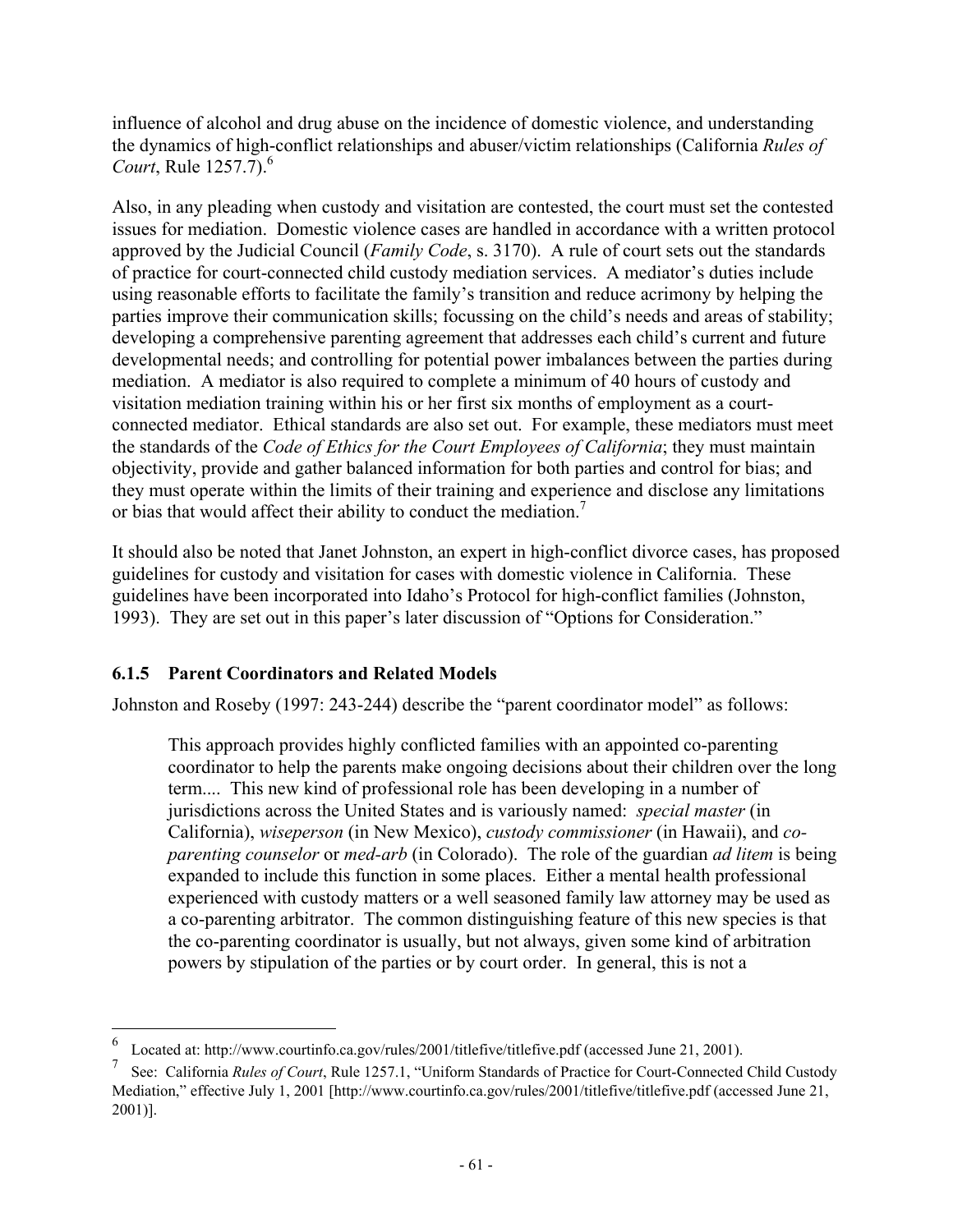confidential service, and the appointed person may need to report to the court if his or her arbitrated decision is challenged in court.

There are two co-parenting arbitration models. In the first model, the co-parenting arbitrator is called on to arbitrate only when the parents cannot settle a specific dispute. The arbitrator does not perform counselling or therapeutic functions for the family. In the second model, coparenting coordinators act as the parenting counsellor, mediator or child therapist in an ongoing way, and exercise their right to arbitrate only when the parents fail to agree on a specific matter. Both models, however, share common elements. To institute a co-parenting arbitrator, an explicit written contract with the parents, their attorneys, and other relevant persons is drawn up, signed by the parties and filed with the court. The contract should include how the arbitrator is to be chosen or appointed and how the arbitrator is to be terminated; the specific domains in which the arbitrator is to make decisions and the limits of his or her powers; the methods of conflict resolution the arbitrator may use; the procedure for bringing an issue before the arbitrator for a decision; the permissible lines of communication by which the arbitrator may gather information; who pays for the services of the arbitrator and when and how; how and when the arbitrator's decision is to be made into a court order; and the procedure for challenging the arbitrated decision in court (Johnston and Roseby, 1997: 244-245).

As the Oregon briefing paper, entitled Interventions for High-Conflict Families: A National Perspective, explains:

Typically, the parent coordinator is a neutral third party, either a therapist, mediator, or attorney, who assists the parties in creating, maintaining, modifying and monitoring compliance with a parenting plan. The process is child-centered and typically not confidential; i.e. the parent may make recommendations to the court and testify. The parent coordinator may also perform an investigator function, meeting with therapists, schools, family members and others in order to understand the family's dynamics and points of impasse (Sydlik and Phalan, 1999: 18-19).

There is not yet a statutory framework for the parenting coordinator model in any state. Colorado appeared to be the only state that attempted to legislate this position, but the proposed legislation was withdrawn because of opposition by the state bar that too much authority was being given without adequate judicial review. In the proposed legislation, the parent coordinator role would have included developing the parenting time/shared visitation agreement, not just implementing it. The proposed legislation also would have allowed the court to appoint a parenting coordinator over the parties' objections if the court found that "the parenting issues in the case are complicated, that the parties demonstrate a pattern of high conflict, or that such other conditions exist to warrant the appointment" (Sydlik and Phalan, 1999: 19-20).

In Arizona, the Family Court Advisor (FCA) performs a function similar to that of the parent coordinator. Typically, the FCAs are mental health clinicians. Their fees are paid by the parties and range from \$75 to \$200 (U.S.) per hour. Judges rely heavily on the ability to refer parents with unresolved issues to the FCAs. The characteristics of the FCA role include: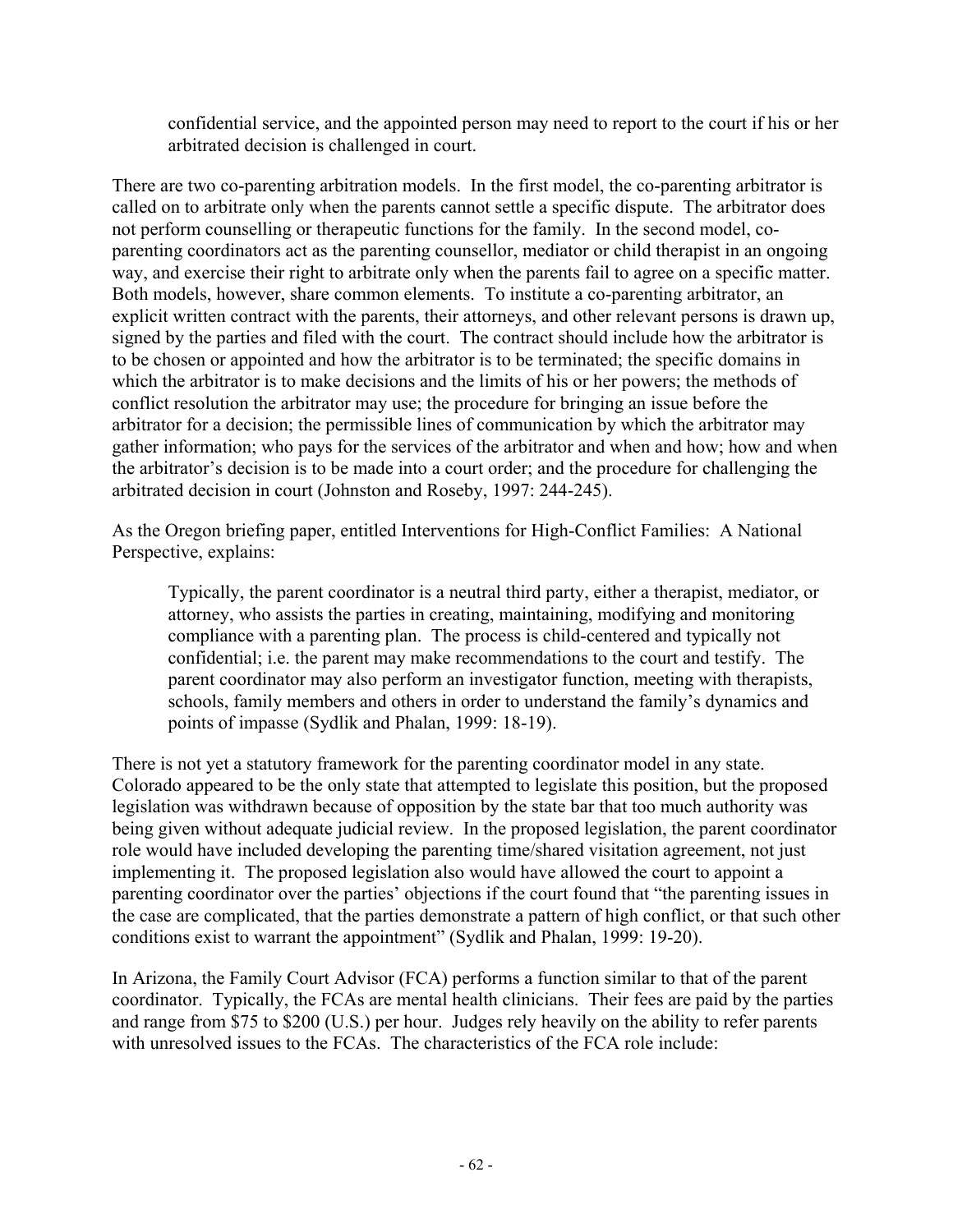- Appointed by court upon motion after finding that the case involves complex family dynamics problems requiring "speedy resolution" and involving "mental health and economic issues" crucial to the child's best interests.
- Typically appointed for a two-year period.
- Ordered to make recommendations to the court about custody, visitation or access, and to make recommendations regarding daily routine, daycare/babysitting, transportation, medical/psychological care, visitation exchange procedures, activities of the child, vacation/holiday scheduling, schooling, discipline and other parenting type issues. However, the FCA cannot modify legal custody, make relocation orders, or substantially alter existing access schedules.
- The FCA recommendation becomes a court order unless parties object within 20 days; if there is an objection, the matter is set for a hearing.
- The FCA may use any dispute resolution method, e.g. mediation or arbitration.
- The FCA may interview and require participation of any person in the process.
- The FCA may require drug testing.
- In emergency situations, the FCA may immediately communicate with the court about his or her recommendations, and the court will enter an interim order.
- There is no confidentiality, i.e. the FCA may be required to testify.
- The FCA cannot communicate ex parte with attorneys except about scheduling matters.
- The FCA has quasi-judicial immunity.
- Fees are paid by the parties, according to the responsibility assigned (Sydlik and Phalan, 1999: 20-21).

### **6.1.6 Court-Connected Enforcement Models**

Arizona has this kind of model. Under Arizona law, each county treasurer must establish an expedited child support and visitation fund consisting of monies received from court filing fees. The presiding judge of the Superior Court must use these fund monies to establish, maintain and enhance programs designed to expedite the processing of petitions filed pursuant to section 25-326 and to establish, enforce and modify court orders involving children. Under section 25-326, if a party fails to comply with a provision of a decree or temporary order or injunction, the obligation of the other party to make payments for support or maintenance or to permit visitation is not suspended, but the other party may petition or request the court to grant an appropriate order (*Arizona Revised Statutes*, Title 25-412, Expedited child support and visitation fund). In Mariposa County, Arizona, when support orders are violated a parent may file a petition with the Expedited Support Enforcement Office. Within 15-45 days of filing, there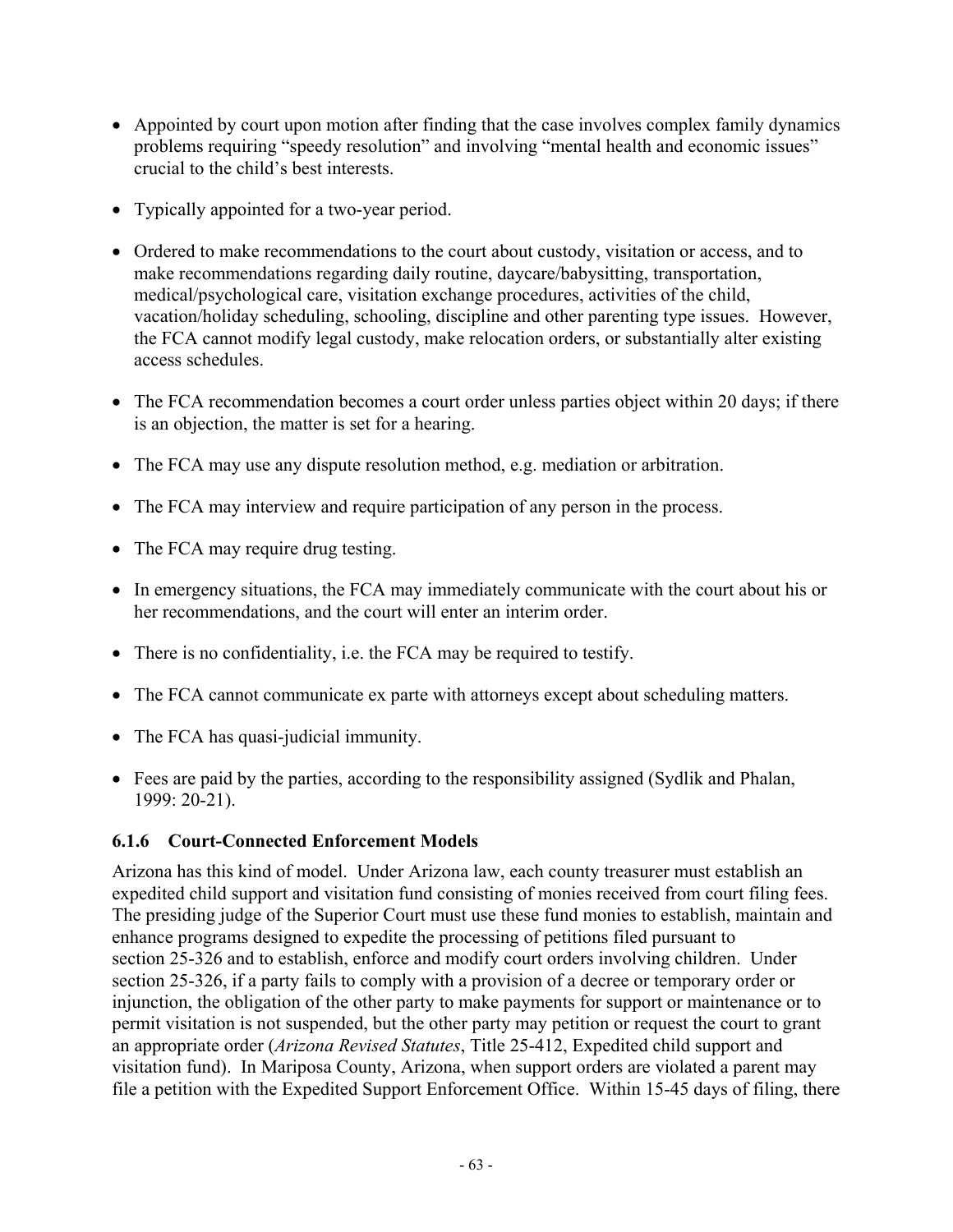is an administrative conference with a Support Enforcement Officer (SEO), who makes recommendations to the court and who may be compelled to testify. If court-ordered visitation/access orders are violated, a parent may file a petition for enforcement with the Expedited Visitation Services Office. An Extended Visitation Services (EVS) Officer sets up a meeting with both sides, called a "para-judicial conference." The EVS officer makes recommendations to the court within 48 hours. The court enters an interim order. Objections are required within 25 days. A caseworker may monitor compliance for six months. Non-court services that may be recommended by an EVS officer include exchange supervision, physical supervision, therapeutic supervision (for parental alienation reunification cases) and counselling (Sydlik and Phalan, 1999: 23).

In Michigan, Friend of the Court Offices were created throughout the state in 1919. Michigan enacted legislation to empower the Friend of the Court with authority to ensure compliance with support and parenting time orders. In a dispute involving the parenting time of a minor child, the Friend of the Court must act in one or all of three ways. First, he or she can apply a make-up time policy if a non-custodial parent is wrongfully denied parenting time by the custodial parent. Second, if the make-up parenting time policy is ineffective, the Friend of the Court can begin civil contempt proceedings, as a result of which the court, on finding that the parenting time order has been violated, must do one of the following: modify the existing order; order make-up parenting time; order a fine of not more than \$100; commit the parent to the county jail for 45 days for the first offence and 90 days for subsequent offences; and suspend an occupational licence, driver's licence or recreational or sporting licence. Third, the Friend of the Court may petition the court for a modification of existing parenting time, unless contrary to the best interest of the child (Sydlik and Phalan, 1999: 23-24; Michigan Compiled Laws, *Support and Parenting Time Enforcement Act*, ss. 552.641-552.642).

Another court-connected enforcement model is the special master. The Oregon Briefing Paper states: "The special master is a more established form of neutral, third party decision maker employed to assist high conflict cases in a number of jurisdictions throughout the [United States]." The Briefing Paper adds:

Various forms of the special master role have been implemented in different jurisdictions, with some of them being more formal, expensive or time-consuming than others. The special master can function as an investigator and fact-finder on particular issues for the court, with his/her duties limited to making recommendations for the court.

The special master can also function as a case manager, performing many of the same functions as the parent coordinator position ... He/she assists the parties in creating and maintaining a parenting time plan, helping to tease out the day-to-day rights and responsibilities of each parent. The special master can also obtain releases from the parents to enable discussion with the therapists, school officials, health practitioners and family members. As a case manager, the special master may continue to have a longer term relationship with the family to supervise and monitor issues as they arise.

Sometimes a special master functions in a more formal manner with powers akin to those of an arbitrator. While the special master may initially make some dispute resolution attempts, if the parties cannot agree, the special master enters a binding decision which is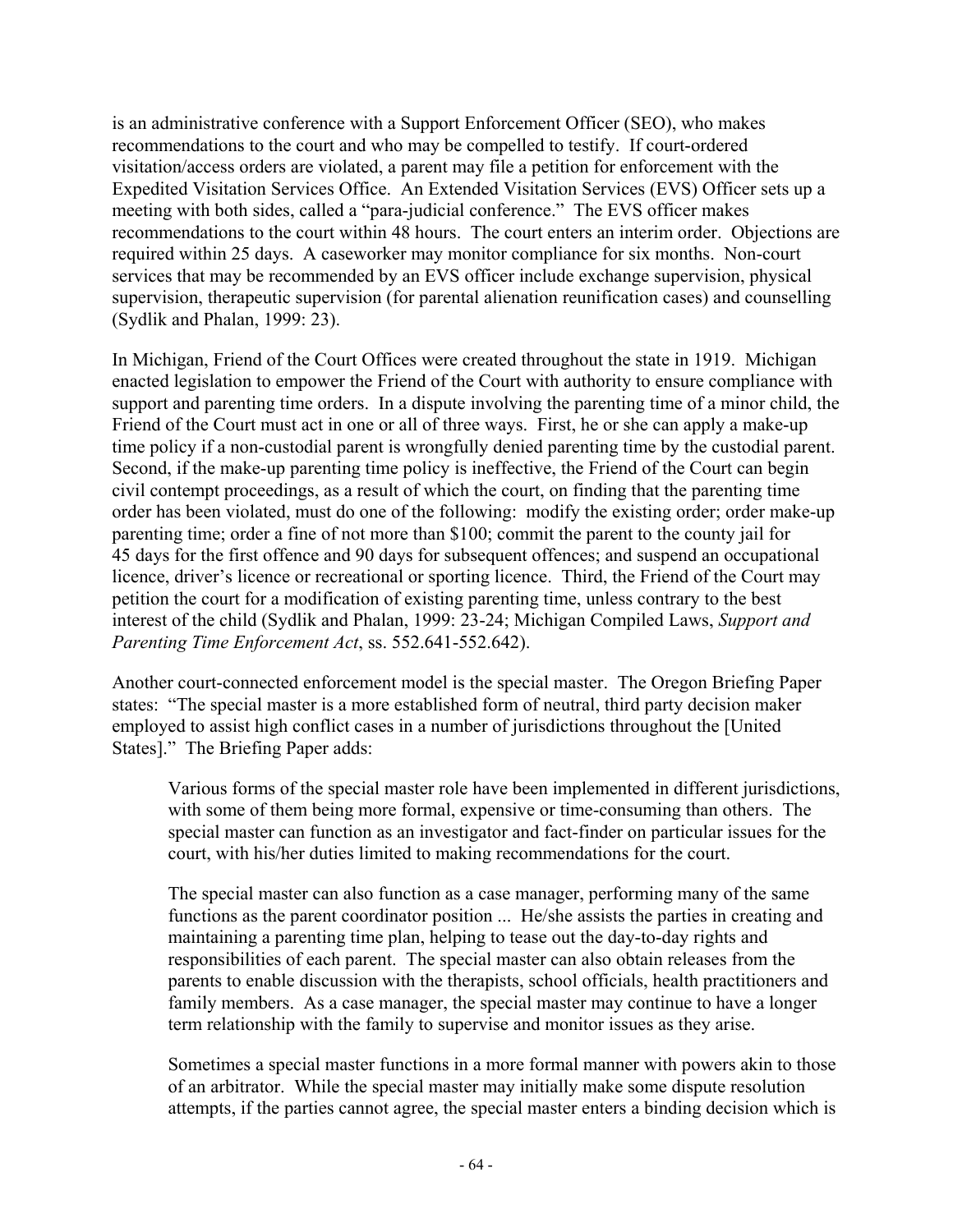subject to review only for the abuse of discretion or for excessive use of powers, never simply because a parent dislikes the outcome. The procedure in such cases may have legal and procedural formalities, such as hearings, introduction of evidence, appearance of witnesses, making findings of fact and rendering a record (Sydlik and Phalan, 1999: 24-25).

In California, two kinds of statutory referees exist. Section 638(1) of the California *Civil Code* provides, in part, that a reference may be ordered on the agreement of the parties to try "any or all of the issues in an action or proceeding, whether of fact or of law, and to report a statement of decision thereon" (*California Code of Civil Procedure*, ss. 638(1)). This is a general reference. The referee or master in this case is empowered to make a conclusive determination without further action by the court. Alternatively, a reference may be heard in part when the parties agree "to ascertain a fact necessary to enable the court to determine an action or proceeding" (*California Code of Civil Procedure*, ss. 638(2)). This is a special reference. The special master here makes advisory findings that do not become binding unless adopted by the court after an independent consideration. However, the recommendations are entitled to great weight. A court may not order parents to a special master over one party's objections when one party objects and the reference is a general one, because it is an unconstitutional delegation of judicial power. However, if the reference is a special one, limited strictly to factual issues and the making of recommendations, the order may be entered even over a party's objection (Sydlik and Phalan, 1999: 25; *Ruisi v. Theriot* (1997), 53 Cal. App. 4<sup>th</sup> 1197).

Oregon also has a statutory provision that authorizes an order of reference where the parties consent. However, where the parties do not consent, statutory authorization is restricted. In the absence of an agreement between the parties, a reference can only be made upon a showing that some exceptional circumstances require it (*Oregon Revised Code of Procedure*, s. 65).

## **6.1.7 Guardians** *Ad Litem*

The Oregon Briefing Paper on *Interventions in High-Conflict Families* points out that guardians *ad litem* are increasingly being used in many states (Sydlik and Phalan, 1999: 26).

For example, the State of Washington provides, in domestic matters, that a court may appoint a guardian *ad litem* to represent the interests of a minor or dependent child when the court believes the appointment of a guardian *ad litem* is necessary to protect the best interests of the child in any family court proceeding. Family court services professionals may recommend to the court whether a guardian *ad litem* should be appointed.

Unless otherwise ordered, the guardian *ad litem*'s role is to investigate and report factual information to the court concerning parenting arrangements for the child and to represent the child's best interests. Guardians *ad litem* may make recommendations based upon an independent investigation regarding the best interests of the child, which the court may consider and weigh in conjunction with the recommendations of all of the parties. If a child expresses a preference regarding the parenting plan, the guardian *ad litem* must report the preferences to the court, together with the facts relative to whether any preferences are being expressed voluntarily and the degree of the child's understanding. The court may require the guardian *ad litem* to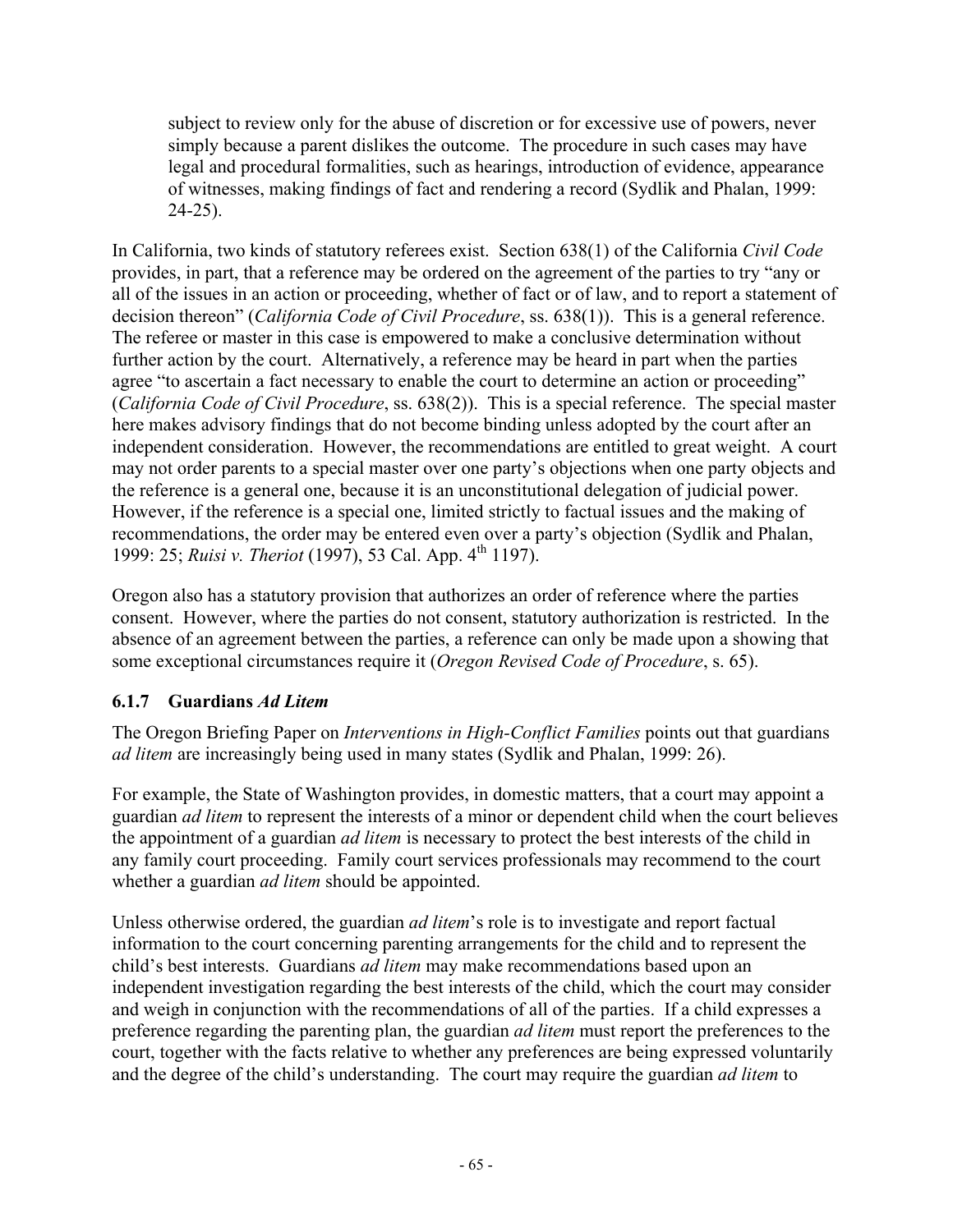provide periodic reports to the parties regarding the status of his or her investigation. The guardian *ad litem* must file his or her report at least 60 days prior to trial.

Generally, all guardians *ad litem* must comply with training requirements established by law. The administrator of the courts is required to develop a statewide curriculum for persons who act as guardians *ad litem*. The curriculum includes sections on child development, child sexual abuse, child physical abuse, child neglect, clinical and forensic investigative and interviewing techniques, family reconciliation and mediation services, and relevant statutory and legal requirements.

All information, records and reports obtained or created by a guardian *ad litem* are discoverable pursuant to statute and court rule. The guardian *ad litem* must not release private or confidential information to any nonparty except pursuant to a court order signed by a judge. The guardian *ad litem* may share private or confidential information with experts or staff he or she has retained to perform the duties of guardian *ad litem*. Any expert or staff retained is subject to the confidentiality rules governing the guardian *ad litem* (*Revised Code of Washington*, ss. 26.12.175, 26.12.177, 2.56.030(15), 26.12.180; Lidman et al., 1998).

## **6.2 ENGLAND**

The current law governing the relationship of parents to children during divorce in England is the *Children Act* 1989*,* largely brought into force in October 1991 (*Children Act* 1989, U.K., c. 41). There are no specific provisions relating to high-conflict divorce. The philosophy on which the Act was built was that children are best looked at within a family and without any unnecessary intervention from the court (Sharp, 1998: 424). When the court determines any question relating to the upbringing of a child, the child's welfare is the court's paramount consideration.

When a child's father and mother are married to each other at the time of his or her birth, they each have parental responsibility for the child. If the parents are not married at the time of the child's birth, the mother has parental responsibility for the child, while the father has none unless he acquires it under the Act. He can do this by obtaining a parental responsibility order or by entering into a parental responsibility agreement with the mother. "Parental responsibility" means all the rights, duties, powers, responsibilities and authority which by law a parent has in relation to the child and his property. In any proceedings in which any question about the upbringing of a child arises, the court must have regard to the general principle that any delay in determining the question is likely to prejudice the welfare of the child (*Children Act* 1989, ss. 1, 2, 3, 4).

The Act does away with the concepts of "custody" and "access." Section 8 of the Act sets out various orders that can be made in family proceedings. These include a contact order (an order requiring the person with whom the child lives to allow the child to visit or stay or otherwise have contact with the person named in the order); a residence order (an order settling the arrangements to be made about the person with whom the child is to live); and a specific issue order (an order giving directions for the purpose of determining a specific question that has arisen or may arise in connection with any aspect of parental responsibility for a child). There is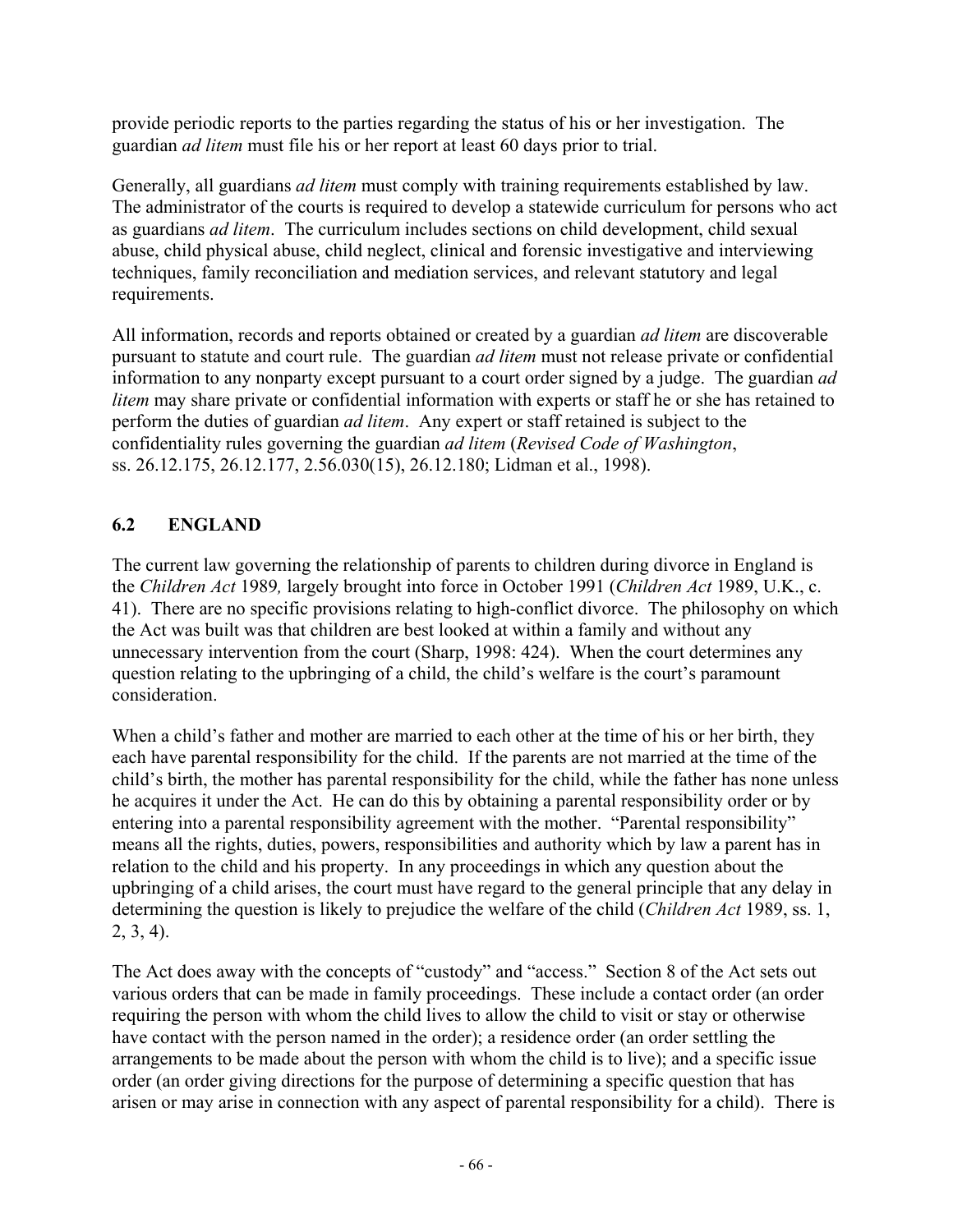no presumption in favour of or against parental contact with the children. In making a section 8 order, the court considers a range of factors, including the child's physical, emotional and educational needs, the likely effect on the child of any change of circumstances, any harm the child has suffered or is at risk of suffering, and how capable each of the child's parents is in meeting the child's needs. Any parent or guardian of a child may apply to the court in family proceedings for any section 8 order.

When a court is considering making an order under the Act with respect to a child, it must not make the order unless it considers that doing so would be better for the child than making no order at all. In other words, there is a presumption against making an order under the Act. "The object was to avoid the making of unnecessary 'standard' orders, to limit the court to 'positive intervention' and to try [to] promote parental cooperation and agreement" (Sharp, 1998: 425). Subsection 11(7) of the Act provides that a section 8 order may contain directions about how it is to be carried out, may impose conditions that must be complied with by a parent of the child (among others), and may be made for a specified period of time, among other conditions.

A court considering any question relating to a child under the Act may ask a probation officer or some other person selected by a local authority to prepare a welfare report (*Children Act* 1989, s. 7). Section 16 of the Act allows a judge to make a family assistance order, which directs a probation officer or an officer of a local authority to make him or herself available to advise, assist or befriend anyone named in the order. However, the order can only be made in exceptional circumstances, and it must have the consent of every person named in the order, save for the child. Moreover, it can only have effect for six months or less.

In the context of domestic violence, the *Children Act* 1989 makes no mention of the term at all. As the recent report to the Lord Chancellor pointed out, when a court welfare officer's report is ordered under section 7 of the Act, the court may order periods of contact supervised by the court welfare officer as part of its decision making process. However, these orders do not provide a mechanism for long-term supervision of contact. The only other mechanism for professional supervision of contact is the section 16 Family Assistance Order, but given the limits on the issuance of these orders, they are of limited use in these situations. However, subsection 11(7) of the Act, discussed above:

... plainly provides the most scope for the protection of parents and children in cases where there has been domestic violence, but contact is nonetheless held to be in the interests of the child. Apart from directions about how a contact order is to be carried into effect (e.g. supervision, neutral handover points), the sub-section is apt for imposing conditions which must be fulfilled before contact takes place (Lord Chancellor's Department, 1999b: 86-88).

The *Children Act* Subcommittee of the Advisory Board on Family Law recently reported to the Lord Chancellor on the issue of parental contact in cases when there is domestic violence. The report recognized that steps needed to be taken to ensure that the issue of domestic violence, when it arises in contact applications, has been addressed. However, it recommended that, instead of amending the *Children Act* 1989, guidelines for the judiciary at all levels should set out the approach that the courts should adopt when domestic violence is put forward as a reason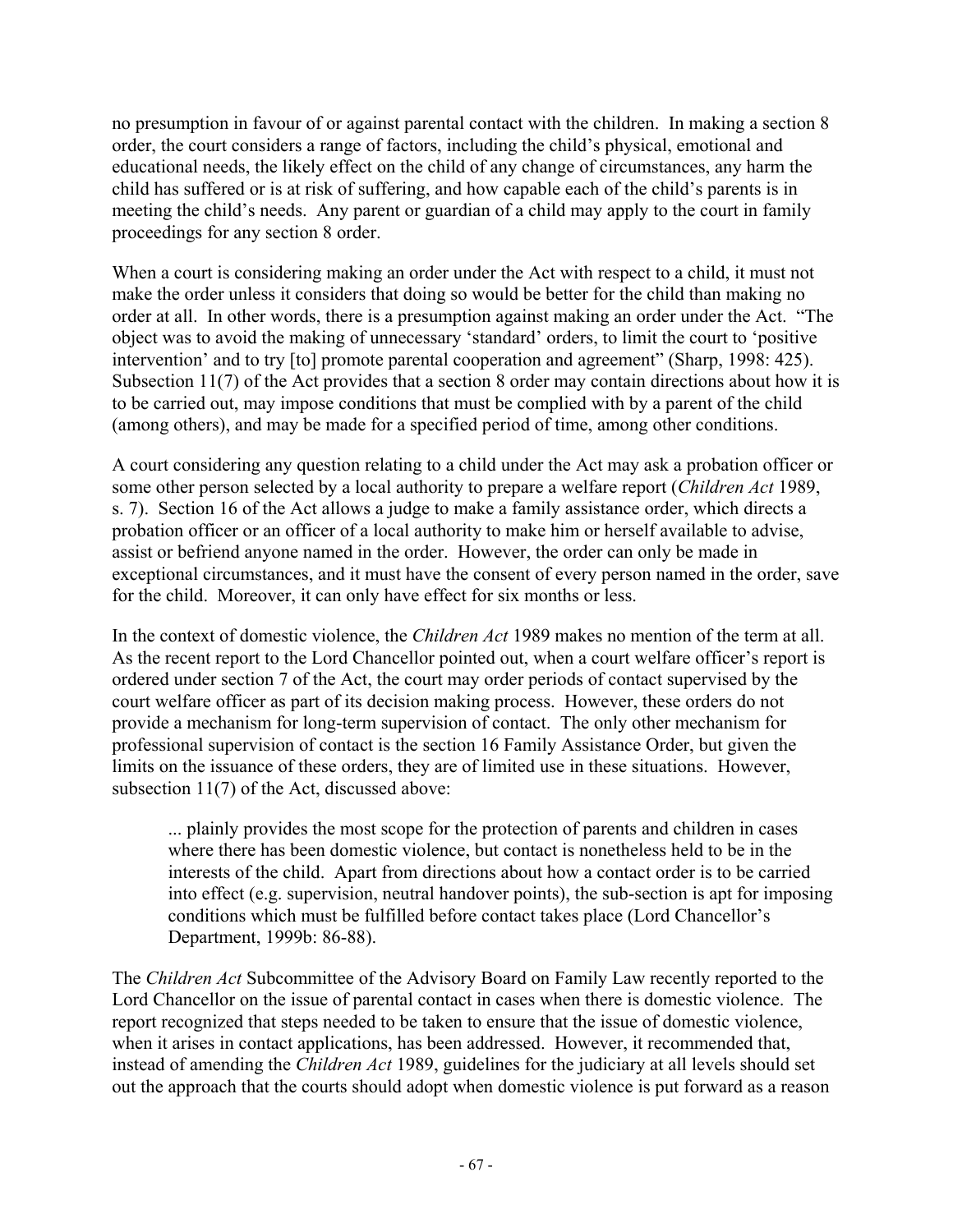for denying or limiting parental contact to children. The guidelines would take the form of a Practice Direction.

The recommended guidelines comprise nine sections. They require the court to give early consideration to allegations of domestic violence. They set out the steps to be taken where the court forms the view that its order is likely to be affected if allegations of domestic violence are proved. They require that, where the court orders a welfare officer's report in a disputed application for contact with the children, the order of the court should contain specific directions to the court welfare officer to address the issue of domestic violence. They set out matters that the court should consider in deciding any question of interim contact with the child pending a full hearing. They set out what findings of fact that the court should make at the final hearing of a contact application in which there are disputed allegations of domestic violence. They set out matters to be considered by the court where findings of domestic violence are made. They set out which matters the court must consider when it orders contact with the child where findings of domestic violence have been made (e.g. should the contact be supervised and, if so, by whom). They state that the court should take steps to inform itself about the facilities available locally to the court to assist parents who have been violent to their partners and/or children and, where appropriate, should impose as a condition of future contact that violent parents avail themselves of those facilities. Finally, they state that in its judgment or reasons the court should always explain how its findings on the issue of domestic violence have influenced its decision on the issue of contact. A tenth section, not part of the formal guidelines, proposes that all courts hearing applications in which domestic violence is alleged should review their facilities at court and should do their best to ensure that there are separate waiting areas for the parties in such cases and that information about the services of Victim Support and other supporting agencies is readily available (Lord Chancellor's Department, 1999b: 6, 54-59).

In addition to the *Children Act* 1989, certain provisions of the *Family Law Act* 1996, when proclaimed, will make further changes in the law affecting children. Generally, under Part II of the *Family Law Act*, an application for a divorce order or a separation order can only be made if the marriage has broken down irretrievably, the requirements of an information meeting have been satisfied, and requirements about the parties' arrangements for the future have been made. A party must make a statement that the marriage has irretrievably broken down, but before the marriage is considered to be broken down, the parties must for a period of generally nine months reflect on whether the marriage can be saved and have an opportunity to effect a reconciliation and consider what arrangements must be made for the future.

Before any party makes a statement that the marriage has broken down, the parties, generally, must attend an information meeting. The information meeting is designed to provide relevant information to the parties about matters arising under Part II and Part III of the *Family Law Act*  1996, and to give the parties the opportunity of meeting with a marriage counsellor. Regulations governing the information meeting must make provision with respect to, in part, the giving of information about marriage counselling, the importance to be attached to the welfare and wishes of the children, how the parties may acquire a better understanding of the ways that children can be helped to cope with the breakdown of the marriage, protection available against violence, and how to obtain assistance and mediation (*Family Law Act* 1996 UK, Part II, ss 3, 5(1), 7, 8).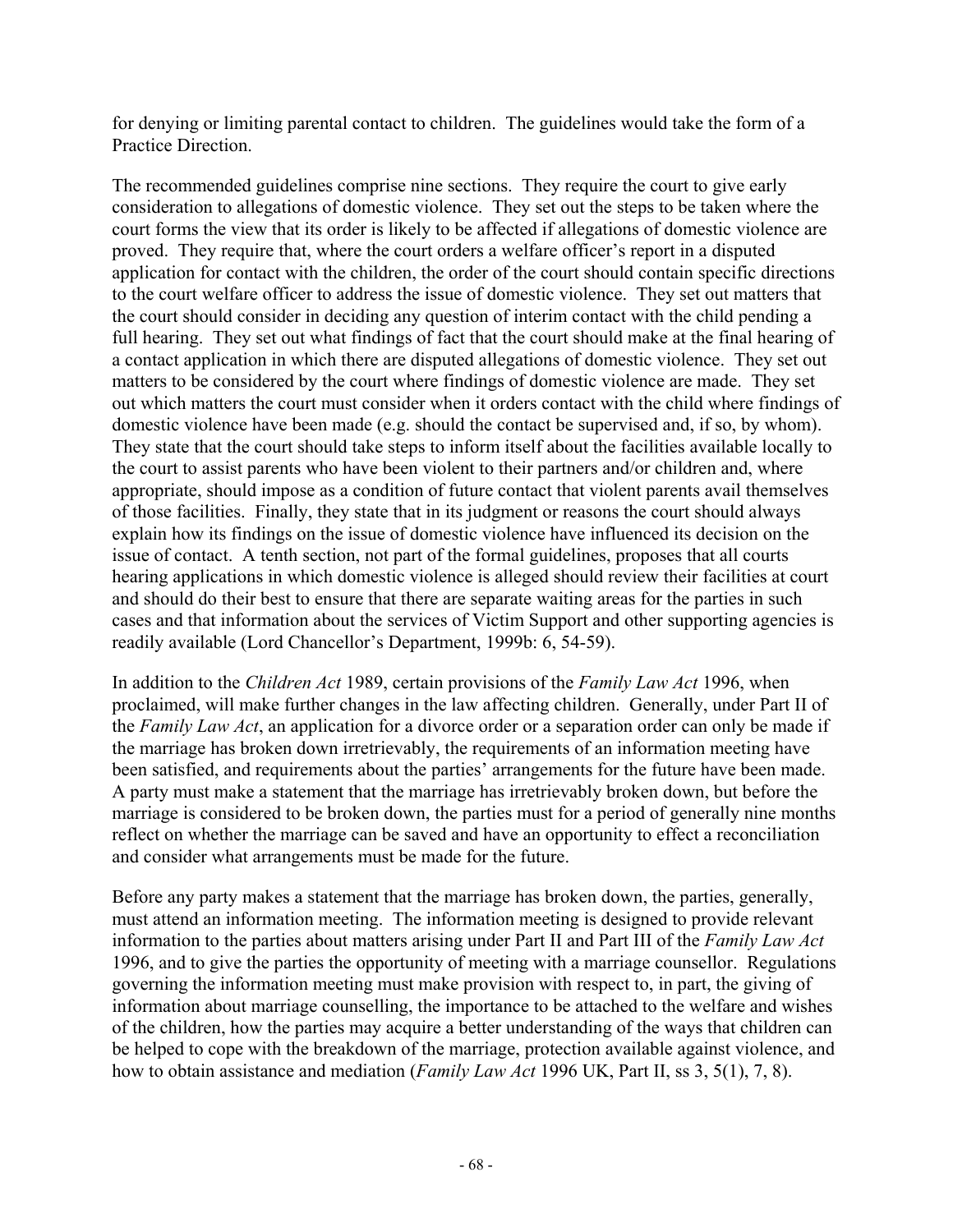In cases of hardship, the court may order that the marriage not be dissolved. However, the court may only make such an order if satisfied that the dissolution of the marriage would result in substantial financial or other hardship to the other party or to a child of the family, and it would be wrong, in all the circumstances (including the conduct of the parties and the interests of any child of the family) for the marriage to be dissolved (*Family Law Act* 1996, ss. 10(1), (2)).

The court must consider the welfare of the children in any proceedings for a divorce or separation order. The court must consider if there are any children of the family, and if so, whether, in light of the arrangements being proposed, it should exercise any of its powers with respect to them under the *Children Act* 1989. When it appears to the court that the circumstances of the case require it to exercise any of its powers under the *Children Act* 1989, that it is not in a position to exercise the power without giving further consideration to the case, and that there are exceptional circumstances which make it desirable in the interests of the child to give a direction, the court may direct that the divorce or separation order not be made until the court orders otherwise. For the purpose of deciding whether to exercise its powers under the *Children Act*  1989, the court must consider the welfare of the children as paramount. The court must have regard for a variety of factors. These include the conduct of the parties in relation to the upbringing of the child; the general principle that the welfare of the child is best served by his or her regular contact with those who have parental responsibility; and any risk to the child stemming from where, or with whom, the child is to live. The court may also direct at any time that the parties attend a meeting to obtain mediation (*Family Law Act* 1996, ss. 11, 13).

A number of information meetings were launched as pilots in order to study their efficacy, before Part II of the *Family Law Act* 1996 was to be proclaimed. A 1999 summary of research in progress examines the different kinds of information meetings. One of the goals of the *Family Law Act* 1996 was to protect children's interests by informing parents about the needs children have and about the importance of giving them clear age-appropriate information. An information meeting provided parents with leaflets for and about children. In some pilots a parenting plan was provided for those attending (Walker, 1999: 7). The parenting plan is designed partly to give information about the needs of the children, and partly to provide a proforma in which parents can record the arrangements they are making for the children. However, "The Plan is not enforceable by the Court, nor is it formally part of the legal process. Rather, it is a tool for parents" (Walker, 1999: 9). As one commentator stated: "For parents to fill in a parenting plan together, a certain degree of trust, civility and cooperation is required. As one mother pointed out, parents in conflictual relationships were unlikely to use the plan jointly as a negotiating tool" (Richards and Stark, 2000: 487).

Concerning the information meeting in the context of victims of domestic violence, lessons learned from the research included that training of the presenters of information must prepare them for addressing domestic violence as a subject and must promote awareness and sensitivity; women's refuges are suitable venues for such information meetings; and some women should be exempt from attendance because of their inability to go to the meeting without their husband's knowledge (Walker, 1999: 14-15).

In 1999, the Lord Chancellor announced that the implementation of Part II of the *Family Law Act* 1996 was being delayed, because the interim results of the information meeting pilots had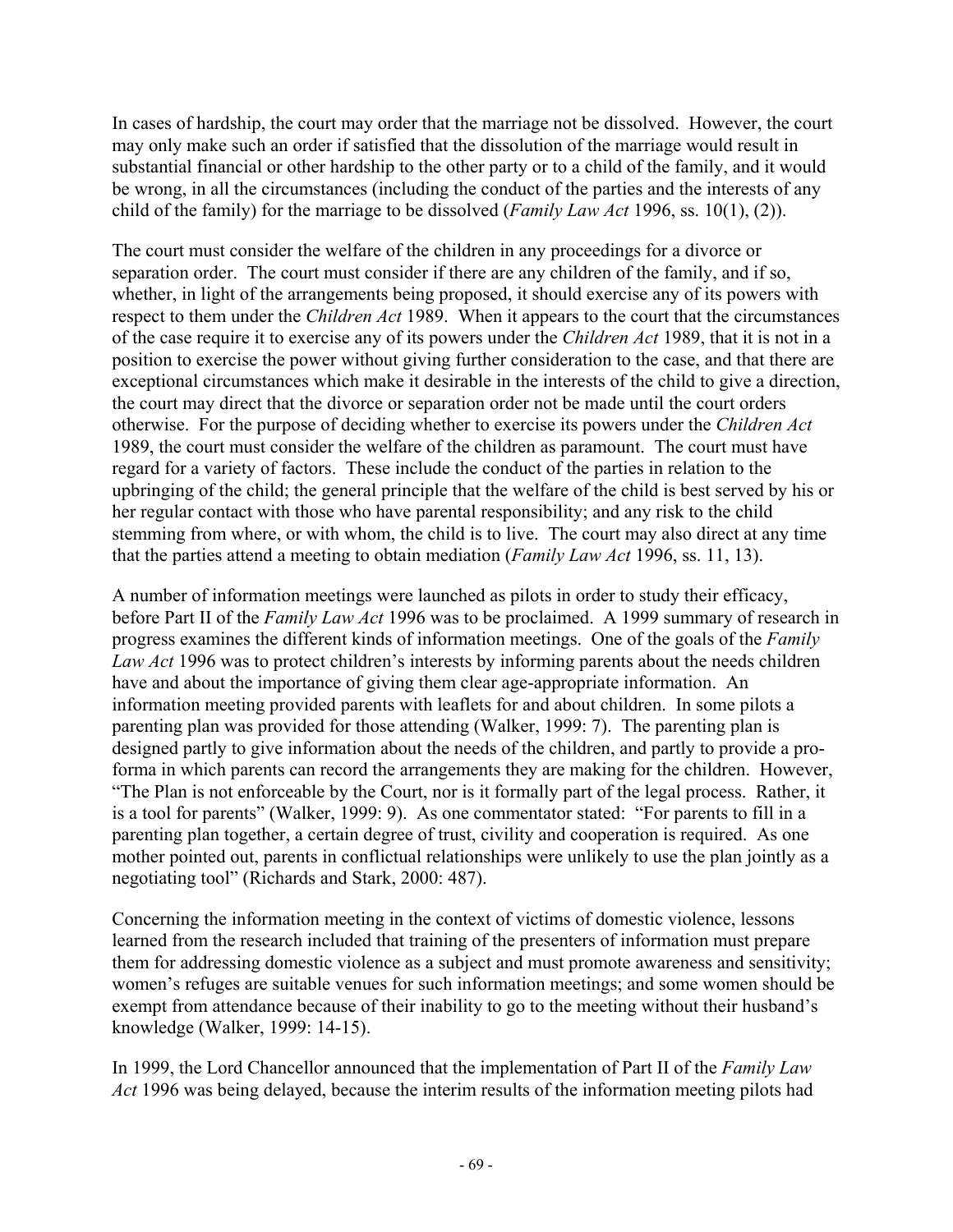been disappointing. Only 7 percent of those who attended the pilots had been diverted into mediation and 39 percent had reported they were more likely than before to go to a solicitor (Lord Chancellor's Department, 1999a). The Lord Chancellor's Advisory Board on Family Law disapproved of this decision, arguing that fair use had not been made of the findings of the information meetings as a whole (Lord Chancellor's Department, 2000). The government has recently decided to repeal Part II of the *Family Law Act* because research on the compulsory information meetings that were central to Part II of the Act failed to show that such meetings would be useful on a nationwide basis (Lord Chancellor's Department, 2001).

### **6.3 AUSTRALIA**

The law governing divorce in Australia is the *Family Law Reform Act* 1995*.* Part VII of the Act addresses children. The object of that Part is "to ensure that children receive adequate and proper parenting to help them achieve their full potential, and to ensure that parents fulfill their duties and meet their responsibilities, concerning the care, welfare and development of their children." The principles underlying the Act include that, except where it would be contrary to the best interests of the child, children should have a right of contact, on a regular basis, with both their parents; parents share duties and responsibilities concerning the care, welfare and development of their children; and parents should agree about the future parenting of their children (*Family Law Reform Act* 1995, No. 167 of 1995 (Cth), s. 60B).

The *Family Law Reform Act* 1995 provides that each parent of a child has "parental responsibility" for the child, subject to court orders. Parental responsibility means "all the duties, powers, responsibilities and authority, which, by law, parents have in relation to children." A court may issue a parenting order that confers parental responsibility on a person or that may diminish the parental responsibility of any person (*Family Law Reform Act* 1995, ss. 61C, 61D).

The Act sets up a scheme for providing counselling assistance to parties with children. For example, a parent of a child at any time may seek the counselling facilities of the court. Or the court may order at any time that the parties to the proceedings attend a conference with a family and child counsellor to discuss the care, welfare and development of the child in order to try to resolve differences between the parties on these issues (*Family Law Reform Act* 1995, ss. 62D, 62E).

The Act also encourages the use of parenting plans. The parents of a child are encouraged to agree about matters concerning the child rather than seeking an order from the court. A parenting plan may deal with the person with whom the child is to live, contact between a child and another person, maintenance of the child, and any other aspect of parental responsibility for the child. There is no specific section relating to parenting plans in the case of high-conflict divorce. The plan may, on application, be registered with the court, provided that the court considers it appropriate to do so in the best interests of the child (*Family Law Reform Act* 1995, ss. 63B, 63C(2), 63E).

As in England, the Act does away with the terminology of "custody" and "access." Instead, a court may make a parenting order that addresses with whom a child shall live (called a residence order), contact between a child and another person (called a contact order), the maintenance of a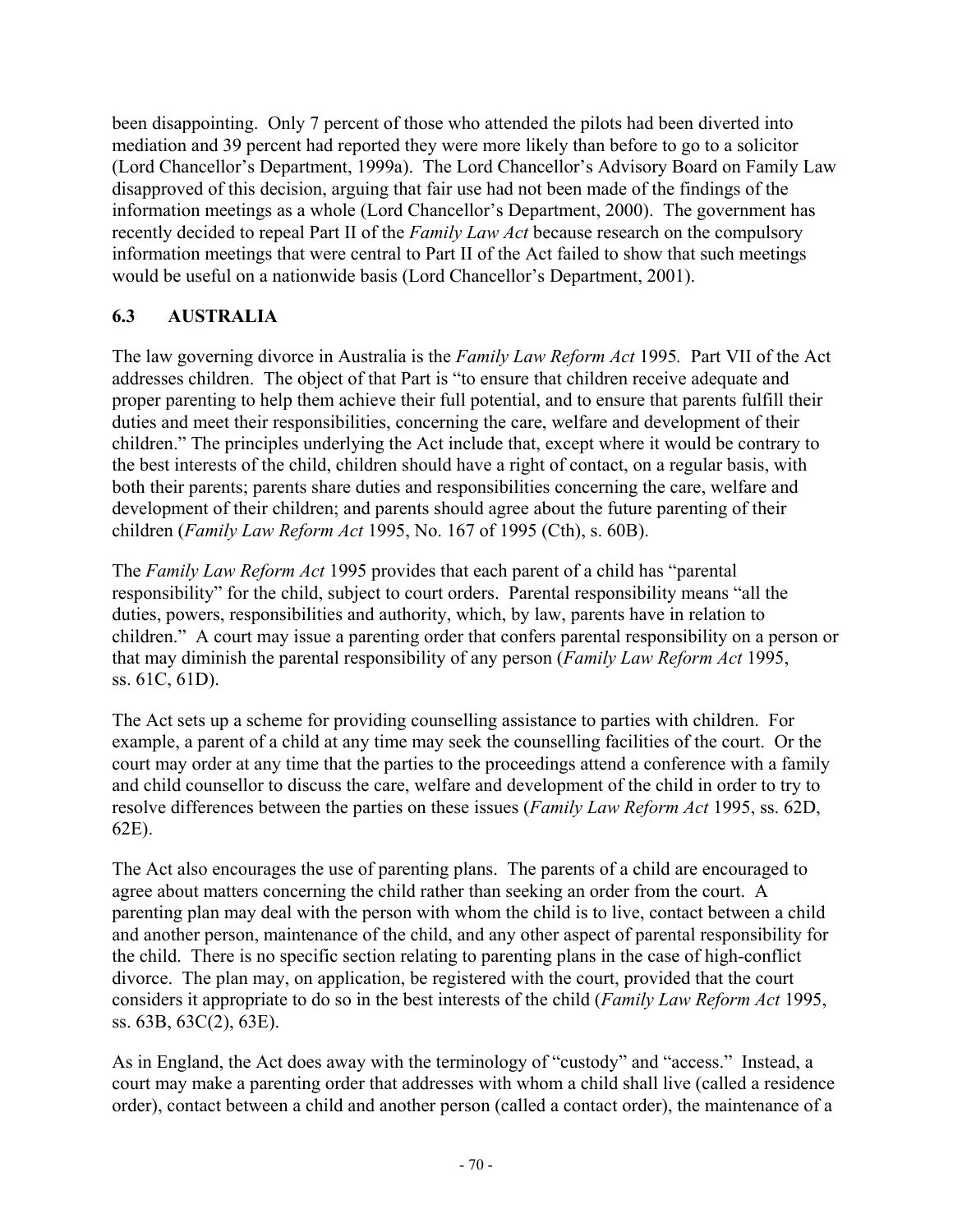child (called a maintenance order), or any other aspect of parental responsibility (called a specific issues order). In proceedings for a parenting order generally, the court must order that the parties attend a conference with a family and child counsellor. A parent must not, contrary to a residence order, remove the child from the care of a person. A parent must not, contrary to the terms of a contact order, hinder or prevent a person and the child from having contact. A parent must not, contrary to the terms of a specific issues order, hinder the person caring for the child pursuant to that order. A court may issue a warrant for the arrest of an alleged offender to enable him or her to be dealt with under section 112AD of the Act for contravening the Act (*Family Law Reform Act* 1995, ss. 64B, 65F, 65M, 65N, 65Q).

In determining the best interests of the child, the court must consider several factors. These include:

- any wishes expressed by the child (taking into account the child's maturity);
- the likely effect of any changes in the child's circumstances (including the likely effect of separation from a parent);
- the practical difficulty and expense of a child having contact with a parent;
- the need to protect the child from physical or psychological harm caused by being subjected or exposed to abuse, ill-treatment, violence or other behaviour, whether directed at the child or another person; and
- any family violence involving the child or a member of the child's family.

There are also provisions to resolve any inconsistencies arising from the issuing of a contact order, in instances when a state or territory has issued a "family violence" order (*Family Law Reform Act* 1995, s. 68E, Division 11, Family Violence).

Recently, the Australian government amended this Act. The court may now require a person who contravenes an order affecting children to participate in an appropriate post-separation parenting program designed to help resolve conflicts about parenting. It can also make a further parenting order that compensates for contact foregone as a result of the contravention. However, the court is required to take other action against the person if, with regard to the first contravention, the person has behaved in a way that showed a serious disregard for his or her parenting obligations, or if, with subsequent contraventions, it is not appropriate for the person to be dealt with by requiring his or her attendance at a post-separation parenting program (*Family Law Amendment Act* 2000, No. 143, 2000 (Cth), s. 60C).

The amendments also require those who give advice to people when making a parenting plan (family and child counsellors or mediators and lawyers) to explain in language likely to be readily understood by them, the obligations created by the plan, and the consequences that may follow if either of them fails to comply with any obligation (*Family Law Amendment Act* 2000, s. 63DA).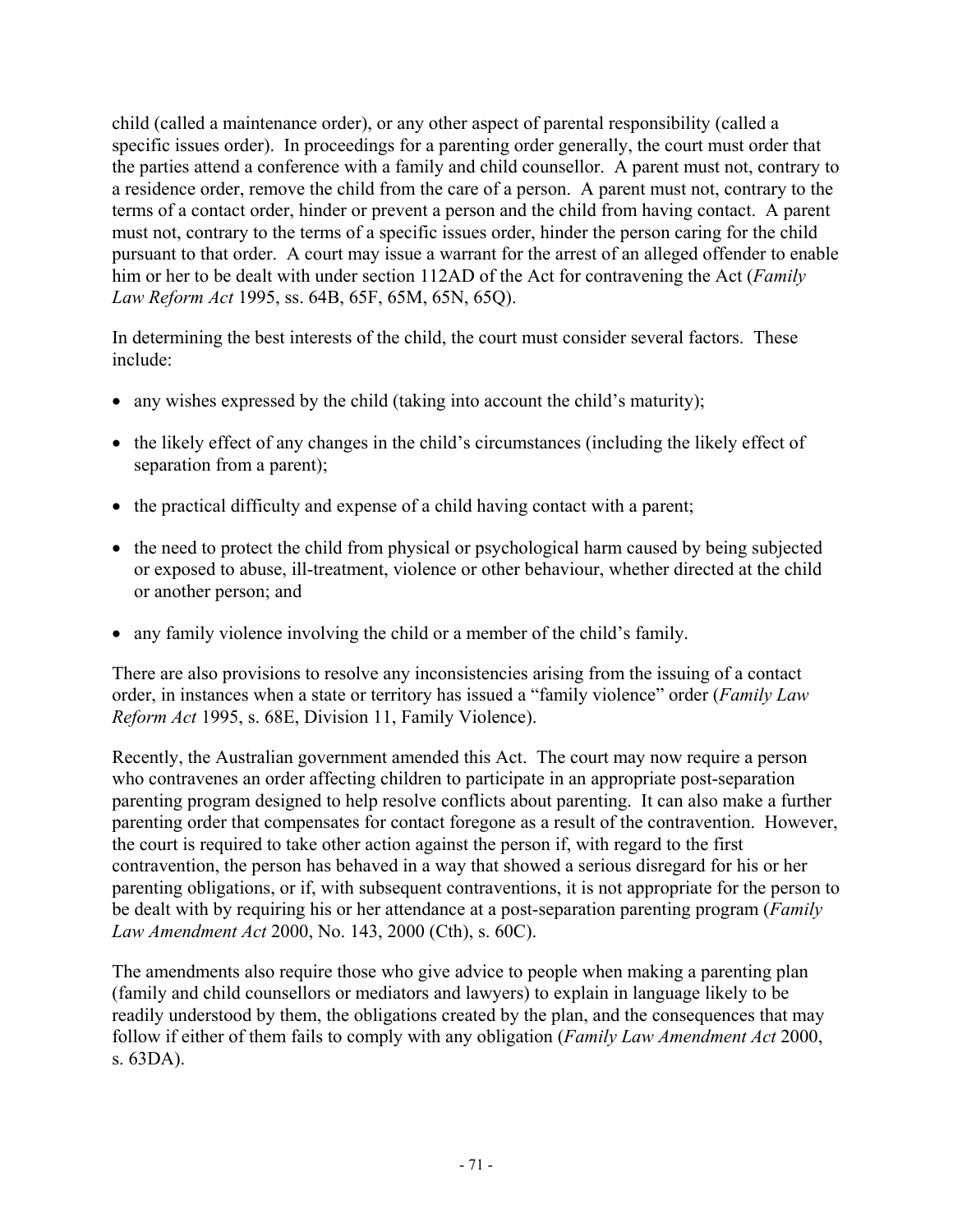The amendments set out a parenting compliance regime in three stages. The first stage applies when a court makes a parenting order. The court has a duty to include in the order particulars of the obligations that the order creates and the consequences that follow if a person contravenes the order. If the person is not represented by a lawyer, the court must explain the availability of programs to help him or her understand their responsibilities under parenting orders. If a lawyer represents the person, the court may request that the lawyer help explain these matters to the person. Any explanation must be given in a manner readily understood by the person to whom the explanation is given (*Family Law Amendment Act* 2000, s. 65DA).

A person bound by an order (such as a residence order or contact order) who intentionally failed to comply with the order, or made no reasonable attempt to comply with it, is considered to have contravened the order. The amendment, however, allows a long list of reasonable excuses for contravening the order. These include that the person did not understand the obligations imposed by the order, or that the person breached a residence order or contact order in the reasonable belief that it was necessary to protect the health or safety of a person, including the child. The standard of proof is on the balance of probabilities (*Family Law Amendment Act*  2000, ss. 70NC, 70ND, 70NE).

Under stage two of the parenting compliance regime, a person who, without reasonable excuse, contravenes an order, may be ordered by the court to attend a post-separation parenting program to be assessed for his or her suitability for the program. If shown to be suitable to attend, the court may order him or her to attend the program. The court may also make a further parenting order that compensates for contact foregone as a result of the contravention. The provider of the program has the duty to inform the court if a person is unsuitable to attend a program. The provider must also inform the court if the person fails to attend the program or becomes unsuitable to take part in it. The Attorney-General of Australia is required to publish a yearly list of post-separation parenting programs (*Family Law Amendment Act* 2000, ss. 70NF, 70NG, 70NH, 70NIB.)

The third stage of the parenting compliance regime applies when, for the first contravention of the order, the court decides that the person has behaved in a way which showed a serious disregard of his or her obligations under the order, or that the person has, without reasonable excuse, contravened the order after the first contravention. The court has a variety of orders it can make. The court may order the person to enter into a bond. The bond may impose conditions, for example, that the person get family and child counselling. If the person has breached a parenting order, the court may vary the order. In making this variance order, the court must, in addition to the best interests of the child, take into account other considerations. For example, the court must consider if the person who contravened the parenting order did so after having attended, after having refused or failed to attend, or after having been found to be unsuitable for taking further part in, a post-separation parenting program. The court may also order a person imprisoned for 12 months or less, or until, during that time, the person complies with the court order. However, before sentencing a person to prison, the court must be satisfied that the contravention cannot be dealt with in any other way (*Family Law Amendment Act* 2000, ss. 70NJ, 70NM, 70NO).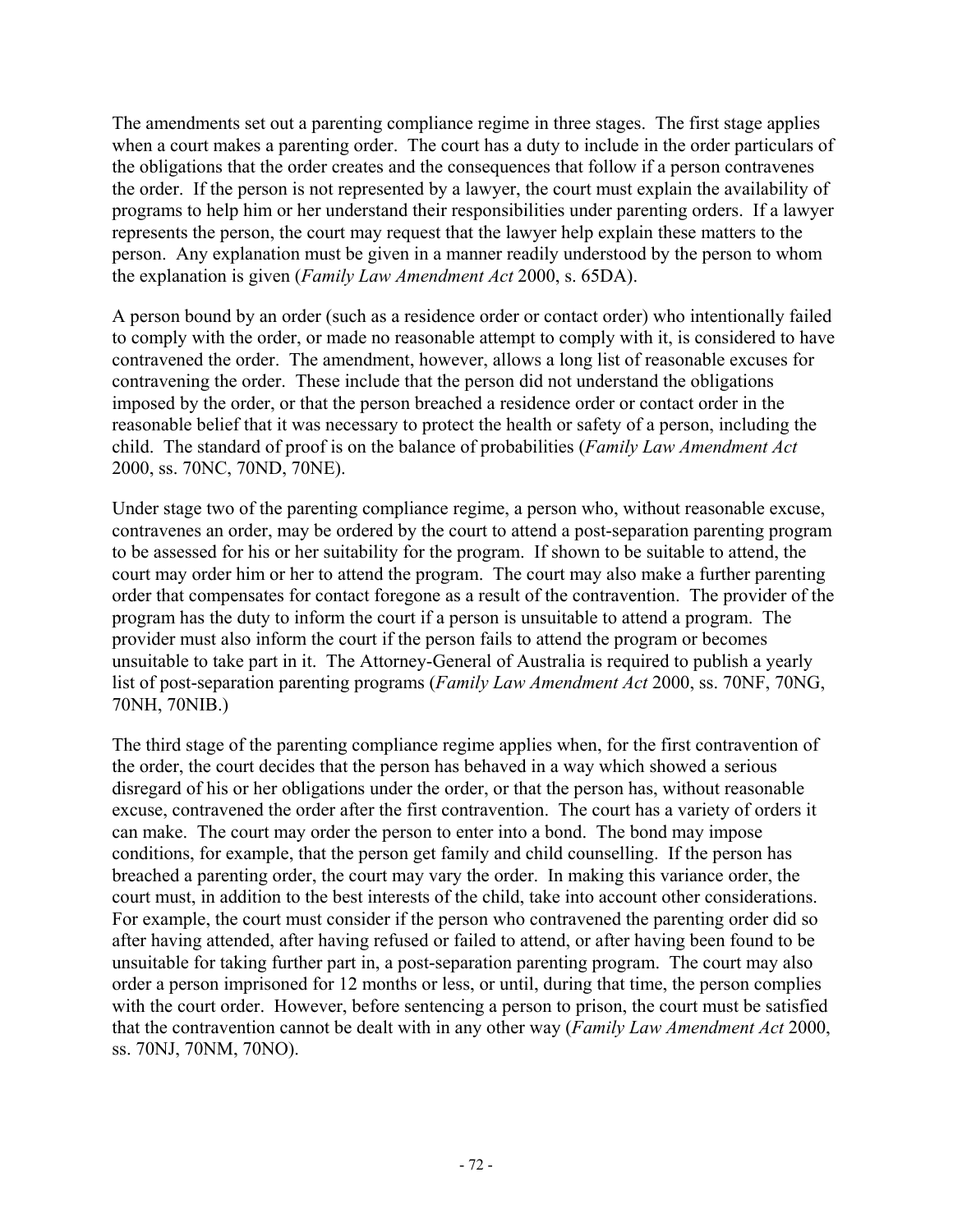A recently published three-year research project produced interesting results about the effects of the *Family Law Reform Act* 1995. There was no evidence to suggest that shared parenting had become a reality for children since the Act came into effect. Most respondents agreed that mothers continue to do the bulk of the care-giving work after separation. While parents were entering into workable and flexible shared-residence arrangements after separation, these arrangements were being reached without legal assistance and without any knowledge of the Act. The reforms had created uncertainty and confusion about the state of the law. While the new terms and concepts remained alien to the vast majority of separating parents, who continued to think in terms of custody and access, some non-resident parents believed the new shared parenting regime provided them with "rights" to be consulted about day-to-day decisions affecting the child. The concept of shared parenting also led some parents, particularly fathers, to believe that the law required the children to live half the time with each parent. These parents tended to respond with anger and frustration when advised that the Act did not require this. In addition, the lack of clarity in the legislation had provided fresh ground for disputes between parents. The research suggested that the reforms had created greater scope for an abusive nonresident parent to harass or interfere in the life of the child's primary caregiver by challenging her decisions and choices. The concept of ongoing parental responsibility had become a new tool of control for abusive non-resident parents. This also meant constant disputes and an endless cycle of court orders (Rhoades et al., 2000: 1-2). A related consequence was an increase in the number and detail of specific issues orders qualifying and quantifying the resident parent's authority and responsibilities. This could create even more areas of possible dispute:

Specific issues orders have now started to become more commonplace than in the early days following the coming into force of the *Reform Act*, and they tend to be much more detailed and differ in nature from the kind of orders made before the reforms. For example, orders are now used to delegate particular areas of responsibility to parents (for example, who will take the child to sport this week), and are sometimes used to impose standards of caregiving expected of the resident parent (one order reviewed provided that the mother must 'ensure that [the child]'s school clothes are properly laundered'). Previously, comparable orders were used only to regulate long-term matters, such as to ensure that the resident parent forwarded copies of the children's school reports to the non-custodial parent every year (Rhoades et al., 2000: 3).

The report also expressed concerns that the safety of children has been compromised. For example, when domestic violence was alleged, there was a trend away from suspending contact at interim hearings as the way of ensuring the child's safety until trial, and towards the use of neutral hand-over arrangements as the preferred protective mechanism. The most common response in the post*-Family Law Reform Act* judgements to allegations of violence was to order unsupervised contact between the father and child using, for example, a collection point that did not require face-to-face contact between the parties. Supervised contact was used as a safety mechanism far less frequently than a neutral hand-over point. The post-*Family Law Reform Act* cases using supervised contact involved more serious levels of violence than those instances when supervision was ordered prior to the reforms. The research demonstrated that, unlike the situation before the *Family Law Reform Act* 1995, residence orders giving each parent equal time with the children were being made in contested proceedings and in circumstances where there was a high level of conflict between the parties. One of the most significant findings of the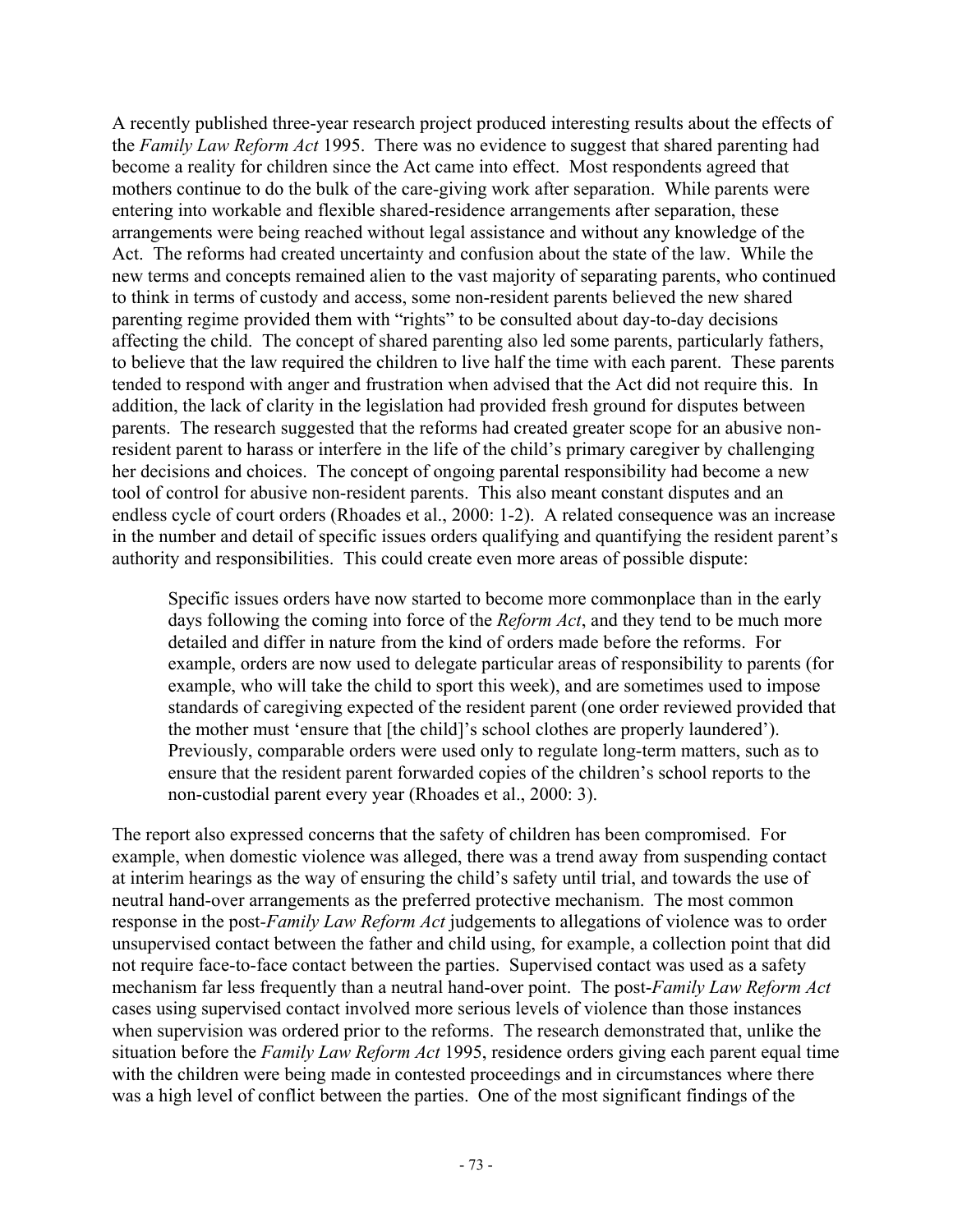research was the large increase in numbers of contravention applications brought by non-resident parents alleging breaches of contact orders. Many of these applications were without merit and were pursued as a way of harassing or challenging the resident parent (Rhoades et al., 2000: 6- 9). Finally, interviews with parents suggested that unsafe contact orders were being made by consent:

Most of the parents we interviewed as part of this research had expressed concerns about domestic violence when their contact arrangements were made. We found that many women had agreed to contact arrangements that did not provide them with the level of protection they had wanted. Either they had felt coerced into agreeing to the arrangements by their lawyer (who in turn had advised them about the 'usual' approach of the Court at interim hearings to allegations about the father's violence), or they had believed that there was no other option the father would agree to and they had no resources or were unwilling to 'fight'. Many had agreed to unsupervised contact on alternate weekends with a neutral hand-over arrangement, although they had wanted supervised contact (Rhoades et al., 2000: 10).

The Family Court of Australia has recourse to in-house services for the resolution of disputes through mediation, conciliation and litigation methods. The Family Court has created case management guidelines to manage the flow of cases through the Court. There are three different management tracks: the Direct Track, the Standard Track and the Complex Track. The Direct Track is the procedural path for matters in which the issues in dispute are narrow, and for which the estimated hearing time is not more than one day. The Complex Track is for matters involving complicated issues of fact, law and evidence, in which the hearing will take six days or more. The Standard Track is for matters not meeting the criteria of the Direct or Complex Track (Family Court of Australia, 1997a).

Browne (1997), Principal Director of Court Counselling in the Family Court of Australia, pointed out that the Court strives for the timely application of alternative dispute resolution techniques to meet the needs of clients. Discussing Johnston's three levels of impasse in highconflict divorce cases (internal, interactional and external levels), she argued that for the majority of cases the impasse could be overcome or prevented by dealing with the problem early. "Indeed, the resolution rates in the Family Court of Australia in relation to voluntary conciliation counselling and mediation and early court ordered conciliation counselling support the value of early intervention with agreement on at least one substantial issue being 73 to 74 percent." However, she recognized that in high-conflict cases different strategies are required:

These difficult cases require different strategies. These may involve group processes, a clinical management plan involving more than one counsellor or mediator and perhaps the involvement of extended family members and children. For the successful clinical management of these cases, it is essential that the reason for the impasse be diagnosed, as the type of intervention will vary accordingly. The other necessary feature in managing these cases is the early detection and diversion of potentially complex matters for the appropriate clinical intervention (Browne, 1997: 5-7).

In 1999-2000, the Court's case management continued to emphasize conciliation through primary dispute resolution. Only about 20 percent of matters filed proceeded to the litigation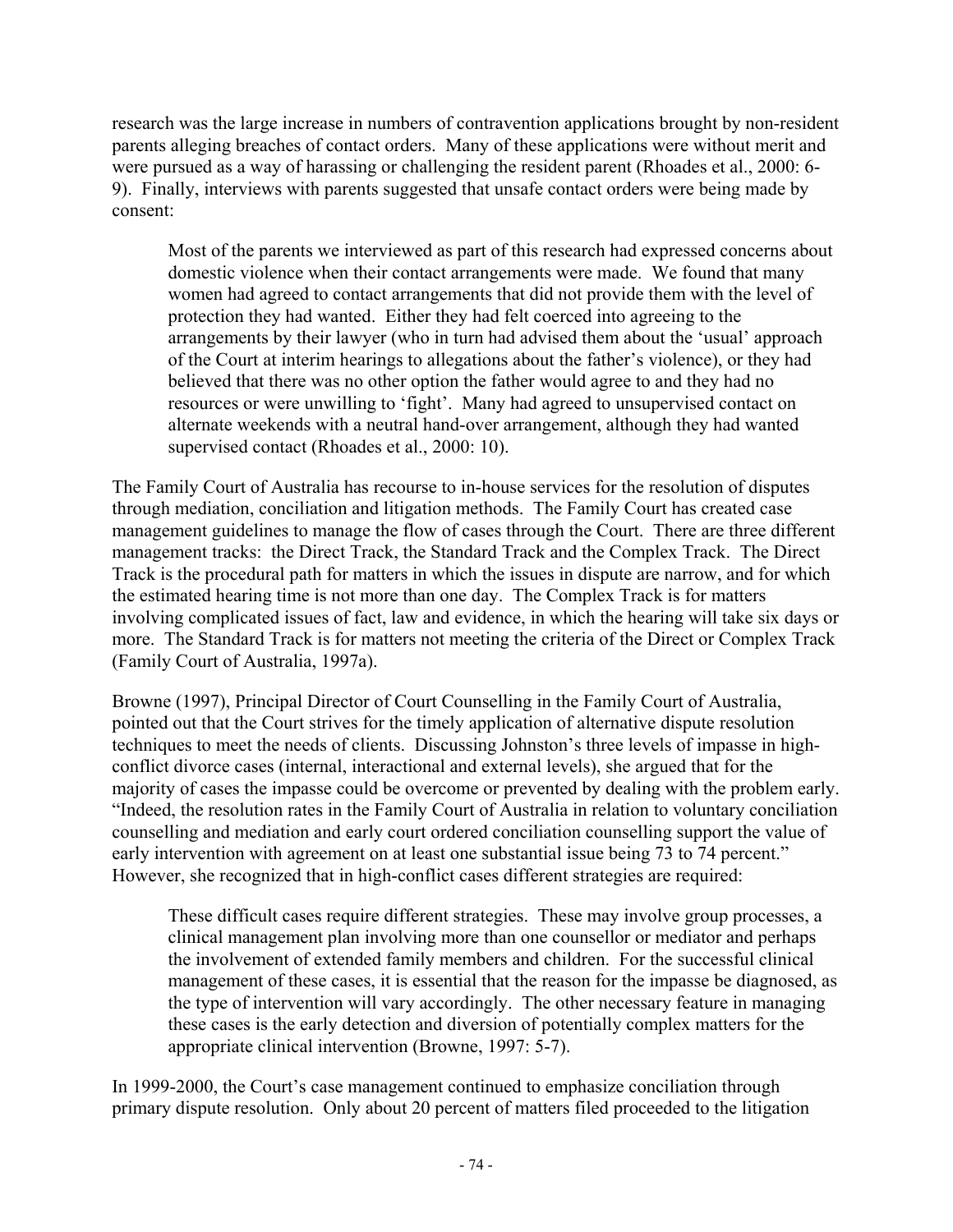stage; the remaining 80 percent were resolved through primary dispute resolution (Family Court of Australia, 2000a: 23).

Since January 1, 2000, the Family Court of Australia calls its primary dispute resolution services "mediation" services, instead of "conciliation" and "counselling". This change was introduced to reduce the confusion for clients accessing the Court's primary dispute resolution services. The Court is also introducing a streamlined assessment of cases in terms of their suitability for the various types of mediation it delivers. A major characteristic will be individual assessment and monitoring of cases. Those involving child abuse allegations will be managed to ensure liaison with relevant state welfare departments, with coordinated input from various professionals (Family Court of Australia, 2000a: 8-9).

The Court's *Future Directions Report* recognized that the effective management of cases has required the identification of those matters that will best benefit from, or will require a particular type of, intervention, including judicial determination. It proposed changes to the case management system for expediting the process, such as a record kept by court staff, a Case Summary that would ultimately provide a record of agreed facts and identify contested facts by the trial judge, and that, when possible, would permit the same court professionals to deal with a particular issue. The report proposed reforms to reduce partisanship in the giving of expert evidence. It also proposed reforms to ensure greater compliance of orders for the preparation of trial. For example, trial dates would not be allocated unless there was compliance, so that no longer would the cost of expensive trial time be at risk if one of the parties failed to comply with orders for preparation for trial. The report also recognized that many families would benefit from ongoing assistance in the implementation of orders after the court proceedings ended, particularly in some chaotic families, and recommended the creation of a working party to consider the ways in which these families can be assisted in their ongoing parenting and in their compliance with court orders (Nicholson, 2000).

Most recently, the Government of Australia in May 2000, announced the creation of the Family Law Pathways Advisory Group, a high-level advisory group whose role is to assist the government in its efforts to maximize positive outcomes for families navigating pathways through the family law system. To frame its report to the government, this Group was seeking submissions on, among other things, how to help families minimize conflict. In July, 2001, the Family Law Pathways Advisory Group published a major report entitled, *Out of the Maze: Pathways to the Future for Families Experiencing Separation*. By its terms of reference, the Group was to hold to a vision of an integrated family law system that is flexible and builds individual and community capacity to achieve the best possible outcomes for families. It was required, in part, to formulate a set of recommendations on how to provide stronger and clearer pathways to early assistance to ensure people facing relationship breakdown are directed to services most suitable to their needs. It was also required to help families minimize conflict, manage change more successfully, and meet new obligations and commitments. The report envisaged an integrated family law system in which family members experiencing separation could easily and quickly identify and access help when needed. The system's primary focus would be to support family decision making and family nurturing. Such a system would be responsive and coordinated. It would provide appropriate assistance to family members as early as possible. It would treat all comers fairly (Family Law Pathways Advisory Group, 2001).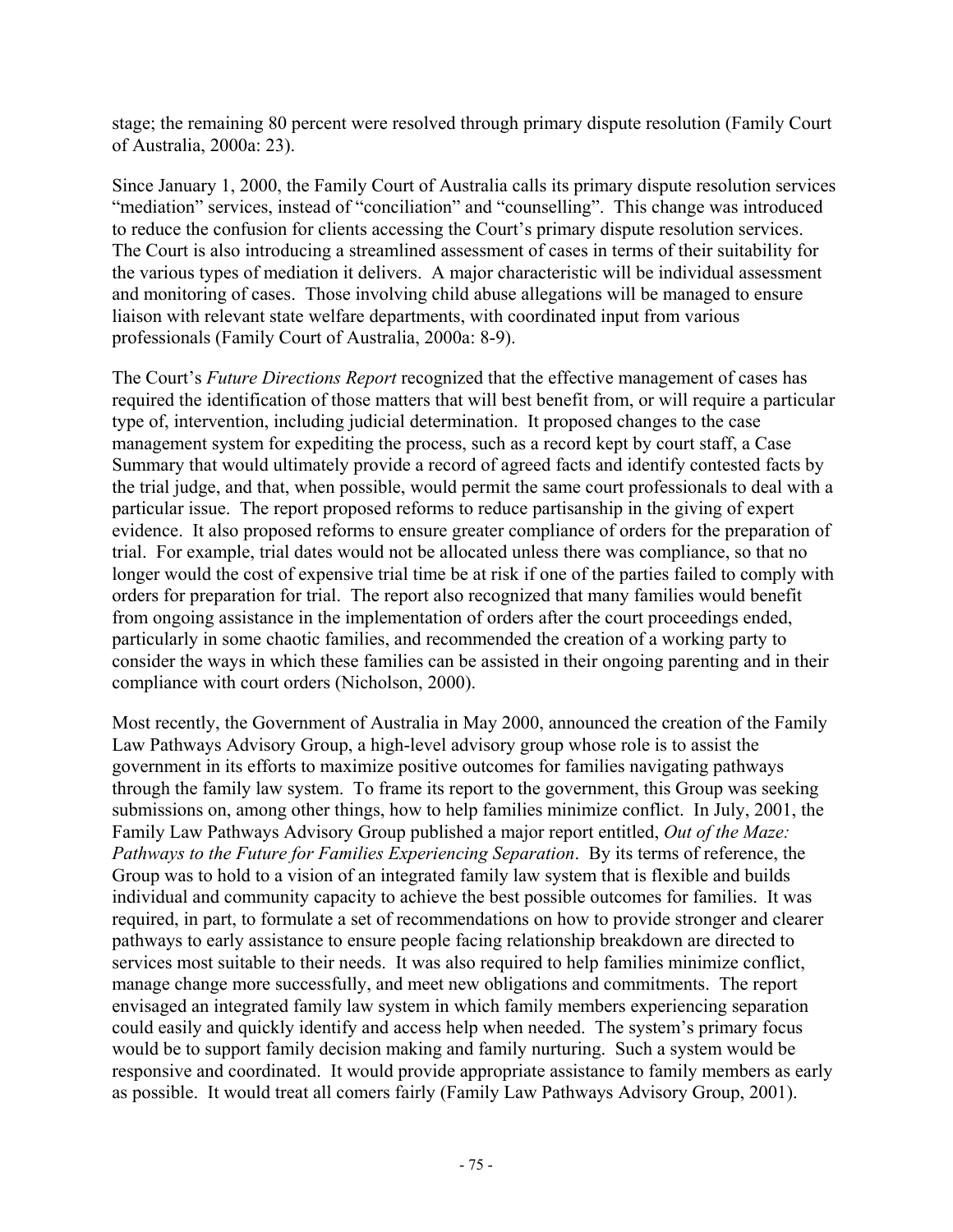The report saw this integrated family law system as having five key functions: education for the community and professionals; accessible information; appropriate assessment and referral at all entry points to the system; service and intervention options to help family decision-making; and ongoing support. These functions would sustain three types of pathways for families: self-help pathways; supported pathways; and litigation pathways. Families would move along a chosen pathway. The self-help pathway would suit parents who have a relationship that allows them to make decisions about parenting with minimal or no outside help. Parents on this pathway would need access to information about how to put their children first, how to share their parenting responsibilities and how to make their own decisions. The supported pathway would be needed by parents who are likely to experience difficulties but may, with appropriate support, manage their separation and parenting responsibilities. Parents on this pathway would be provided information about the system at the first point of contact and would be followed up by information and advice specific to the particular family. The objective—to engage both parents in non-adversarial decision making—may require a series of interventions addressing their relationship and parenting capacity before the parents are able to make an agreement. They might also use specific services, such as parenting education focusing on the children's experience of separation and mediation. Litigation should used as a last resort. The litigation pathway may be the appropriate pathway for parents who are not able to reach agreement at all, and for families where a quick resolution on issues of violence, child abuse or abduction is needed. For the relatively small group of separated parents who experience high-level conflict and have a very low capacity to manage their parenting responsibilities, the litigation pathway may be the most appropriate match.

In addition to information, parents on the litigation pathway may need legal advice, access to support services for some issues, legal representation, and support in negotiating legal and, particularly, court-related processes. For these families, the conflict is so entrenched that no amount of information or supportive intervention will bring partners to a result agreeable to both. The litigation pathway should be speedy. Delay in reaching a determination may only heighten the conflict and make more difficult their chances of moving into a manageable, if not cooperative, ongoing parenting relationship after the decision has been handed down. Ongoing support should be available after the final order is made, given that at least one of the parents involved may not support the determination. This is even more important if they have truly explored primary dispute resolution options without success. There is no value in referring these matters for further alternative interventions because a quick determination of the issues in dispute is needed (Family Law Pathways Advisory Group, 2001).

This report made 28 recommendations. These include:

- That a long-term community education campaign, with clear core messages and promoting the principles that underpin the family law system, be developed that would focus on the interests and needs of children and would reinforce post-separation parenting responsibilities (including flexible parenting models that work).
- That a national education package for schools, consistent with national education goals, be designed, to develop individuals' capacities for healthy relationships, provide information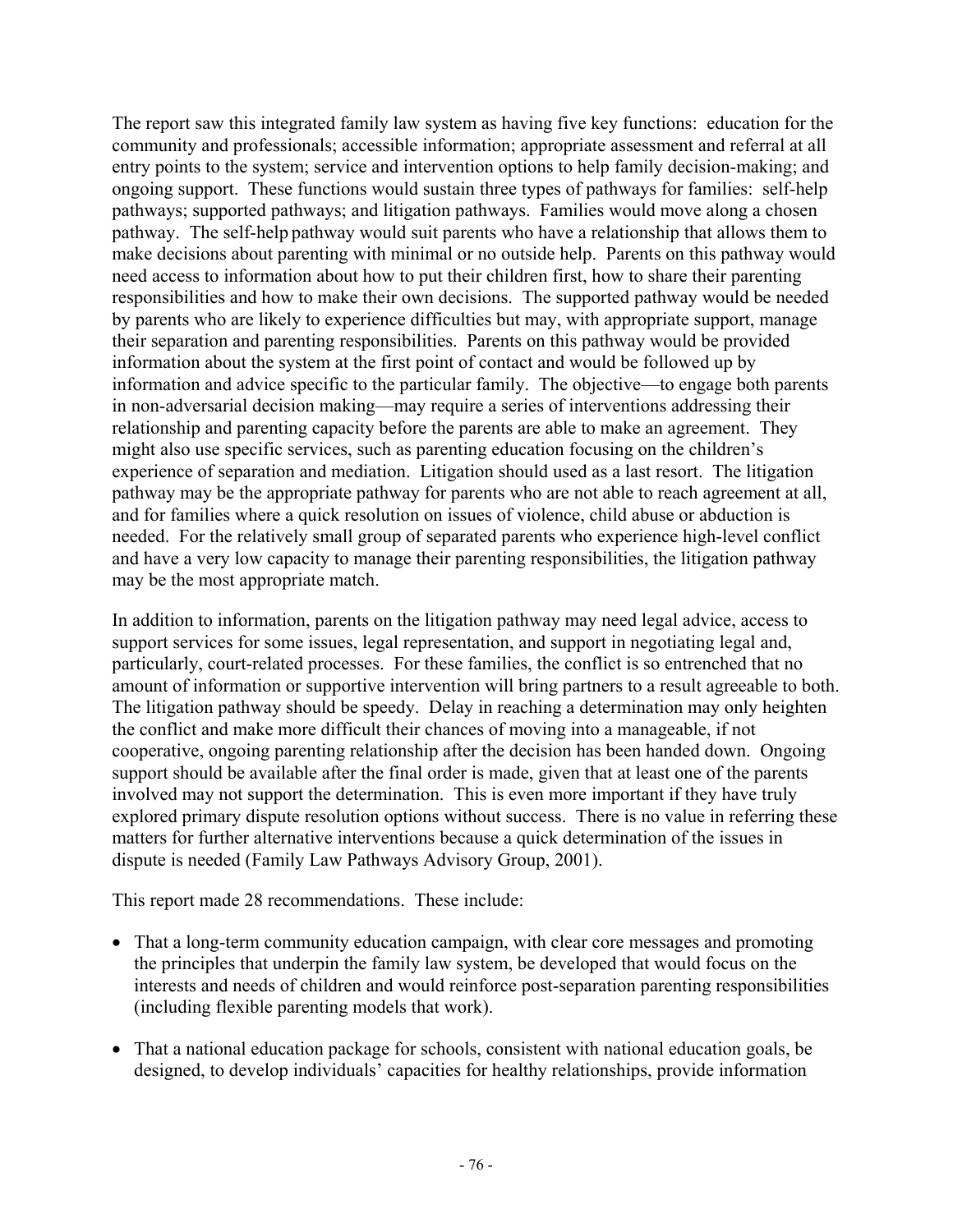about positive parenting models and demonstrate that it is "OK" to look for help when difficulties arise.

- That all professionals and key staff working in the family law system adopt a multidisciplinary approach to resolving issues for families, and that priority be given to a number of strategies to support such a holistic approach. This includes developing a national code of conduct for lawyers practising in family law to reflect the principles outlined in the report. The code would include a commitment to actively promote non-adversarial dispute resolution and other good practices; maintenance of multidisciplinary education for family law judges and magistrates; development of a quality accreditation mechanism for all family and child mediators and counsellors; and adoption of a multicultural perspective by all professionals and key staff working with members of culturally and linguistically diverse communities, and indigenous communities.
- That coordinated, national, system-wide information is available to families experiencing separation and service providers, which describe the family law system and available services, and which contain key messages and information about pathways, be developed and maintained.
- That an appropriate template for first point of contact assessment be developed and implemented nationally to match the family with the most appropriate set of services to resolve difficult or outstanding issues. The template should have certain core features, be simple and easy for service providers and clients to use, allow customization for local applicability, and be based on agreed indicators and demographic information, including screening for violence and the possible need for child protection.
- That access to services for high-need groups be expanded, including services that specifically support children in separating families; services for men, specifically services that help them effectively co-parent their children after separation; services which support the capacity of vulnerable and disadvantaged people to access non-adversarial approaches; services for families experiencing family violence; services to support people with mental health problems; and services which meet the needs of indigenous Australians.
- That legal aid services be encouraged to continuously improve primary dispute resolution services, including family law conferencing; and that increased legal aid funding be provided to improve equity of access in high-need areas, that is: early intervention; domestic violence proceedings; family law disputes in which there are allegations of child abuse; and enforcement of contact orders.
- That innovative practices and service delivery models be further developed where necessary and made available nationally, including child-inclusive practices in family relationship services; flexible models for community-based mediation/conciliation/counselling services; children's contact services; mediation-arbitration models; multiservice assistance to self-represented litigants at all courts exercising family law jurisdiction, and indigenous family conferencing models.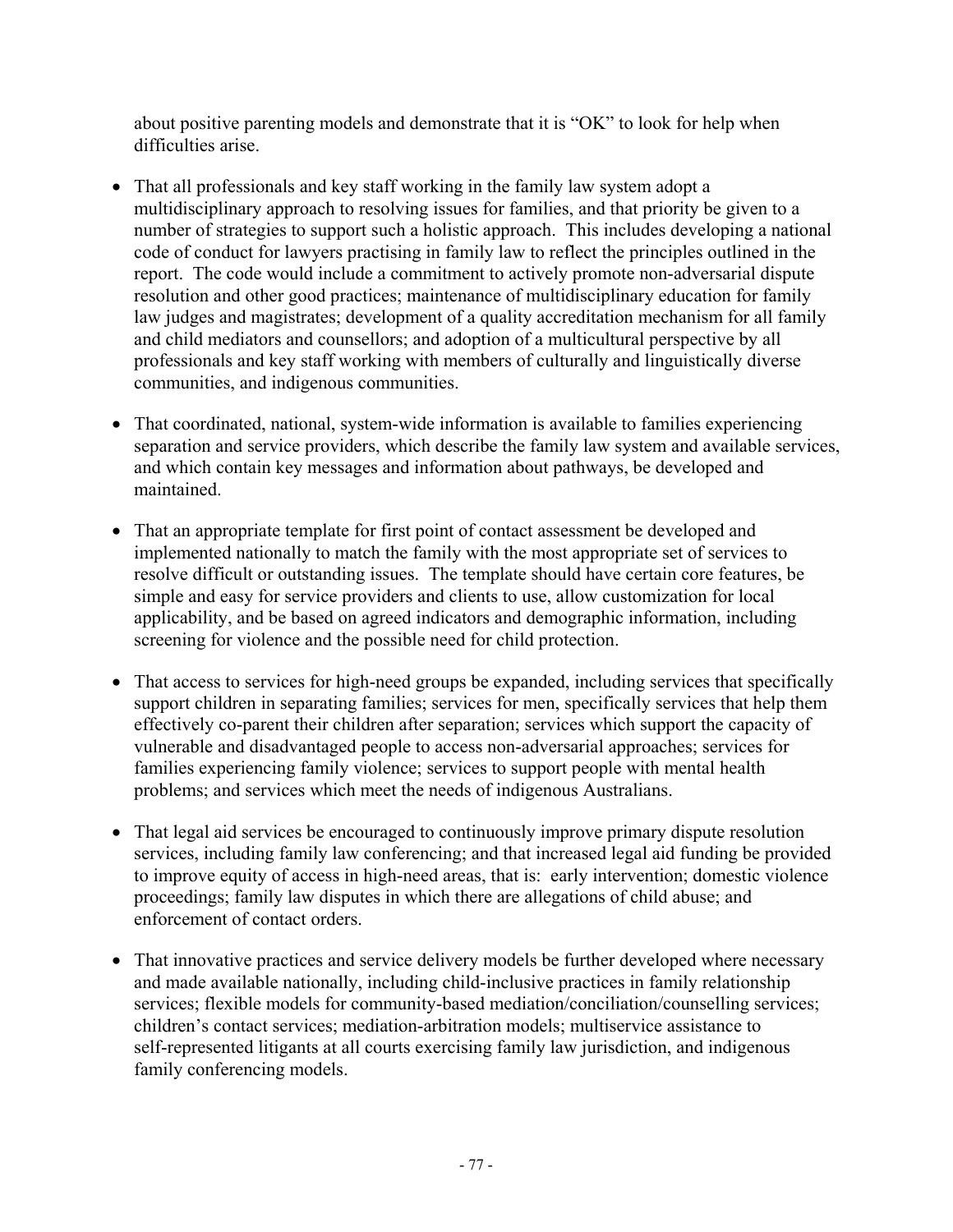- That the role of the non-government sector in the provision of high-quality personal counselling be increased and ensure that counselling support is available at key points in families' contact with the system where emotional distress and the risk of conflict may be greatest.
- That responses to family violence be managed in accordance with the following principles: the safety of children and adults is paramount; where there is a dispute about an apprehended violence order, it should be resolved quickly and fairly; both applicant and respondent should have reasonable and timely access to legal assistance; and where there are children, parenting issues should generally be dealt with at the same time as the apprehended violence process.
- That nationally consistent protocols, supported by nationally consistent training about family violence and family breakdown issues, be introduced for practitioners (for example police, lawyers, court support, counsellors). When developing these for the indigenous community, specific cultural perspectives on family and community violence need to be considered, in line with the proposals and framework developed by the Ministerial Council on Aboriginal and Torres Strait Islander Affairs in September 1999.
- That, in cases of family violence and child abuse, where primary dispute resolution is not appropriate, processes be developed to expedite access to a court determination.
- That the development of clearly defined roles for, and responsibilities of, child representatives be given urgent priority, with adequate funding allocated to support implementation (Family Law Pathways Advisory Group, 2001).

## **6.4 NEW ZEALAND**

The Act governing the custody of children in New Zealand is the *Guardianship Act,* 1988*.* An old statute, it contains no provisions relating to high-conflict divorce, save for provisions relating to domestic violence. "Custody" is defined as the right to possession and care of a child. "Guardianship" is defined as meaning the custody of a child and includes the right of control over the upbringing of the child. Generally, the father and mother of a child are each a guardian of the child. When there are disputes between them concerning the exercise of their guardianship, they can apply to the court for its direction, and the court may make any such order relating to the matter that it thinks proper. A child of, or over the age of, 16 years who is affected by a decision or a refusal of consent by a parent or guardian in an important matter may apply to a Family Court Judge, who may review the decision or refusal and make such an order as he or she thinks fit (*Guardianship Act, 1988*, Statutes of New Zealand, as amended, ss. 3,6, 13, 14).

On making an order of custody about a child, the court may, as it thinks fit, make such an order with respect to the access to the child by a parent who does not have custody of the child. A parent who does not have custody of the child may apply to the court for an order granting him or her access to the child. The court may also order that other relatives have access in certain circumstances. The court also may, on application by any person affected by the order of custody or access or upbringing of the child, vary or discharge the order. A person who hinders or prevents access to a child by a person who is entitled under a court order to access to the child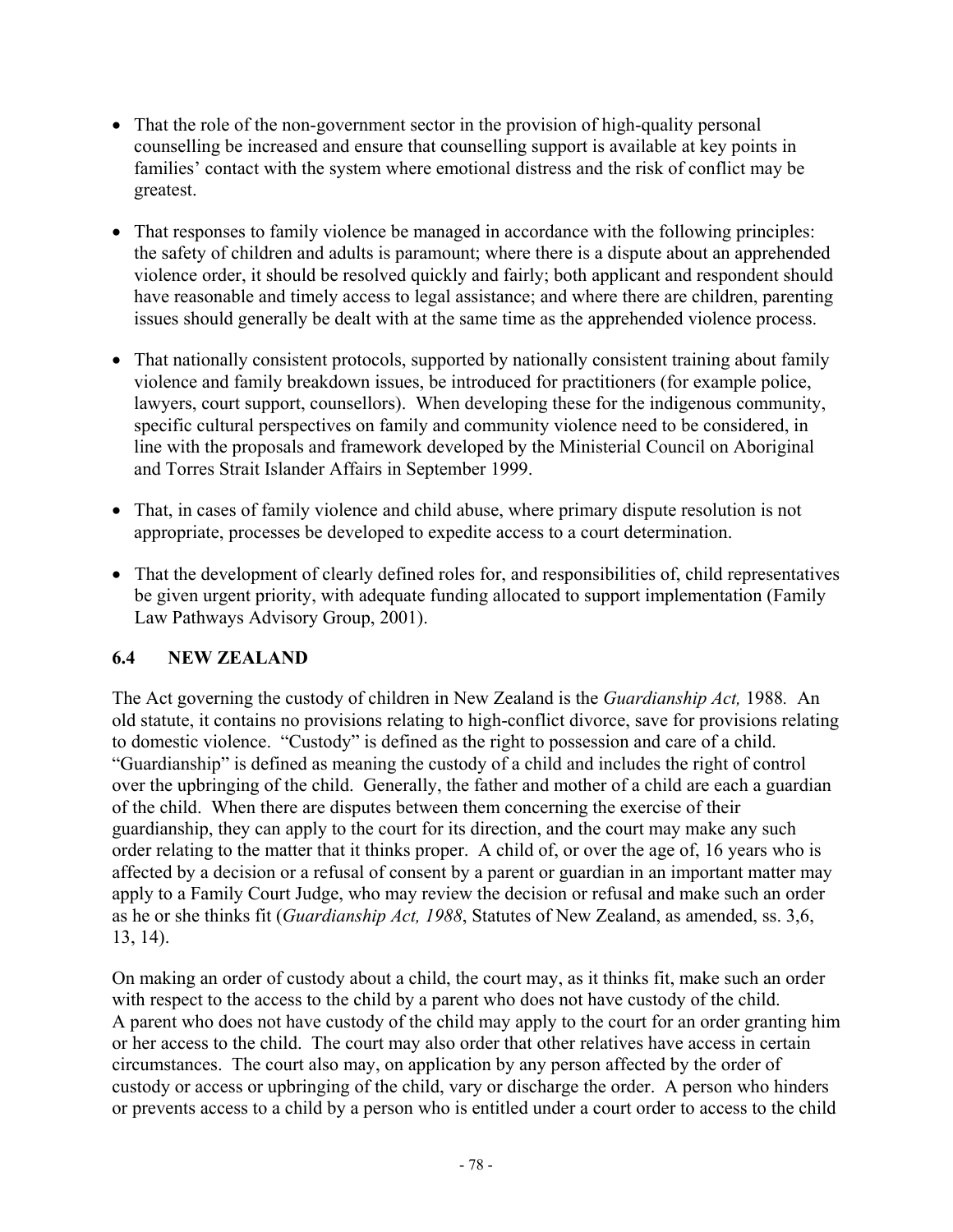is guilty of a summary conviction offence. An order with respect to the custody of a child of or over the age of 16 years cannot be made unless there are special circumstances (*Guardianship Act* 1988, ss. 15, 16, 17, 20A, 24).

When it is alleged that a party to the proceedings has used violence against the child or a child of the family or against the other party to the proceedings, the court must, as soon as practicable, on the basis of the evidence presented before it, determine if the allegation of violence is proved. Where the court is satisfied that a party in the proceedings has used violence against the child, or the other party to the proceedings, the court must not make an order giving the violent person custody of the child, or make an order allowing the violent person access, other than supervised access, unless the court is satisfied that the child will be safe while the violent party has custody of, or access to, the child. In making the determination about the safety of the child, the court must consider several factors. These include the nature and seriousness of the violence, how recently the violence occurred, the frequency of the violence, the likelihood of further violence occurring, the physical or emotional harm caused to the child by the violence, the wishes of the child having regard to the age and maturity of the child, and any steps taken by the violent party to prevent further violence. If the court cannot determine that the allegation of violence is proved, but is satisfied that there is a real risk to the safety of the child, the court may make such an order as it thinks fit to protect the safety of the child. "Supervised access" is defined in the legislation (*Guardianship Act* 1988, ss. 16B, 16A).

A judge who has reason to believe that any person is about to take a child out of New Zealand with intent to defeat the claim of any person who has applied for or is about to apply for custody of or access to the child, or to prevent any order of the court as to custody or access from being complied with, may issue a warrant directing any constable or social worker to take the child. The judge may also order that the travel documents of the child or of the person believed to be about to take the child out of New Zealand, be surrendered to the court. A person who takes or attempts to take a child out of New Zealand, knowing that proceedings are pending or about to be commenced under the *Guardianship Act*, or with intent to prevent an order concerning custody or access from being complied with, is guilty of a summary conviction offence. However, it does not constitute a contempt of court (*Guardianship Act* 1988, s. 20).

The New Zealand government is in the process of reviewing the laws about guardianship, custody and access. In a recent discussion paper, *Responsibilities for Children*, *Especially When Parents Part*, the government stated that its goals for child and family policy included enhancing the well-being of children, supporting parents in carrying out their responsibilities to their children, and providing a policy and legal framework to facilitate the range of ways in which parents and others carry out their responsibilities to their children. The discussion paper asks several questions, such as: should the terms "guardianship", "custody" and "access" be replaced in law by a broader range of orders for the courts to consider? Should the law reflect a more consensual approach to custody and access? Should the law encourage an emphasis on the ongoing responsibilities of both parents? How else can parents be encouraged to take greater responsibility for their children? For example, it asks for views on the use of "parenting plans," based on agreements between the parties and sanctioned by the court. Submissions to the government about its discussion paper had to be submitted by November 30, 2000 (New Zealand, 2000).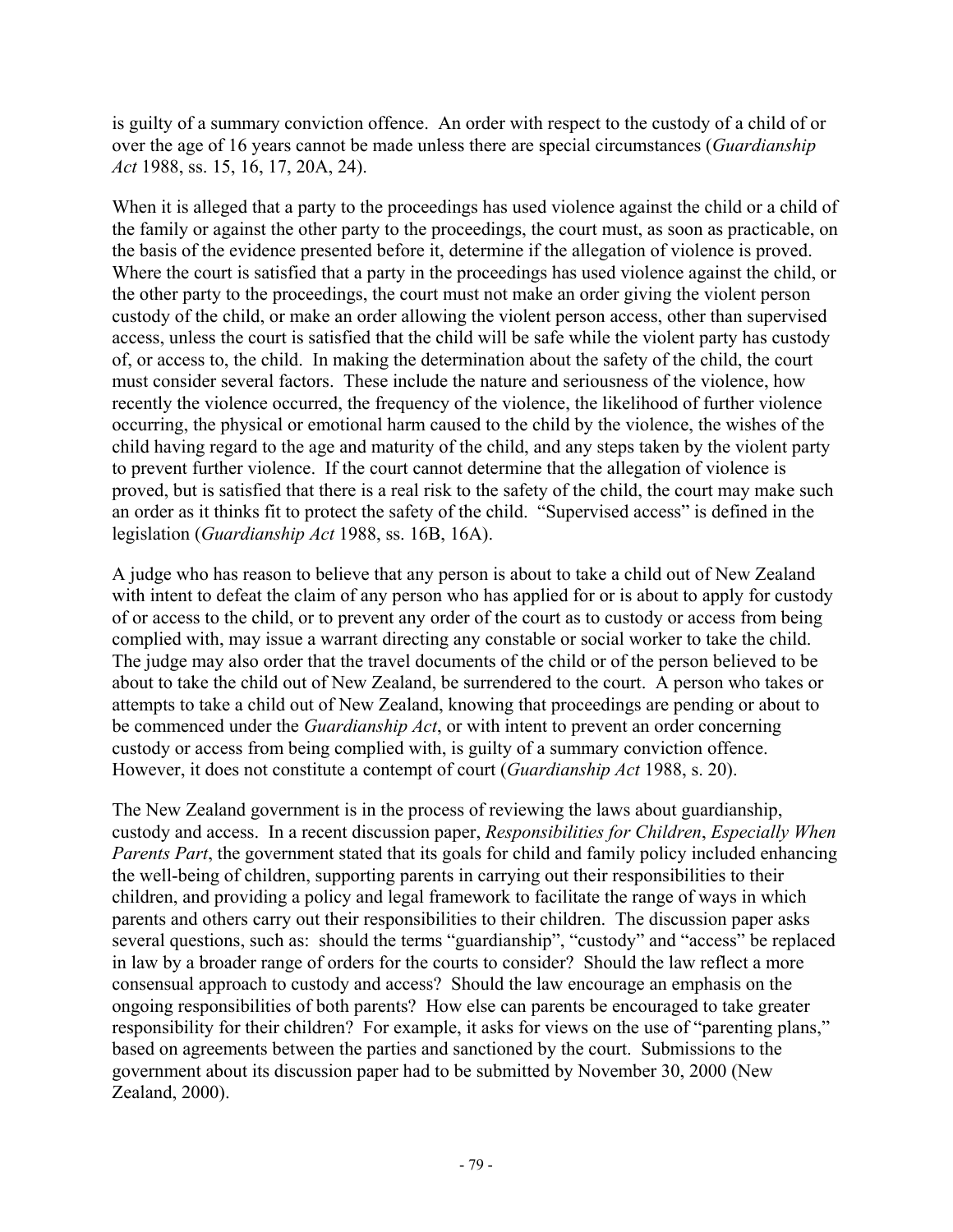# **7. OPTIONS FOR CONSIDERATION**

While options for consideration in this area of family law are many and varied, there are four major ones. Before discussing them, a brief comment is necessary about constitutional limitations. In this area of family law, the Government of Canada only has jurisdiction in matters of divorce. The provinces have jurisdiction over the administration of justice. Therefore, cooperation between those two levels of government is required to address all issues involving high-conflict divorce. Indeed, the federal government has endorsed the promotion of coordinated multi-jurisdictional efforts to ensure the well-being of children whose parents divorce. The author is exceedingly mindful of the limited jurisdiction that the federal government has in this area, and of the need to accord proper respect to the jurisdictions of provincial and territorial governments. This paper is meant to help all governments collectively consider how best to prevent, or minimize the effects of, high-conflict divorce.

### **7.1 OPTION ONE**

The first option is to make no distinction between high-conflict families or low conflict families, but to ensure that there are mechanisms to address high conflict when it arises. In this way, high-conflict divorce situations are not stigmatized by being singled out for special treatment and are seen as just one end of a continuum of conflict in divorce. The components of this option would focus on changes that could affect, in theory, low-conflict to medium-conflict to highconflict divorces. These components would include:

- 1. a unified divorce court that would ensure, as much as possible, that the same judge hears all issues related to a disputed divorce;
- 2. the ability to appoint a special master or referee to help resolve conflict issues;
- 3. the use of compulsory parenting education classes;
- 4. the use of compulsory mediation; and
- 5. the ability to appoint independent legal counsel for the child or children of the divorce.

To assist the spirit of cooperation among the federal government, the provinces and the territories, an outline of these components, to help promote discussion on these issues, is as follows:

### **1. Case management**

When a proceeding for divorce is begun, all issues relating to the divorce shall be heard before the same judge, unless it is impractical to do so.

### **2. Special master**

2.1 A special master [or referee] may be ordered by the court to investigate any controversy that arises between the parties relating to the divorce proceeding if the parties consent to the appointment of a special master.

2.2 If the parties do not consent, a special master [or referee] may be ordered by the court to investigate any controversy that arises between the parties relating to the divorce proceeding: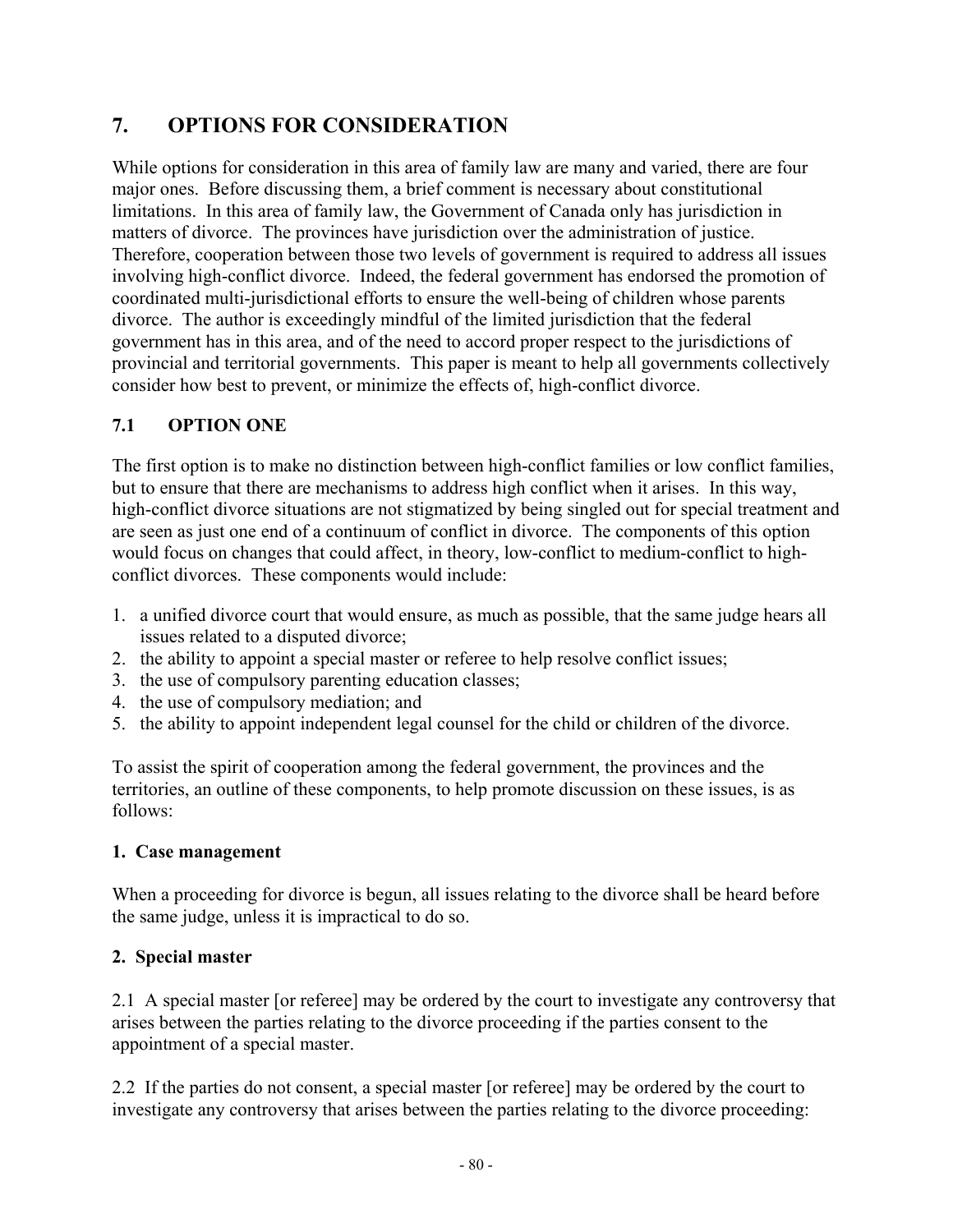- on motion by one of the parties; or
- on motion by the judge, who has been assigned to determine the issues in the divorce proceeding.
- 2.3 A party may object to the appointment of any person appointed as special master if:
- the potential special master shows enmity or bias towards either party;
- the potential referee has formed or expressed an unqualified belief or opinion about the merits of the action; or
- the special master is related to, or is or has been in a business relationship with, one of the parties.

2.4 The special master shall decide the controversy and make a written report to the court within 20 days after receiving all the evidence related to the controversy.

2.5 The decision of the special master shall stand as the decision of the court, and may be reviewed as if made by the court.

#### **3. Parenting education classes**

3.1 Once a divorce petition is filed with the court, if the parties have any children, the court shall order that the parties attend parenting education classes.

3.2 Parenting education classes shall include in their curriculum:

- information about child development;
- information about how parental conflict affects children; and
- exercises focussed on skills to help a parent communicate better with, and resolve conflict with, with the other parent.

3.3 If there is a history of domestic violence or if domestic violence is alleged by one of the parties, each party shall attend separate parenting education classes at different times.

#### **4. Mediation**

4.1 If it appears on the face of the divorce petition that custody or access is contested by the parties, the court shall set aside the contested issues for mediation.

4.2 Mediation proceedings shall be held in private and be confidential.

4.3 The mediator has the duty to assess the needs and interests of the child involved in the controversy.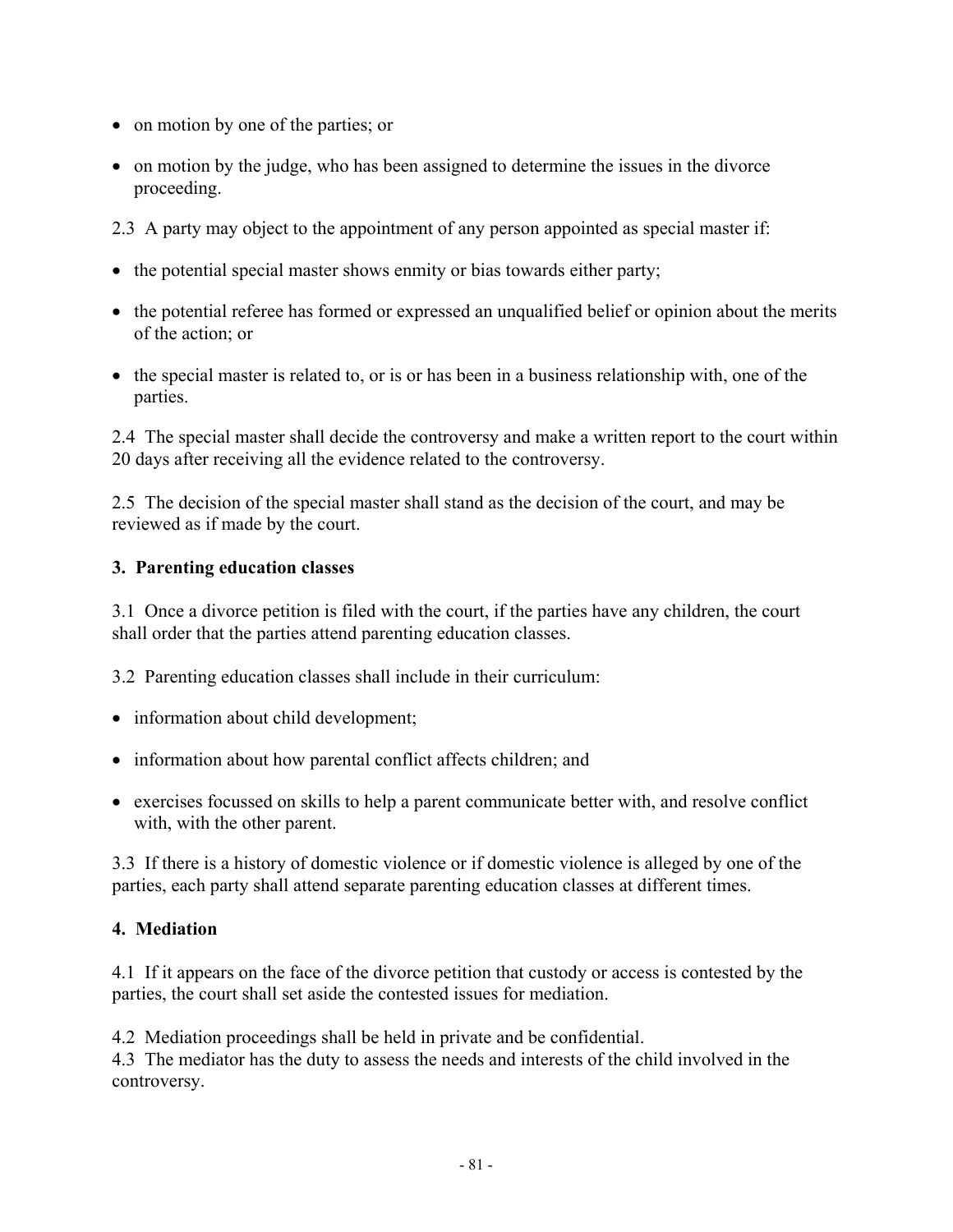4.4 The mediator may interview the child if the mediator believes it is necessary.

4.5 If there is a history of domestic violence or if domestic violence is alleged, the mediator shall meet with each party separately and at different times.

4.6 The mediator may submit a recommendation to the court about the custody of, or access to, the child.

#### **5. Independent legal counsel**

5.1 If the court determines that it would be in the best interest of the child, it may appoint counsel to represent the child in the divorce proceeding.

5.2 The child's counsel shall ensure that the best interests of the child are represented.

5.3 Unless inappropriate in the circumstances, the child's counsel has the duty to:

- interview the child;
- review the court files and all relevant records available to both parties; and
- make any further investigation that counsel considers necessary to ascertain the facts relevant to the divorce proceeding.

In addition to these proposals, the following recommendations could be considered:

- That a study be conducted to determine whether litigants in person are increasing in divorce courts and, if so, what problems are caused by litigants in person to the parties involved in the dispute and to the court system, and what means might be used to reduce conflict in these situations.
- That courts consider establishing minimum training requirements for professionals ordered by the court to examine issues of parenting and access arising from the dispute, such as mediators, guardians *ad litem*, special masters, etc.
- That a study be conducted to empirically examine the concept of high-conflict divorce in all its dimensions, and that this study be used to establish a baseline to distinguish high-conflict divorce from the other levels of conflict that arise during separation and divorce.
- That a study be conducted to determine whether courts should create strategies for intervention to reduce conflict on an ongoing basis after the divorce proceedings have ended and, if so, what those strategies should be.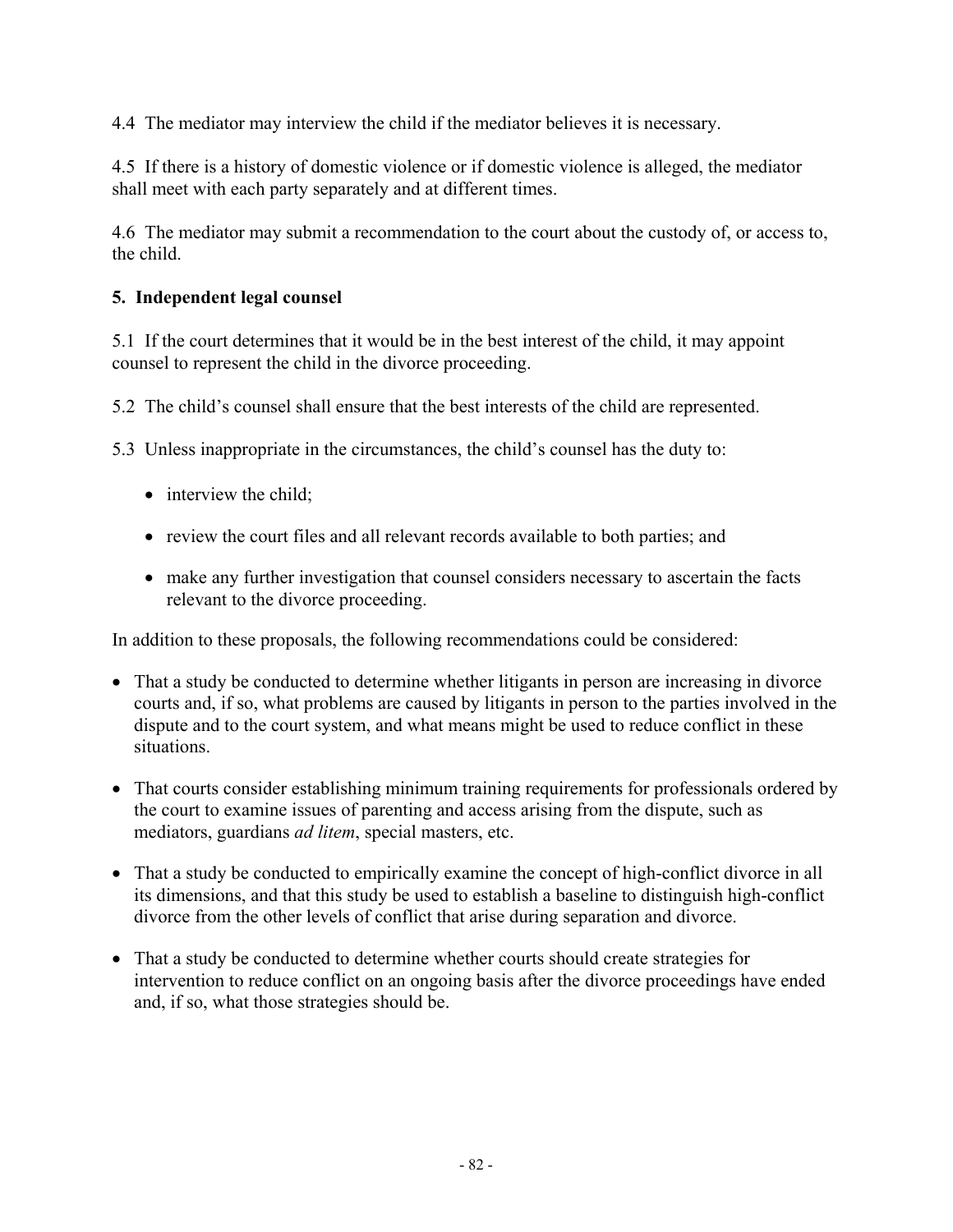#### **7.2 OPTION TWO**

This option proposes to address high-conflict divorce directly through the use of limited guidelines. Again, these guidelines are proposed in the spirit of a coordinated, multijurisdictional approach among the federal government and the provinces and the territories, and are not intended to encroach on provincial jurisdiction in this area. It is more limited than the draft protocol set out in Option Three, below. It is more limited in that it does not create a special tracking mechanism for high-conflict divorce. However, it does attempt to define highconflict divorce, using most of the indicators set out by Stewart (2001). Admittedly, other definitions of high-conflict divorce can be used, if the Department of Justice Canada and the other Justice ministries of the provinces and territories agree to do so. The guidelines link this definition to elements that should be set out in a parenting plan:

#### **Guidelines in High-conflict Divorce Situations**

- 1. High-conflict divorce means a divorce proceeding that has the following indicators:
	- (a) either of the parties has a criminal conviction for (or has committed or has alleged to have committed) a sexual offence or an act of domestic violence;
	- (b) child welfare agencies have become involved in the dispute;
	- (c) several or frequent changes in lawyers have occurred;
	- (d) issues related to the divorce proceeding have gone to court several times or frequently;
	- (e) the case has been before the courts a long time without an adequate resolution;
	- (f) there is a large amount of collected affidavit material related to the divorce proceeding; and
	- (g) there is repeated conflict about when a parent should have access to the child.
- 2. When the court determines that a divorce is a high-conflict divorce, any parenting plan approved by the court in relation to that divorce shall:
	- (a) be designed in manner that will reduce the opportunity for parents to engage in conflict;
	- (b) maximize the time that children spend with both parents, so long as both parents know and love the children, are safe guardians of the children, and are willing to parent; and
	- (c) take into account the developmental needs of the children.
- 3. Parenting plans for high-conflict divorce shall set out in detail the rights and obligations of the parents, including:
	- (a) a written log that travels with the children, so that information about meals, medications and activities may be transmitted with minimal contact between parents and without children carrying messages;
	- (b) transfers that occur at public places, such as a restaurant, library or day-care (if conflict continues to be a problem at transitions, supervised transitions may be appropriate);
	- (c) separate or alternating attendance at special events for the children;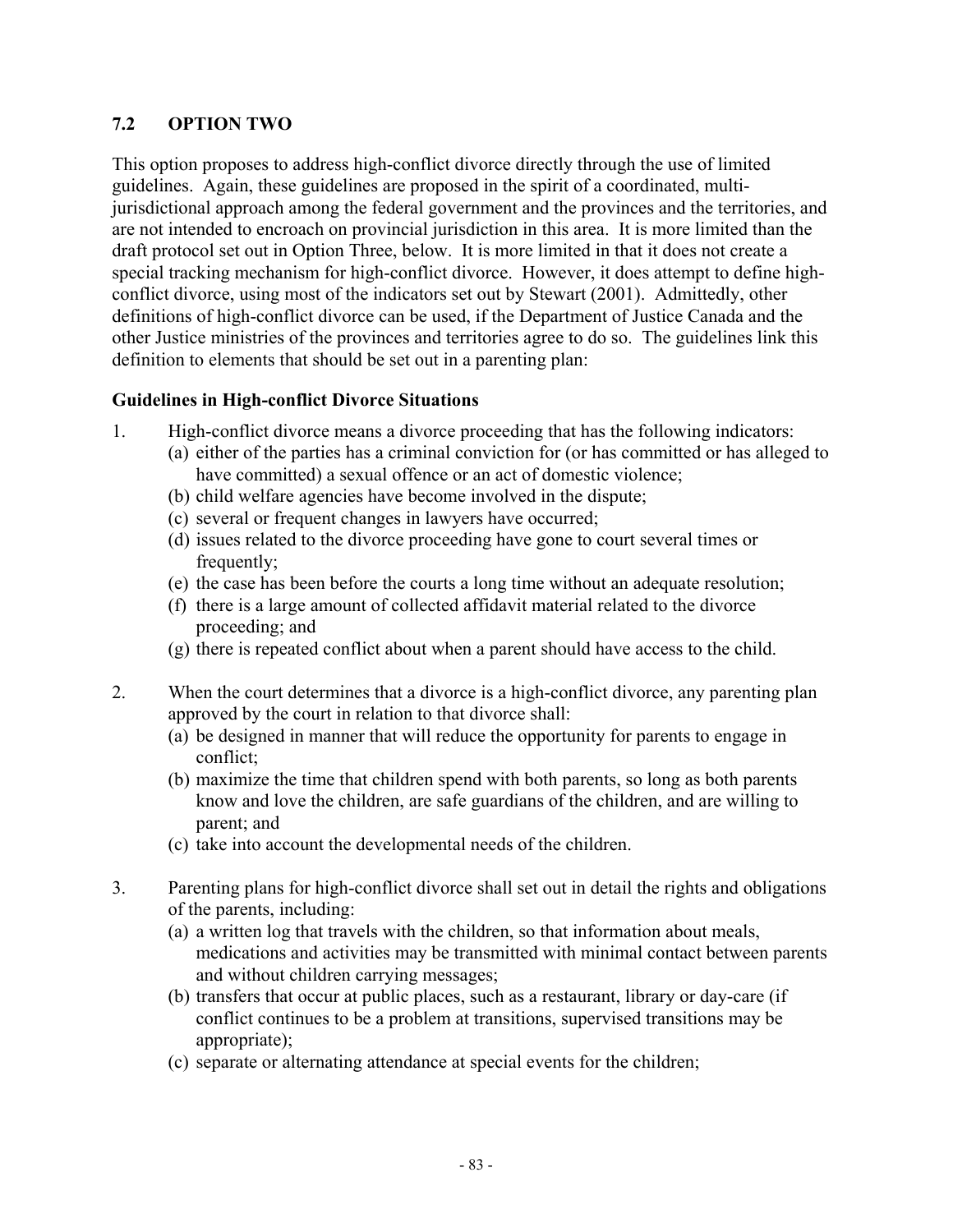- (d) unrestricted, private telephone contact between the children and the non-residential parent;
- (e) if communication between the parents permits, an opportunity for the non-residential parent to care for the children before arrangements are made with a third party;
- (f) if there is parental alienation, ongoing post-divorce therapy with a neutral health professional may be appropriate;
- (g) a plan for resolving post-decree problems with the shared parenting plan set forth in the decree, including the use of alternative dispute resolution processes when appropriate; and
- (h) when appropriate, the appointment of a parenting co-ordinator to arbitrate disagreements that arise between the parties in regard to the design or implementation of the shared parenting plan. The parenting coordinator shall have authority to make recommendations to modify the parenting plan.

### **7.3 OPTION THREE**

This option addresses how to resolve issues arising from high-conflict divorces. There are two general possibilities here.

The first possibility is the creation of a manual addressing all aspects of high-conflict divorce. Such a manual would be modeled on the Idaho Benchbook, *Protecting Children of High-Conflict Divorce* (Brandt, 1998). The manual would be used by judges to educate themselves about highconflict divorce in all its aspects, ranging from literature on the impact of high conflict on children, a protocol to be followed by judges in such cases, current law on custody and visitation in such cases, special considerations in domestic violence cases, mediation evaluation and special masters, etc. Such a manual would be lengthy, but would also be comprehensive and would possibly be the best means by which judges, lawyers and mental health professionals are educated about high-conflict divorce. Of course, this manual should be the result of cooperation among all levels of government across Canada.

The second possibility is the creation of a comprehensive high-conflict divorce scheme set out in guidelines. This approach would be less informative than a judicial "Benchbook" on highconflict divorce. However, it would be more detailed than the one in Option 2, because it would address the issues of domestic violence and the fast-tracking of high-conflict divorce cases.

In this regard, it is suggested that a "Protocol on High-conflict divorce" could set out principles and guidelines on high-conflict situations. This protocol would be modeled, in large part, on the Idaho Protocol. The following is a suggested draft of this protocol for federal, provincial and territorial governments to consider.

### **Protocol for Judges to Protect Children in High-conflict divorce Cases**

## **A. Definition of high-conflict divorce**

High-conflict divorce means a divorce proceeding in which (a) either of the parties has a criminal conviction for, or has committed or has alleged to have committed, a sexual offence or an act of domestic violence; (b) child welfare agencies have become involved in the dispute; (c) several or frequent changes in lawyers have occurred; (d) issues related to the divorce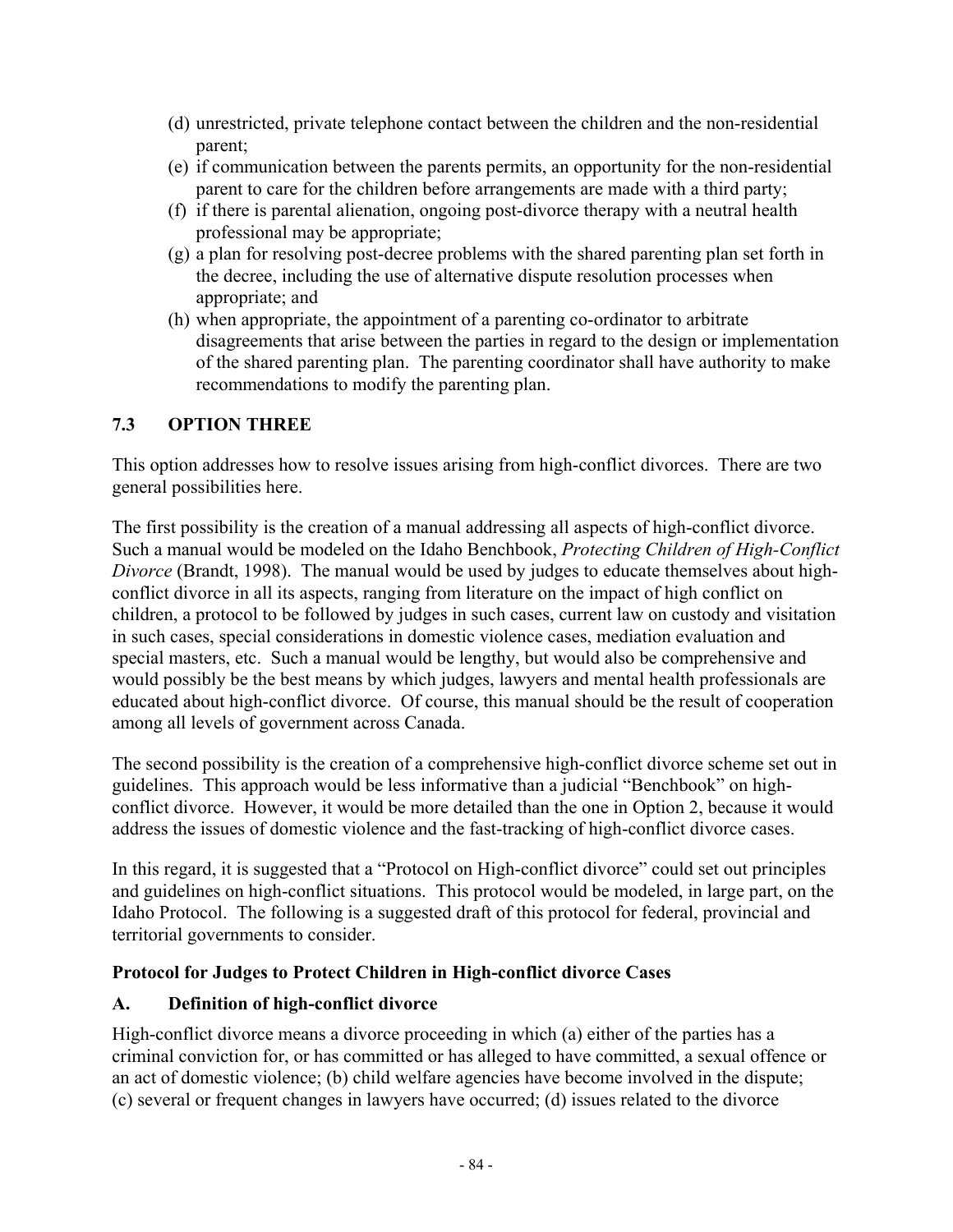proceeding have gone to court several times or frequently; (e) the case has been before the courts a long time without adequate resolution; (f) there is a large amount of collected affidavit material related to the divorce proceeding; and (g) there is repeated conflict about when a parent should have access to the child.

## **B. Parental conflict prior to court filing: public information**

The court's role as a representative of society and as an experienced "witness" to the damage of parental conflict to children can strongly influence the development and credibility of a public information strategy. Judges need to take a leadership role in providing such information. The primary purpose of providing public information is to engage public interest, concern and awareness critical to moving public education systems, churches and agencies to develop and fund classes, workshops, counselling and group services working with families experiencing high-conflict divorce.

## **C. Parent education and family court services assessment**

All parents filing for divorce must attend a Divorce Parenting Orientation, which includes information about the impact of divorce on children and which may include skill-based teaching designed to help parents communicate with each other in order to reduce levels of conflict. After the Divorce Parenting Orientation, parents still unable to develop a parenting plan need to be ordered into mediation or be referred by the court for an Alternative Dispute Resolution assessment.

## **D. Guidelines for determining custody and visitation in violent parent cases**

(These are based on the guidelines of Dr. Janet R. Johnston for domestic violence cases.)

D.1. Domestic violence is the use of physical force, restraint or threats of force to compel one to do something against one's will or to do bodily harm to self, cohabitant or family member, or the mother or father of one's child. It includes but is not limited to: assault (pushing, slapping, choking, hitting, biting, etc.); use of or threat with a weapon; sexual assault; unlawful entry; destruction of property; keeping someone prisoner or kidnapping; theft of personal property; and inflicting physical injury or murder. There may also be psychological intimidation or control in the form of stalking, harassment, threats against children or others, violence against pets, or the destruction of property. It is understood that, most often, evidence of physical abuse is not available. However, lack of corroborative data does not diminish the indications of violence available to the mediator/evaluator from reports by the victim.

## **Premises**

D.1.A.1. Domestic violence is detrimental to children, regardless of their relationship with the perpetrator of violence. Children who have witnessed or overheard severe or repeated incidents of violence perpetrated by parent(s) are likely to be acutely or chronically traumatized and at risk for emotional, behavioural and social difficulties, including long-term victim or perpetrator roles. Children who do not directly witness spousal abuse are also negatively affected by the climate of violence in their homes and are likely to experience impairment of development and socialization skills. Even very young children and infants who are not thought to be cognizant of the violence can be negatively affected. For these reasons, children need to be protected from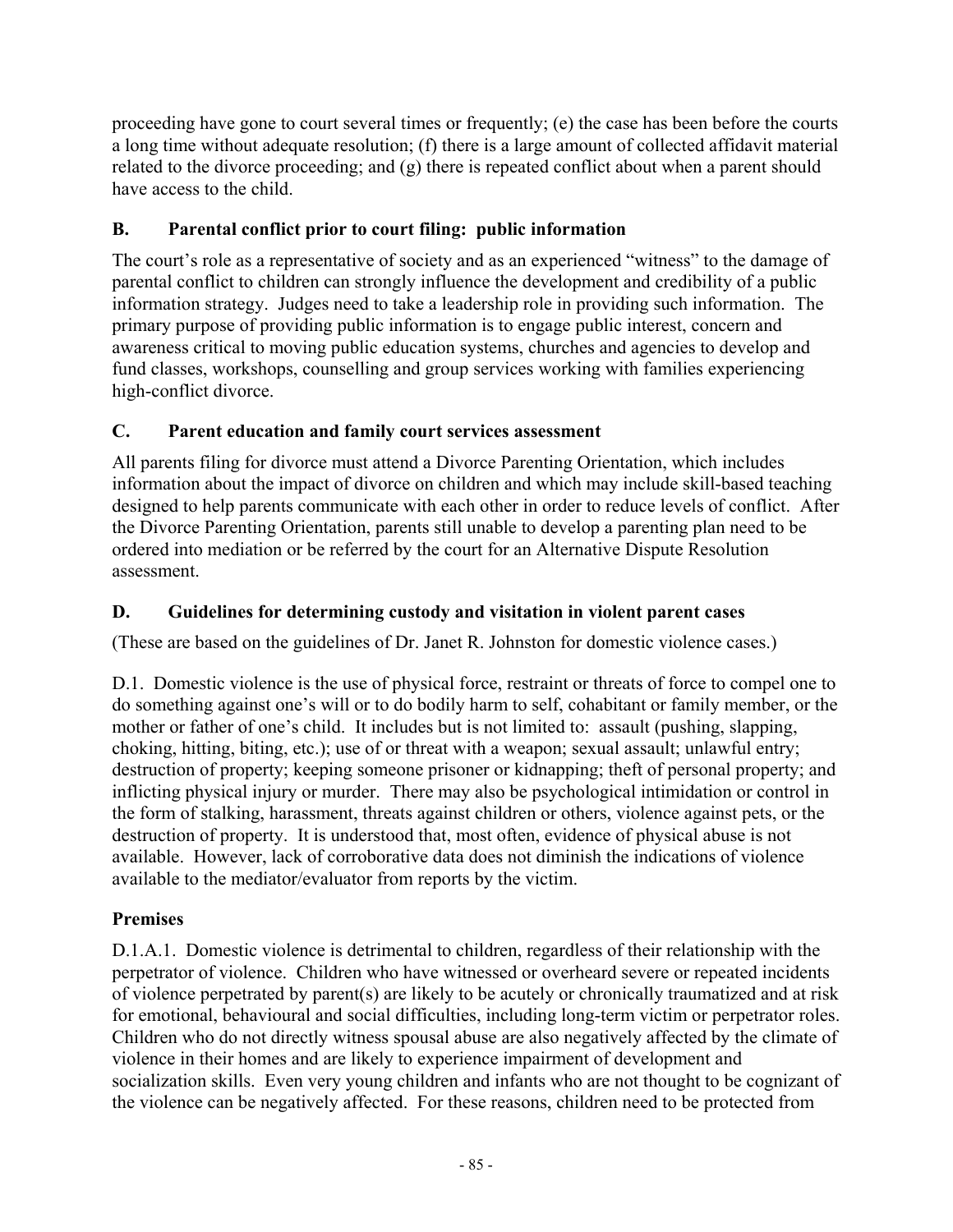witnessing threats of violence or actual physical abuse, and from exposure to a climate of violence in their homes.

D.1.A.2. Domestic violence is understood to be behaviour that arises from multiple sources, which may follow different patterns in different families, rather than a syndrome with a single underlying cause. Parent-child relationships are likely to vary with the different patterns of violence, and children of different ages and gender are affected differently. There are also different trajectories for recovery and the reconstitution of family relationships, and for the potential for future violence. For these reasons, domestic violence families need to be considered on an individual basis when helping them develop appropriate post-divorce parenting plans.

D.1.A.3. Domestic violence can occur in all cultures and ethnic groups. However, the interpretation of what constitutes violence and what is considered normal emotional expressiveness varies greatly among different cultural and ethnic groups. It is important to interpret the meaning of a behaviour within its cultural context whenever possible. It is understood that a client may behave in ways that the majority culture views as destructive or psychologically aberrant, but that at the same time may be consonant with the client's native culture. Whenever possible, it is important to provide culturally aware divorce court services staff who can "bridge" from one culture to another in interpreting domestic violence and helping families make appropriate custody and visitation plans.

## **D.2. Physical custody and residence**

## **D.2.A. General guidelines**

D.2.A.1. The absence of violence perpetrated by the parent, and the capacity of the parent to provide a violence-free home for the child, should be given considerable weight in determining timesharing and the child's residence. It is important to note that domestic violence often is perpetrated not by the parents but by "significant others" (e.g., new boyfriends or girlfriends, new spouses or extended family), and the potential for violence to occur in this wider domain needs to be considered. It is also recognized that physical custody awards should not be based on any one factor, and that informed clinical judgements are necessary in weighing and taking into account the circumstances of each child and family.

D.2.A.2. Adult victims of repeated or severe incidents of violence may have diminished parenting capacity when the violent relationship is terminated, as a consequence of the victimization. Therefore, prior to long-term decision-making regarding child custody and timesharing, the parent who was the victim would need the opportunity to re-establish competence and stability as a resident parent for a period of time, usually with the support and guidance of professional and peer counsellors.

D.2.A.3. When a victim of violence, for self-protection, leaves the home without the children, it should not establish a status quo in favour of the perpetrator of violence. It is understood that there are few resources available to parents with children who leave a violent relationship.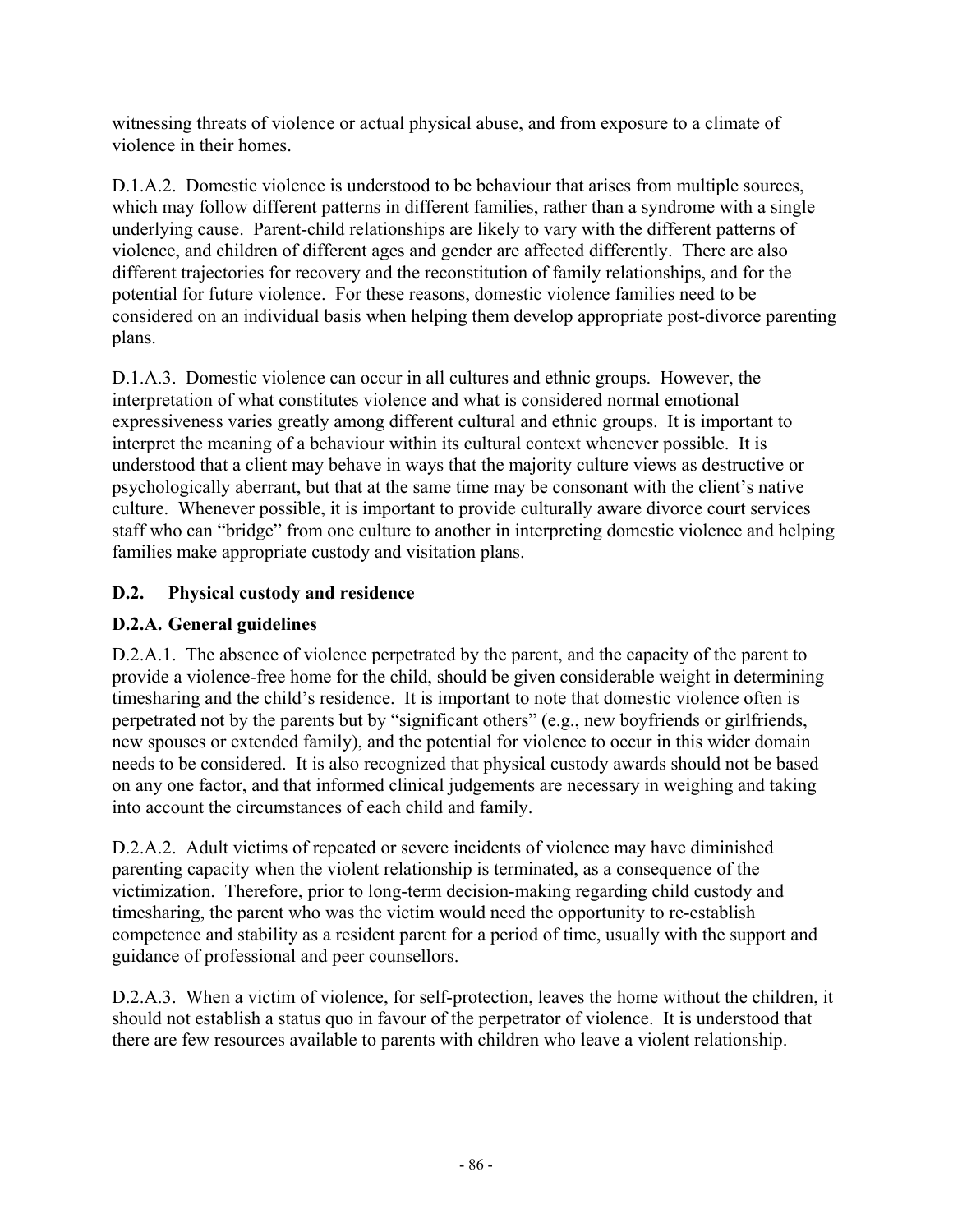### **D.2.B. Legal custody**

General guideline: joint legal custody is generally not appropriate when there is ongoing high conflict and potential for violence between parents, as it usually requires considerable ability to work cooperatively in joint decision-making. Legal custody orders that keep the tension and hostilities high or that maintain the risk of further violence are contrary to the spirit and intent of a joint legal custody arrangement. No legal custody arrangement should maintain a high level of continuous parental conflict or hinder the parents' ability to make appropriate and timely decisions regarding their children.

### **D.2.C. Specific recommendations**

D.2.C.1. When there is both current *and* episodic threats of, and use of, violence, sole legal custody should normally be given to the nonviolent parent. In these cases, the non-custodial parent may be denied right of access to the child's medical and educational records, if such information would provide access to the custodial address and telephone number, which the custodial parent has the right (for safety reasons) to keep confidential.

D.2.C.2. When there is a history of domestic violence that is *not* current, nor both recent *and* episodic, there should be no presumption in favour of any particular legal custody arrangement. The options include, but are not limited to, the following:

- (a) An explicit division of legal custody decision-making rights and responsibilities can be awarded to each parent.
- (b) A court master (arbitrator) can be appointed to help parents make joint decisions under a joint legal custody order.
- (c) Parents may have joint legal custody provided they both have the capacity to make noncoerced, timely, cooperative decisions for their child, according to an arrangement that does not compromise their safety.
- (d) One parent may be awarded sole legal custody.

D.2.C.3. If it is determined that sole legal custody is appropriate for a particular family, the agreement should reflect the non-custodial parent's legal right to directly receive information concerning the child(ren)'s health, education and welfare. The agreement should include a provision whereby the custodial parent must inform the relevant health and educational institutions that the non-custodial parent has the right of access upon request to such information (excluding, if appropriate, the custodial address and telephone number). The non-custodial parent should also have the authority to consent to medical treatment on behalf of the child in event of urgent injury or illness.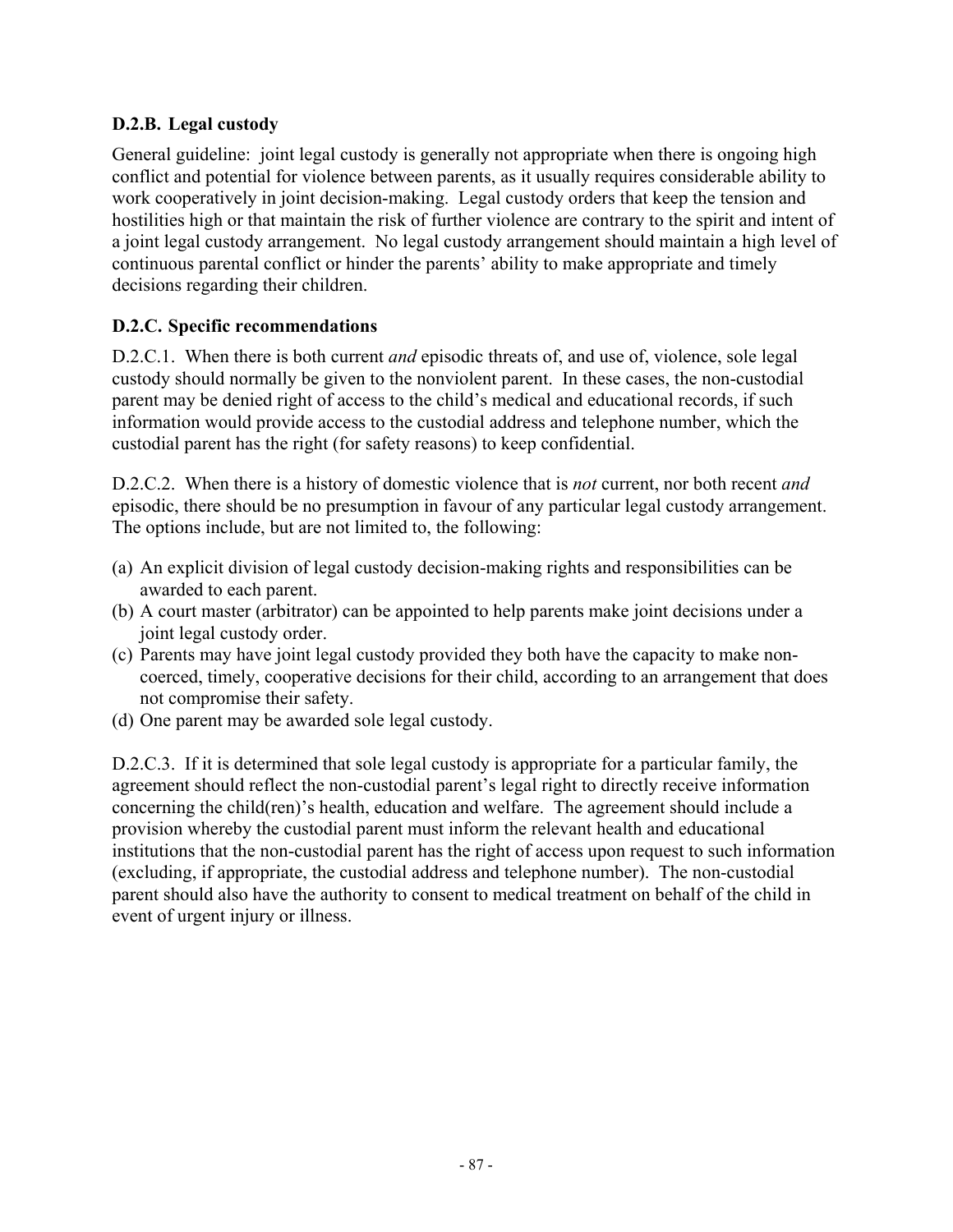### **D.3. Access/visitation**

### **D.3.A. General guidelines**

D.3.A.1. Limit the child's exposure to parental conflict. All arrangements for contact between a child and parent should be carefully structured to limit the child's exposure to conflict between the parents and ensure the safety of all present.

D.3.A.2. Frequent transitions may not be advisable. When there is ongoing conflict and reasonable fear of violence between parents, or the child shows continued stress reactions to transitions between parents, access arrangements that require the child to make frequent transitions between parents should be avoided. In the special case of infants and young children, which might require more frequent exchanges of the child, special provisions should be made to ensure the comfort and safety of the child and parent.

D.3.A.3. Substantial amounts of time with both parents may not be advisable. When there is ongoing conflict and fear of violence between parents, timesharing schedules that require the child to spend substantial amounts of time with both parents are not usually advisable. (In cases when a child appears to need more contact with a same-gender non-resident parent, more visiting time may be appropriate. In this situation, it may also be better for a sibling who is of different gender than the non-resident parent to share the same timesharing agreement, so that siblings can remain together on visits in order to support one another.)

#### **D.3.B. Specific recommendations**

D.3.B.1. Supervised visitation. This involves the use of a third party to transfer the child from one parent to the other, and to remain with the child throughout the visitation period.

Supervised visitation is recommended when there is indication of current use of, or an expressed threat of, violence. It is also recommended when there has been both recent violence and episodic or ongoing violence in the past. In these cases, the perpetrator should normally have supervised visitation with the child under the following conditions:

- (a) An explicit court order should detail the conditions of the supervised access. This should include the times for the visits, the places for exchange of the child, whether telephone contact with the child is permitted and under what conditions, who should supervise the visit or how the supervisor is to be chosen, and who should bear the cost of the supervision. Although it is recognized that the court shall determine who bears the cost of the supervision, it is strongly advised that the parent who has perpetrated violence should normally bear the cost.
- (b) The supervisor should be a responsible adult who can be expected to provide appropriate supervision for the visitation. In general, the specific supervisor and the role that this supervisor will play during the visits may be agreed upon by both parents or ordered by the court. The supervisor should be someone with whom the child will be comfortable. The place of visitation should be one in which the child feels comfortable and safe.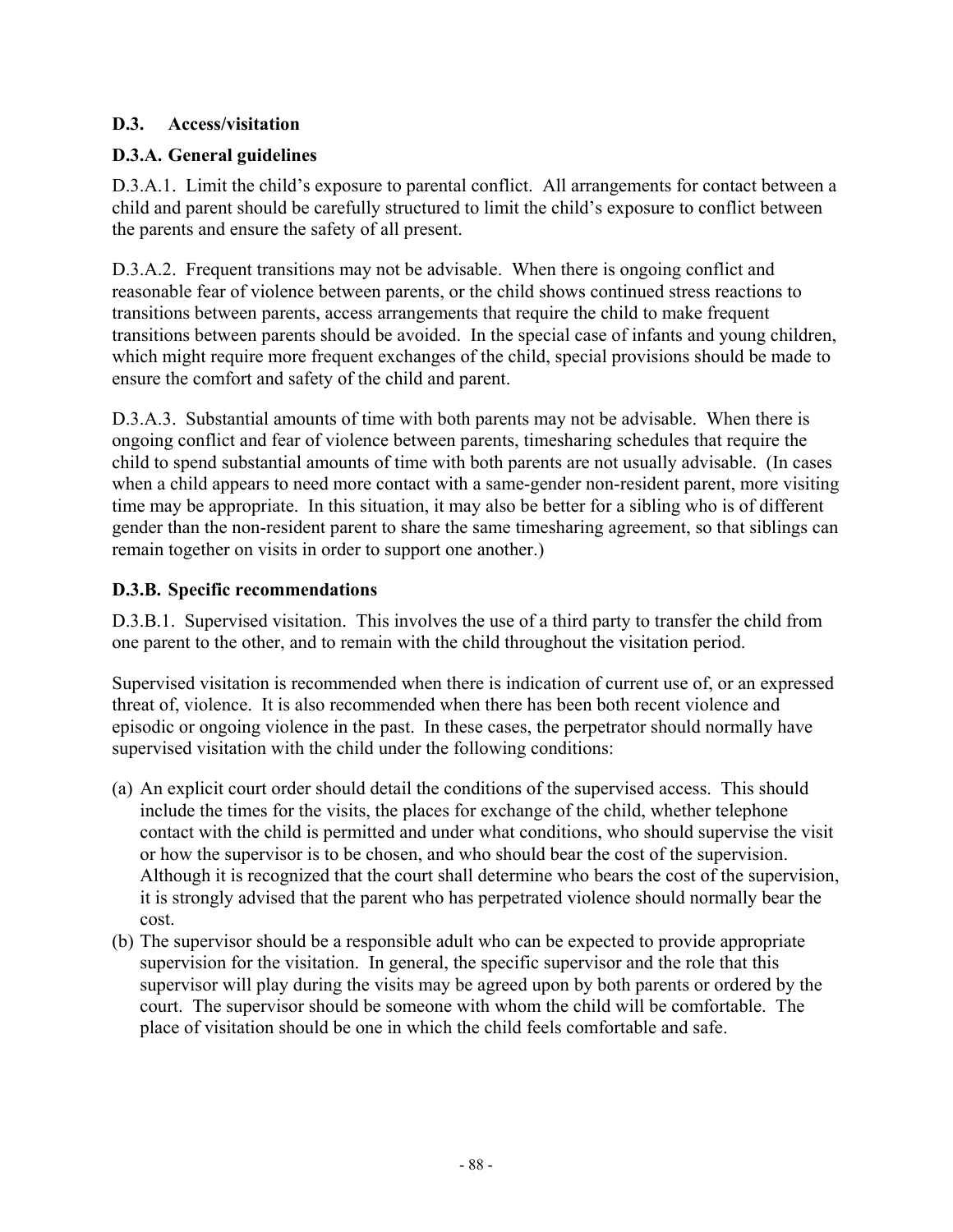- (c) The removal of the requirement for supervised visitation should normally be made contingent upon cessation of the threats of, or use of, violence by the perpetrator for a period of time determined appropriate by the court, and by the order of the court, on the successful completion of an approved course of counselling for the person causing the violence.
- (d) In the event that supervised visitation under the above terms is determined to be necessary but is not feasible, then the access plan should gravitate toward protecting the child, in which case access with the perpetrator of violence should be suspended until such time that supervised visitation is available or determined to be no longer necessary.

D.3.B.2. Suspended visitation. Visitation should be suspended for a designated period of time with a perpetrator of current violence, or with a perpetrator of both recent *and* episodic or ongoing violence, under any one of the following conditions.

- (a) When there are repeated violations of the terms of the visitation order, which adversely affect the child. This includes occasions when the supervisor of visitation reports that the perpetrator of violence uses supervised time with the child to denigrate the other parent, or to obtain information about the whereabouts and activities of the other parent.
- (b) When the child is severely distressed in response to visitation.
- (c) In the event that supervised visitation under terms ordered by the court is determined to be necessary but is not feasible, then the access plan should gravitate toward protecting the child, in which case access with the perpetrator of violence should be suspended until such time that supervised visitation is available or determined to be no longer necessary.
- (d) When there is clear indication that the violent parent has expressly threatened to harm or flee with the child, or if the offending parent attempts to use the child to communicate threats of physical harm or death to the other parent. Such cases should then be evaluated and a recommendation should be made to the court regarding the conditions under which supervised visitations might be resumed, or whether all contact between the child and the offending parent should be suspended indefinitely or permanently terminated. If the evaluation determines that indefinite suspension of parent-child contact is appropriate, it should be made very clear in a court order what conditions would have to be met by the offending parent before resumption of supervised visitations would be reconsidered by the court. If the evaluation determines that reinstatement of parent-child contact is appropriate, any "in person" contact should typically begin with supervised visitation.
- (e) If a parent has a history of extreme violence or abusive behavior (i.e. murder, attempted murder, violent sexual assault, and severe child abuse or neglect), extreme caution must be taken with regard to the child's contact with the violence-threatening parent. Any parentchild contact should be suspended until an appropriate evaluation is made to determine under what conditions supervised visitations may occur or whether parent-child contact should be permanently terminated.

D.3.B.3. Temporary supervision or suspension of visitation. Either supervised or suspended visitation may be appropriate for a brief period in either of the following circumstances: while fact finding takes place regarding serious allegations of domestic violence, or while the child is being assessed for serious symptoms of distress and/or reluctance to visit.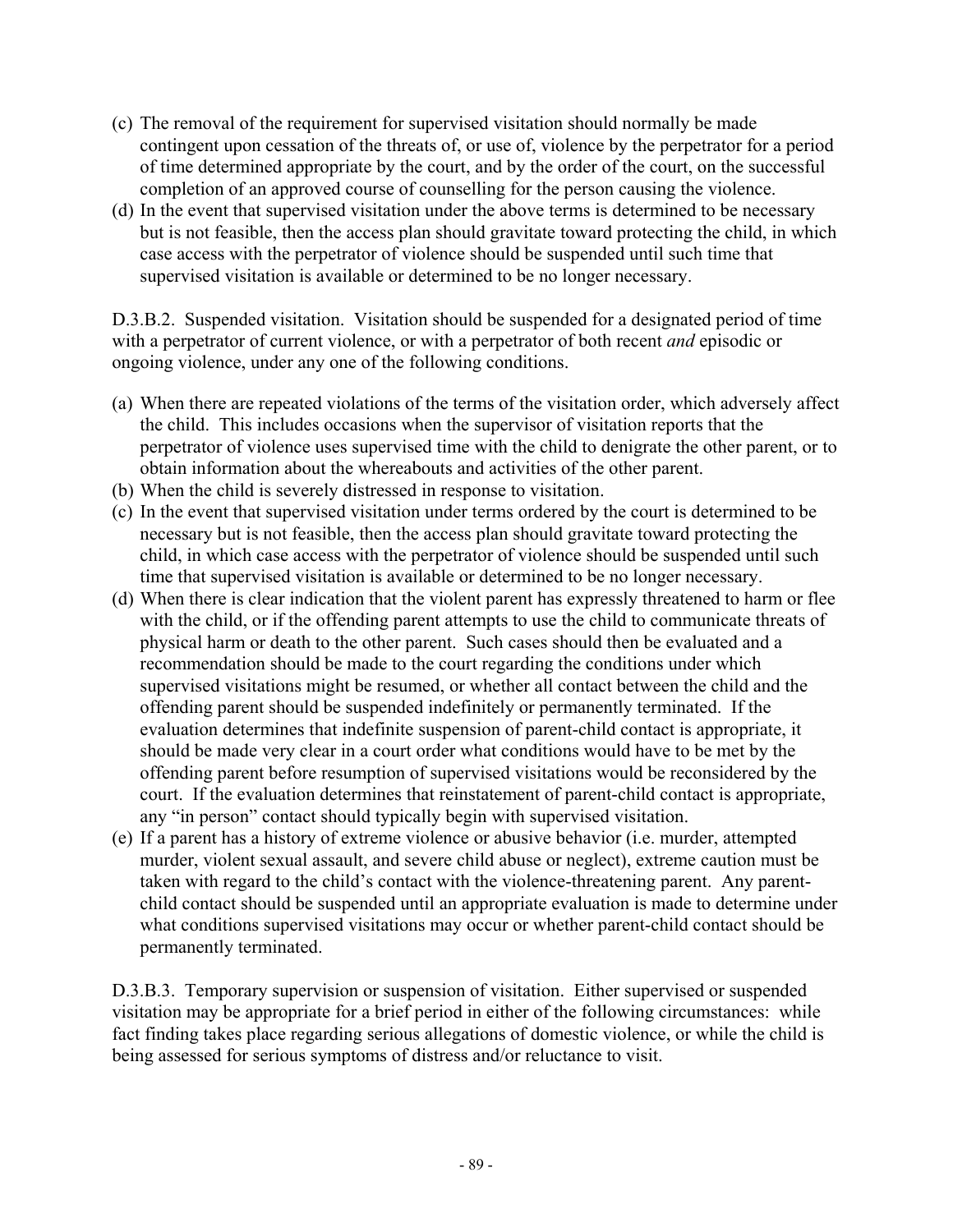Suspended visitation, for a brief period, is appropriate following a traumatic episode of violence perpetrated by one parent, when the abused parent and child have sought shelter (e.g. in a battered women's shelter) and need respite. This period of respite should not be less than two weeks.

D.3.B.4. Unsupervised access/visitation. Under an arrangement for access between parents and children when there has been a history of domestic violence but the violence is not current, nor both recent and episodic or ongoing (as in the above sections on supervised and suspended visitation), the following provisions should normally be appropriate.

- The access arrangements should be explicitly stated in court orders (with respect to schedules, times, dates, holidays, vacations, etc.) that can be easily interpreted and enforced by police officers if necessary, and subject to contempt actions if the orders are violated.
- Telephone contacts initiated by the parents to one another or to the child should be at scheduled times only. The child should have unrestricted access by telephone to both parents.
- A restraining order should normally be in place preventing the parent who has perpetrated violence from coming near the other parent, including during drop-off and pick-up times with the child. The use of mutual restraining orders is generally appropriate only when there is evidence of actual mutual physical or psychological abuse.
- Transfer of the child should be at a neutral safe place, preferably with a third party present.

When there is considerable concern about the parenting capacities of both parents, and when one or both parties have perpetrated violence, the following may be appropriate.

- Temporary custody and visitation awards can be made contingent upon either or both parents obtaining parent counselling, and approved counselling for cessation of the violence. If there is evidence that drug or alcohol problems are contributing to the violence, then temporary awards should be provisional upon treatment for these problems also. If treatment and/or repeated attempts to improve parenting skills fail and the children continue to be at risk, referrals should be made to appropriate Child Protective Services.
- Temporary awards made with these provisos should be subject to appropriate review to ensure compliance with the terms of the agreement and the safety and well-being of the child.
- It may be appropriate to give more weight in the custody/access decision to providing the child with continuity in relationships with supportive "others" (such as teachers, peers, grandparents) and stability of place (such as neighborhood and school). A parent's need to make a geographical move for economic reasons is an exception to this.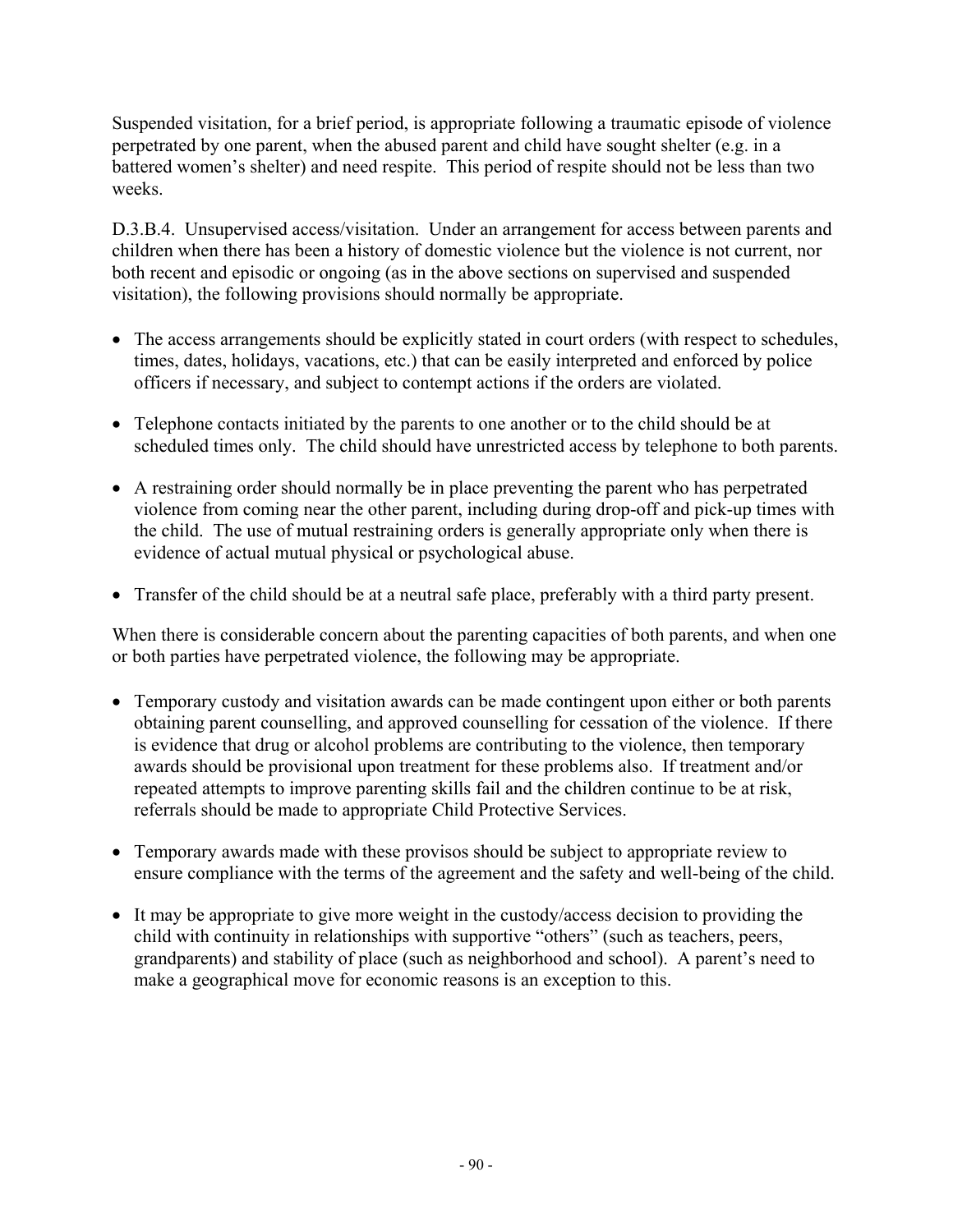### **D.4. Assessment, treatment, and representation of children**

### **A. Specific recommendations**

D.4.A.1. Children who show symptoms of fear, anxiety, persistent refusal to visit, and other distress in relation to visitation with a parent who is perceived to have perpetrated violence should normally be seen and assessed by Divorce Court workers, or by any counsellor, therapist, or advocate who is trained to interview children and who is prepared to talk with Divorce Court Services. The purpose of this assessment is to hear the child's concerns and recommend appropriate schedules to the court, including safeguards in the visitation plan that help the child feel more safe and comfortable with the arrangement.

D.4.A.2. Children who express strong wishes to "talk with the judge" and those who write letters and attempt to communicate with the court should normally be given the opportunity to talk to Divorce Court Services workers or to a legal or mental health counsellor who is trained to interview children and who is prepared to talk with Divorce Court Services. The purpose of interviewing children is to gain a greater understanding of the child's wishes and needs, and to provide the child with an opportunity to be heard. It should be made clear to both parents and the child that the child is not testifying, that a decision about custody and access is not the child's to make, and that the child does not have to choose between parents.

D.4.A.3. Children who have witnessed severe or repeated incidents of parental violence are likely to be acutely or chronically traumatized and in need of remedial psychological help. Their reluctance or refusal to visit a parent should not be seen as solely induced by an alienating parent. Whenever possible they need to be referred for psychological treatment, and each parent (whether victim or perpetrator) is likely to need separate collateral parental counselling as well.

D.4.A.4. It may be appropriate to appoint a guardian *ad litem* to represent the child's interests and concerns during the legal proceedings when there has been domestic violence and when the child is symptomatic or reluctant to visit.

## **E. Alternative dispute resolution options when parental violence is not present**

E.1. Each judicial district should develop appropriate alternative dispute resolution options recognizing differences of resources and needs in each judicial district.

E.2. In all districts, a core of mediators should have specific training in high-conflict divorce mediation.

E.3. In all districts, mediation or other alternative dispute resolution methods would be utilized prior to contested proceedings involving the custody of children.

## **F. Adjudication**

## **F.1. Scheduling/trial setting for high-conflict cases**

F.1.A. The case needs to be given the earliest possible setting, in order to bring closure to the legal battle. However, sufficient time must be allowed in order for parties to exhaust alternative dispute resolution (ADR) possibilities before the trial. If domestic violence or other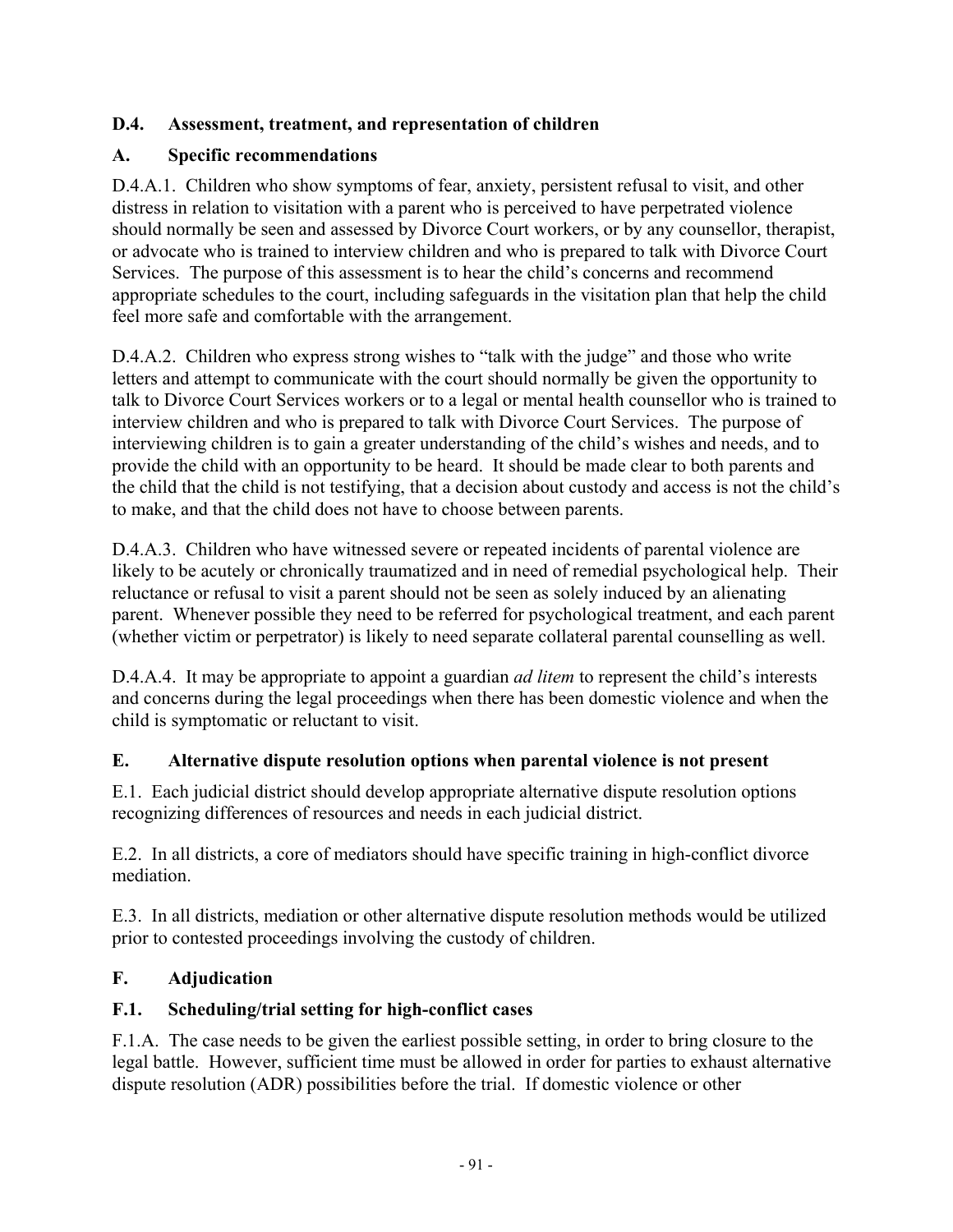considerations make ADR inappropriate, the trial should be held at the earliest possible opportunity.

F.1.B. Generally, no custody/visitation hearings will be held before the moving party has attended the court-ordered divorce parenting workshop or "divorce orientation" or "mediation class." A divorce parenting orientation is available weekly to parents in each district. The order to attend the divorce parenting workshop advises the parties they will be expected to submit a parenting plan after the workshop.

F.1.C. At the time of filing, there are two recommended models to protect children of highconflict divorce.

- At the time of filing, parties are referred to the divorce parenting workshop and within 30 days following the workshop, they must file a temporary parenting plan. Parents must then file a final parenting plan within 60 days after filing the temporary one. If filing deadlines are missed, parties are ordered to case assessment or some form of ADR, and, if necessary, adjudication. Under this model, any trial setting would be 120 to 150 days after the date of the case filing.
- Upon the filing of the Answer or other pleadings indicating custody issues raised, an Order to File a Parenting Plan within 30 days is entered. If the parenting plan is not filed, the file is pulled and given to the judge who orders a Status Conference. A Status Conference may be held by telephone. If the judge determines during the conference that the children need protection and it is a high conflict case, the case is placed on the "fast track" and a trial is scheduled within 90 to 100 days.

## **F.2. Pre-trial order/pre-trial conference issues**

### F.2.A. Appointment of a guardian *ad litem* or attorney for the children

It is recommended that in a high conflict custody adjudication the court should consider whether the children should have independent representation either by a guardian *ad litem* or by separate counsel. The decision of which to appoint depends upon the decision-making capacity of the child.

### F.2.B. Appointment of an expert witness

The parties are encouraged to agree to the appointment of an expert to perform a custody evaluation (including a psychological assessment of the parties and a home study), in lieu of hiring separate experts for each side. If the parties are unable to agree on the appointment, the court should consider making the appointment *sua sponte* or may order any party to be evaluated by the other party's evaluator. The order should address the admissibility of the evaluation as the expert's direct testimony, without the necessity for the expert's presence at the hearing (although either party could subpoena the expert to be cross-examined regarding the evaluation).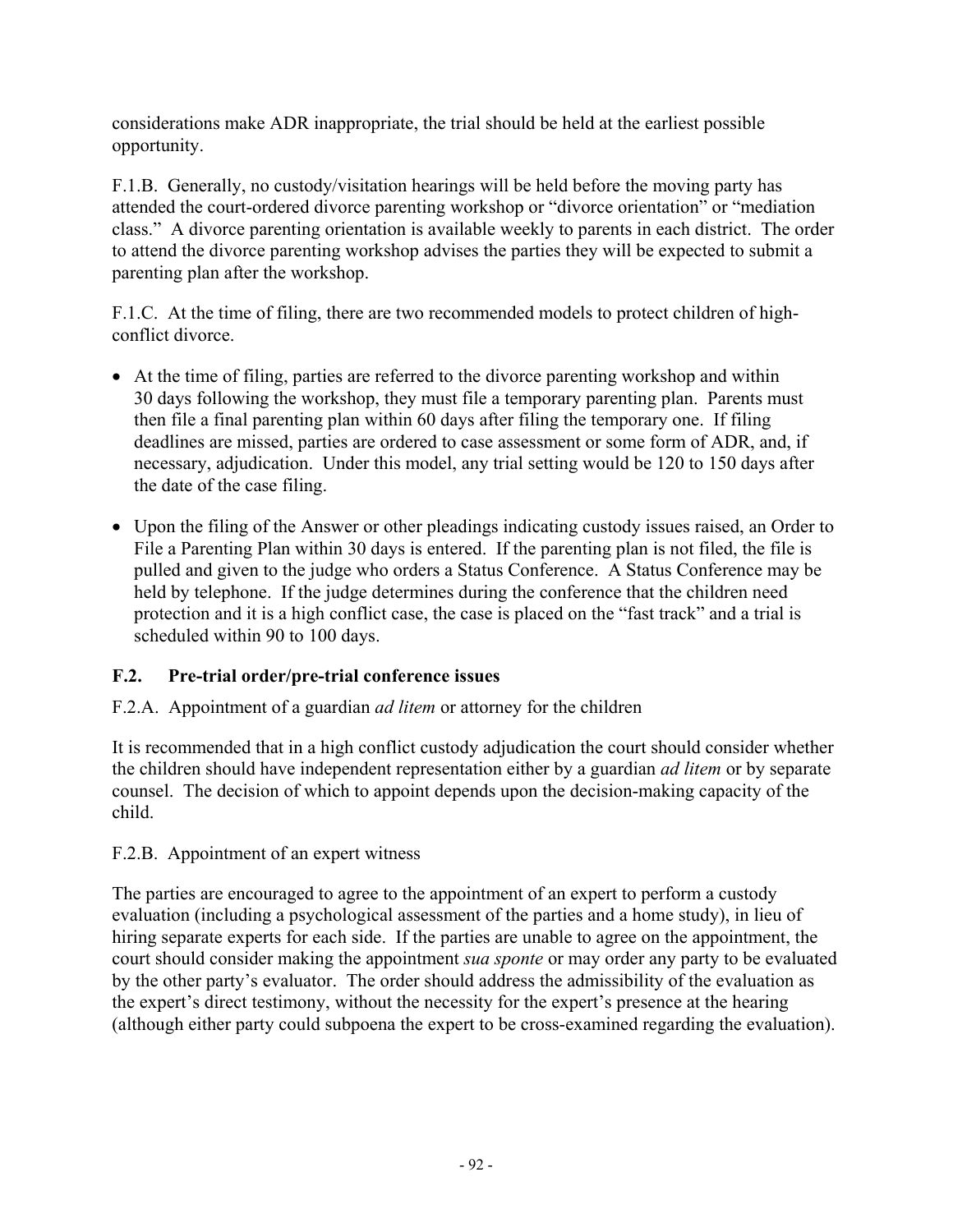F.2.C. Referral to settlement conference or special master

F.2.C.1. Even if other forms of alternative dispute resolution have failed or have been deemed inappropriate due to concerns about the danger of domestic violence, the presiding judge may consider referring the case to another judge for a settlement conference focussing on the issue of custody.

F.2.C.2. In order to shorten the trial, the court may consider appointing a special master to conduct fact-finding on some or all of the issues to be tried.

## **F.3. Trial**

F.3.A. The judge sets the tone at the outset of the trial or hearing. The judge makes it clear to the parties and the attorneys that they are to present their case in a manner that reduces the level of conflict and hostility between the parties and treats each parent with respect and courtesy.

F.3.B. The judge needs to manage the trial to assure completion in the time allotted, in order to avoid having to finish the trial at a later date. Invariably, lengthy interruptions result in new grievances and issues that the parties will want to bring before the court. It is recommended that if the judge doubts whether the parties will complete their proof in the time allotted, he or she limit the amount of time each side will have to present its case (charging cross-examination time to the side conducting the cross) to assure timely completion.

## **F.4. Interviews of children**

Interviews of children need to be handled with great caution. Children normally love both parents and should not be placed in the position of having to choose one parent over the other.

## **G. Decree/parenting plan**

G.1. A detailed shared-parenting plan should be included in the decree. As a general rule, the higher the level of conflict between the parents, the more specific the shared-parenting plan should be to protect the children. In cases involving domestic violence, see Section D. Guidelines for determining custody and visitation in high conflict and violent parent cases. To protect the children, the shared-parenting plan in the decree should include the following:

G.1.A. Be designed in a manner that will reduce and/or minimize the opportunity for conflict between parents.

G.1.B. Maximize the time the children spend with both parents, so long as both parents know and love the children, are safe guardians of the children, and are willing to parent.

G.1.C. Take into account the developmental needs of the children. The implications of those needs for the parenting plan differ depending on the level of conflict between the parties (see "Normal Visitations versus Conflict Visitations" in Garrity and Baris, 1994).

G.2. To protect children, parenting plans may include some or all of the following provisions: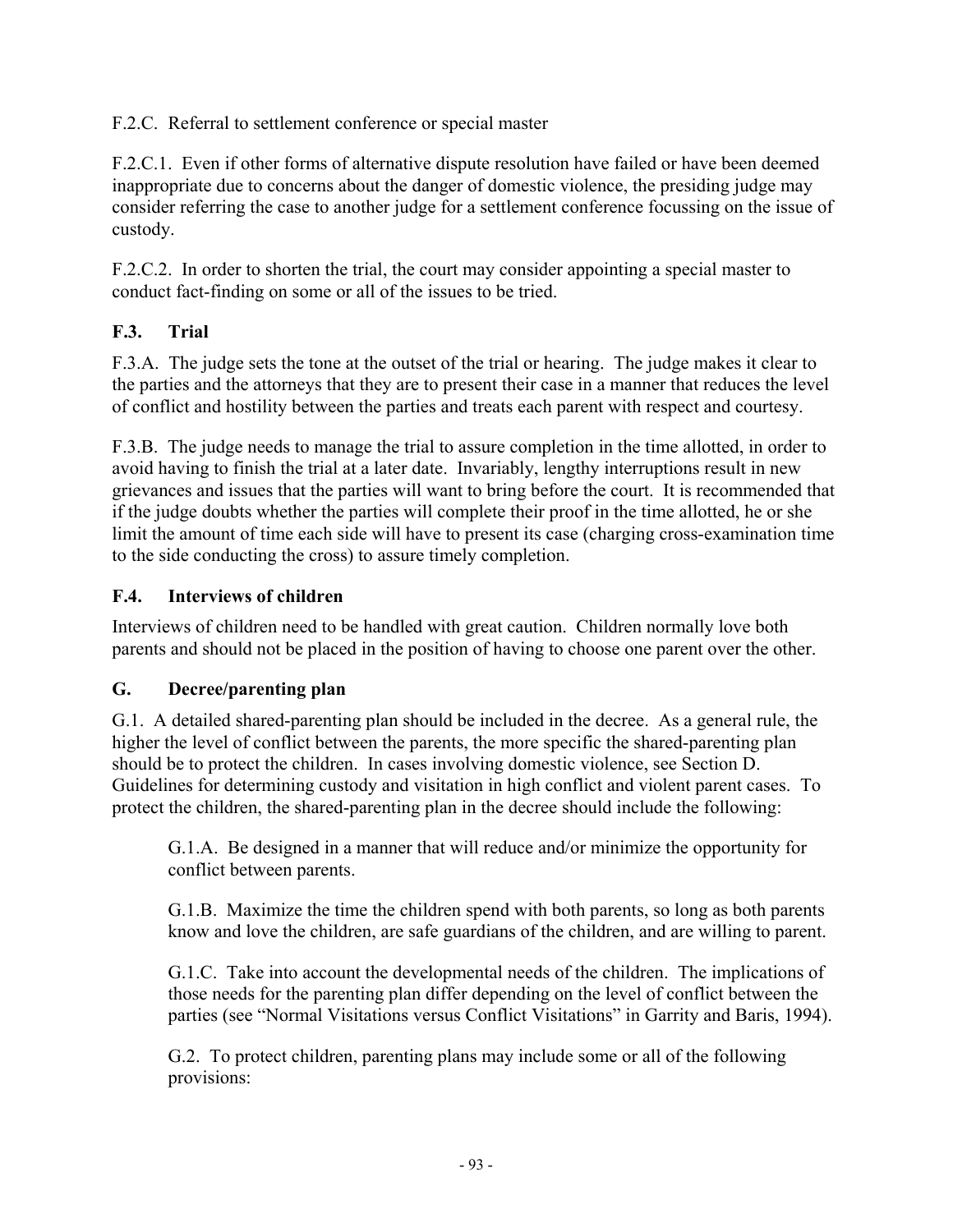G.2.A. Requiring a written log which travels with the children, so that information about meals, medications, activities, etc. may be transmitted with minimal contact between parents and without children carrying messages.

G.2.B. Transfers that occur at public places, such as a restaurant, library or day-care. If conflict continues to be a problem at transitions, supervised transitions may be appropriate.

G.2.C. Separate or alternating attendance at special events for the children.

G.2.D. Unrestricted private telephone contact between the children and the nonresidential parent.

G.2.E. If communication between the parents permits, an opportunity for the nonresidential parent to care for the children before arrangements are made with a third party.

G.2.F. If parental alienation is established, ongoing post-divorce therapy with a neutral health professional may be appropriate.

G.2.G. Include a plan for resolving post-decree problems with, and changes to, the shared-parenting plan set forth in the decree, including the use of alternative dispute resolution processes when appropriate.

G.2.H. Include, when appropriate, the appointment of a parenting co-ordinator to arbitrate disagreements that arise between the parties in regard to the design or implementation of the shared-parenting plan. The parenting coordinator should have authority to make recommendations to modify the parenting plan.

## **H. Post adjudication**

All ADR options should be considered in post-adjudication proceedings.

## **7.4 OPTION FOUR**

This option would create a separate statute, entitled the *Protection of Children in High-conflict divorce Act*. It would put several of the elements of the protocol outlined immediately above into statutory language, but in addition it would set out, in a preamble, a declaration of principles to set the context for the creation of the Act. Below is a draft statute modelled on this proposal. Because of jurisdictional variables, certain issues needed to ensure the effectiveness of this Act would have to be implemented by the provinces. For ease of convenience for the reader, the measures to be taken by the provinces are placed in brackets in this draft. The intent of this approach is to give a full picture of what a coordinated, multi-jurisdictional approach would look like. It is meant for the consideration of all levels of government and, it is hoped, it can help give them a clearer understanding of what a coordinated effort by all governments could achieve in this area of law.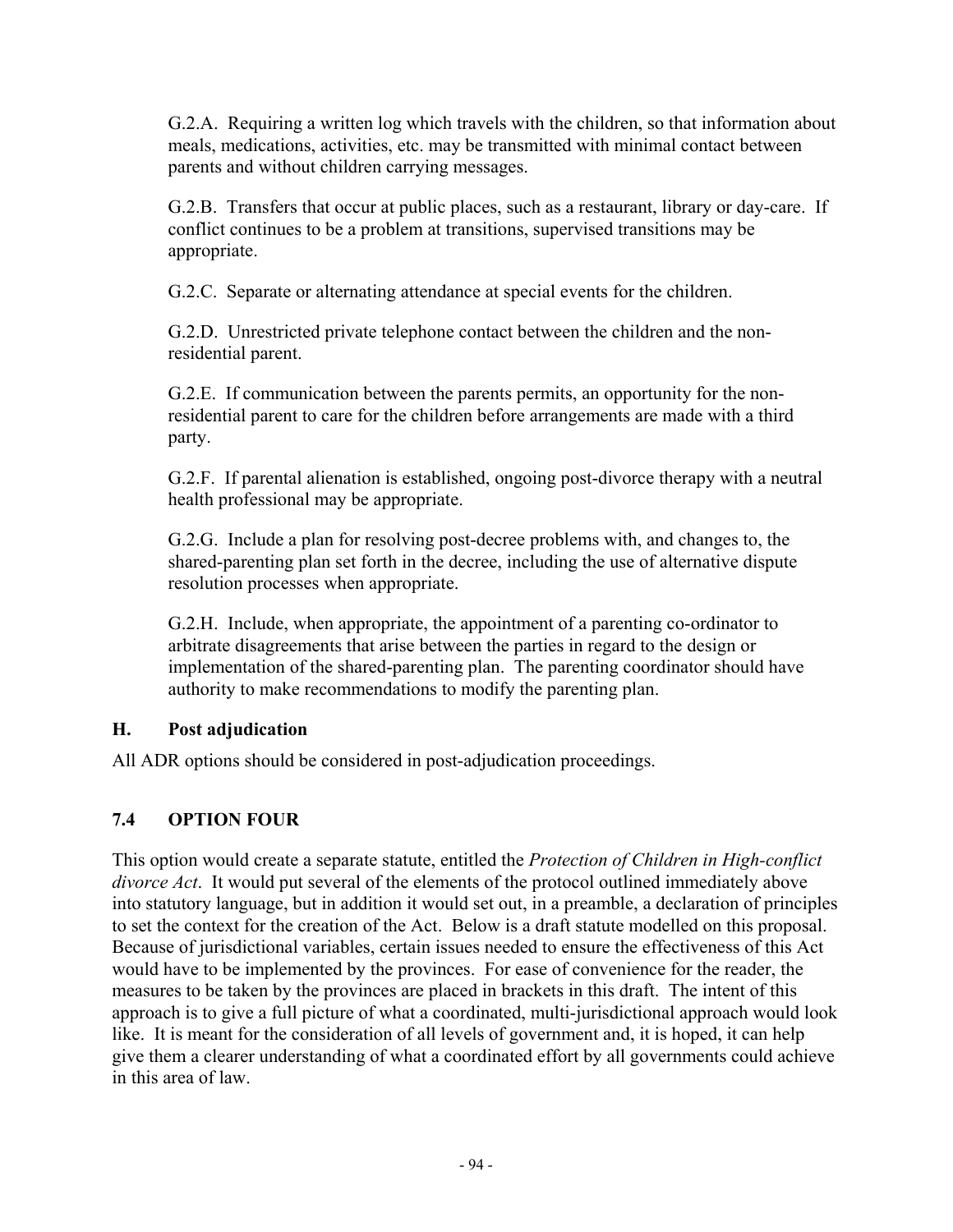### **The Protection of Children in High-conflict divorce Act**

#### **Preamble**

WHEREAS research documents that the harm done to children as a result of divorce is exacerbated by high conflict;

AND WHEREAS it is recognized that in cases of divorce involving children, neither parental conflict nor the judicial system should cause additional harm to children:

#### DECLARATION OF PRINCIPLES:

This Act is based on the following principles:

- (a) children of high-conflict divorce need protection from the potentially harmful effects of the adversarial approach used in the judicial system to resolve disputes between parents;
- (b) the judicial system, lawyers, mental health professionals and community services should collaborate proactively to prevent or reduce conflict between disputing parents in a divorce proceeding;
- (c) the judicial system, lawyers and mental health professionals should collaborate to assist parents in developing a plan for the ongoing caretaking of children;
- (d) a parenting plan will serve the best interest of the child only if it minimizes conflict, maximizes time with the parent when appropriate, and meets the child's developmental needs; and,
- (e) parents and children need safety from threats, harassment and physical violence in order to provide and care for their children.

### **1.1. Title. This Act may be cited as the** *Protection of Children in High-conflict divorce Act*

### **1.2. Definitions**

"Domestic violence" means physical abuse, or sexual abuse, or the threat of physical or sexual abuse, used by one party in the divorce proceedings against the other party or against a child of the family.

"High-conflict divorce" means a divorce proceeding in which:

- (a) either party has a criminal conviction for [or has committed or has alleged to have committed] a sexual offence or an act of domestic violence;
- (b) either party has committed, or is alleged to have committed, an act of domestic violence;
- (c) child welfare agencies have become involved in the dispute;
- (d) in relation to the divorce proceeding, there have been several changes in lawyers;
- (e) any party in the divorce proceeding has gone to the court several times to resolve issues relating to the proceeding;
- (f) the divorce proceeding has been before the court for a long time without being resolved;
- (g) there is a large amount of collected affidavit material related to the divorce proceeding; or in which
- (h) there is repeated conflict over the issue of parental access to a child.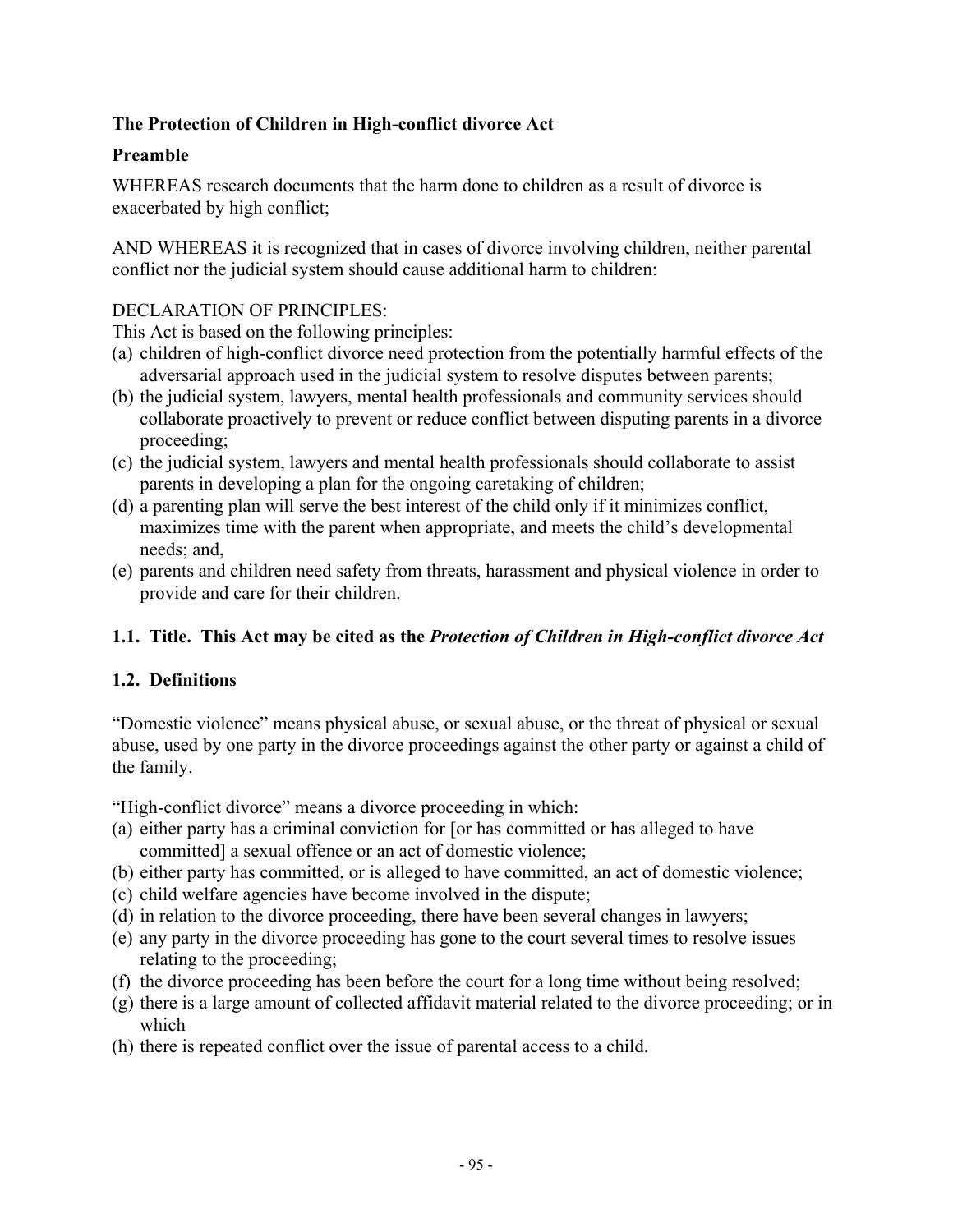"Supervised access" means face-to-face contact between a parent and a child, being access that occurs:

- (a) at any place approved by the court where access can be appropriately supervised; or
- (b) in the immediate presence of any person approved by the court.

### **2. Parent Education Classes**

2.1. The court, on its own motion or that of a party to the divorce proceeding, may determine if the divorce proceeding is a high-conflict divorce.

2.2. If the court determines that the divorce proceeding involves high conflict, the court shall order that the parties attend parenting education classes.

- 2.3. Parenting education classes shall include in their curriculum:
- (a) information about child development;
- (b) information about how parental conflict affects children; and
- (c) exercises focussing on skills to help a parent communicate with, and resolve conflict with, the other parent.
- (d) If there is a history of domestic violence or if domestic violence is alleged by one of the parties, each party shall attend separate parenting education classes at separate times.

### **3. Mediation**

3.1. If the parents are unable to agree on a parenting plan for the children after attending parent education classes, the court shall order that the parties attend mediation presided over by a mental health professional who has received training in the resolution of high-conflict divorce situations.

3.2. Mediation proceedings shall be held in private and be confidential.

3.3. The mediator has a duty to assess the needs and interests of the child involved in the controversy.

3.4. The mediator may interview the child if the mediator believes that it is necessary.

3.5. If there is a history of domestic violence within the family or if domestic violence is alleged by one of the parties, the mediator shall meet with each party separately and at separate times [alternative: The court shall refuse to order mediation].

## **4. Fast-tracking the Trial**

If the parents are unable to agree to a parenting plan after mediation, the court shall:

- (a) order that the trial to resolve all issues arising from the divorce proceeding be held as soon as practicable; and
- (b) order a temporary parenting plan after hearing evidence presented by the parties, to last until the court at the trial of the divorce proceeding orders a permanent parenting plan.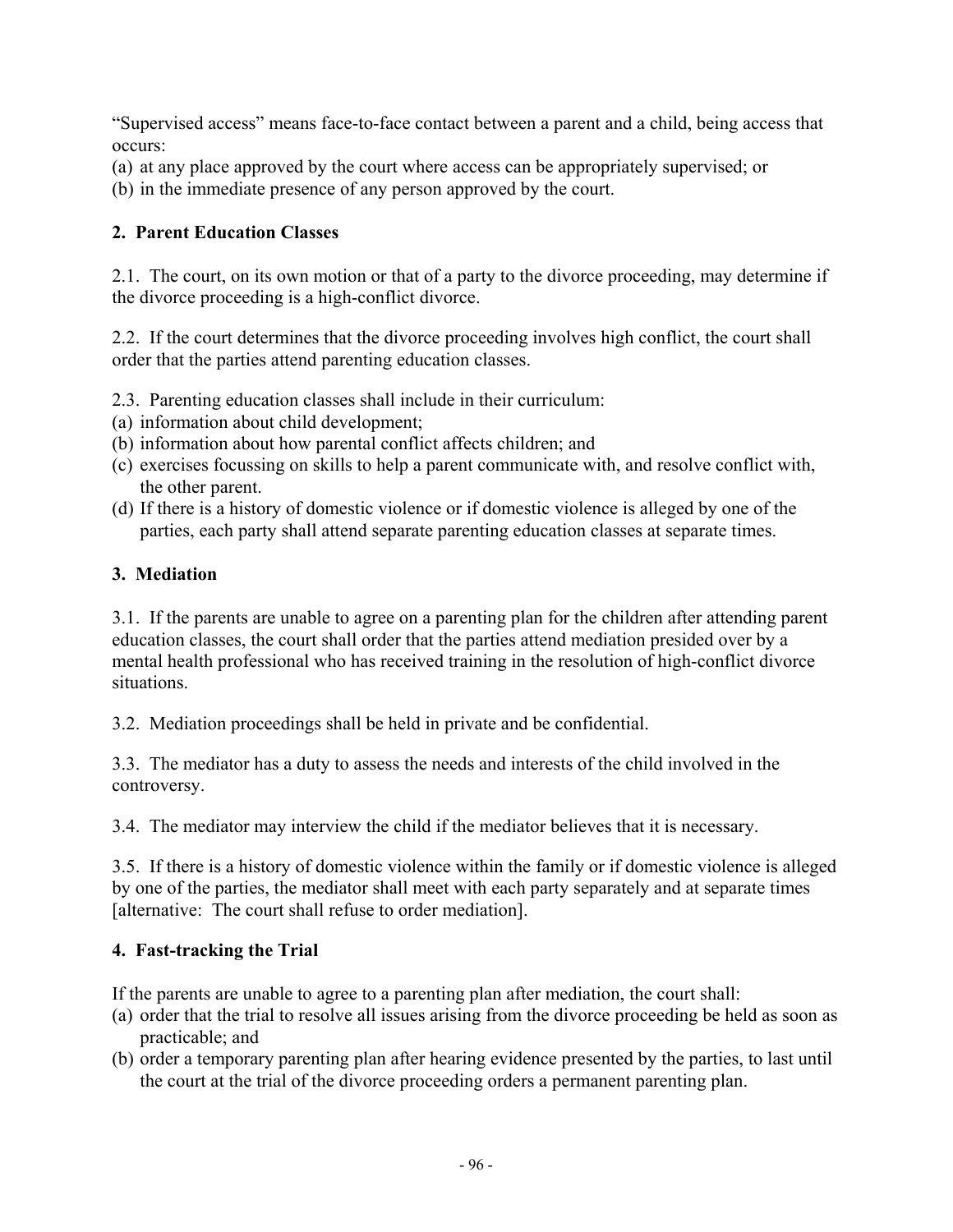### **5. Legal Counsel for the Child**

5.1. If the court determines that it would be in the best interest of the child, the court may appoint counsel to represent the child in the divorce proceeding.

5.2. The child's counsel shall ensure that the best interests of the child are represented.

- 5.3. Unless inappropriate in the circumstances, the child's counsel has the duty to:
- (a) interview the child;
- (b) review the court files and all relevant records available to both parties; and
- (c) make any further investigations as the counsel considers necessary to ascertain the facts relevant to the issue in the divorce proceeding.

#### **6. Appointment of Special Master**

6.1. A special master [or referee] may be ordered by the court to investigate any controversy that arises between the parties relating to the divorce proceeding, so long as the parties consent to the appointment of a special master.

6.2. If the parties do not consent, a special master [or referee] may be ordered by the court to investigate any controversy that arises between the parties relating to the divorce proceeding:

- (a) on motion by one of the parties; or
- (b) on motion by the judge who has been assigned to determine the issues in the divorce proceeding.
- 6.3. A party may object to the appointment of any person appointed as special master if:
- (a) the potential special master shows enmity or bias towards either party;
- (b) the potential referee has formed or expressed an unqualified belief or opinion about the merits of the action; or
- (c) the special master is related to, or is or has been in a business relationship with, one of the parties.

6.4. The special master shall decide the controversy and make a written report to the court within 20 days after receiving all the evidence relating to the controversy.

#### **7. Contents of Parenting Plan**

- 7.1. Any parenting plan approved by the court in relation to a high-conflict divorce shall:
- (a) be designed in a manner that will reduce the opportunity for parents to engage in conflict;
- (b) maximize the time the children spend with both parents, so long as both parents know and love the children, are safe guardians of the children, and are willing to parent; and,
- (c) take into account the developmental needs of the children.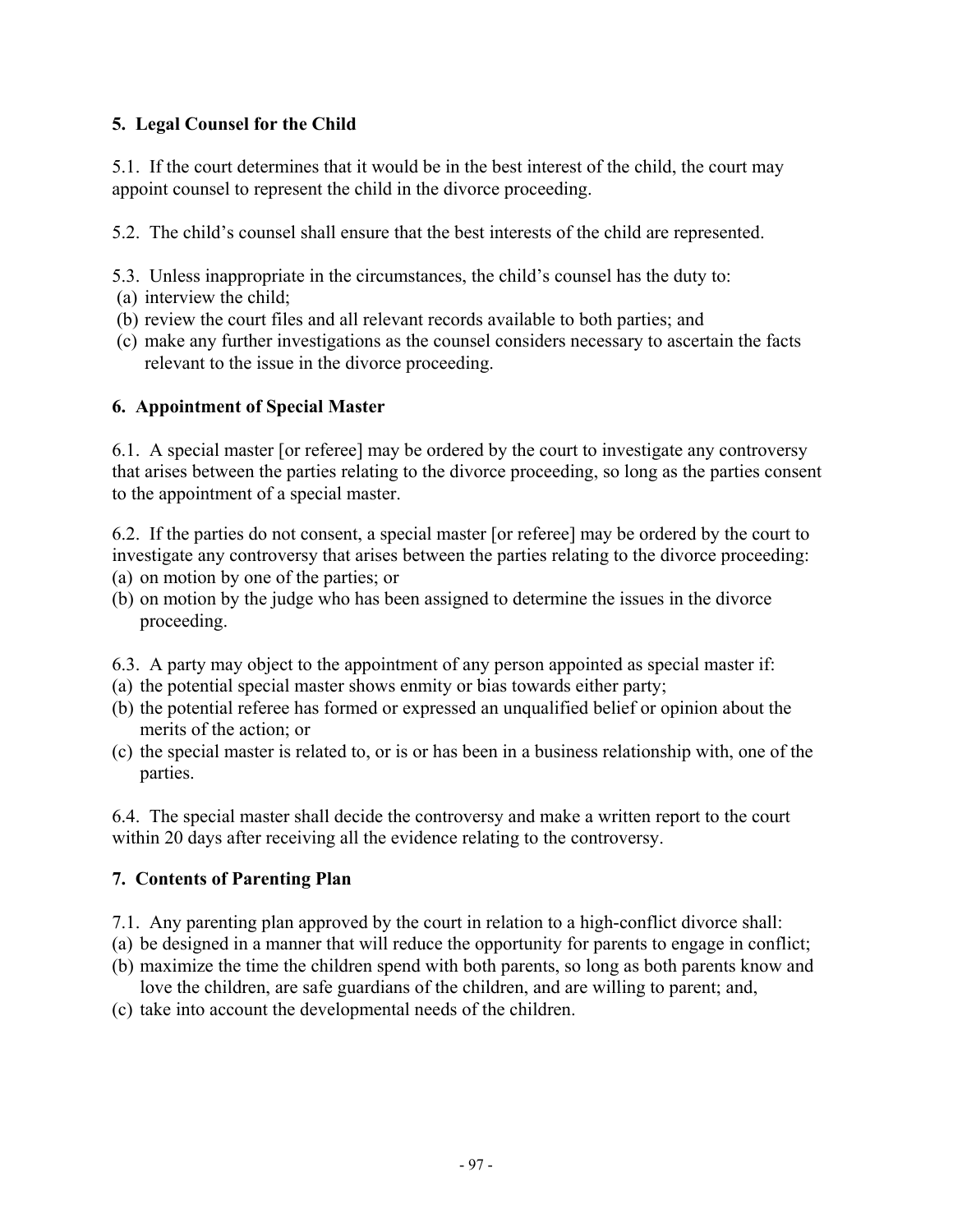7.2. Parenting plans relating to high-conflict divorce shall set out in detail the rights and obligations of the parents, including:

- (a) requiring a written log which travels with the children, so that information about meals, medications and activities may be transmitted with minimal contact between parents and without children carrying messages;
- (b) transfers that occur at public places, such as a restaurant, library or day-care (if conflict continues to be a problem at transitions, supervised transitions may be appropriate);
- (c) separate or alternating attendance at special events for the children;
- (d) unrestricted private telephone contact between the children and the non-residential parent;
- (e) if communication between the parents permits, an opportunity for the non-residential parent to care for the children before arrangements are made with a third party;
- (f) if parental alienation is established, ongoing post-divorce therapy with a neutral health professional may be appropriate;
- (g) a plan for resolving post-decree problems with, and changes to, the shared-parenting plan set forth in the decree, including the use of alternative dispute resolution processes when appropriate; and
- (h) when appropriate, the appointment of a parenting coordinator to arbitrate disagreements that arise between the parties in regard to construction or implementation of the shared-parenting plan. The parenting coordinator shall have authority to make recommendations to modify the parenting plan.

### **8. Allegations of Domestic Violence**

8.1. When, in any divorce proceeding, it is alleged that a party to the proceeding has used violence against the child or a child of the family or against the other party to the proceedings, the court shall, as soon as practicable, determine, on the basis of the evidence presented to it by or on behalf of the parties to the proceedings, whether the allegation of violence is proved.

8.2. When the court is satisfied that a party to the proceeding has used violence against the child or a child of the family or against the other party to the proceeding the court shall not:

- (a) make any order giving the violent party custody of the child to whom the proceedings relate; or
- (b) make any order allowing the violent party access to that child.

8.3. The court may order that the violent party have supervised access to the child if the court is satisfied that the child will be safe with the violent party during that access time.

8.4. In considering whether a child will be safe while a violent party has supervised access to the child, the court shall consider:

- (a) the nature and seriousness of the violence used;
- (b) how recently the violence occurred;
- (c) the frequency of the violence;
- (d) the likelihood of further violence occurring; and
- (e) the physical or emotional harm caused to the child by the violence;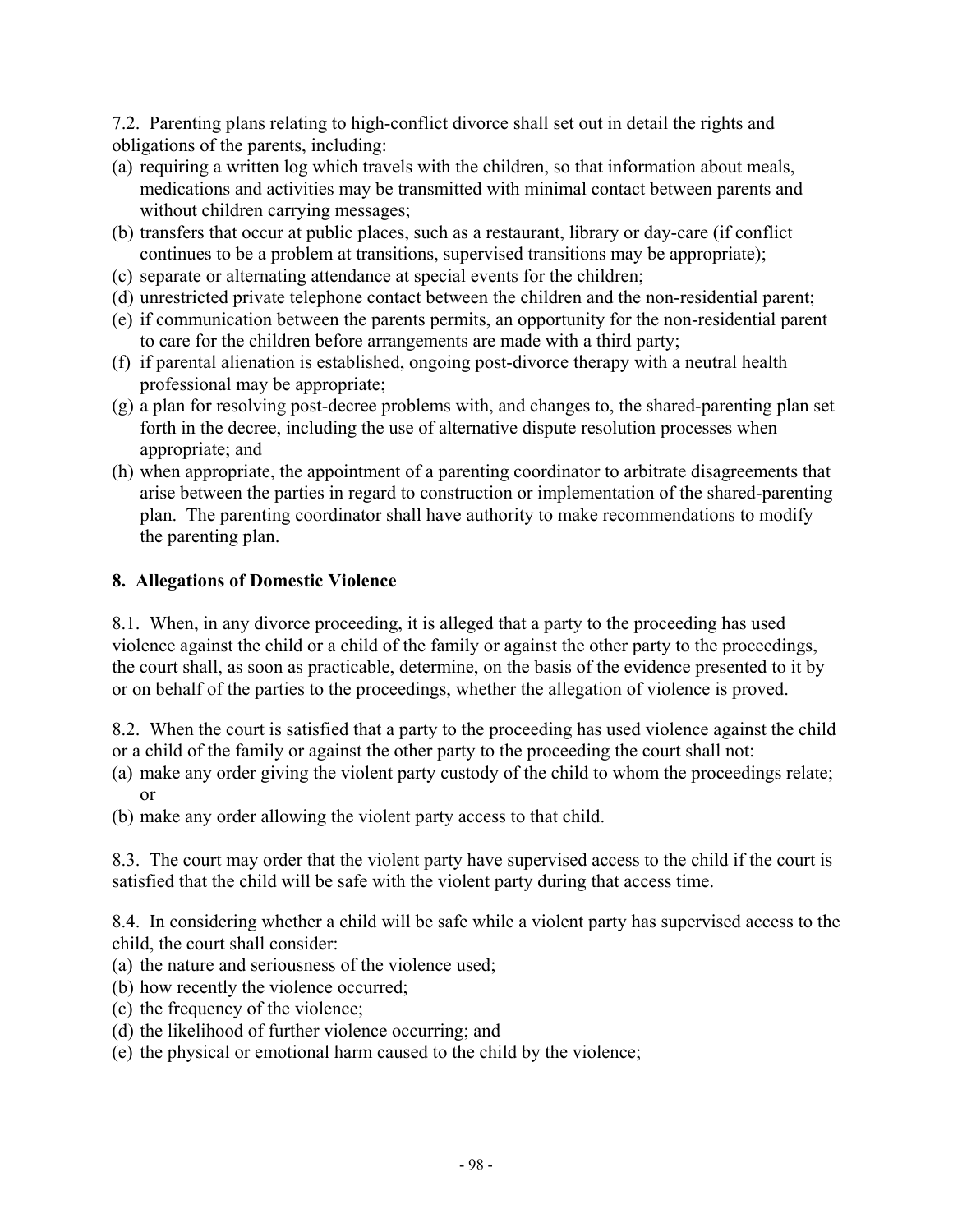- (f) whether the other party to the proceedings considers that the child will be safe while the violent party has access to the child, and consents to the violent party having access to the child;
- (g) the wishes of the child, if the child is able to express them, having regard to the age and maturity of the child;
- (h) any steps taken by the violent party to prevent further violence occurring; and
- (i) any other matter the court considers relevant.

8.5. If the court is unable to determine whether the allegation of violence is proved, but is convinced that there is a real risk to the safety of the child, the court may make any order it believes is necessary to protect the safety of the child.

# **9. Breach of Parenting Plan**

9.1. A party who believes that the other party in the divorce proceeding is attempting to, or has failed to comply with, the terms of a parenting plan approved by the court, may, on notice to the other party, apply to the court for a finding that the other party breached the terms of the parenting plan.

9.2. If the court determines that the parent has not complied with the terms of the parenting plan, the court shall order:

- (a) if access has been wrongly denied by the non-complying parent, that the non-complying parent provide the aggrieved party additional time with the child equal to the time missed with the child as a result of the parent's non-compliance;
- (b) that the non-complying party pay the aggrieved party all court costs, reasonable attorney's fees and other reasonable expenses incurred in locating or returning a child; and
- (c) that the non-complying party pay the aggrieved party a civil penalty not less than \$100.

9.3. If the non-complying parent is presently able to comply with the terms of a parenting plan but refuses to do so, the parent shall be jailed for contempt of court until he or she complies with the order, but in any event for no more than 180 days.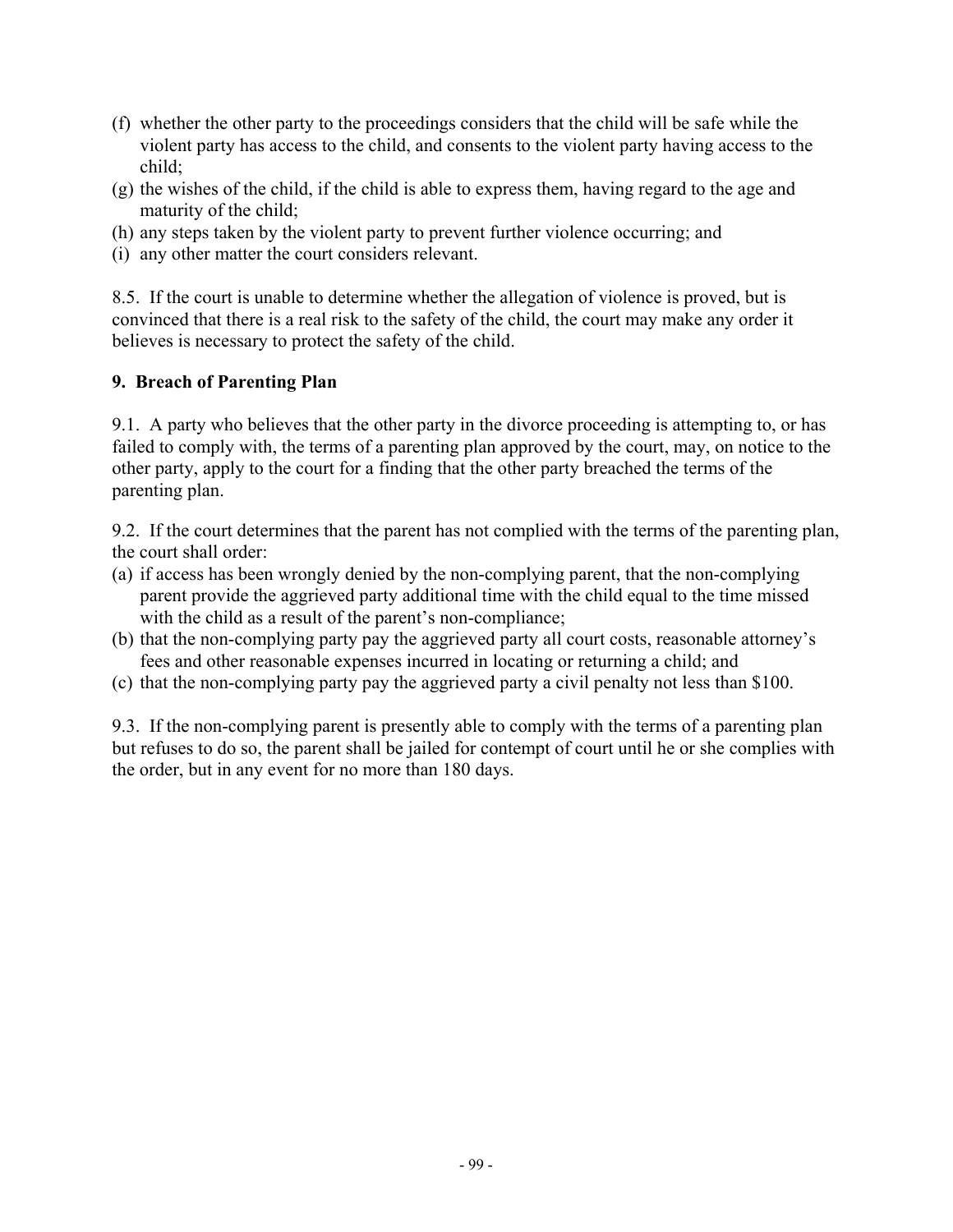# **8. CONCLUSION**

This paper has attempted to discuss high-conflict divorce in all its aspects. It has examined, in part, the harmful effects of high-conflict divorce on children, theories about what causes highconflict divorce, the use of external markers to identify high-conflict divorce, and the legal response in other jurisdictions to high-conflict divorce situations. It proposes options for consideration ranging from moderate to radical, with the full understanding that progress in this area of law can only be achieved through cooperation among all levels of government in a manner respectful of each government's jurisdiction. It is hoped that this paper will contribute to a thorough debate by all stakeholders about the ways in which our present legal system should be changed to prevent or minimize the harmful effects of high-conflict divorce.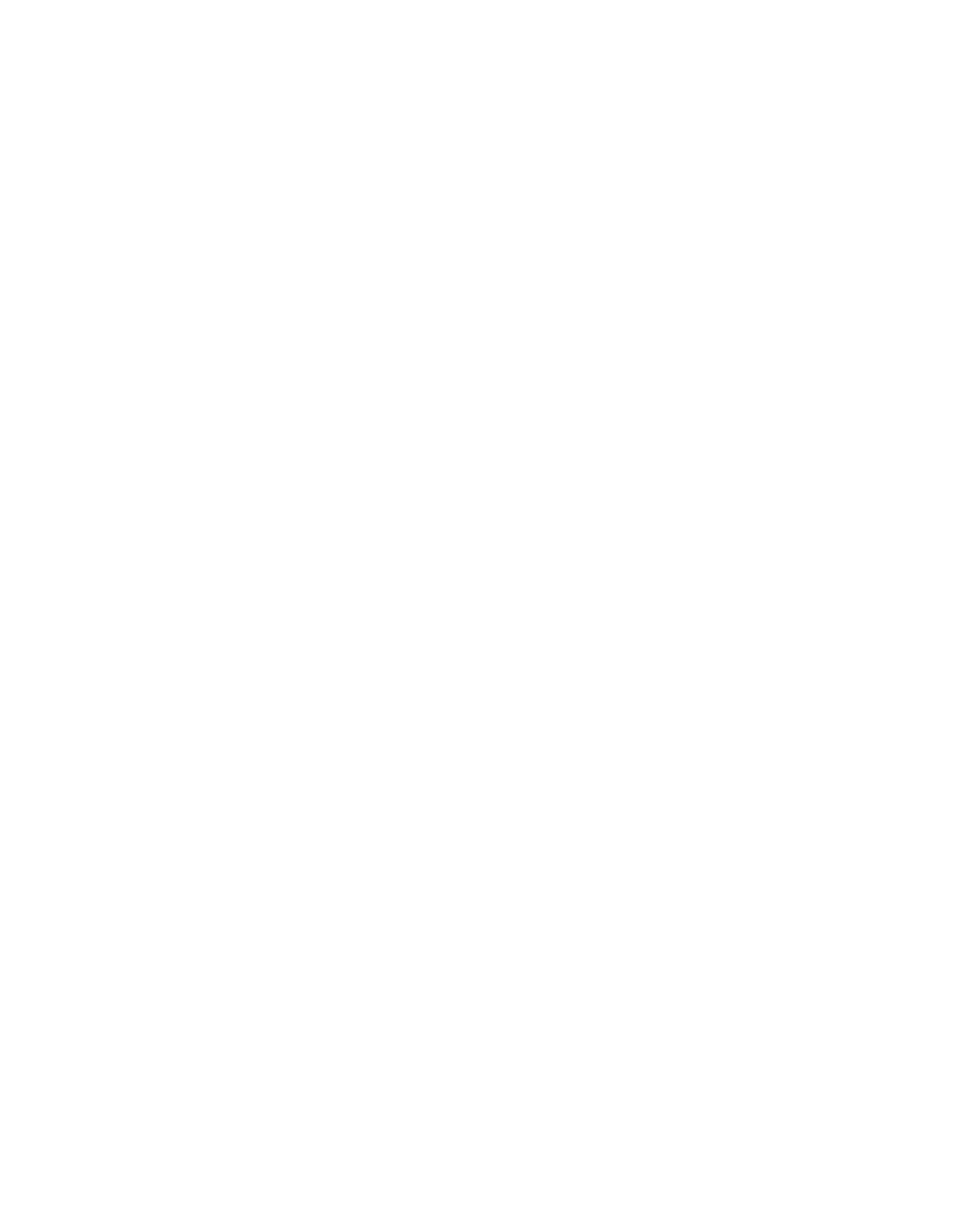# **BIBLIOGRAPHY**

# Amato, P.

1994 "Life-Span Adjustment of Children to their Parents Divorce." *The Future of Children,* 4: 143-164.

# Amato, P., and B. Keith

- 1991a "Parental Divorce and Well-Being of Children: A Meta-Analysis." *Psychological Bulletin*, 110(1): 26-46.
- 1991b "Parental Divorce and Adult Well-Being: A Meta-Analysis." *Journal of Marriage and the Family*, 55: 43-58.

# American Bar Association

- 2000 *High-Conflict Custody Cases: Reforming the System for Children. Conference Report and Action Plan* (Conference sponsored by the American Bar Association, Family Law Section, and the Johnson Foundation, Wingspread Conference Center, Racine, Wisconsin, September 8-10, 2000). ABAnetwork: ABA Center on Children and the Law. http://www.abanet.org/child/wingspread.html (accessed June 21, 2001).
- Arbuthnot, J., and D. Gordon
	- 1996 "Does Mandatory Divorce Education Work? A Six-Month Outcome Evaluation." *Family and Conciliation Courts Review*, 34: 60-81.

# Arbuthnot, J., C. Poole and D. Gordon

1996 "Use of Educational Materials to Modify Stressful Behaviours in Post-Divorce Parenting." *Journal of Divorce and Remarriage*, 25: 117-137.

# Australia

2000 *Family Law Pathways Advisory Group* (Information, Background, News Release, etc.). Government of Australia: Attorney-General's Department and Department of Family and Community Services. http://law.gov.au/aghome/commaff/fllad/familylawpathways/Welcome.html (accessed January 17, 2001).

# Ayoub, C., R. Deutsch and A. Maraganore

1999 "Emotional Distress in Children of High-Conflict Divorce: The Impact of Marital Conflict and Violence." *Family and Conciliation Courts Review,* 37(3): 297-314.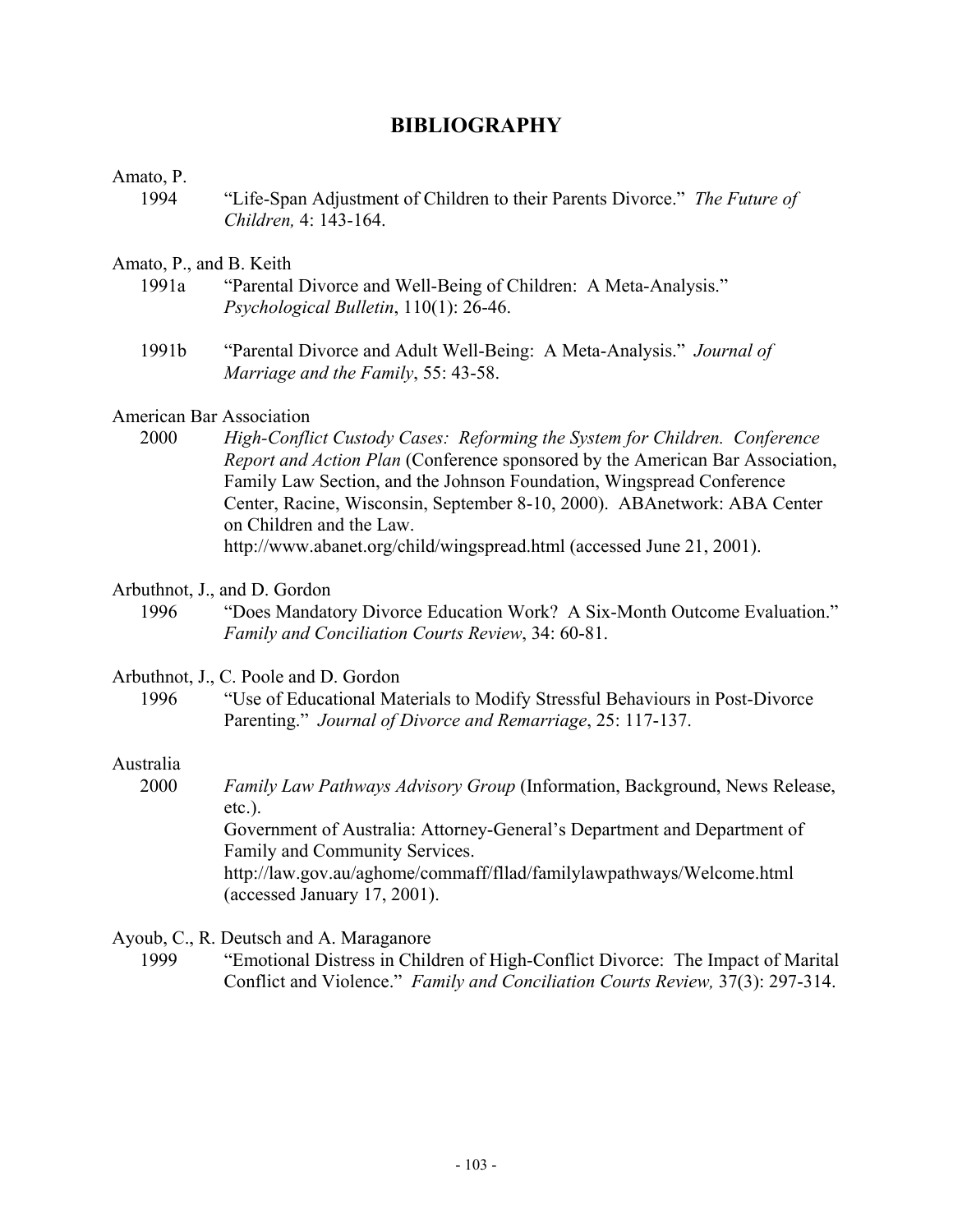Baker-Jackson, M., and M. Orlando

1997 "Parents Beyond Conflict Workshop: An Intervention in Los Angeles Juvenile Dependency Court." *Family and Conciliation Courts Review*, 35(2): 202-205.

#### Bender, W.

1994 "Joint Custody: The Option of Choice." *Journal of Remarriage and Divorce,* 21 (3/4): 115-131.

Beuhler, C., J. Hogan, B. Robinson and R. Levy

1985/86 "The Parental Divorce Transition: Divorce-Related Stressors and Well-Being." *Journal of Divorce*, 9(2): 61-81.

Brandt, Elizabeth Barker

1998 *Protecting the Children of High-conflict divorce: An Idaho Benchbook* (Adapted from Lemon, Nancy K.D., "Domestic Violence and Children: Resolving Custody and Visitation Disputes, A National Judicial Curriculum." San Francisco: Family Violence Prevention Fund, 1995). Idaho: Idaho State Bar and Idaho Law Foundation, Inc.

#### Bridge, C.

2000 "Diversity, Divorce and Information Meetings: Ensuring Access to Justice." *Family Law*, September: 645-648.

#### Browne, Carole

1997 *Integration of Dispute Resolution Services within Family Courts* (Second World Congress on Family Law and the Rights of Children and Youth, held in association with the 1997 Annual Conference of the Association of Family and Conciliation Courts, San Francisco, June 2-7, 1997). Government of Australia: Family Courts of Australia (Primary Dispute Resolution: Papers and Reports). http://www.familycourt.gov.au/papers/html/sanfrancisco.html (accessed October 11, 2000).

Camara, K., and G. Resnick

1989 "Styles of Conflict Resolution and Cooperation between Divorced Parents: Effects on Child Behavior and Adjustment." *American Journal of Orthopsychiatry*, 59(4): 556-575.

Campbell, L., and J. Johnston

1986 "Impasse-Directed Mediation with High-Conflict Families in Custody Disputes." *Behavioral Sciences and the Law*, 4(2): 217-241.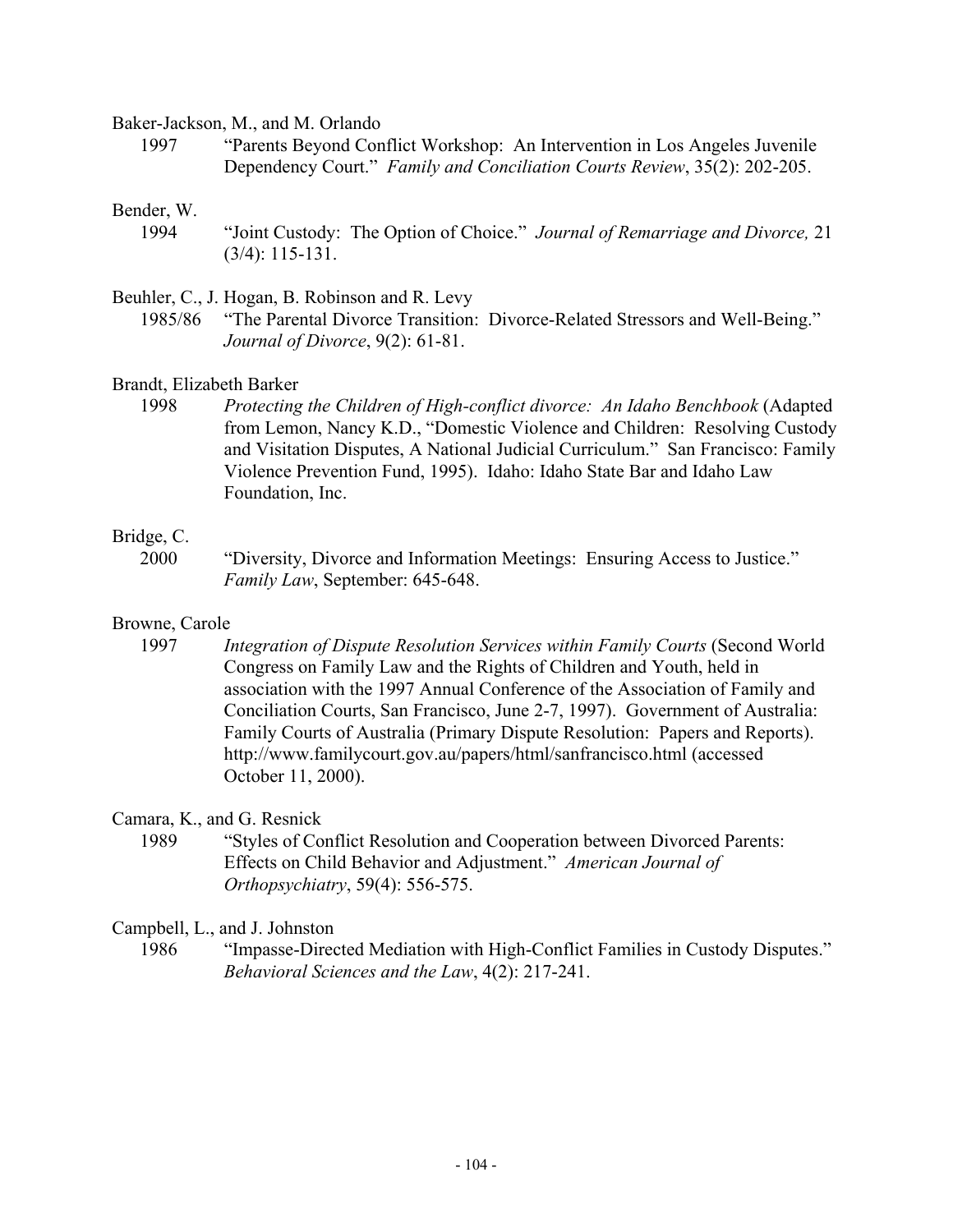| Canada                 |                                                                                                                                                                                                                                                                                                                             |
|------------------------|-----------------------------------------------------------------------------------------------------------------------------------------------------------------------------------------------------------------------------------------------------------------------------------------------------------------------------|
| 1999                   | Government of Canada's Response to the Report of the Special Joint Committee<br>on Child Custody and Access: Strategy for Reform. Ottawa: Department of<br>Justice, Communications and Executive Services Branch.<br>http://canada.justice.gc.ca/en/dept/pub/cca/sjcarp02.html (accessed September<br>$2000$ ).             |
| 1998                   | For the Sake of the Children: Report of the Special Joint Committee on Child<br>Custody and Access. Ottawa: Parliament of Canada (Special Joint Committee on<br>Child Custody and Access).<br>http://www.parl.gc.ca/InfoComDoc/36/1/SJCA/Studies/Reports/sjcarp02-e.htm<br>(accessed September 20, 2000).                   |
|                        | Clarke Institute of Psychiatry (The)                                                                                                                                                                                                                                                                                        |
| n.d.                   | For Kid's Sake Program: The Family Court Clinic Separated Families In<br>Conflict: Group Treatment Program.<br>http://www2.camh.net/CLARKEPages/family court/for kids sake.html<br>(accessed June 11, 2001).                                                                                                                |
| 1998                   | Conger, R.D., G.T. Harold, F.D. Fincham and L.N. Osborne<br>"Mom and Dad Are At It Again: Adolescent Perceptions of Marital Conflict and<br>Adolescent Psychological Distress." Departmental Psychology, 33(2): 233-350.                                                                                                    |
| 2000                   | Dewar, John., Barry W. Smith and Cate Banks<br>Litigants in Person in the Family Court of Australia. A Report to the Family<br>Court of Australia (Research Report No. 20). Government of Australia: Family<br>Court of Australia.<br>http://www.familycourt.gov.au/papers/pdf/report20.pdf (accessed January 24,<br>2001). |
| 1996                   | Ehrenberg, M., and M. Hunter<br>"Shared Parenting Agreements after Marital Separation: The Roles of Empathy<br>and Narcissism." Journal of Consulting and Clinical Psychology, 64(4): 808-<br>818.                                                                                                                          |
| Emery, R.<br>1982      | "Interparental Conflict and the Children of Discord and Divorce." Psychological<br>Bulletin, 92(2): 310-330.                                                                                                                                                                                                                |
| Espenshade, T.<br>1979 | "The Economic Consequences of Divorce." Journal of Marriage and the Family,<br>$41(3): 615-625.$                                                                                                                                                                                                                            |
|                        |                                                                                                                                                                                                                                                                                                                             |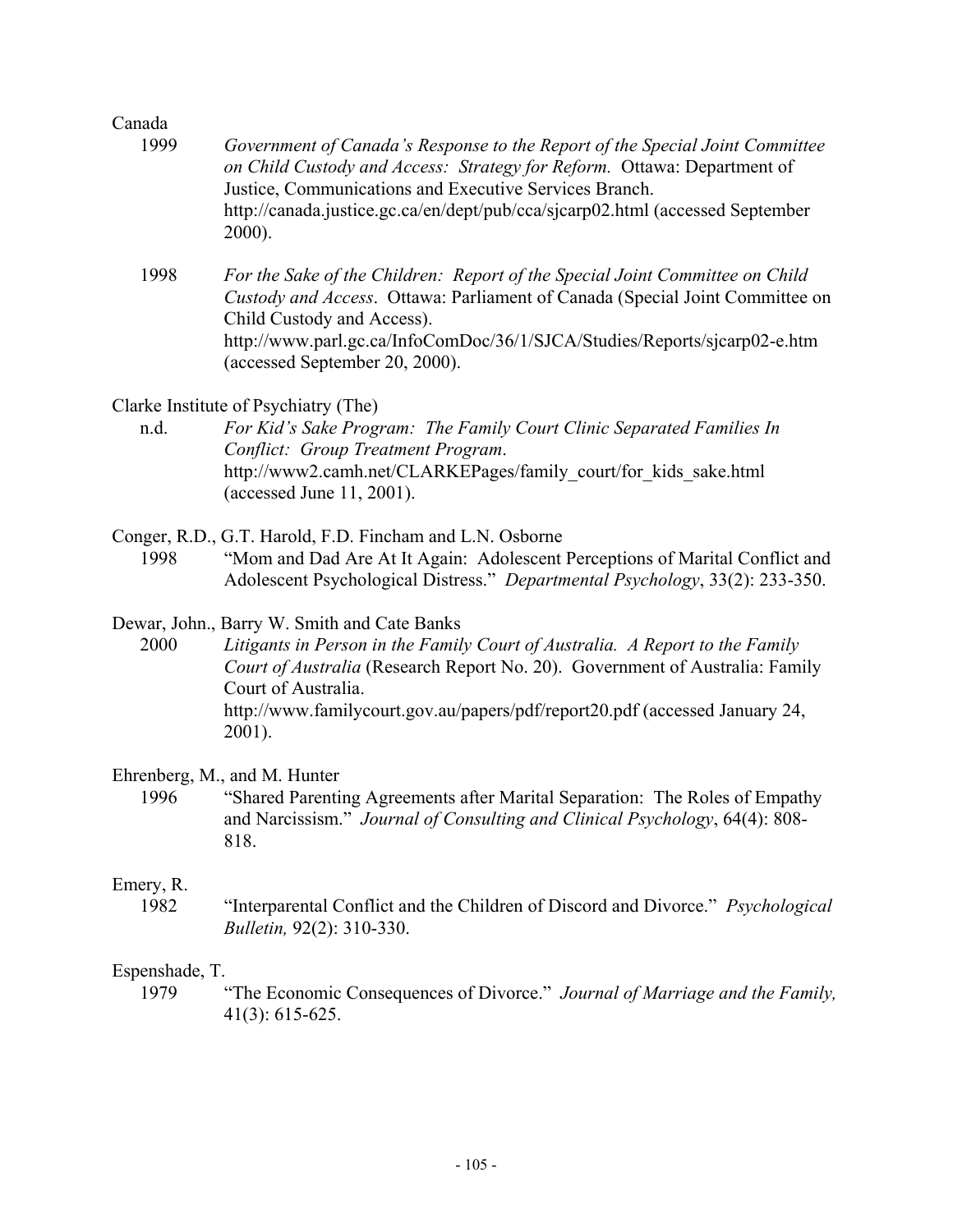Family Court of Australia

| 2000a             | Family Court of Australia Annual Report 1999-2000. Melbourne, Australia:<br>Family Court of Australia, Public Affairs Unit.<br>http://www.familycourt.gov.au/court/html/1999-2000.html (accessed<br>November 19, 2000). |
|-------------------|-------------------------------------------------------------------------------------------------------------------------------------------------------------------------------------------------------------------------|
| 2000 <sub>b</sub> | Future Directions Report. Australia: Family Court of Australia.                                                                                                                                                         |
| 2000c             | Self-Represented Litigants Project. Government of Australia: Family Court of<br>Australia.<br>http://www.familycourt.gov.au/litigants (accessed March 18, 2001).                                                        |
| 1997a             | "Chapter 6: Case Management Guidelines." In Differential Case Management.<br>Australia: Family Court of Australia.<br>http://www.familycourt.gov.au/html/chapter6.html (accessed October 18, 2000).                     |
| 1997b             | Response of the Family Court of Australia to the Attorney-General's Department<br>Paper on 'Primary Dispute Resolution Services in Family Law'. Australia:<br>Family Court of Australia.                                |
|                   | $\sim$ $\sim$ $\sim$ $\sim$ $\sim$                                                                                                                                                                                      |

Family Law Pathways Advisory Group 2001 *Out of the Maze: Pathways to the Future for Families Experiencing Separation.* http://www.law.gov.au/aghome/commaff/fllad/familylawpathways/submissions/ FLPReport.pdf (accessed October 29, 2001).

Garrity, Carla B., and Mitchell A. Baris

1994 *Caught in the Middle: Protecting the Children of High-Conflict Divorce*. San Francisco: Jossey-Bass.

# Geasler, M., and K. Blaisure

1998 "A Review of Divorce Education Program Materials." *Family Relations*, 47: 167-175.

#### Jacobson, D.

1978 "The Impact of Marital Separation/Divorce on Children: 1. Parent-Child Separation and Child Adjustment." *Journal of Divorce,* 1(4): 341-360.

# Jekielek, Susan M.

1998 "Parental Conflict, Marital Disruption and Children's Emotional Well-Being." *Social Forces*, 76(3): 905-935.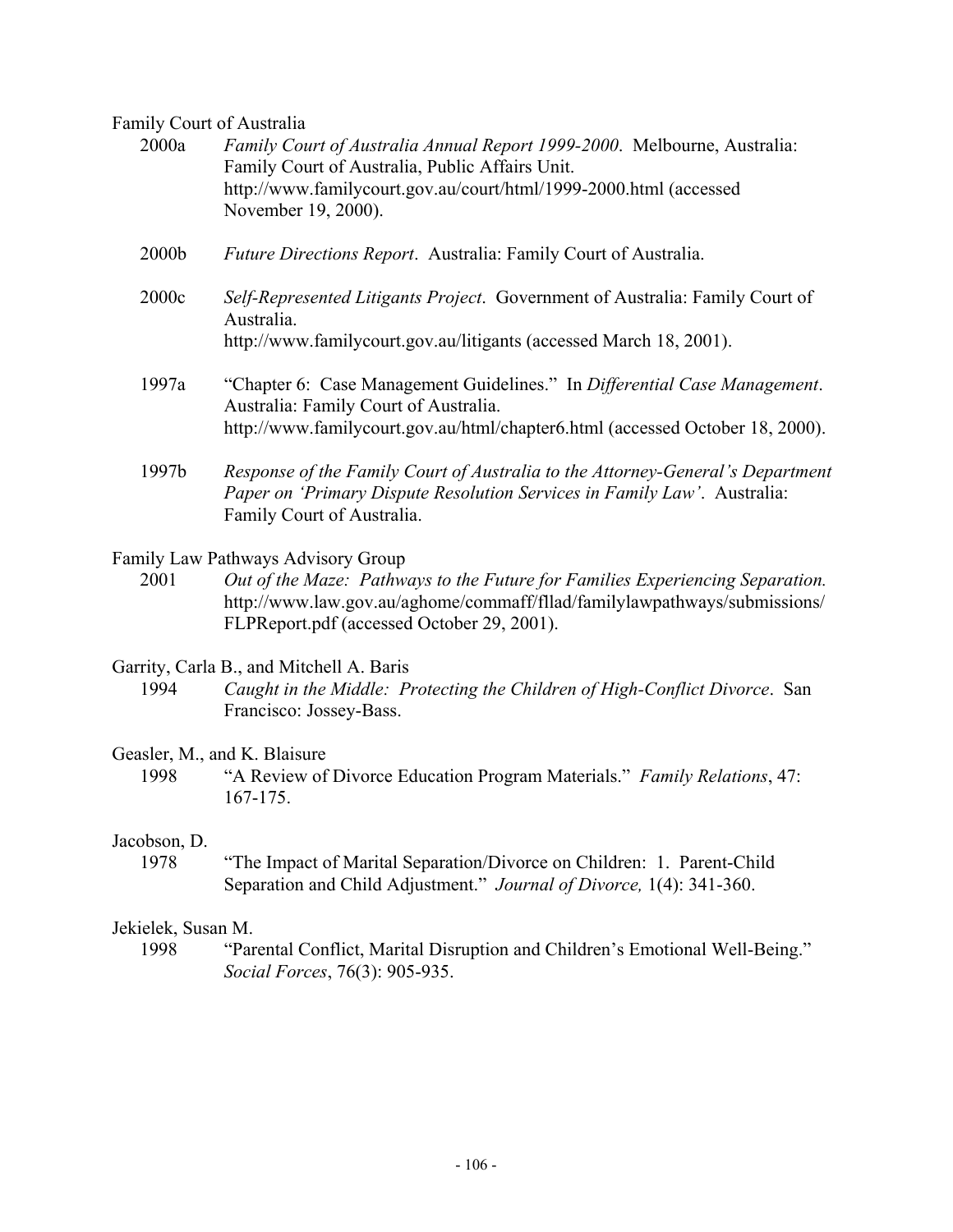#### Johnston, Janet R.

- 1994 "High-Conflict Divorce." *The Future of Children*, 4: 164-182.
- 1993 "High-Conflict and Violent Parents in Family Court: Findings on Children's Adjustment, and Proposed Guidelines for the Resolution of Custody and Visitation Disputes" (Section III, In "Proposed Guidelines for Custody and Visitation for Cases with Domestic Violence"). Corta Madera, California: Center for the Family in Transition. http://www.courtinfo.ca.gov/courtadmin/aoc/familycourtservices/grants/hcvpfcs.h tm (accessed November 21, 2000).
- n.d. *Developing and Testing Group Interventions for Families at Impasse*. San Jose, California: Administration of Justice Department, San Jose State University.
- Johnston, Janet R., and E.G. Campbell
	- 1988 *Impasses of Divorce: The Dynamics and Resolution of Family Conflict*. New York: The Free Press.
- Johnston, J., L. Campbell and M. Tall
	- 1985 "Impasses to the Resolution of Custody and Visitation Disputes." *American Journal of Orthopsychiatry,* 55(1): 112-129.
- Johnston, J., M. Kline and J. Tschann
	- 1989 "Ongoing Post-divorce Conflict: Effects on Children of Joint Custody and Frequent Access." *American Journal of Orthopsychiatry,* 59(4): 576-592.
- Johnston, Janet R., and Vivienne Roseby
	- 1997 *In the Name of the Child: A Developmental Approach to Understanding and Helping Children of Conflicted and Violent Divorce*. New York: The Free Press.
- Joseph Rowntree Foundation
	- 1998 *Major JRF [Joseph Rowntree Foundation] Study Reviews Experiences of Children Whose Parents Divorce* (summarizing Bryan Rodgers and Jan Pryor, "Divorce and Separation: The Outcomes for Children."). York, England: Joseph Rowntree Foundation (Press Room). http://www.jrf.org.uk/pressroom/releases/240698.asp (accessed October 19, 2000).
- Kelly, J., and J. Wallerstein
	- 1977 "Part-Time Parent, Part-Time Child: Visiting After Divorce." *Journal of Clinical Child Psychology*, 6(2): 51-54.

Kline, M., J. Tschann, J. Johnston and J. Wallerstein

1989 "Children's Adjustment in Joint and Sole Custody Families." *Developmental Psychology*, 25: 430-435.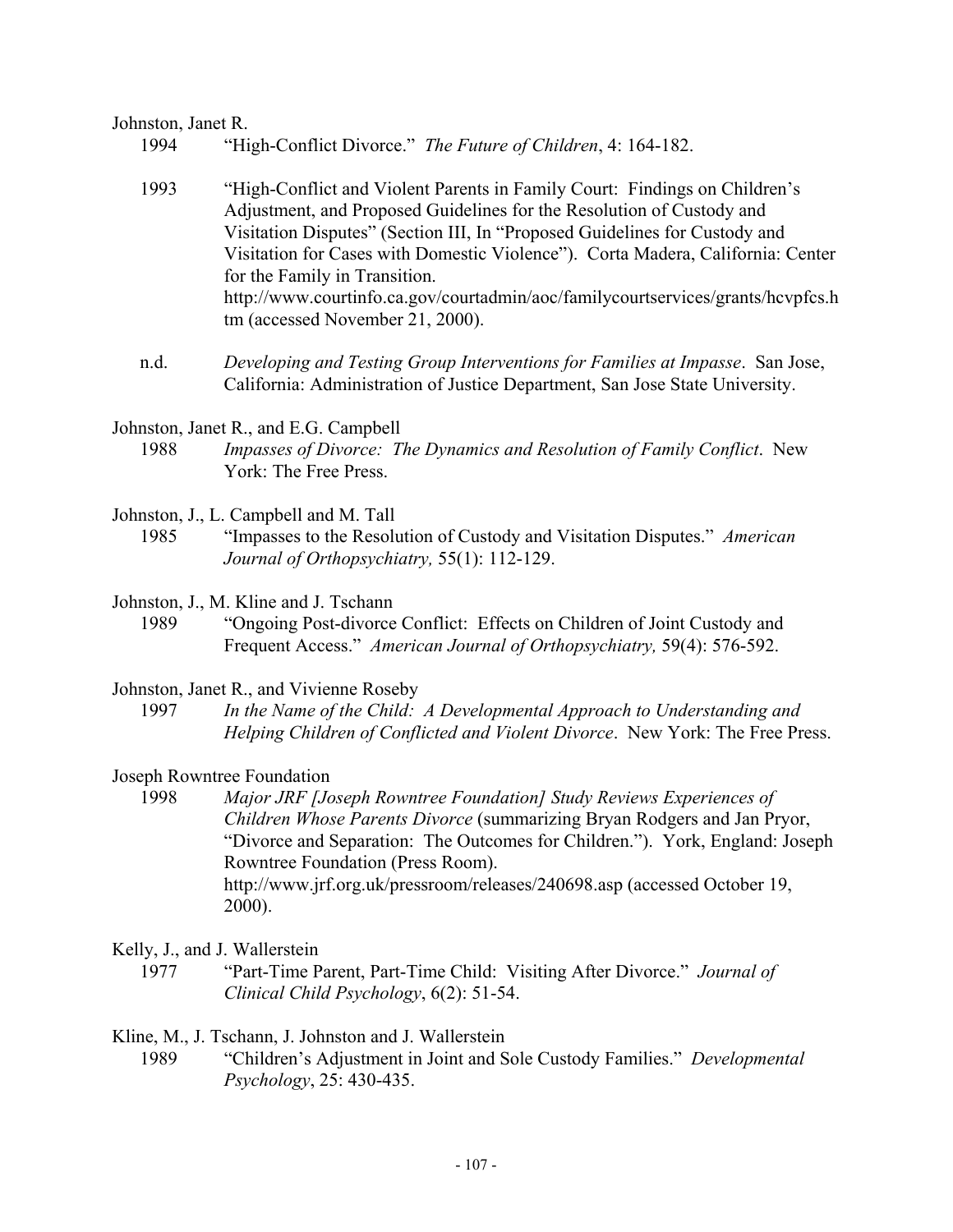Kramer, K., J. Arbuthnot, D. Gordon, N. Rousis and J. Hoza

- 1998 "Effects of Skill-Based Versus Information-Based Programs on Domestic Violence and Parental Communication." *Family and Conciliation Courts Review,*  36(1): 9-31.
- Kressel, K., N. Jaffee, B. Tuchman, C. Watson and M. Deutsch 1980 "A Typology of Divorcing Couples: Implications for Mediation and the Divorce Process." *Family Process,* 19(2): 101-116.
- Kurdek, L.A., and A.E. Siesky
	- 1980a "Children's Perception of their Parents Divorce." *Journal of Divorce,*  3: (4): 339-378.
	- 1980b "Effects of Divorce on Children: The Relationship between Parent and Child Perspectives." *Journal of Divorce,* 4(2): 85-99.
- Lidman, R., and B. Hollingsworth
	- 1998 "Rethinking the Roles of Guardians *ad litem* in Dissolutions." *Washington State Bar News*, December. http://www.wsba.org/barnews/archives97/roles.html (accessed October 24, 2000).

#### Lord Chancellor's Department

2001 *Divorce Law Reform: Government Proposes To Repeal Part II of the Family Law Act 1996. London: Lord Chancellor's Department.*  http://213.38.88.195/coi/coipress.nsf/283b67283b5315e38025673500584c3c/ 2691e8067839f497802569d60056c45d?OpenDocument (accessed June 21, 2001).

- 2000 *Third Annual Report: 1999/2000*. London: Lord Chancellor's Department, The Advisory Board on Family Law.
- 1999a *Implementation of Part II Family Law Reform Act 1996 Delayed*. Family Policy Division Newsletter. http://www.open.gov.uk/lcd/family/nlet5.htm (accessed October 19, 2000).
- 1999b *A Report to the Lord Chancellor on the Question of Parental Contact in Cases Where there is Domestic Violence*. London: Lord Chancellor's Office, The Advisory Board on Family Law, Children Act Sub-Committee.

#### Luepnitz, D.

1986 "A Comparison of Maternal, Parental and Joint Custody: Understanding the Varieties of Post-Divorce Family Life." *Journal of Divorce*, 9(3): 1-12.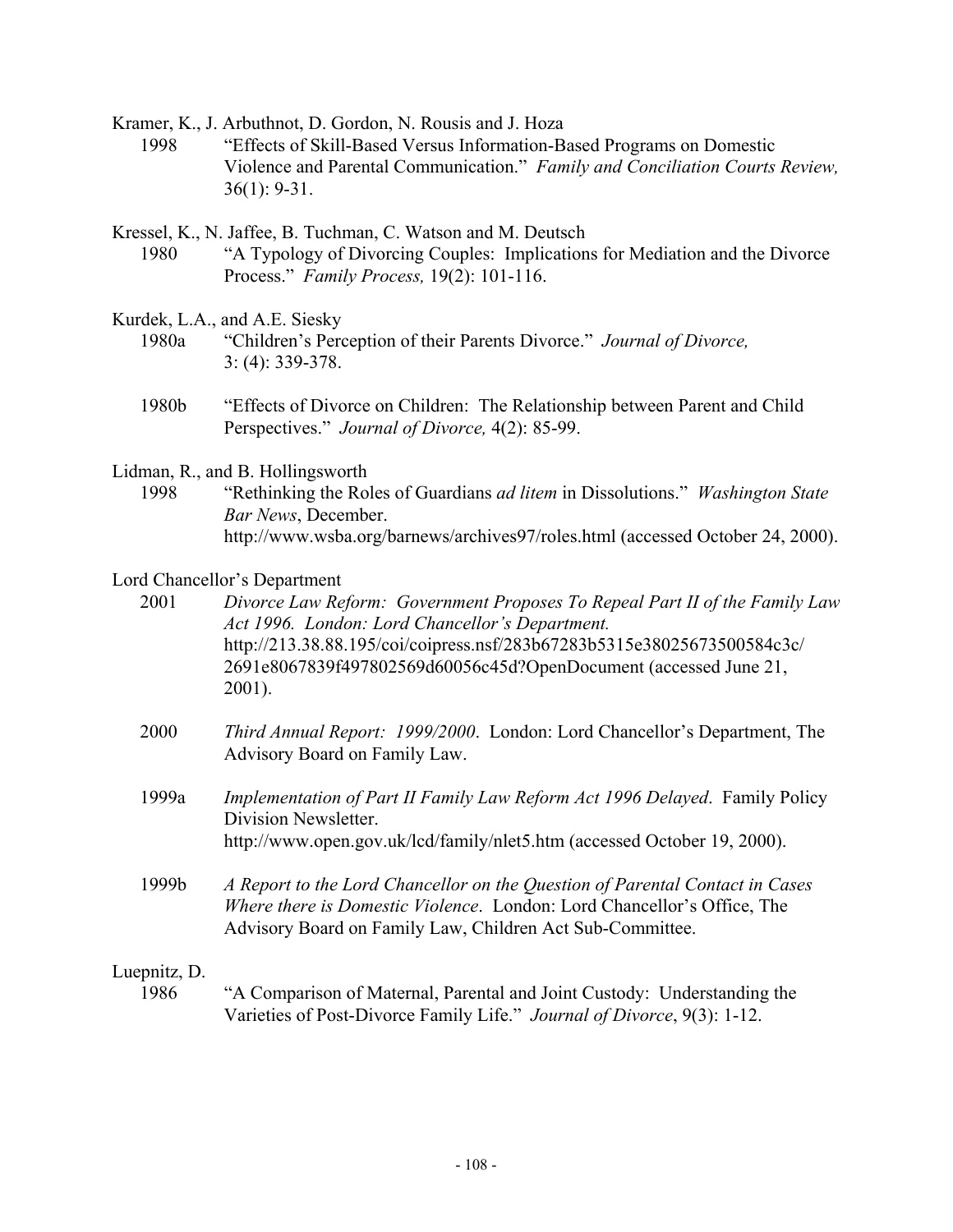#### Lye, Diane N.

1999 *Report to the Washington State Gender and Justice Commission and Domestic Relations Commission* (Washington State Parenting Plan Study). Washington: Washington State Courts. http://www.courts.wa.gov/reports/parent/ (accessed November 17, 2000.

Maccoby, Eleanor E., and Robert H. Mnookin

1992 *Dividing the Child: Social and Legal Dilemmas of Custody*. Cambridge: Harvard University Press.

Madden-Derdich, D., S. Leonard and F. Scott Christopher

1999 "Boundary Ambiguity and Coparental Conflict after Divorce: An Empirical Test of a Family Systems Model of the Divorce Process." *Journal of Marriage and the Family*, 61: 588-598.

#### Mathis, R.

1998 "Couples from Hell: Undifferentiated Spouses in Divorce Mediation." *Mediation Quarterly*, 16: 37-49.

Mauzerall, H., P. Young and D. Alsaker-Burke

- 1997 "Protecting the Children of High-conflict divorce: An Analysis of the Idaho Bench/Bar Committee to Protect Children of High-conflict divorce's Report to the Idaho Supreme Court." *Idaho Law Review,* 33: 291-332.
- McIsaac, H., and C. Finn
	- 1999 "Parents Beyond Conflict: A Cognitive Restructuring Model for High-Conflict Families in Divorce." *Family and Conciliation Courts Review,* 37(1): 74-82.

#### Morrison, D., and M. Coiro

1999 "Parental Conflict and Marital Disruption: Do Children Benefit When High-Conflict Marriages are Dissolved?" *Journal of Marriage and the Family*, 61: 626-637.

#### Nelson, R.

1989 "Parental Hostility, Conflict and Communication in Joint and Sole Custody Families." *Journal of Divorce*, 13(2): 145-157.

## New Zealand

2000 *Responsibilities for Children: Especially When Parents Part. The Laws about Guardianship, Custody and Access: Discussion Paper*. Wellington, New Zealand: Ministry of Justice. http://www.justice.govt.nz/pubs/reports/2000/resp\_for\_children/ min of justice gardianship.pdf (accessed October 27, 2000).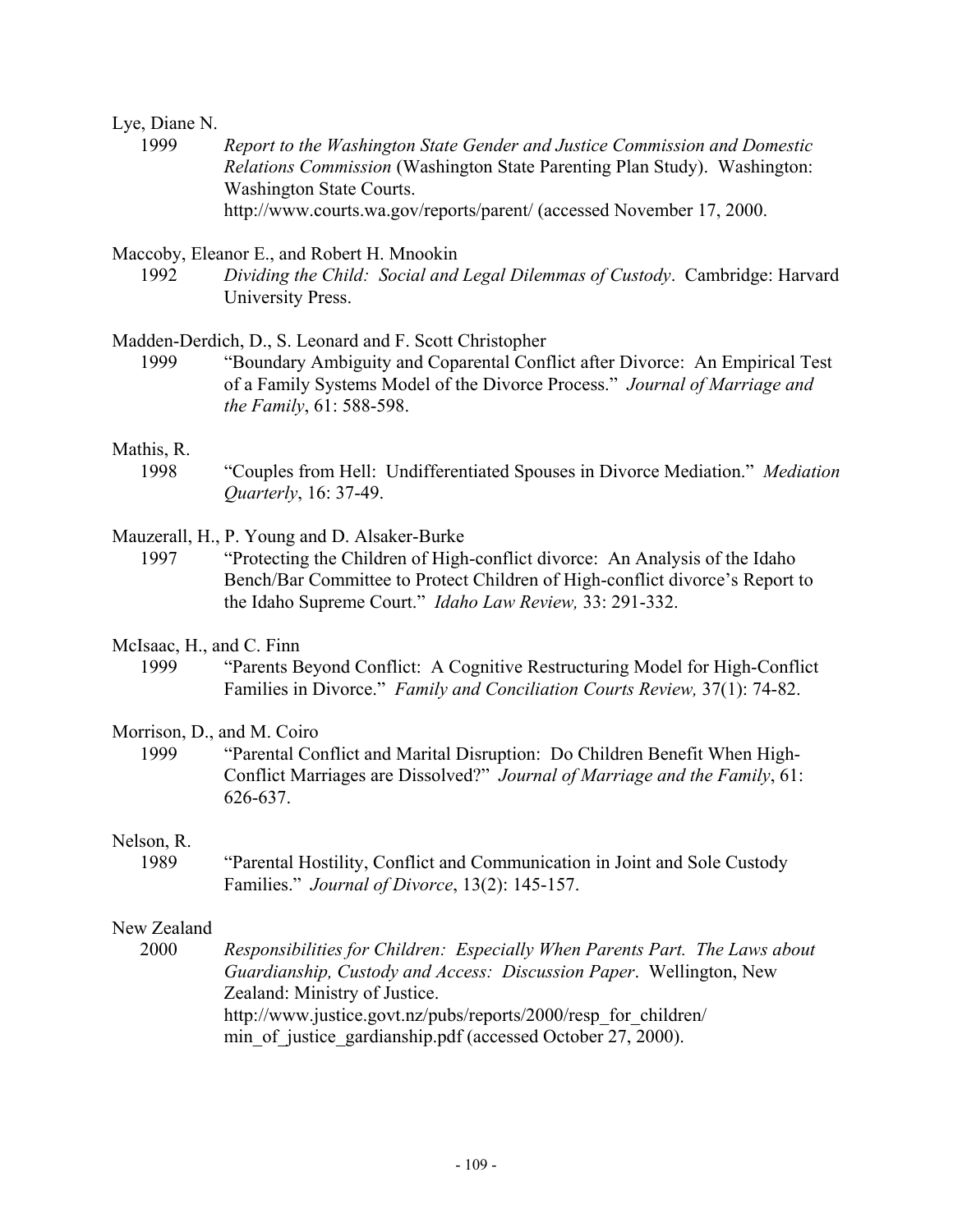# Nicholson, Alastair

- 2000 *Future Directions in Family Law* (An Address by the Honourable Justice Alastair Nicholson, Chief Justice, Family Court of Australia, Family Law: Processes, practices and pressures, International Society of Family Law, 10th World Conference, 10 July 2000). Family Court of Australia (Court Administration and Management: Papers and Reports). http://www.familycourt.gov.au/papers/html/nicholson10.html (accessed October 18, 2001).
	- 1999a *Court Management of Cases Involving Child Abuse Allegations* (Keynote Address by the Honourable Justice Alastair Nicholson AO RFD, Chief Justice, Family Court of Australia. The 7th Australiasian Conference on Child Abuse and Neglect, 19 October 1999, Perth, Australia). Family Court of Australia (Child Abuse, Protection and Welfare: Papers and Reports). http://www.familycourt.gov.au/papers/html/nicholson8.html (accessed October 18, 2001).
	- 1999b *Legal Aid Forum Towards 2010: Legal Aid and a Fair Family Law Justice System* (An Address by the Honourable Justice Alastair Nicholson AO RFD, Chief Justice, Family Court of Australia, 21 April 1999, Members Dining Room, Old Parliament House, Canberra). Family Court of Australia (Legal Aid: Papers and Reports). http://www.familycourt.gov.au/papers/html/nicholson6.html (accessed November 19, 2001).

# Oregon Judicial Department

1999 *Guidelines for Developing Domestic Violence Plans and Protocols: A Manual for Courts and Court-Connected Programs*. Oregon: Oregon Judicial Department. http://www.ojd.state.or.us/FamilyLaw/Family.nsf/Files/DV.REVISED. MEDIATIONChapter1.FINAL.3-8-00.pdf/\$File/DV.REVISED.MEDIATION Chapter1.FINAL.3-8-00.pdf (accessed June 21, 2001).

# Parkinson, L.

2000 "Mediating with High-Conflict Couples." *Family and Conciliation Courts Review,* 38(1): 69-76.

#### Pearson, J., and N. Thoennes

- 1986 "Mediation in Custody Disputes." *Behavioral Sciences and the Law*, 4(2): 203-216.
- 1984 "Mediating and Litigating Custody Disputes: A Longitudinal Evaluation." *Family Law Quarterly,* 17: 497-523.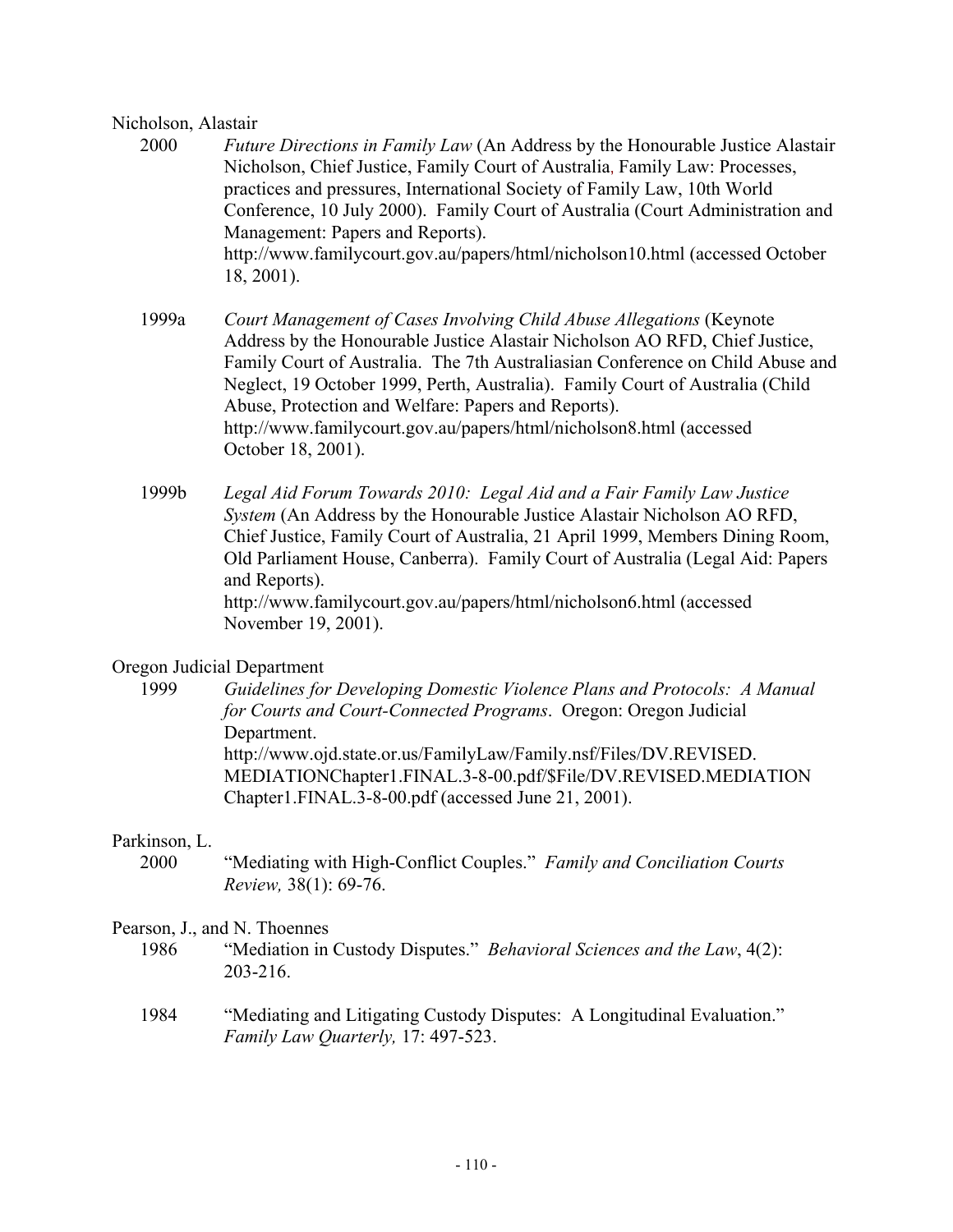Peterson, J., and N. Zill 1986 "Marital Disruption, Parent-Child Relationships, and Behaviour Problems in Children." *Journal of Marriage and the Family*, 48: 295-307. Raschke, H., and V. Raschke 1979 "Family Conflict and Children's Self-Concepts: A Comparison of Intact and Single-Parent Families." *Journal of Marriage and the Family,* 367-374. Rhoades, Helen., Reg Graycar and Margaret Harrison 2000 *The Family Law Reform Act 1995: The First Three Years*. Australia: University of Sydney and Family Court of Australia http://www.familycourt.gov.au/papers/pdf/famlaw.pdf (accessed February 28, 2001). Richards, M., and C. Stark 2000 "Children, Parenting and Information Meetings." *Family Law,* 30: 484-488. Rutter, M. 1981 "Stress, Coping and Development: Some Issues and Some Questions." *Journal of Child Psychology and Psychiatry,* 22: 323-356. Schmidtgall, K., A. King, J. Zarski and J. Cooper 2000 "The Effects of Parental Conflict on Later Child Development." *Journal of Divorce and Remarriage,* 33(1/2): 149-157. Sharp, C. 1998 "Putting Children First." *Law Journal*, December: 424-426. Shaw, D., and R. Emery 1987 "Parental Conflict and Other Correlates of the Adjustment of School-Age Children Whose Parents Have Separated." *Journal of Abnormal Child Psychology*, 15(2): 269-281. Spillane-Grieco, E. 2000 "Cognitive Family Therapy with a Family in High-Conflict Divorce: A Case Study." *Clinical Social Work Journal*, 28(1): 105-119. Steinman, S. 1981 "The Experience of Children in a Joint Custody Arrangement: A Report of A Study." *American Journal of Orthopsychiatry,* 51: 403-414.

Steinman, S., S. Zemmelman and T. Knoblauch

1985 "A Study of Parents Who Sought Joint Custody Following Divorce: Who Reaches Agreement and Sustains Joint Custody and Who Returns to Court." *Journal of the American Academy of Child Psychiatry,* 24: 554-562.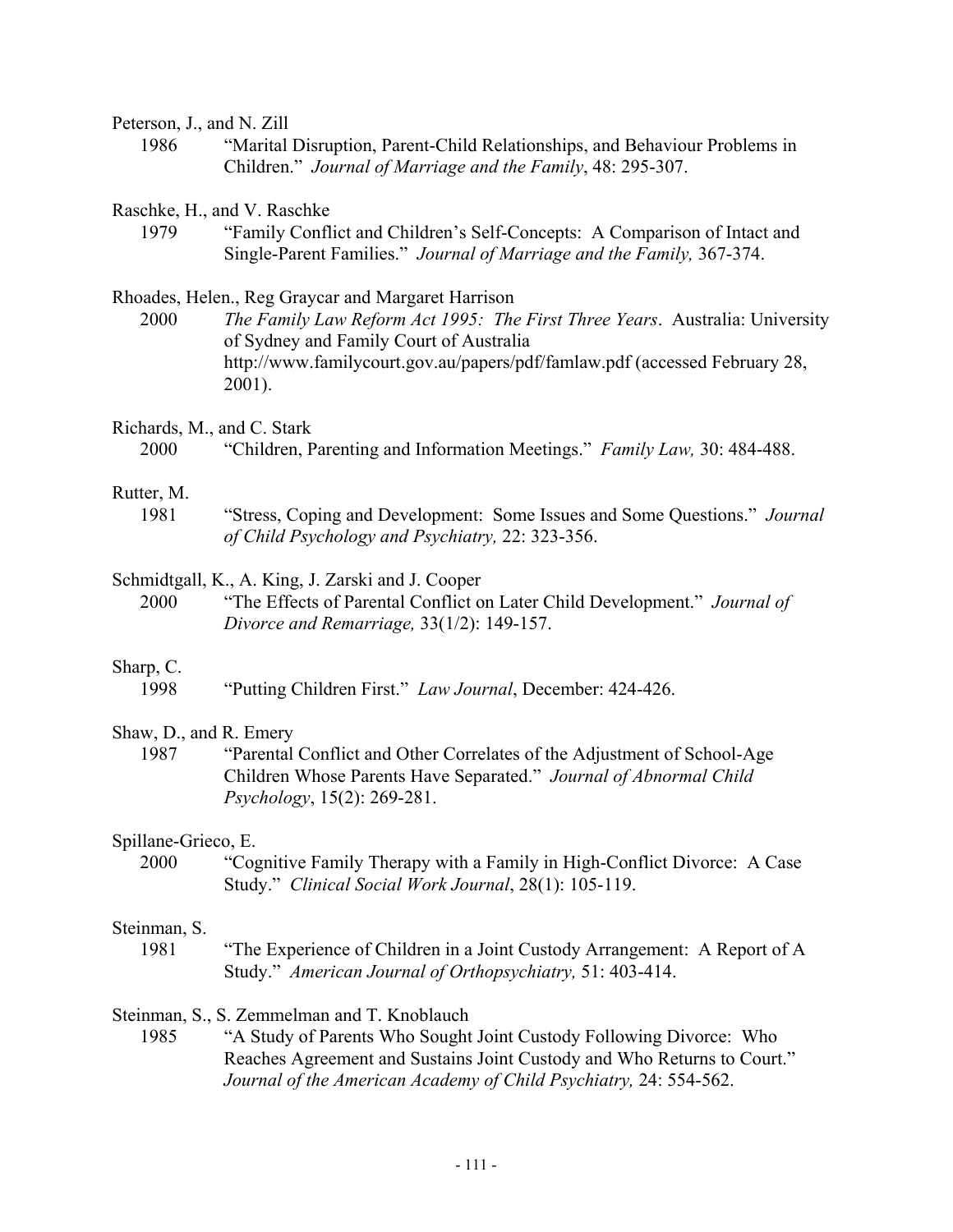#### Stewart, Ron

2001 *The Early Identification and Streaming of Cases of High-Conflict Separation and Divorce: A Review*. Ottawa: Department of Justice Canada (2001-FCY-7E/7F).

Stolberg, A., C. Camplair, K. Currier and M. Wells

1987 "Individual, Familial and Environmental Determinants of Children's Post-Divorce Adjustment and Maladjustment." *Journal of Divorce,* 11(1): 51-70.

Strategic Partners Pty. Ltd.

1998 *Child Inclusive Practice in Family and Child Counselling and Family and Child Mediation* (A Report by for the Family Services Branch, Attorney-General's Department). Government of Australia: Commonwealth Department of Family and Community Services. http://www.facs.gov.au/internet/facsinternet.nsf/aboutfacs/programs/families-CIPtitle.htm (accessed October 20, 2000).

#### Sydlik, BeaLisa., and Alice B. Phalan

1999 *Briefing Paper, Interventions for High-conflict families: A National Perspective*. Oregon: Office of the State Court Administrator, Oregon Judicial Department. http://www.ojd.state.or.us/FamilyLaw/Family.nsf/Files/Briefing.Paper.ALL.FIN AL.12-17-99.pdf/\$File/Briefing.Paper.ALL.FINAL.12-17-99.pdf (accessed June 21, 2001).

#### Turkat, I.

1993 "Questioning the Mental Health Expert's Custody Report." *American Journal of Family Law*, 7: 175-193. http://www.fact.on.ca/Info/pas/turkat93.htm (accessed November 29, 2000).

### Vestal, A.

1999 "Mediation and Parental Alienation Syndrome: Considerations for an Intervention Model." *Family and Conciliation Courts Review,* 37(4): 487-503.

#### Walker, J.

1999 *Contact between Children and Violent Parents: Summary of Research in Progress*. London: Lord Chancellor's Department (LCD Research). http://www.lcd.gov.uk/research/general/srp/srpcon.htm (accessed June 21, 2001).

#### Wallerstein, J., and Julia Lewis

1998 "The Long-Term Impact of Divorce on Children: A First Report from a 25-Year Study." *Family and Conciliation Courts Review*, 36(3): 368-383.

## Wallerstein, Judith S., Julia M. Lewis and Sandra Blakesee

2000 *The Unexpected Legacy of Divorce: A 25 year Landmark Study*. New York: Hyperion.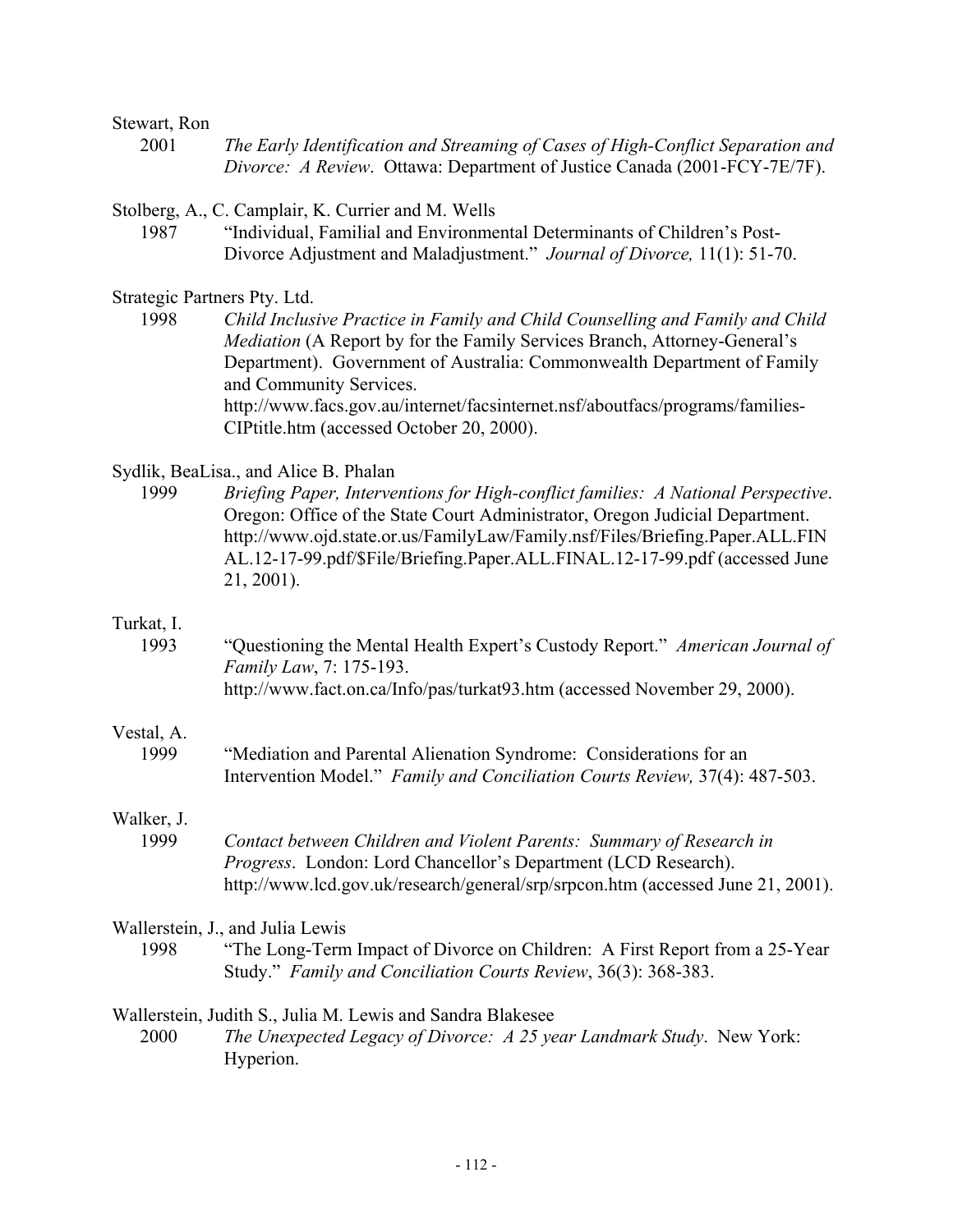## Washington State

- 2000 *Domestic Relations Work Group, Parenting Act Report Group, August 17-18, 2000, Meeting Minutes*. Washington State Courts (Project 2001). http://www.courts.wa.gov/projects/proj2001/drwg/min081700.cfm (accessed March 9, 2001).
- 1997 *A Committee's Final Report: Enhancing the Guardian ad Litem System* (Judicial News Report, August 7). Washington State Courts (Press Releases and Judicial News Reports). http://www.courts.wa.gov/press/release.cfm?url=/1997/970804gl.htm (accessed November 23, 2000).

# Whiteside, Mary F.

1996 *An Integrative Review of the Literature Pertinent to Custody for Children Five Years of Age and Younger* (Submitted to Judicial Council of California, Administrative Office of the Courts). Ann Arbor, Michigan: Ann Arbor Centre for the Family. http://www.courtinfo.ca.gov/courtadmin/aoc/familycourtservices/grants/ custodyforchildren/custodyreview.pdf (accessed June 21, 2001).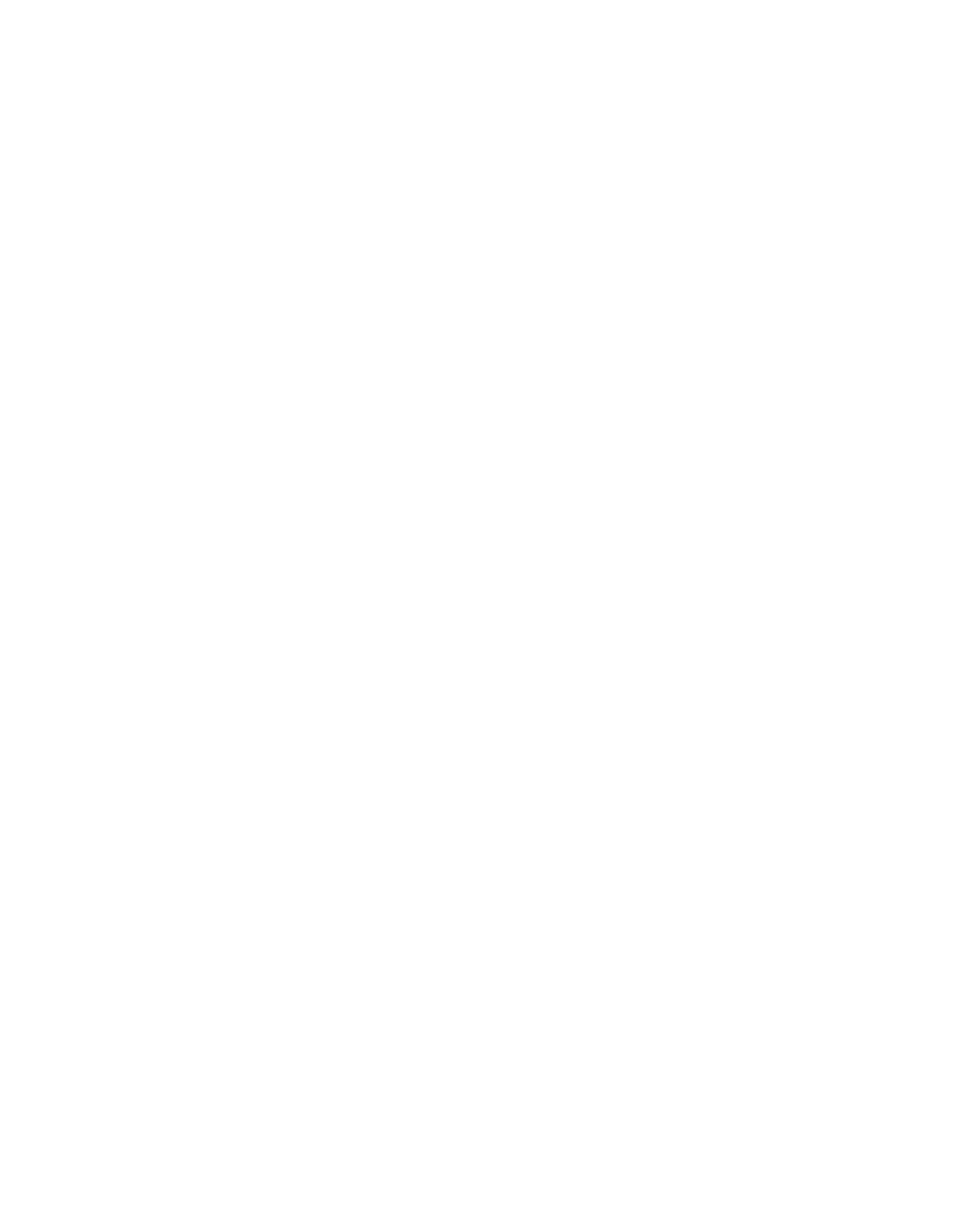# **APPENDIX A: PARENTING PLAN AGREEMENT**

**From The Idaho Benchbook: "Protecting Children of High-Conflict Divorce" (Brandt, 1998)**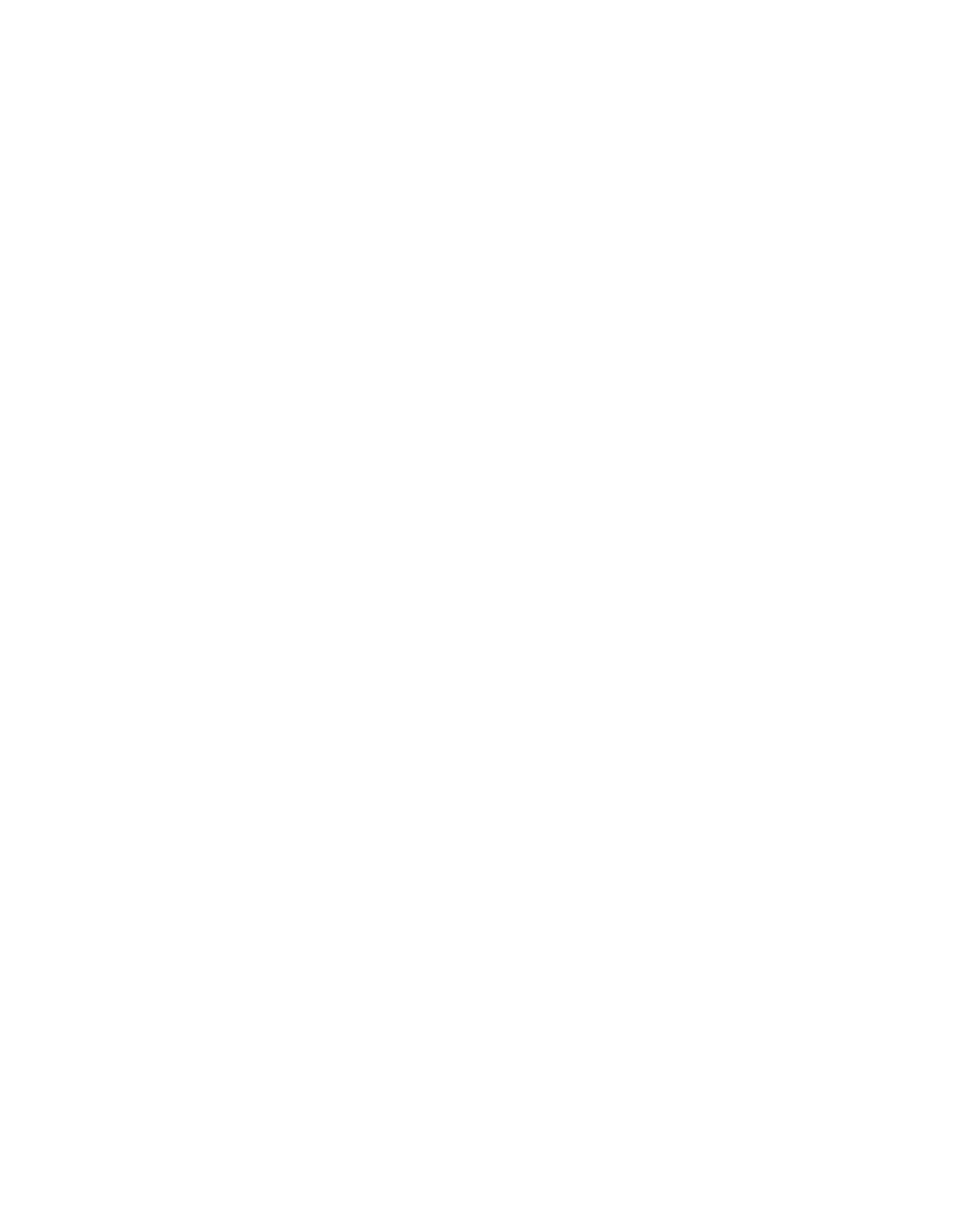#### **PARENT PLAN AGREEMENT**

| This parent plan is for Children of: | <b>COURT CASE NO.</b> |
|--------------------------------------|-----------------------|
| Mother                               | Soc. Sec. No.         |
| Father                               | Soc. Sec. No.         |

The Child/ren of this marriage (or relationship) under age 18 are:

| <b>NAME</b> | DATE of BIRTH | PRESENT ADDRESS |
|-------------|---------------|-----------------|
|             |               |                 |
|             |               |                 |
|             |               |                 |

 **We have crossed off the portions of this document where we do not have agreement or do not desire agreement. We have checked the boxes for a particular option where we have agreement.** 

#### 1. RESPONSIBILITIES AND DECISION-MAKING

We each have a heartfelt and legal responsibility to provide for the physical and emotional needs of our child/ren. When our child/ren are scheduled to be with father, father is the ON-DUTY parent. When our child/ren are scheduled to be with mother, mother is the ON-DUTY parent. We agree that the ON-DUTY parent will make decisions about the **day to care and control** of our child/ren. Neither of us shall schedule activities for our child/ren during the time the other parent is ON-DUTY without prior agreement of the ON-DUTY parent.

We care about the well being of our child/ren. We realize we both are very important to our child/ren and they need each of us as an active parent throughout their lives. We respect each parent's separate role with our child/ren. We will give our child/ren permission to love, and be proud of, the other parent. We shall put our **child/ren's needs first** in planning their living arrangements. We understand that each child is an individual and may have different needs and that these needs will change as they grow older.

#### 2. RESIDENTIAL SCHEDULE

We shall follow this specific schedule so our child/ren know what will be happening to them and when they will be with each other and with each parent.

 $\_$ 

 $\mathcal{L}_\mathcal{L} = \mathcal{L}_\mathcal{L} = \mathcal{L}_\mathcal{L} = \mathcal{L}_\mathcal{L} = \mathcal{L}_\mathcal{L} = \mathcal{L}_\mathcal{L} = \mathcal{L}_\mathcal{L} = \mathcal{L}_\mathcal{L} = \mathcal{L}_\mathcal{L} = \mathcal{L}_\mathcal{L} = \mathcal{L}_\mathcal{L} = \mathcal{L}_\mathcal{L} = \mathcal{L}_\mathcal{L} = \mathcal{L}_\mathcal{L} = \mathcal{L}_\mathcal{L} = \mathcal{L}_\mathcal{L} = \mathcal{L}_\mathcal{L}$ 

 $\_$ 

 Our child/ren shall have a home base with [ ] *mother* [ ] *father* [ ] *both mother and father* and have regular contract with the other parent as listed here (list days, evenings, overnights, times):

Mother shall be ON-DUTY and our child/ren will be with mother as follows:

 $\_$ 

 $\mathcal{L}_\mathcal{L} = \{ \mathcal{L}_\mathcal{L} = \{ \mathcal{L}_\mathcal{L} = \{ \mathcal{L}_\mathcal{L} = \{ \mathcal{L}_\mathcal{L} = \{ \mathcal{L}_\mathcal{L} = \{ \mathcal{L}_\mathcal{L} = \{ \mathcal{L}_\mathcal{L} = \{ \mathcal{L}_\mathcal{L} = \{ \mathcal{L}_\mathcal{L} = \{ \mathcal{L}_\mathcal{L} = \{ \mathcal{L}_\mathcal{L} = \{ \mathcal{L}_\mathcal{L} = \{ \mathcal{L}_\mathcal{L} = \{ \mathcal{L}_\mathcal{$ 

Father shall be ON-DUTY and our child/ren will be with father as follows: \_\_\_\_\_\_\_\_\_\_\_\_\_\_\_\_\_\_\_\_\_\_\_\_\_\_\_\_\_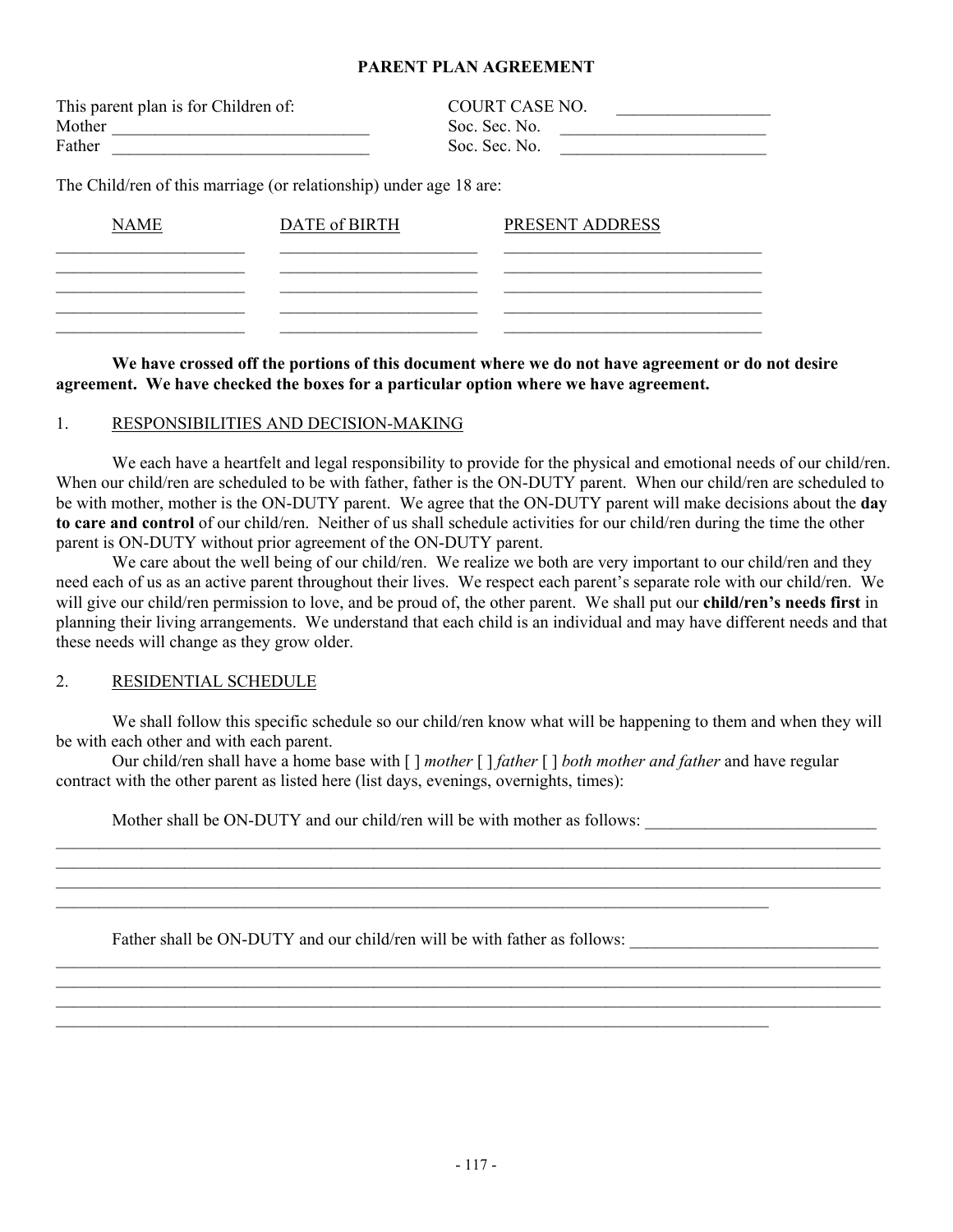# 3. SUMMER RESIDENTIAL SCHEDULE (if different than residential schedule outlined on page 1)

 $\mathcal{L}_\mathcal{L} = \{ \mathcal{L}_\mathcal{L} = \{ \mathcal{L}_\mathcal{L} = \{ \mathcal{L}_\mathcal{L} = \{ \mathcal{L}_\mathcal{L} = \{ \mathcal{L}_\mathcal{L} = \{ \mathcal{L}_\mathcal{L} = \{ \mathcal{L}_\mathcal{L} = \{ \mathcal{L}_\mathcal{L} = \{ \mathcal{L}_\mathcal{L} = \{ \mathcal{L}_\mathcal{L} = \{ \mathcal{L}_\mathcal{L} = \{ \mathcal{L}_\mathcal{L} = \{ \mathcal{L}_\mathcal{L} = \{ \mathcal{L}_\mathcal{$ 

 $\_$  , and the set of the set of the set of the set of the set of the set of the set of the set of the set of the set of the set of the set of the set of the set of the set of the set of the set of the set of the set of th

 During the summer, our child/ren shall have a home base with [ ] *mother* [ ] *father* [ ] *both mother and father,* and have regular contact with the parents as listed here (list days, evenings, overnights and times):

 $\mathcal{L}_\mathcal{L} = \mathcal{L}_\mathcal{L} = \mathcal{L}_\mathcal{L} = \mathcal{L}_\mathcal{L} = \mathcal{L}_\mathcal{L} = \mathcal{L}_\mathcal{L} = \mathcal{L}_\mathcal{L} = \mathcal{L}_\mathcal{L} = \mathcal{L}_\mathcal{L} = \mathcal{L}_\mathcal{L} = \mathcal{L}_\mathcal{L} = \mathcal{L}_\mathcal{L} = \mathcal{L}_\mathcal{L} = \mathcal{L}_\mathcal{L} = \mathcal{L}_\mathcal{L} = \mathcal{L}_\mathcal{L} = \mathcal{L}_\mathcal{L}$  $\mathcal{L}_\mathcal{L} = \mathcal{L}_\mathcal{L} = \mathcal{L}_\mathcal{L} = \mathcal{L}_\mathcal{L} = \mathcal{L}_\mathcal{L} = \mathcal{L}_\mathcal{L} = \mathcal{L}_\mathcal{L} = \mathcal{L}_\mathcal{L} = \mathcal{L}_\mathcal{L} = \mathcal{L}_\mathcal{L} = \mathcal{L}_\mathcal{L} = \mathcal{L}_\mathcal{L} = \mathcal{L}_\mathcal{L} = \mathcal{L}_\mathcal{L} = \mathcal{L}_\mathcal{L} = \mathcal{L}_\mathcal{L} = \mathcal{L}_\mathcal{L}$ 

\_\_\_\_\_\_\_\_\_\_\_\_\_\_\_\_\_\_\_\_\_\_\_\_\_\_\_\_\_\_\_\_\_\_\_\_\_\_\_\_\_\_\_\_\_\_\_\_\_\_\_\_\_\_\_\_\_\_\_\_\_\_\_\_\_\_\_\_\_\_\_\_\_\_\_\_\_\_\_\_\_\_\_\_\_\_\_\_\_\_\_\_\_\_\_\_

Mother shall be ON-DUTY and our child/ren will be with mother as follows:

Father shall be ON DUTY and our child/ren will be with father as follows:

\_\_\_\_\_\_\_\_\_\_\_\_\_\_\_\_\_\_\_\_\_\_\_\_\_\_\_\_\_\_\_\_\_\_\_\_\_\_\_\_\_\_\_\_\_\_\_\_\_\_\_\_\_\_\_\_\_\_\_\_\_\_\_\_\_\_\_\_\_\_\_\_\_\_\_\_\_\_\_\_\_\_\_\_\_\_\_\_\_\_\_\_\_\_\_\_

## 4. HOLIDAY SCHEDULE

 The holiday schedule specified below overrides the residential schedule after our child/ren are older than years. When a holiday falls on a weekend (this does not apply to either Spring Break or Christmas Break), the parent who is "on-duty" for that holiday will be "on-duty" for the entire weekend unless specifically noted otherwise. If the holiday schedule results in our child/ren spending 3 weekends in a row with the same parent, we agree that the "other" parent will have the child/ren for the weekend following the holiday weekend. This will result in each parent having the child/ren for 2 weekends in a row.

# On **MARTIN LUTHER KING DAY, PRESIDENT'S DAY, MEMORIAL DAY, AND LABOR DAY**

**WEEKENDS**, our child/ren shall remain with the parent they are normally scheduled to be with that weekend through Monday at 7:00 p.m. unless noted differently in the "other" section on page 5.

 Our child/ren shall spend **SPRING BREAK** with father in [ ] odd [ ] even numbered years and with mother in [ ] odd [ ] even numbered years. We define SPRING BREAK as the following time period:

 $\mathcal{L}_\mathcal{L} = \mathcal{L}_\mathcal{L} = \mathcal{L}_\mathcal{L} = \mathcal{L}_\mathcal{L} = \mathcal{L}_\mathcal{L} = \mathcal{L}_\mathcal{L} = \mathcal{L}_\mathcal{L} = \mathcal{L}_\mathcal{L} = \mathcal{L}_\mathcal{L} = \mathcal{L}_\mathcal{L} = \mathcal{L}_\mathcal{L} = \mathcal{L}_\mathcal{L} = \mathcal{L}_\mathcal{L} = \mathcal{L}_\mathcal{L} = \mathcal{L}_\mathcal{L} = \mathcal{L}_\mathcal{L} = \mathcal{L}_\mathcal{L}$ 

 $\mathcal{L}_\mathcal{L} = \{ \mathcal{L}_\mathcal{L} = \{ \mathcal{L}_\mathcal{L} = \{ \mathcal{L}_\mathcal{L} = \{ \mathcal{L}_\mathcal{L} = \{ \mathcal{L}_\mathcal{L} = \{ \mathcal{L}_\mathcal{L} = \{ \mathcal{L}_\mathcal{L} = \{ \mathcal{L}_\mathcal{L} = \{ \mathcal{L}_\mathcal{L} = \{ \mathcal{L}_\mathcal{L} = \{ \mathcal{L}_\mathcal{L} = \{ \mathcal{L}_\mathcal{L} = \{ \mathcal{L}_\mathcal{L} = \{ \mathcal{L}_\mathcal{$ 

 Our child/ren shall spend **EASTER** [ ] *Sunday* [ ] *weekend* with father in [ ] odd [ ] even numbered years and with mother in [ ] odd [ ] even numbered years.

Our child/ren shall spend **MOTHER'S DAY** with mother and **FATHER'S DAY** with father each year.

Our children shall spend **July 4<sup>th</sup>** overnight to July 5<sup>th</sup> with father in  $\lceil \cdot \rceil$  odd  $\lceil \cdot \rceil$  even numbered years, and with mother in [ ] odd [ ] even numbered years.

 Our child/ren shall spend **THANKSGIVING** from Wednesday after school until [ ] *Friday* [ ] *Sunday* at 7 p.m. with father in  $\lceil \cdot \rceil$  odd  $\lceil \cdot \rceil$  even numbered years, and with mother in  $\lceil \cdot \rceil$  odd  $\lceil \cdot \rceil$  even numbered years.

[ ] Our child/ren shall celebrate **CHRISTMAS** on December 24 from 9:00 a.m. until 9:00 p.m. with mother in [ ] odd [ ] even numbered years, and with father in [ ] odd [ ] even numbered years and be with the other parent from 9:00 p.m. on December 24 until 9:00 p.m. on December 25.

 $\_$  $\_$  $\_$ 

# **When any of our child/ren are school age they shall spend CHRISTMAS BREAK as follows:**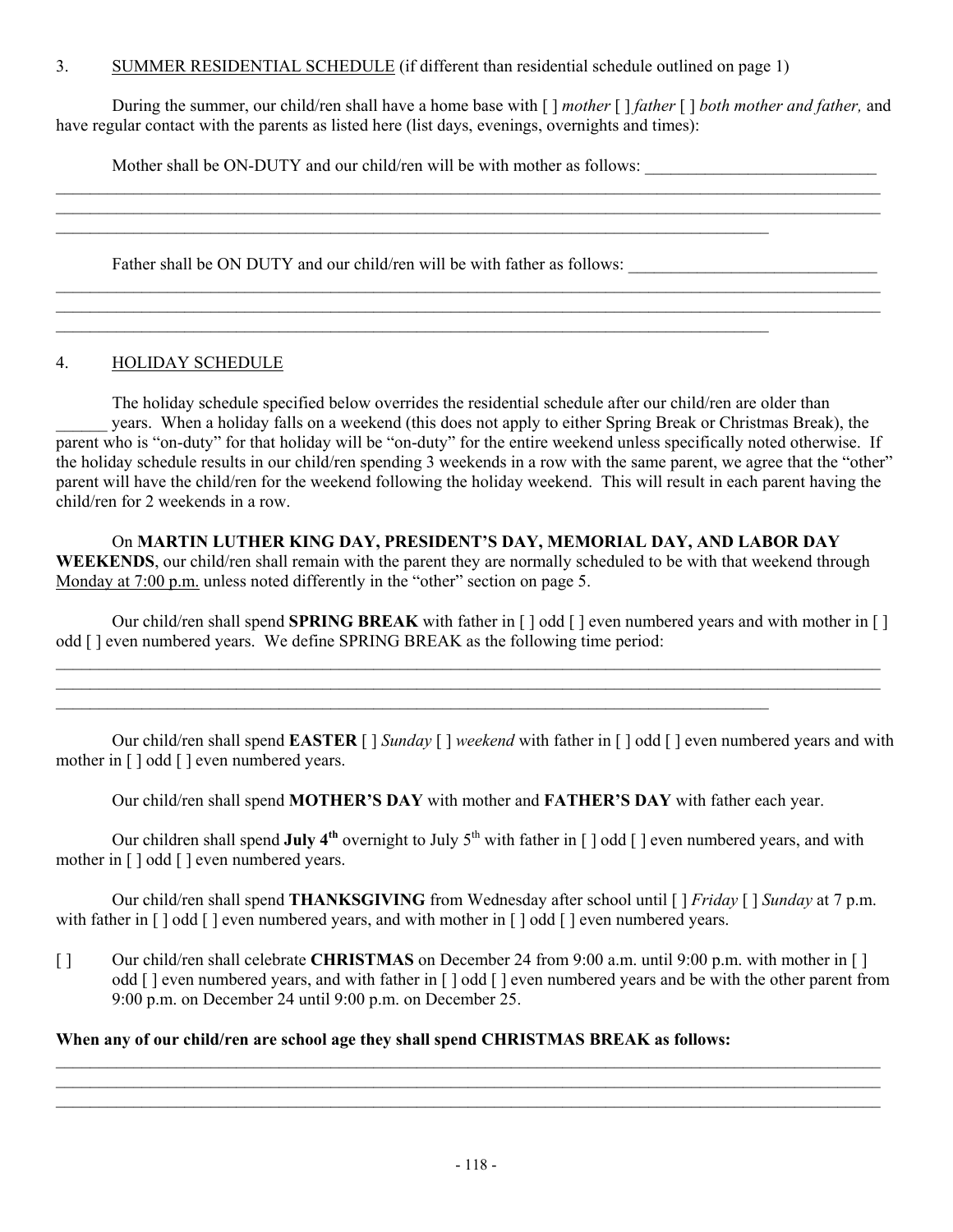# 5. TRANSPORTATION—CHILD/REN AND BELONGINGS

We shall arrive on time (no more than 10 minutes early or late) to drop off and pick up our child/ren. Because remembering is difficult for child/ren, we shall deliver our child/ren's clothing, school supplies and belongings at the same time we deliver our child/ren. We shall return our child/ren's clothing in a clean condition to the parent who purchased the clothing.

 When our child/ren are scheduled to return to father, [ ] *father shall pick them up at (place)*  $\frac{1}{\sqrt{1-\frac{1}{2}}}$  mother shall drop them off at (place)

 When our child/ren are scheduled to return to mother, [ ] *mother shall pick them up at (place)*  $\lceil$  *] father shall drop them off at (place)*  $\lceil$   $\lceil$   $\lceil$   $\lceil$   $\lceil$   $\lceil$   $\lceil$   $\lceil$   $\lceil$   $\lceil$   $\lceil$   $\lceil$   $\lceil$   $\lceil$   $\lceil$   $\lceil$   $\lceil$   $\lceil$   $\lceil$   $\lceil$   $\lceil$   $\lceil$   $\lceil$   $\lceil$   $\lceil$   $\lceil$   $\lceil$   $\lceil$   $\lceil$ 

## 6. FLEXIBILITY

 Although our child/ren need living arrangements that are **predictable**, if something unexpected or unavoidable comes up, we shall give each other as much notice as possible. If we are unable to agree on a change to the schedule, this residential schedule shall be followed. If this results in the need for child care, the scheduled ON-DUTY parent shall make the child care arrangements and pay for the cost of child care.

## 7. COMMUNICATION

 To keep our child/ren out of the middle of our relationship and any conflict that may arise between us, we shall not (A) ask them about the other parent - OR – (B) ask them to give messages to the other parent - OR – (C) make unkind or negative statements about the other parent around our children or allow others to do so. We shall treat each other with dignity and respect in the presence of our child/ren. We shall keep our conversations short and calm when exchanging our child/ren so they won't fell afraid or anxious. We agree our children may have unlimited telephone access to each of us between the hours of and

 During long separations from our child/ren, we will maintain frequent contact with them by telephone, letter, post cards, video or audio tapes, etc. We will encourage and help our child/ren stay in touch with the other parent by telephone, letter, etc. Before leaving, we shall give each other the address and phone number where our child/ren can be reached if they will be away from home for more than 48 hours.

#### 8. SAFETY

 We shall not operate a vehicle when under the influence of alcohol or non-prescription drugs when our child/ren are in the vehicle, or use these substances [ ] *at all* [ ] *carelessly* when ON-DUTY as parent. We shall not leave our child/ren under age \_\_\_\_\_\_\_\_\_ unattended at any time.

| (names) are to be present when our child/ren are exchanged.<br>Onlv                                  |  |
|------------------------------------------------------------------------------------------------------|--|
| We shall not use, nor allow anyone else to use, physical discipline with our child/ren.              |  |
| Only biological or adoptive parents (no stepparents) can use physical discipline with our child/ren. |  |
| All contact between our child/ren and<br>(name) shall be supervised by                               |  |
| Neither parent shall allow our child/ren to be in the presence of                                    |  |
|                                                                                                      |  |

 $\_$  , and the set of the set of the set of the set of the set of the set of the set of the set of the set of the set of the set of the set of the set of the set of the set of the set of the set of the set of the set of th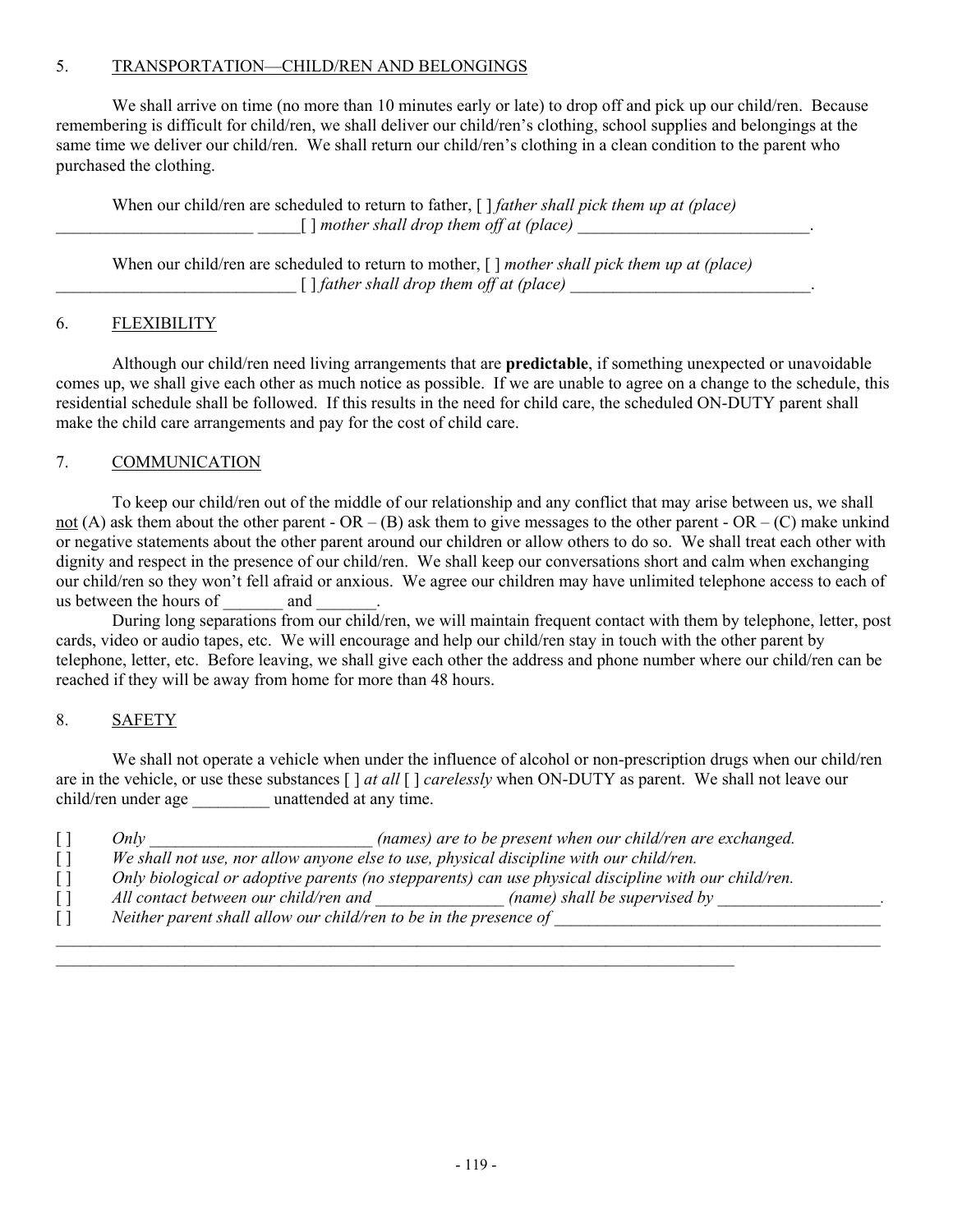## 9. EDUCATION

We shall instruct our child/ren's schools to list each of us and our respective addresses and telephone numbers on the school's records. We will contact our child/ren's schools to find out about their needs, progress, and special events including parent-teacher conferences. We shall also share information about our child/ren's school progress, behavior and events with each other. We will encourage and support our child/ren's efforts for further education such as college or technical training. Major decisions about our child/ren's education (such as which school they will attend) will be made  $by$ 

#### 10. EXTENDED FAMILY

We recognize our child/ren will benefit from maintaining ties with grandparents, relatives and people important to them and we will help our child/ren continue to be with these people from time to time.

#### 11. FINANCIAL SUPPORT

 We understand that the Idaho Child Support Guidelines (ICSG) require each of us to contribute to the support of our children based on our respective incomes and that child support shall be set in accordance with these guidelines. Child support shall be paid until our child/ren turn age 18, or up to age 19 if they continue attending high school.

We understand that we may reach our own agreement regarding which parent will claim which children for tax purposes. However, if we are unable to reach our own agreement, the judge will assign the tax exemptions to one parent in accordance with the ICSG.

| For income tax exemption purposes, father shall claim    | (child/ren's first names) |
|----------------------------------------------------------|---------------------------|
| in [] odd [] even numbered years, and mother shall claim | (child/ren's first names) |
| in $\lceil$ odd $\lceil$ even numbered years.            |                           |

#### 12. CHILD CARE

 If occasional (not work-related) child care is needed by the ON-DUTY parent, we [ ] *shall* [ ] *are not required* to offer the other parent the chance to provide this care before seeking someone else to care for our child/ren. The ON-DUTY parent shall make any needed occasional child care arrangements and pay the cost.

Because the basic child support award does not cover work related child care costs, father shall pay  $\%$  and mother shall pay  $\%$  of the cost of work related child care. These costs shall be paid directly to the child care provider in advance. The work-related child care provider shall be chosen by

## 13. HEALTH CARE

We each have a right to our child/ren's medical information and records, and we will communicate with each other on major health care for our child/ren. Major decisions about health care (such as the need for surgery) will be made by The ON-DUTY parent shall make sure our child/ren take their prescription medicine. In emergencies, each parent can consent to emergency medical treatment for our child/ren, as needed, and we shall notify the other parent as soon as it is possible to do so.

 Health insurance coverage for our child/ren shall be provided by [ ] *father* [ ] *mother* [ ] *the parent that can obtain suitable coverage through an employer at the lower cost*. In addition to child support, we shall share costs for our child/ren's health care which are not covered or paid in full by insurance (including the cost for health insurance premiums and deductibles, medical, dental, orthodontic, and vision care). These out of pocket health care costs shall be prorated between us in proportion to our ICSG incomes. Currently father's share is \_\_\_\_\_% and mother's share is \_\_\_\_\_%. Our shares of these payments shall be paid directly to the health care provider unless already paid. When the other parent has already paid the provider, our share shall be (1) reimbursed to the other parent 30 days after receiving the bill - OR – (2) 30 days after receiving proof of how much the insurance company paid on the bill, whichever occurs last.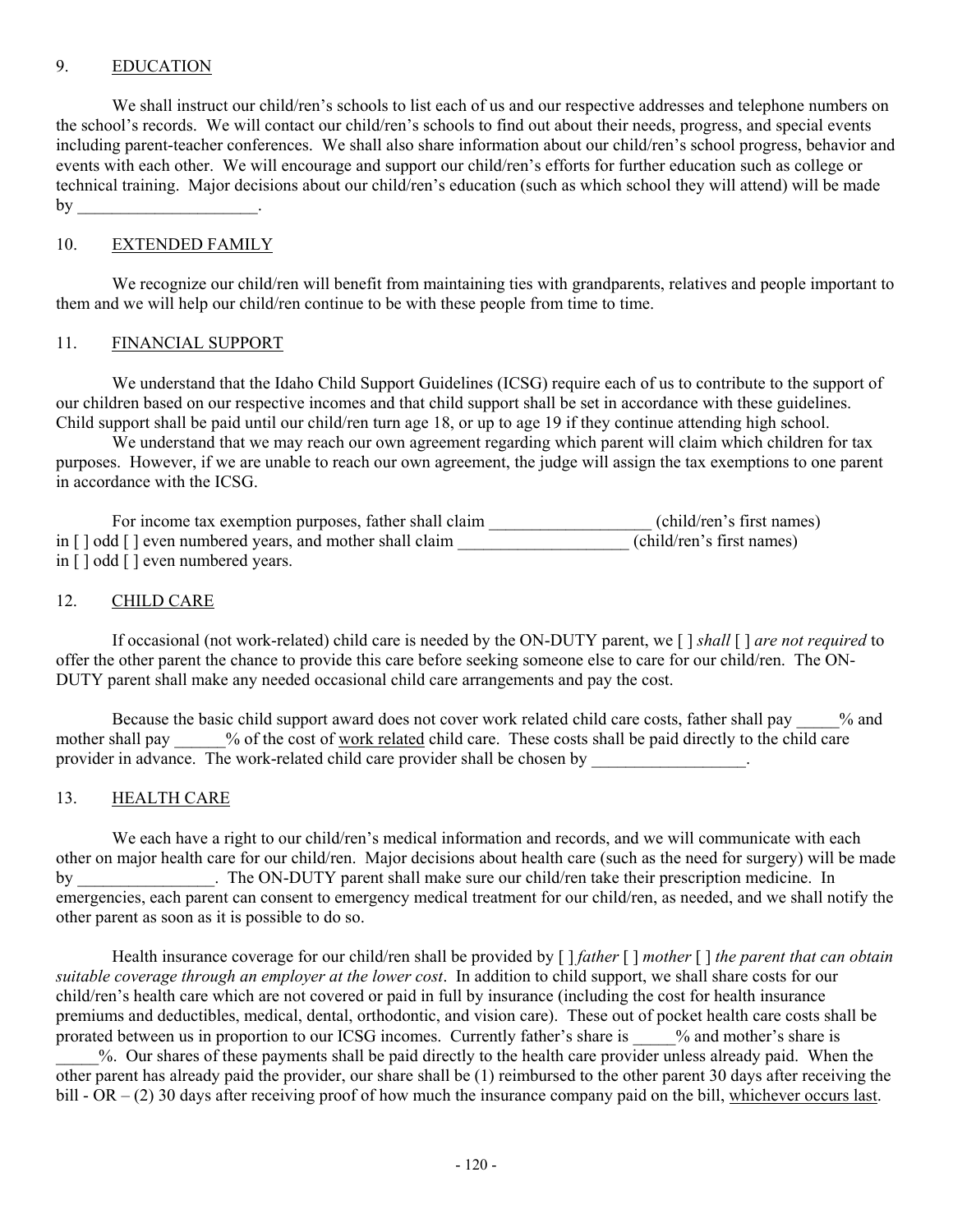# 14. MOVE FROM CURRENT RESIDENCE

We shall give each other as much notice as possible and at least \_\_\_\_\_\_ days notice when a decision to move is made. A move of miles or more makes it difficult to follow the schedules in this Plan and requires a new agreement. We shall resolve the changes concerning our child/ren and have them made an order of the court before moving our child/ren to a new location of over miles.

[ ] *This plan is being made with the knowledge that is planning to move to*  $\blacksquare$  *in the near future and this plan has been designed to accommodate that move*.

#### 15. CHILD/REN'S OUT OF STATE TRAVEL

We shall not remove our child/ren from the State of Idaho without an advance written agreement by both of us. We shall include the date we shall return our child/ren to Idaho in our written agreement.

#### 16. DISPUTES

Once this plan has been made an order of the court, we realize we must continue to follow this plan even if the other parent does not. When we cannot agree on the meaning of some part of this agreement, or if a big change (such as a move or remarriage) causes conflict, we shall make a good faith effort to resolve our differences through mediation before returning to the court for relief.

# 17. OTHER

Reasonable costs shall be awarded to the prevailing party in any action brought to enforce any terms of the agreement.

# [ ] Our child/ren will be legally and publicly known by the surname (last name) of \_\_\_\_\_\_\_\_\_\_\_\_\_\_\_\_.

 In this section, some parents also choose to include agreements regarding one or more of the following items: how child/ren's birthdays will be celebrated, how holidays other than those specified in the holiday section will be spent, religion or religious training, provisions for or decisions regarding mental health care, allocation of costs associated with post-high school education, children driving or owning a motor vehicle, special family occasions, visits with/to extended family members (particularly grandparents), visits with/to stepchildren, or how the 'on duty' parent will help keep the 'off duty' parent involved in "special moments" of the child/ren's lives.